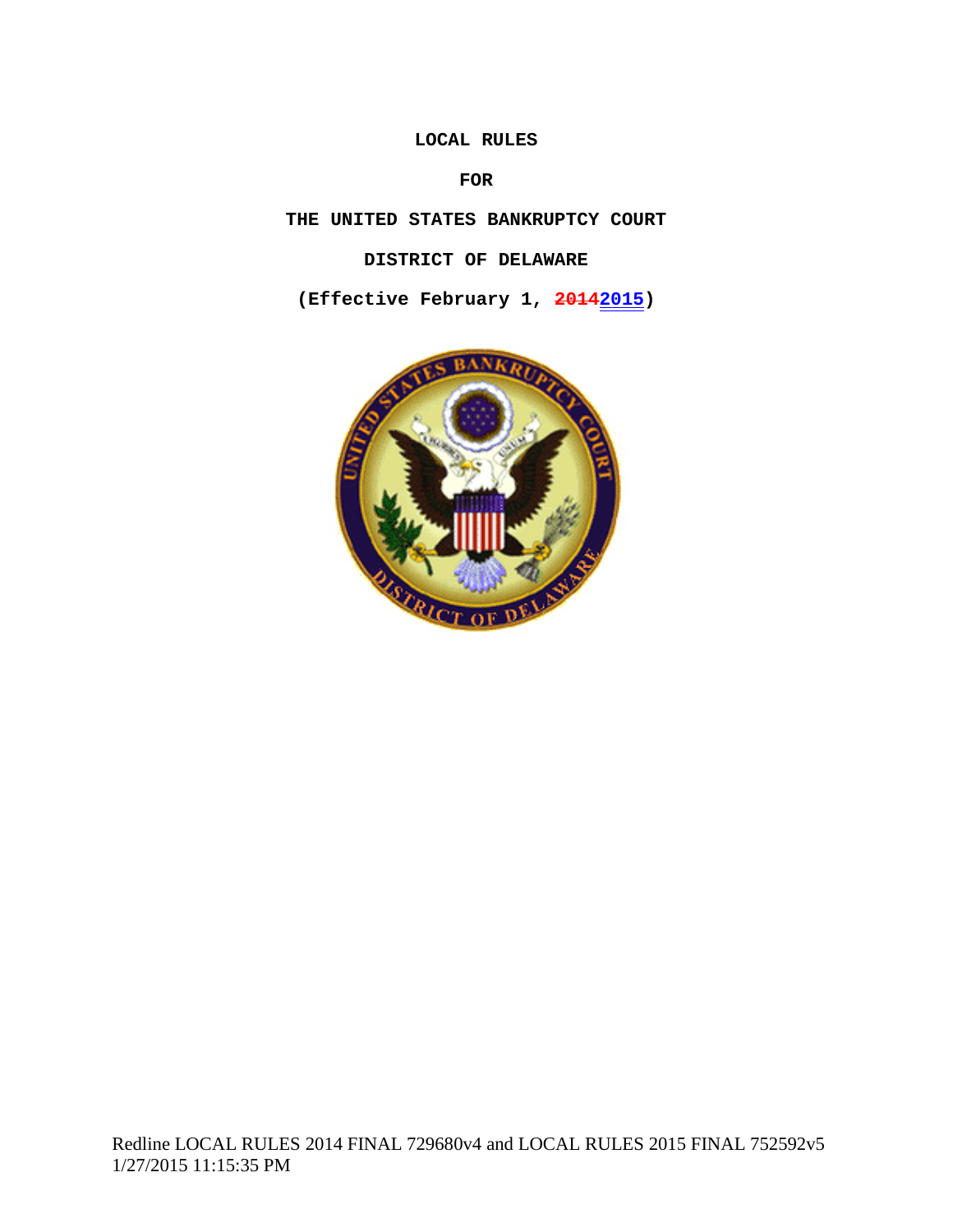### **TABLE OF CONTENTS**

| PART I.  |             | COMMENCEMENT OF CASE; PROCEEDINGS RELATING TO<br>PETITION AND ORDER FOR RELIEF 1          |  |
|----------|-------------|-------------------------------------------------------------------------------------------|--|
|          | Rule 1001-1 |                                                                                           |  |
|          | Rule 1002-1 |                                                                                           |  |
|          | Rule 1003-1 | Entry of Order for Relief on Involuntary                                                  |  |
|          |             |                                                                                           |  |
|          | Rule 1006-1 |                                                                                           |  |
|          | Rule 1007-1 |                                                                                           |  |
|          | Rule 1007-2 |                                                                                           |  |
|          | Rule 1009-1 | Notice by Chapter 7, Chapter 12 or Chapter                                                |  |
|          |             | 13 Debtor to Creditors Not Scheduled Prior                                                |  |
|          |             |                                                                                           |  |
|          | Rule 1009-2 | Notice of Amendment of Schedules in Chapter                                               |  |
|          |             |                                                                                           |  |
|          | Rule 1014-1 | Transfer of Cases or Adversary Proceedings                                                |  |
|          |             |                                                                                           |  |
|          | Rule 1015-1 | Joint Administration of Cases Pending in the                                              |  |
|          |             |                                                                                           |  |
|          | Rule 1017-1 |                                                                                           |  |
|          | Rule 1017-2 |                                                                                           |  |
|          | Rule 1017-3 | Closing of Cases by Substantive                                                           |  |
|          |             |                                                                                           |  |
| PART II. |             | OFFICERS AND ADMINISTRATION; NOTICES; MEETINGS;<br>EXAMINATIONS; ELECTIONS; ATTORNEYS AND |  |
|          | Rule 2002-1 | Notices to Creditors, Equity Security                                                     |  |
|          |             | Holders, United States and United States                                                  |  |
|          |             |                                                                                           |  |
|          | Rule 2003-1 | Submission of Interrogatories in Lieu of                                                  |  |
|          |             | Live Testimony at Meetings Conducted under                                                |  |
|          |             | 11 U.S.C. § 341 in Chapter 7 and Chapter 13                                               |  |
|          |             |                                                                                           |  |
|          | Rule 2004-1 |                                                                                           |  |
|          | Rule 2011-1 | Certification of Debtor-in-Possession Status                                              |  |
|          |             |                                                                                           |  |
|          | Rule 2014-1 |                                                                                           |  |
|          | Rule 2015-2 | Debtor-in-Possession Bank Accounts in                                                     |  |
|          |             |                                                                                           |  |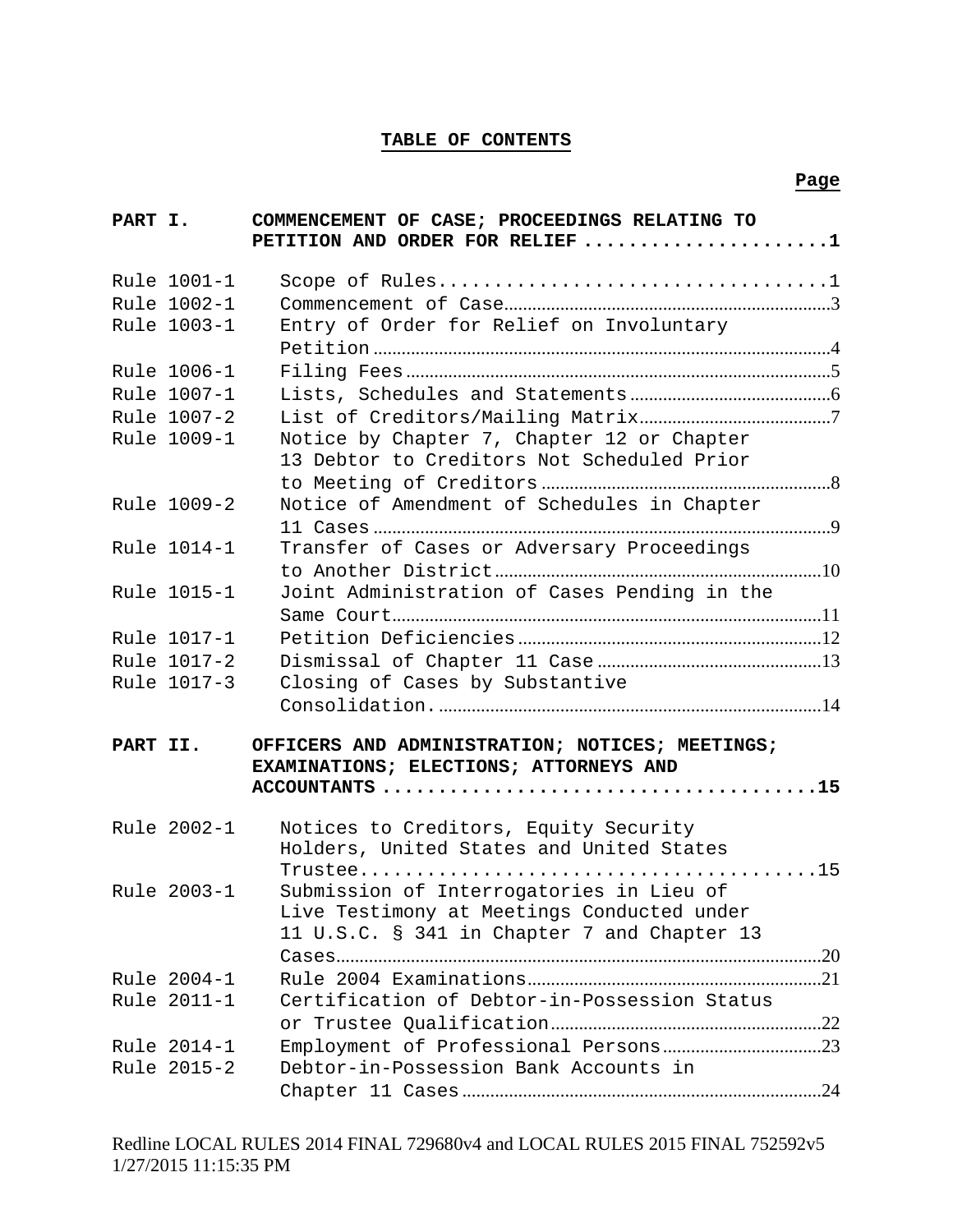|          | Rule 2016-1<br>Rule 2016-2                                                                                                                                        | Motion for Compensation and Reimbursement of                                                                                                                                                                                                                                                                                                                                                                  |  |
|----------|-------------------------------------------------------------------------------------------------------------------------------------------------------------------|---------------------------------------------------------------------------------------------------------------------------------------------------------------------------------------------------------------------------------------------------------------------------------------------------------------------------------------------------------------------------------------------------------------|--|
|          |                                                                                                                                                                   |                                                                                                                                                                                                                                                                                                                                                                                                               |  |
|          | PART III.                                                                                                                                                         | CLAIMS AND DISTRIBUTION TO CREDITORS AND<br>EQUITY INTEREST HOLDERS; PLANS 30                                                                                                                                                                                                                                                                                                                                 |  |
|          | Rule 3001-1<br>Rule 3002-1<br>Rule 3003-1<br>Rule 3007-1<br>Rule 3007-2<br>Rule 3011-1<br>Rule 3011-2<br>Rule 3015-1<br>Rule 3017-1<br>Rule 3022-1<br>Rule 3023-1 | Filing Proof of Claim; Transfer of Claim30<br>Government Deadline to File Proof of Claim. 31<br>Proofs of Claim in Chapter 11 Cases32<br>Service of Objections to Claims; Notices in<br>Deposit or Release of Funds Paid into the<br>Motion for Release of Funds Paid into the<br>Registry of the Court - Confidentiality42<br>Chapter 12 Plan and Confirmation<br>Special Procedures in Chapter 13 Matters46 |  |
| PART IV. |                                                                                                                                                                   | DUTIES AND BENEFITS 52<br>THE DEBTOR:                                                                                                                                                                                                                                                                                                                                                                         |  |
|          | Rule 4001-1<br>Rule 4001-2<br>Rule 4001-3<br>Rule 4001-4<br>Rule 4002-1<br>Rule 4003-1<br>Rule 4004-1<br>Rule 4007-1                                              | Procedure on Request for Relief from the<br>Automatic Stay of 11 U.S.C. § 362(a)52<br>Procedures on Motion for Continuation or<br>Duties of Debtor under 11 U.S.C. § 521 in<br>Automatic Extension of Time to File<br>Complaint Objecting to Discharge in Event of<br>Automatic Extension of Time to File<br>Complaint to Determine Dischargeability of a                                                     |  |
| PART V.  |                                                                                                                                                                   |                                                                                                                                                                                                                                                                                                                                                                                                               |  |
|          | Rule 5001-2                                                                                                                                                       | Clerk's Office Location; Hours; After Hours<br>ii                                                                                                                                                                                                                                                                                                                                                             |  |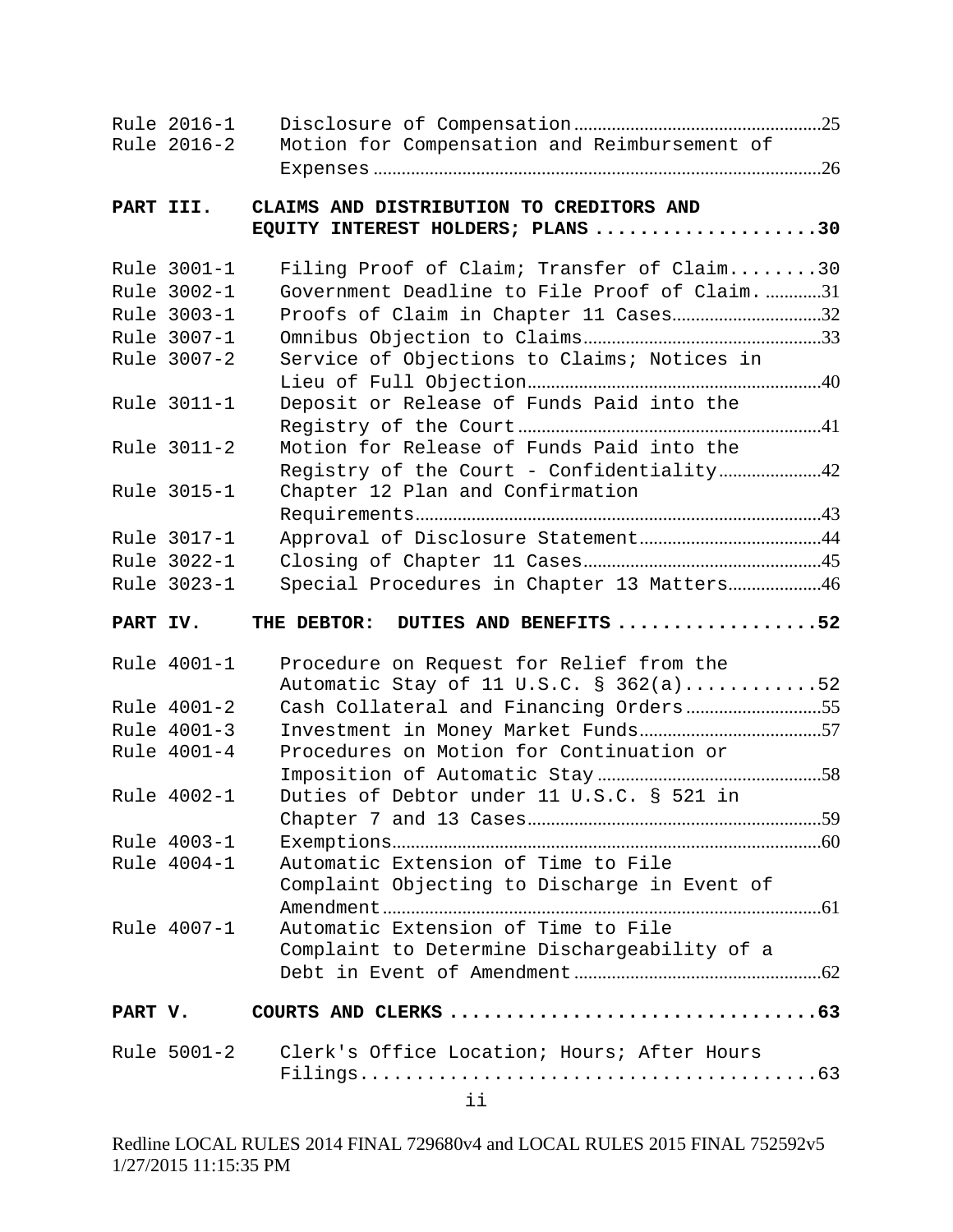|           | Rule 5005-2<br>Rule 5005-4<br>Rule 5009-1 |                                                                                        |  |
|-----------|-------------------------------------------|----------------------------------------------------------------------------------------|--|
|           | Rule 5009-2                               |                                                                                        |  |
|           | Rule 5011-1                               | Motions for Withdrawal of Reference from                                               |  |
|           |                                           |                                                                                        |  |
| PART VI.  |                                           | COLLECTION AND LIQUIDATION OF THE ESTATE 69                                            |  |
|           | Rule 6004-1                               | Sale and Sale Procedures Motions69                                                     |  |
| PART VII. |                                           | ADVERSARY PROCEEDINGS 75                                                               |  |
|           | Rule 7003-1                               | Adversary Proceeding Cover Sheet75                                                     |  |
|           | Rule 7004-1                               |                                                                                        |  |
|           | Rule 7004-2                               | Summons and Notice of Pretrial Conference in                                           |  |
|           |                                           |                                                                                        |  |
|           | Rule 7007-1                               |                                                                                        |  |
|           | Rule 7007-2                               | Form and Contents of Briefs and Appendices79                                           |  |
|           | Rule 7007-3                               | Oral Argument, Hearing on Adversary                                                    |  |
|           | Rule 7007-4                               | Notice of Completion of Briefing or<br>Certificate of No Objection, and Notice of      |  |
|           | Rule 7008-1                               | Statement in Pleadings Regarding Consent to<br>Entry of Order or Judgment in Core      |  |
|           | Rule 7012-1                               | Statement in Answer, Motion or Response<br>Thereto Regarding Consent to Entry of Order |  |
|           |                                           |                                                                                        |  |
|           | Rule 7012-2                               | Extension of Time to Plead or File Motion 86                                           |  |
|           | Rule 7016-1                               |                                                                                        |  |
|           | Rule 7016-2<br>Rule 7016-3                | Telephonic Fed. R. Civ. P. 16 Scheduling                                               |  |
|           |                                           |                                                                                        |  |
|           | Rule 7026-1                               |                                                                                        |  |
|           | Rule 7026-2                               |                                                                                        |  |
|           | Rule 7026-3                               | Discovery of Electronic Documents ("E-                                                 |  |
|           |                                           |                                                                                        |  |
|           | Rule 7030-1                               |                                                                                        |  |
|           | Rule 7055-1                               |                                                                                        |  |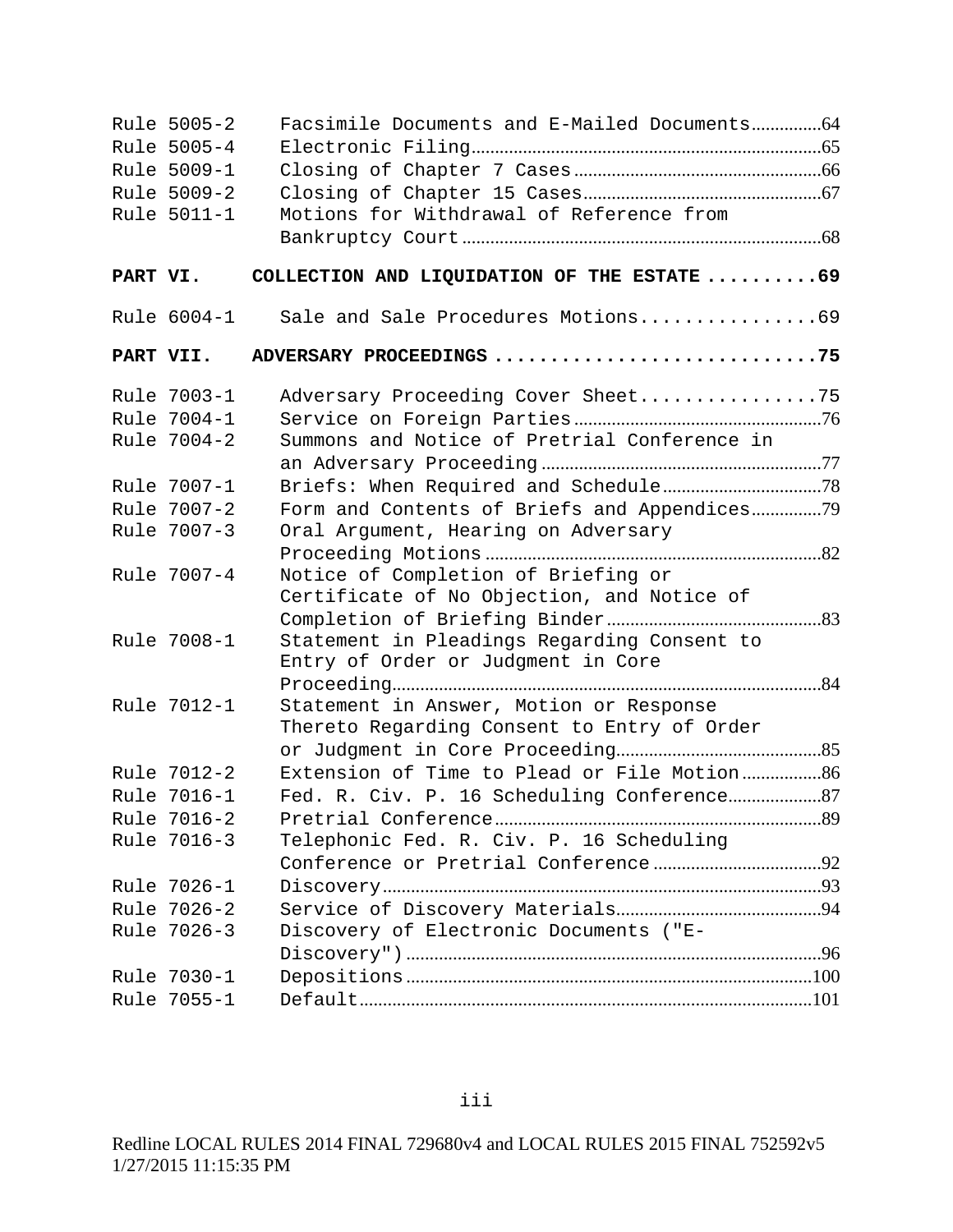|          | PART VIII.         | APPEALS TO DISTRICT COURT OR BANKRUPTCY<br>APPELLATE PANEL 102      |  |
|----------|--------------------|---------------------------------------------------------------------|--|
|          |                    | Rule 80018003-1Appeals FromTransmittal of Notice of Appeal to       |  |
|          |                    | Bankruptcy Court OrdersJudge; Committee Notice                      |  |
|          |                    | and Request for Service102                                          |  |
|          | <u>Rule 8003-2</u> | Opinion in Support of Order103                                      |  |
|          |                    | Rule 80018004-21Applicability to Appeals From District Court Orders |  |
|          |                    |                                                                     |  |
|          |                    | Rule 80068009-1Filing of Copies of Record on Appeal105              |  |
| PART IX. |                    | GENERAL PROVISIONS 106                                              |  |
|          | Rule 9004-1        |                                                                     |  |
|          | Rule 9006-1        | Time for Service and Filing of Motions and                          |  |
|          |                    |                                                                     |  |
|          | Rule 9006-2        | Bridge Orders Not Required in Certain                               |  |
|          |                    |                                                                     |  |
|          | Rule 9010-1        |                                                                     |  |
|          | Rule 9010-2        |                                                                     |  |
|          | Rule 9010-3        | Appearance by Supervised Law Student114                             |  |
|          | Rule 9011-4        | Signatures114116                                                    |  |
|          | Rule 9013-1        |                                                                     |  |
|          | Rule 9013-3        |                                                                     |  |
|          | Rule 9018-1        | Lodged Exhibits; Documents under Seal;                              |  |
|          |                    |                                                                     |  |
|          | Rule 9019-1        |                                                                     |  |
|          | Rule 9019-2        | Mediator and Arbitrator Qualifications and                          |  |
|          |                    |                                                                     |  |
|          | Rule 9019-3        | Assignment of Disputes to Mediation or                              |  |
|          | Rule 9019-4        |                                                                     |  |
|          | Rule 9019-5        |                                                                     |  |
|          | Rule 9019-6        | Other Alternative Dispute Resolution                                |  |
|          |                    |                                                                     |  |
|          | Rule 9019-7        | Notice of Court Annexed Alternative Dispute                         |  |
|          |                    |                                                                     |  |
|          | Rule 9022-1        |                                                                     |  |
|          | Rule 9027-1        | Statement in Notice of Removal Regarding                            |  |
|          |                    | Consent to Entry of Order or Judgment in                            |  |
|          |                    |                                                                     |  |
|          | Rule 9029-1        | Statement in Response to Notice of Removal                          |  |
|          |                    | Regarding Consent to Entry of Order or                              |  |
|          |                    |                                                                     |  |
|          | Rule 9029-3        |                                                                     |  |
|          |                    |                                                                     |  |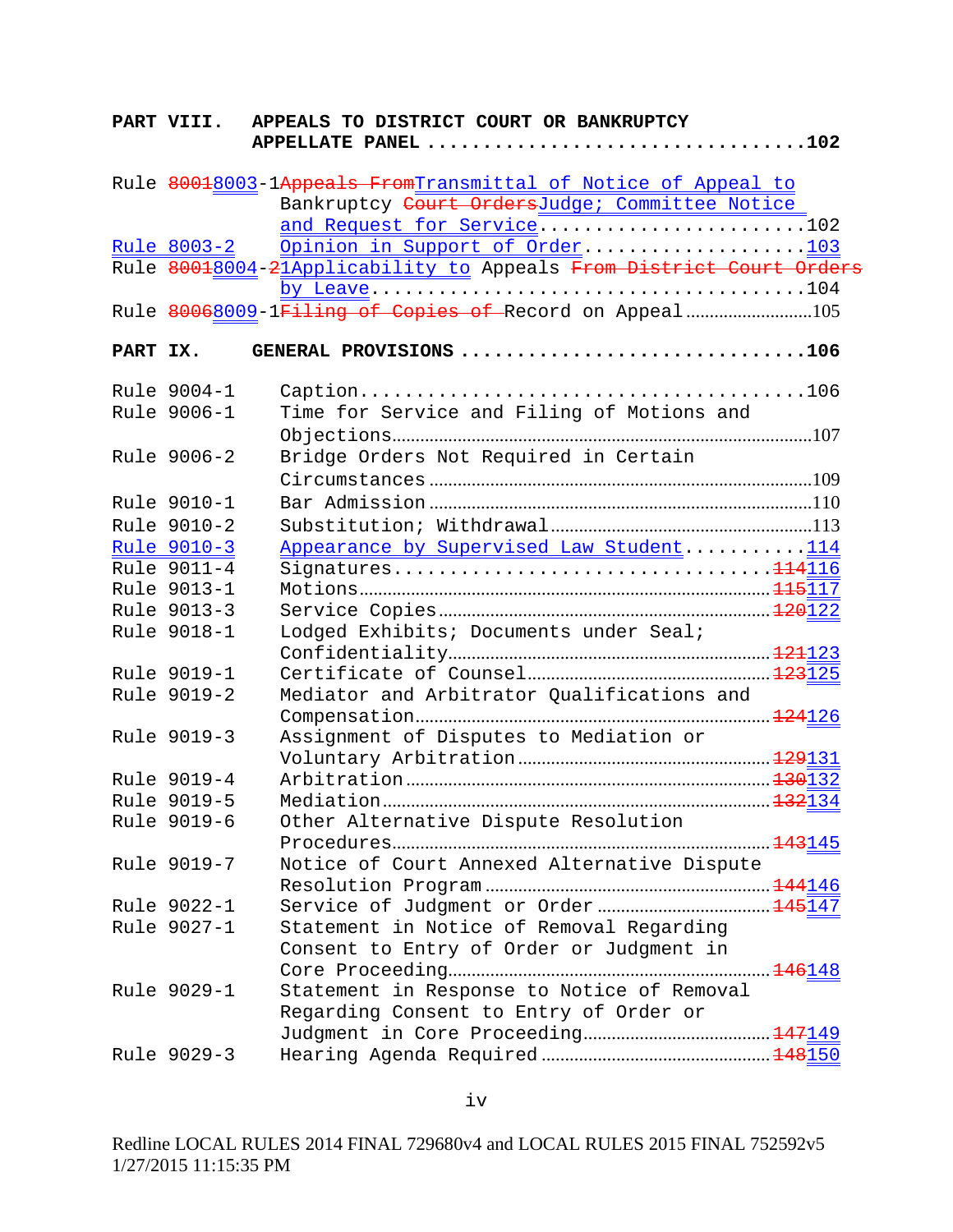| Rule 9036-1        | Electronic Transmission of Court Notices;                                                                 |
|--------------------|-----------------------------------------------------------------------------------------------------------|
| Rule 9037-1        | Redaction of Personal Data Identifiers 151153                                                             |
|                    |                                                                                                           |
| PART X.            |                                                                                                           |
| <b>LOCAL FORMS</b> |                                                                                                           |
|                    | Fee Application Cover SheetLocal Form 101                                                                 |
|                    | Fee Application Attachment B Local Form 102                                                               |
|                    | Chapter 13 Plan (Rev. Dec. 2012)Local Form 103                                                            |
|                    | Chapter 13 Plan AnalysisLocal Form 103A                                                                   |
|                    | Debtor(s) Certification of Plan Completion and<br>Request for Discharge (Chpt. 13) Local Form 104         |
|                    | Debtor(s) Certification of Plan Completion and                                                            |
|                    | Request for Discharge (Chpt. 11) Local Form 104A                                                          |
|                    | Motion and Order for Admission Pro Hac ViceLocal Form 105                                                 |
|                    | Notice of MotionLocal Form 106                                                                            |
|                    | Notice of Motion for Relief from StayLocal Form 106A                                                      |
|                    | Certificate of No ObjectionLocal Form 107                                                                 |
|                    | Summons and NoticeLocal Form 108                                                                          |
|                    | Adversary Proceeding Cover SheetLocal Form 109                                                            |
|                    | Application for Admission to Mediation/<br>Voluntary Arbitration Program RegisterLocal Form 110A          |
|                    | Notice of Dispute Resolution AlternativesLocal Form 110B                                                  |
|                    | Notice of Agenda of Matters Scheduled                                                                     |
|                    | Certificate of Retention of Debtor-In-Possession<br>in Chapter 11Local Form 112A                          |
|                    | Certificate of Trustee's Authorization<br>to Operate Debtor's Business in Chapter 7Local Form 112B        |
|                    | Notice of Objection to ClaimLocal Form 113                                                                |
|                    | Consent to Service of Documents by Receipt of<br>ECF Notice or by Email in Chapter 11 CasesLocal Form 114 |
|                    | Order Under Fed R. Bankr. P. 1015(b)Directing<br>Joint Administration Of CasesLocal Form 115              |
|                    | Order On Rule To Show Cause (Regarding Filing of                                                          |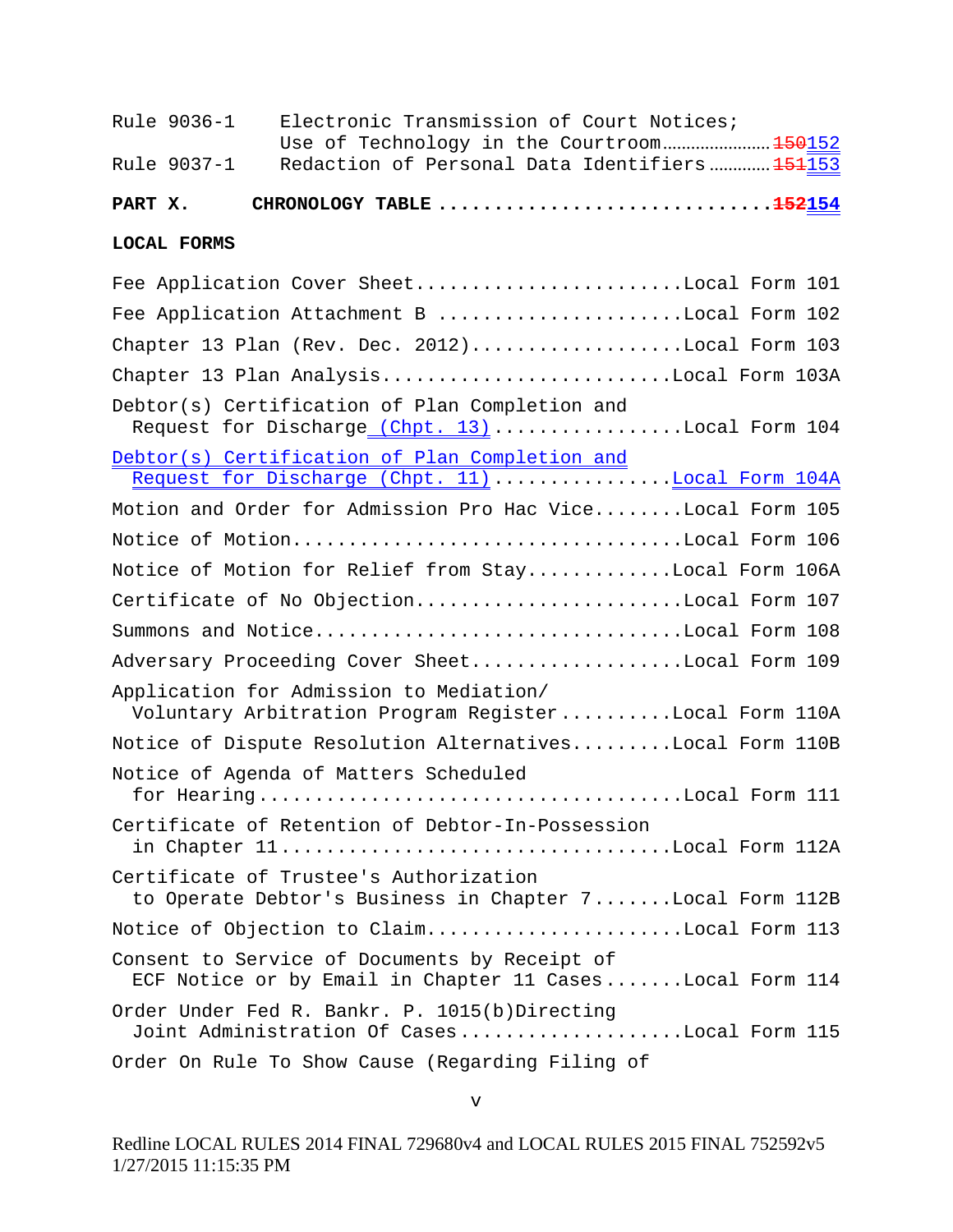| Amended Complaint with Revised Caption)Local Form 116<br>to File Creditor Matrix)Local Form 117<br>Notice of Corrected Social Security NumberLocal Form 120<br>Social Security NumberLocal Form 121<br>Information (General Filed Document)Local Form 123<br>Information (Proof of Claim)Local Form 124 |
|---------------------------------------------------------------------------------------------------------------------------------------------------------------------------------------------------------------------------------------------------------------------------------------------------------|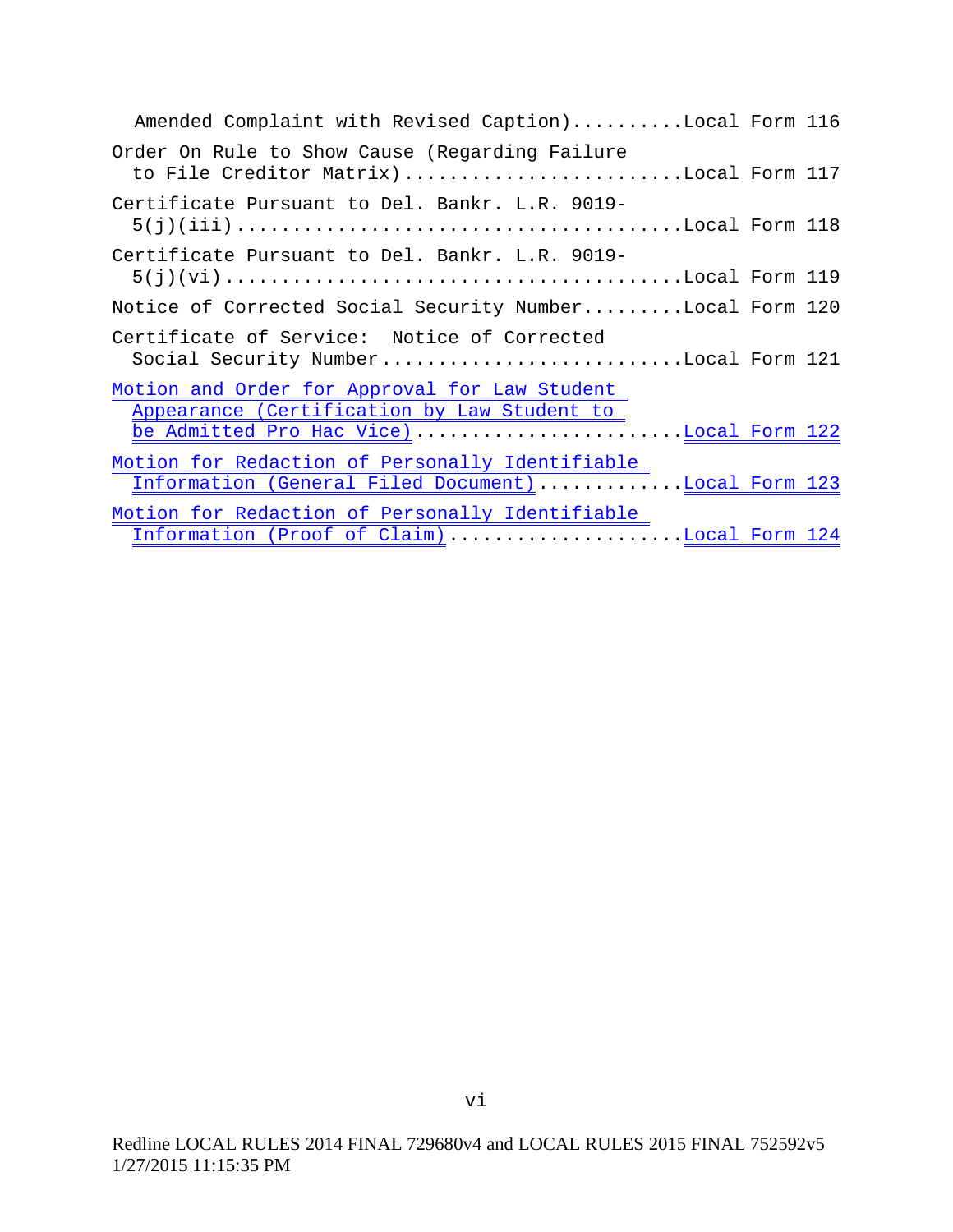## **PART I. COMMENCEMENT OF CASE; PROCEEDINGS RELATING TO PETITION AND ORDER FOR RELIEF**

#### **Rule 1001-1 Scope of Rules**.

- (a) Title and Citation. These rules ("Local Rules" or "Rules") shall be known as the "Local Rules of Bankruptcy Practice and Procedure of the United States Bankruptcy Court for the District of Delaware" (the "Court"). They may be cited as "Del. Bankr. L.R. \_\_."
- (b) Application. These Local Rules shall be followed insofar as they are not inconsistent with the Bankruptcy Code (the "Code") and the Federal Rules of Bankruptcy Procedure ("Fed. R. Bankr. P."). These Local Rules may be amended from time to time by the Chief Judge of the Court, subject to approval by the Chief Judge of the United States District Court for the District of Delaware (the "District Court") and after a reasonable notice and comment period (the "Notice and Comment Period"). The Notice and Comment Period will be determined by the Chief Judge of the Court and displayed on the Court's website (defined below). The Local Bankruptcy Forms of the Court (the "Local Forms") may be revised from time to time, subject to approval by the Chief Judge of the Court and the Clerk of the Court (the "Clerk"). These Local Rules, the Local Forms, the Clerk's Office Procedures, General Orders and each Judge's chambers procedures are available on the Court's website at www.deb.uscourts.gov (the "Court's website"). Unless otherwise noted in these Local Rules or ordered by the Court, all filings in the District of Delaware relating to cases under Title 11 shall be made with the Clerk and shall be governed by these Local Rules, in addition to the Fed. R. Bankr. P. The Federal Rules of Civil Procedure ("Fed. R. Civ. P.") are applicable only to the extent provided herein or in the Fed. R. Bankr. P.
- (c) Modification. The application of these Local Rules in any case or proceeding may be modified by the Court in the interest of justice.
- (d) Effective Date. These Local Rules will be effective on February 1, 20142015.
- (e) Relationship to Prior Rules; Actions Pending on Effective Date. These Local Rules supersede all previous Local Rules promulgated by the Court, but do not affect any General

Redline LOCAL RULES 2014 FINAL 729680v4 and LOCAL RULES 2015 FINAL 752592v5 1/27/2015 11:15:35 PM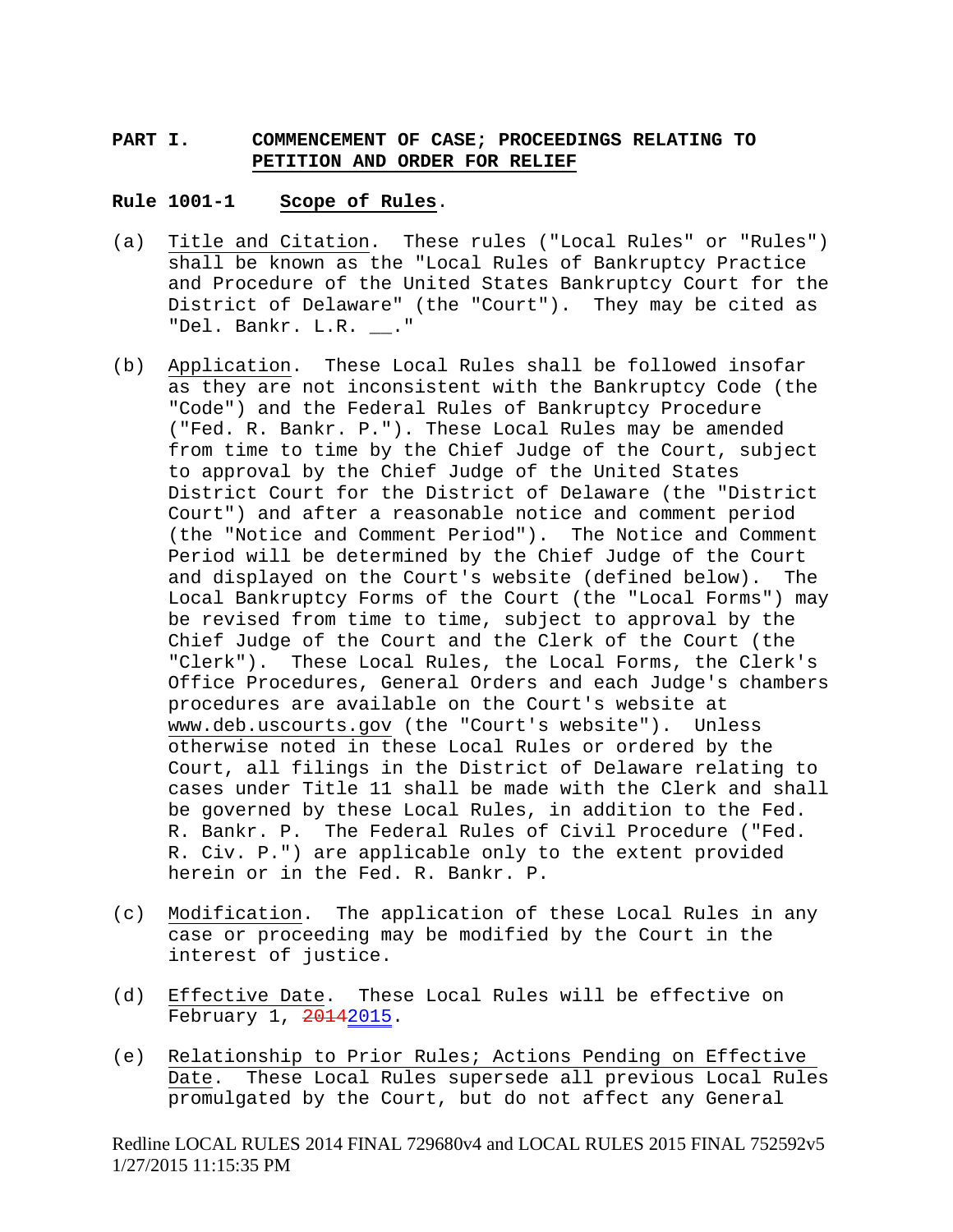Order issued by the Court or any chambers procedures of any Judge of the Court. They shall govern all cases or proceedings filed after their effective date. They shall also apply to all proceedings pending on the effective date, except to the extent that the Court finds they would not be feasible or would work injustice.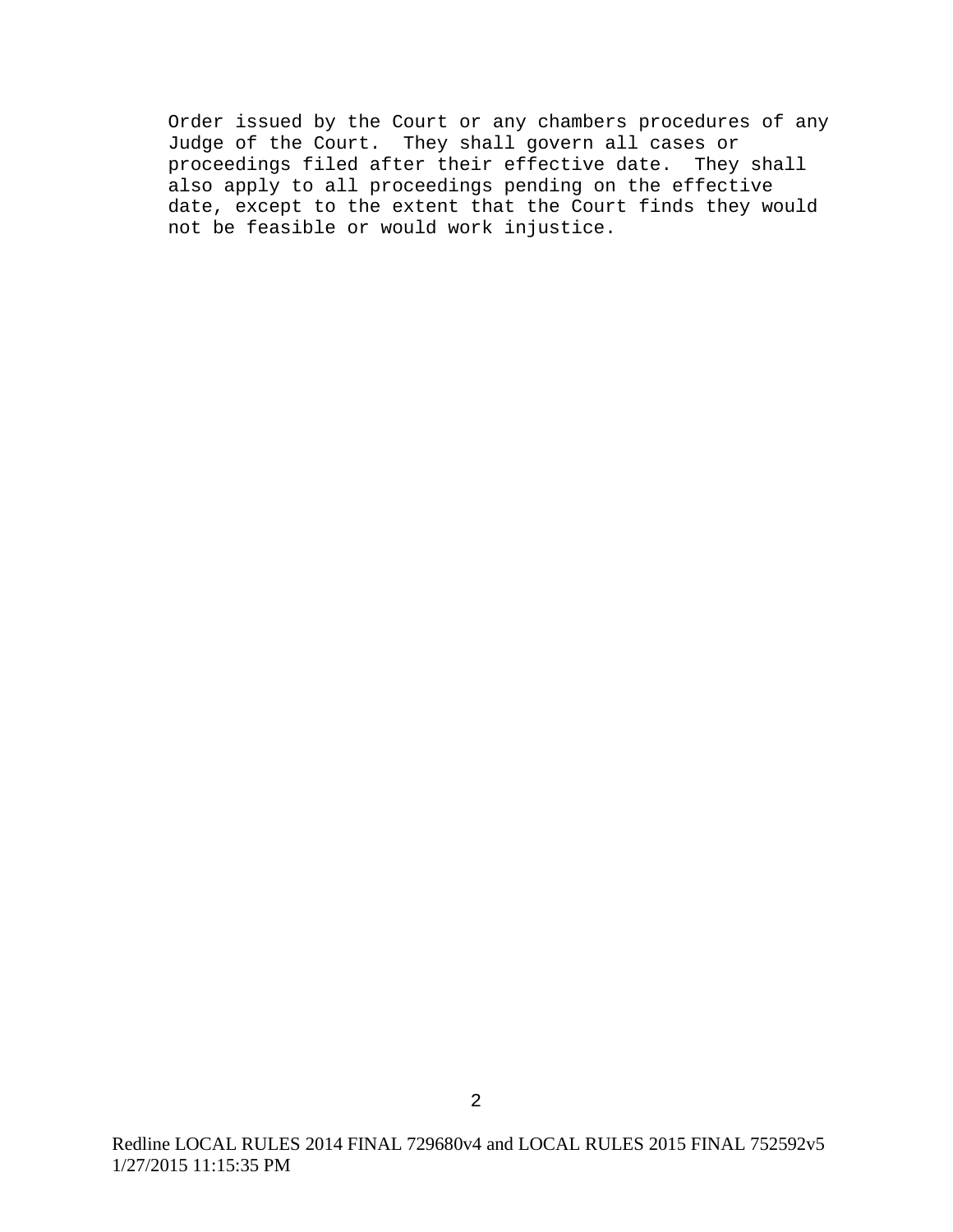#### **Rule 1002-1 Commencement of Case**.

- (a) Petitions Generally. All petitions shall be in compliance with the requirements set forth in the Clerk's Office Procedures, the Code, the Fed. R. Bankr. P. and their official forms ("Official Form") and these Local Rules.
- (b) Petitions by Non-Individuals. Any petitioner other than an individual shall be represented by counsel. In a voluntary case, there shall be filed on the petition date a resolution authorizing the commencement of the bankruptcy case executed by the body whose approval is required for the commencement of a bankruptcy case under applicable law.
- (c) Notice Regarding Filing of a Chapter 11 Petition. Unless there are exigent circumstances, counsel for the debtor shall contact the United States Trustee and the Clerk at least two (2) business days prior to filing a voluntary petition for relief under chapter 11 of the Bankruptcy Code, for the purpose of advising the United States Trustee and the Clerk of the anticipated filing of the petition (without disclosing the identity of the debtor) and the matters on which the debtor intends to seek immediate relief. Counsel shall also comply with the noticing provisions set forth in Local Rule 9013-1(m)(iii).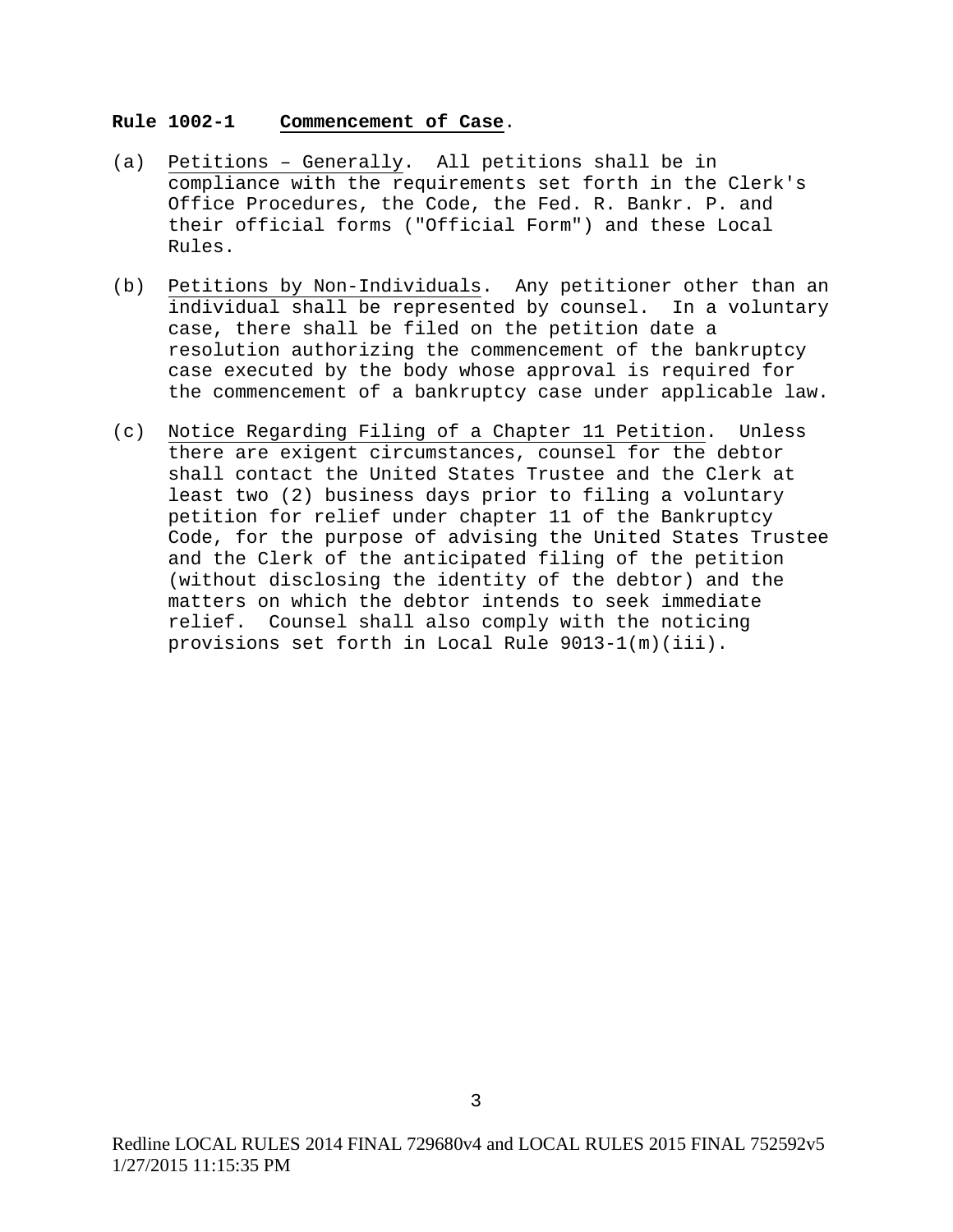**Rule 1003-1 Entry of Order for Relief on Involuntary Petition**. An order for relief on an involuntary petition will be entered only after (i) the filing of a consent to its entry by the putative debtor, (ii) the filing of a certification of counsel by Delaware Counsel that the petition has been served in accordance with the Rules and that no answer has been filed by the putative debtor within the time permitted, or (iii) a hearing duly noticed under the Rules.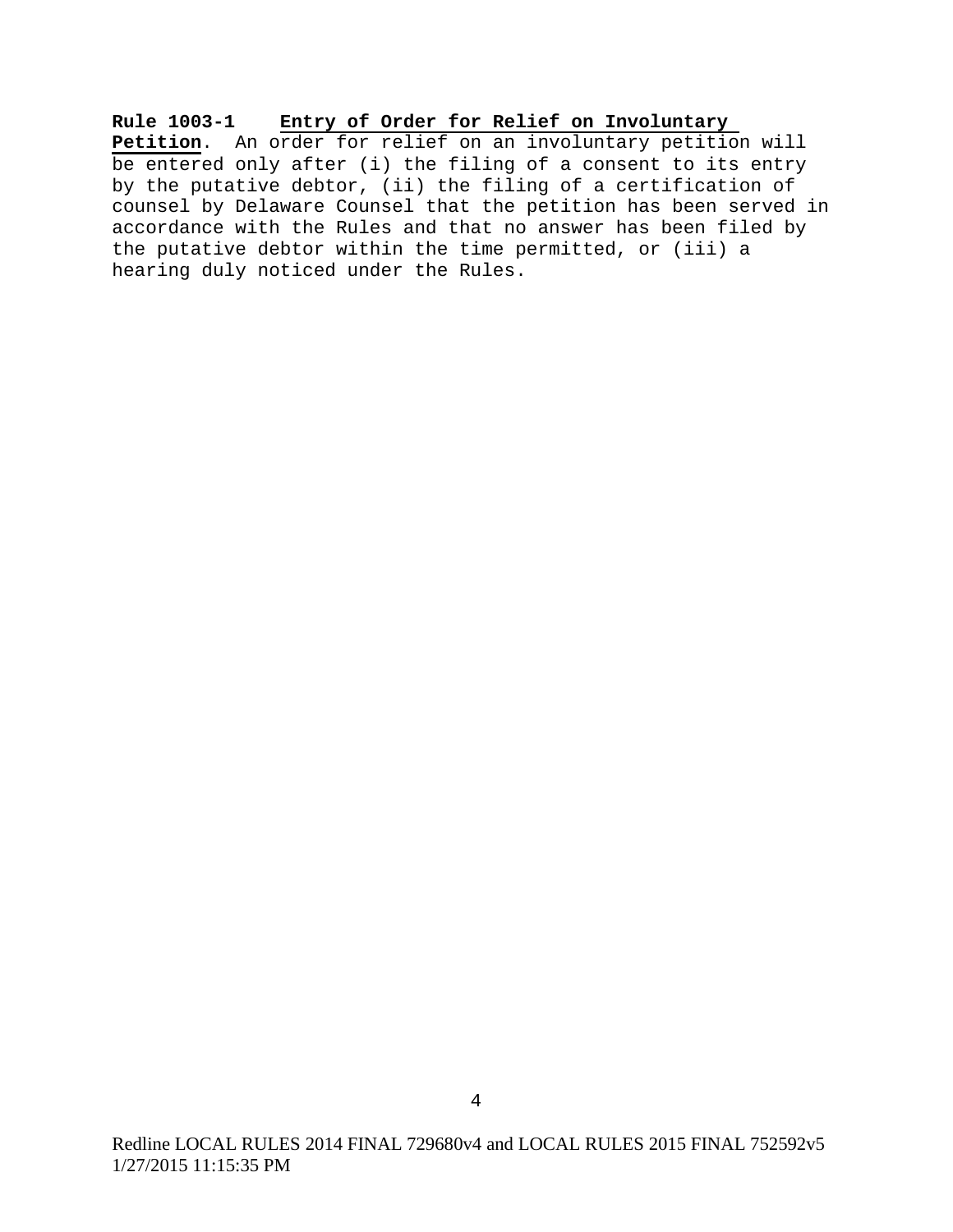#### **Rule 1006-1 Filing Fees**.

- (a) Petition Filing Fees. Petition filing fees are due at the time of filing, except as expressly provided in this Local Rule.
- (b) Payment of Filing Fee in Installments. Individual filers may file with the petition an Application to Pay Filing Fee in Installments substantially in conformity with the form provided by the Clerk's office (the "Clerk's Office"). The application must be accompanied by a minimum initial payment of 25% of the filing fee. The number of installments shall not exceed four (4). The Court will issue an order regarding such application, without need for a hearing, unless the Court directs otherwise. Failure to comply with the provisions of the order may result in dismissal of the case.
- (c) Application for Waiver of Fee in an Individual Chapter 7 Case. An individual chapter 7 filer may file an Application for Waiver of the Chapter 7 Filing Fee substantially in compliance with the Official Form. An order will be entered regarding such application, without need for a hearing, unless the Court directs otherwise.
- (d) Case Reopening Fees. Case reopening fees are due at the time of filing of a motion to reopen unless the reopening is (i) to correct an administrative error, (ii) to take action relating to the debtor's discharge or (iii) accompanied by a request that the reopening fee be waived or deferred.
- (e) Schedule of Fees. The schedule of fees is available at the Clerk's Office and on the Court's website.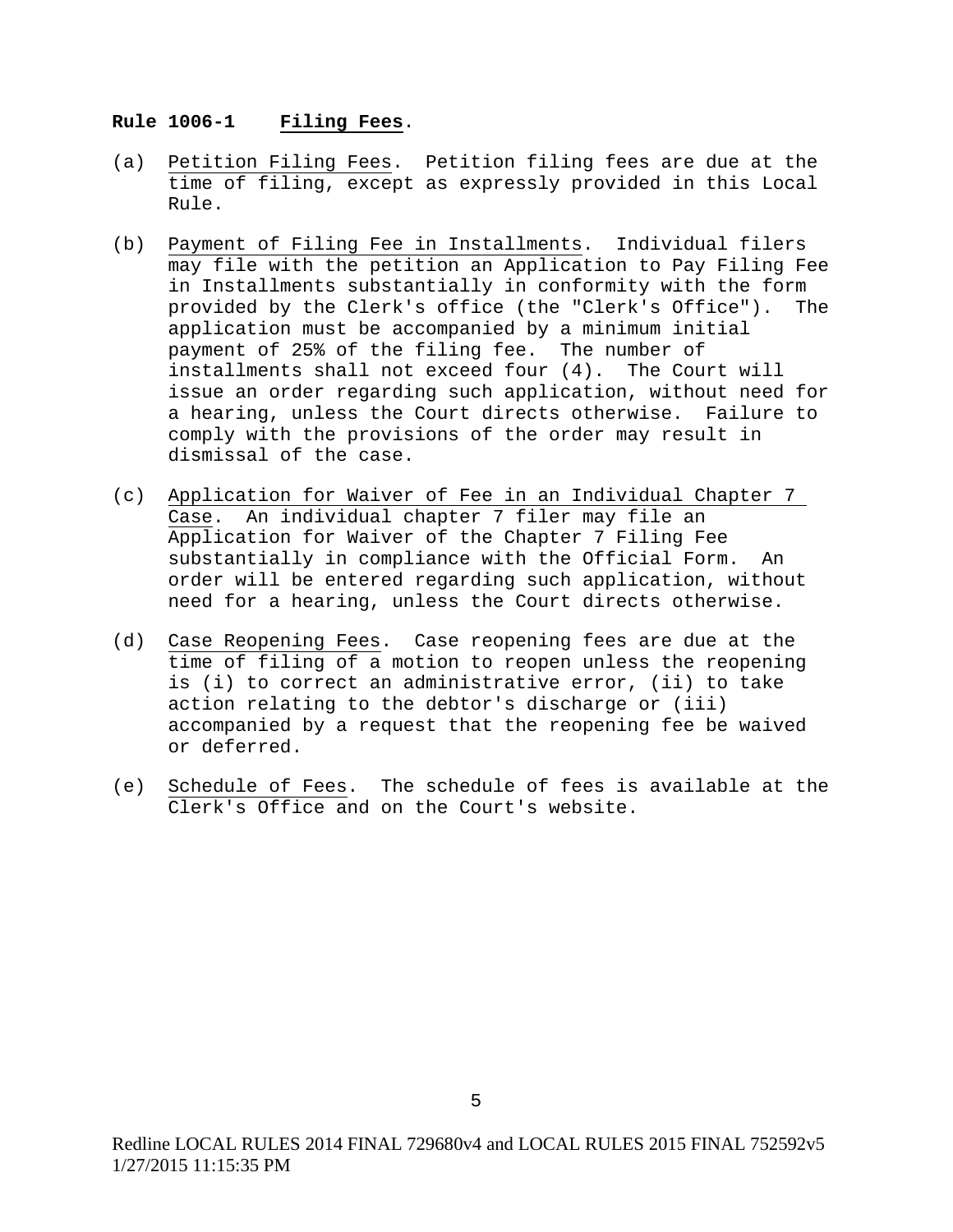### **Rule 1007-1 Lists, Schedules and Statements**.

- (a) Required Lists, Schedules and Statements. Required lists, schedules and statements of financial affairs shall be filed in accordance with the Fed. R. Bankr. P., the Code and these Local Rules and shall be in compliance with the appropriate Official Form and Local Forms, if any. The Clerk's Office Procedures should be consulted for a list of such requirements.
- (b) Time for Filing Schedules and Statement of Financial Affairs in a Voluntary Chapter 11 Case. In a voluntary chapter 11 case, if the bankruptcy petition is accompanied by a list of all the debtor's creditors and their addresses, in accordance with Local Rule 1007-2, and if the total number of creditors in the debtor's case (or, in the case of jointly administered cases, the debtors' cases) exceeds 200, the time within which the debtor shall file its Schedules and Statement of Financial Affairs required under the Fed. R. Bankr. P. shall be extended to thirty (30) days from the petition date. Any further extension shall be granted, for cause, only upon filing of a motion by the debtor on notice in accordance with these Local Rules.
- (c) Filing of Schedules in Jointly Administered Chapter 11 Cases. Notwithstanding any order jointly administering related cases, Schedules and Statements of Financial Affairs and any amendments thereto shall be filed for each debtor and docketed in that debtor's case, as well as in the main case. The statistical information requested by CM/ECF upon docketing shall be filled out for each separate debtor.

Redline LOCAL RULES 2014 FINAL 729680v4 and LOCAL RULES 2015 FINAL 752592v5 1/27/2015 11:15:35 PM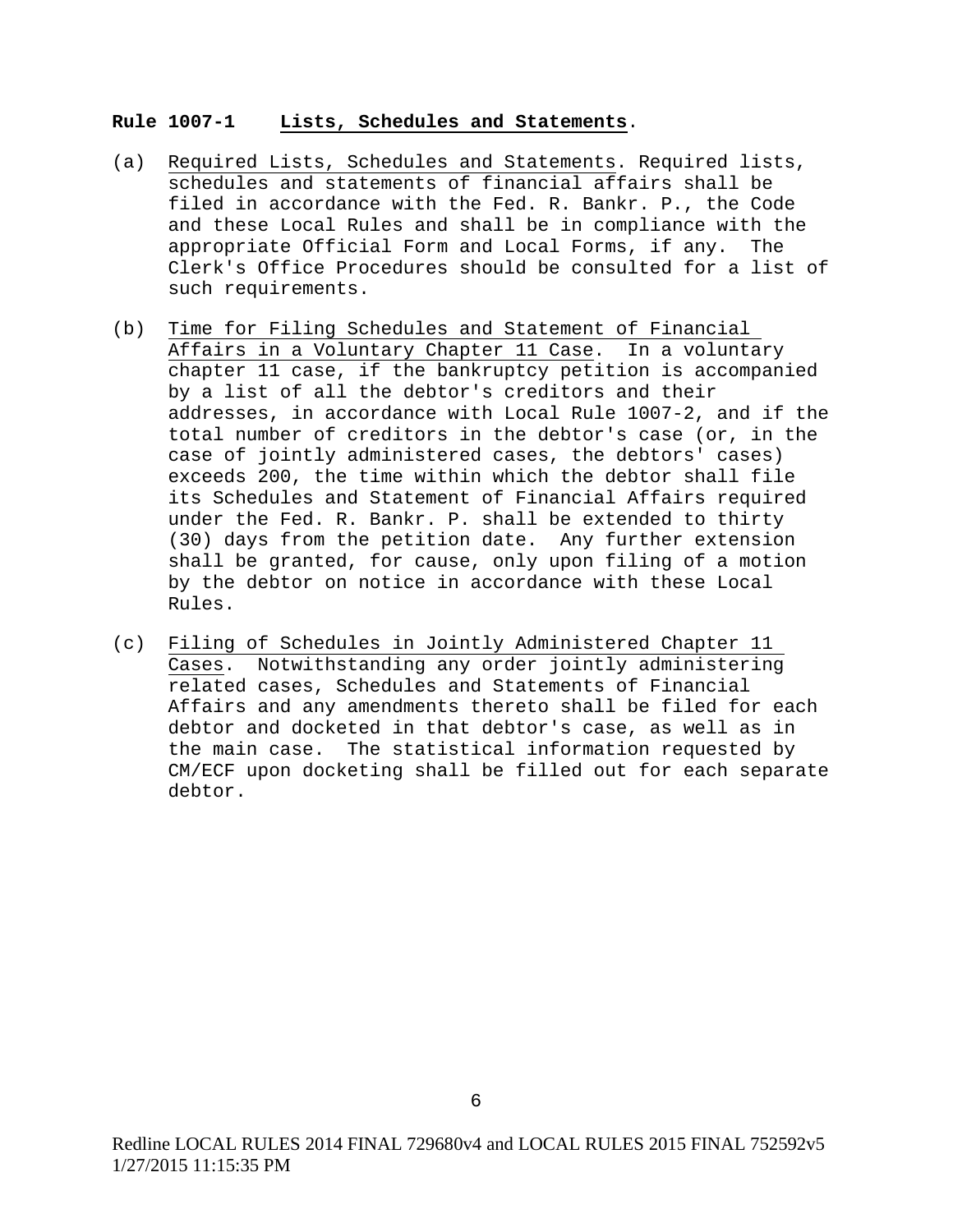### **Rule 1007-2 List of Creditors/Mailing Matrix.**

- (a) In all voluntary cases, the debtor shall file with the petition a list containing the name and complete address of each creditor in such format as directed by the Clerk's Office Procedures.
- (b) In all voluntary cases involving individual debtors, in the event a prior bankruptcy case was pending within one year before the filing of the case in connection with the debtor or a co-debtor, such list shall also include the name and complete address of each party and any counsel that entered its appearance in such case. In the event a foreclosure, repossession, or other action to enforce a claim against property of the debtor or a co-debtor was pending within one year before the filing of the case, such list shall also include the name and complete address of each party and any counsel that entered an appearance in such action. In an involuntary case, such list must be filed by the debtor within fourteen (14) days after the petition date.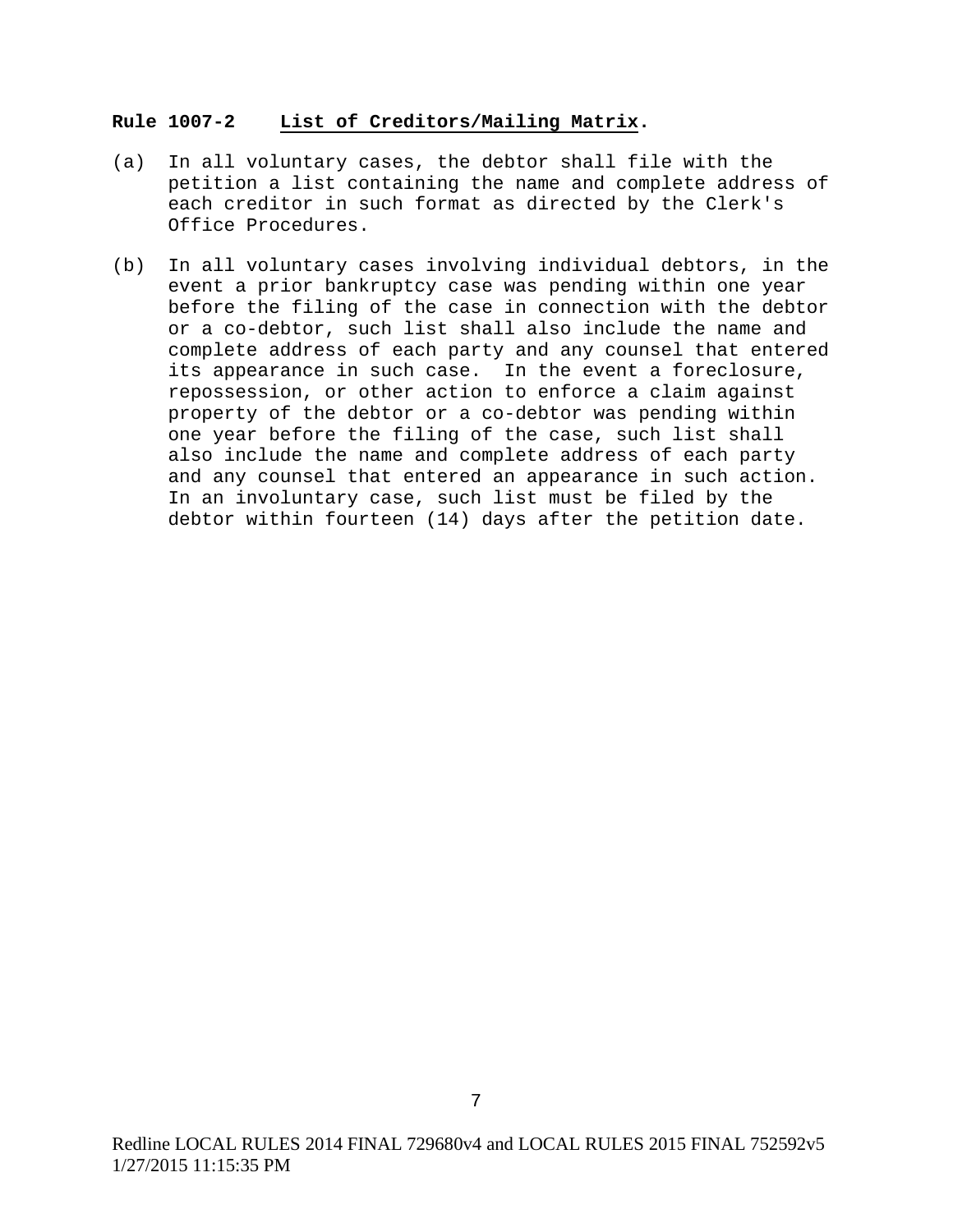### **Rule 1009-1 Notice by Chapter 7, Chapter 12 or Chapter 13 Debtor to Creditors Not Scheduled Prior to Meeting of Creditors.**

If at any time after the Court issues notice of the meeting of creditors under 11 U.S.C. § 341 in a chapter 7, chapter 12 or chapter 13 case the debtor amends Schedule D, E or F and/or the creditor matrix to add any creditor(s), the following procedures shall apply:

- (a) The debtor shall pay the prescribed filing fee;
- (b) The debtor shall serve upon such additional creditor(s) by first class mail:
	- (i) A copy of the original notice of meeting of creditors under 11 U.S.C. § 341;
	- (ii) A notice informing the creditor of the right to file a proof of claim by the later of the bar date in the original notice or twenty-one (21) days from the date of a later notice;
	- (iii) A notice informing the creditor of the automatic extension of time to file a complaint under Local Rules 4004-1 and 4007-1; and
- (c) The debtor shall file a certificate of service with the Court and provide an amended creditor matrix to the Clerk within 48 hours of filing the amended schedules or filing any schedules which contain creditors who were not listed on the original creditor matrix.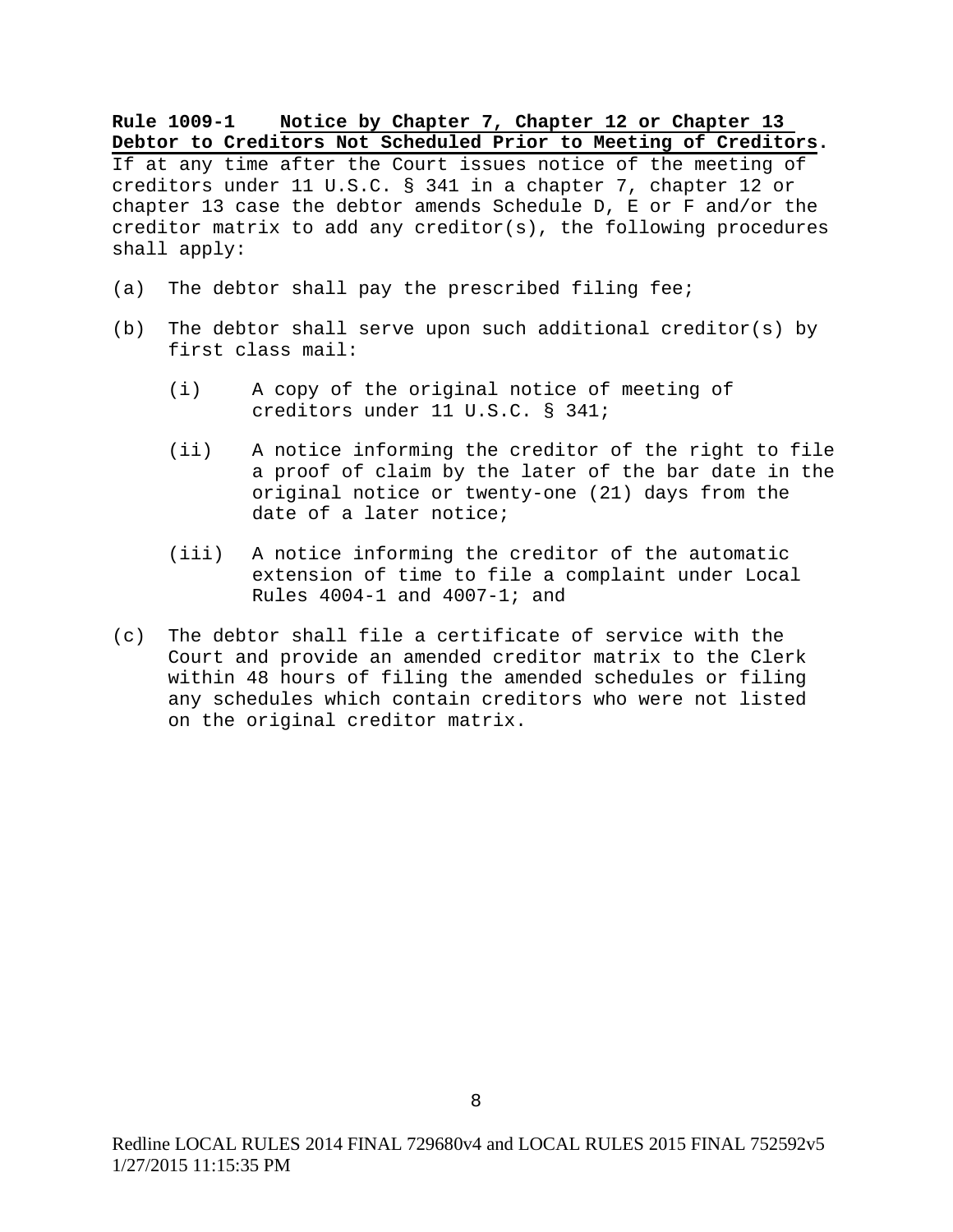**Rule 1009-2 Notice of Amendment of Schedules in Chapter 11 Cases.** Whenever the debtor or trustee in a chapter 11 case amends the debtor's schedules to change the amount, nature, classification or characterization of a debt owing to a creditor, the debtor or trustee shall, within fourteen (14) days, transmit notice of the amendment to the creditor and notice of the creditor's right to file a proof of claim by the later of the bar date (if any) or twenty-one (21) days from the date of the notice. The debtor or trustee shall file a certificate of service of the notice with the Clerk within seven (7) days.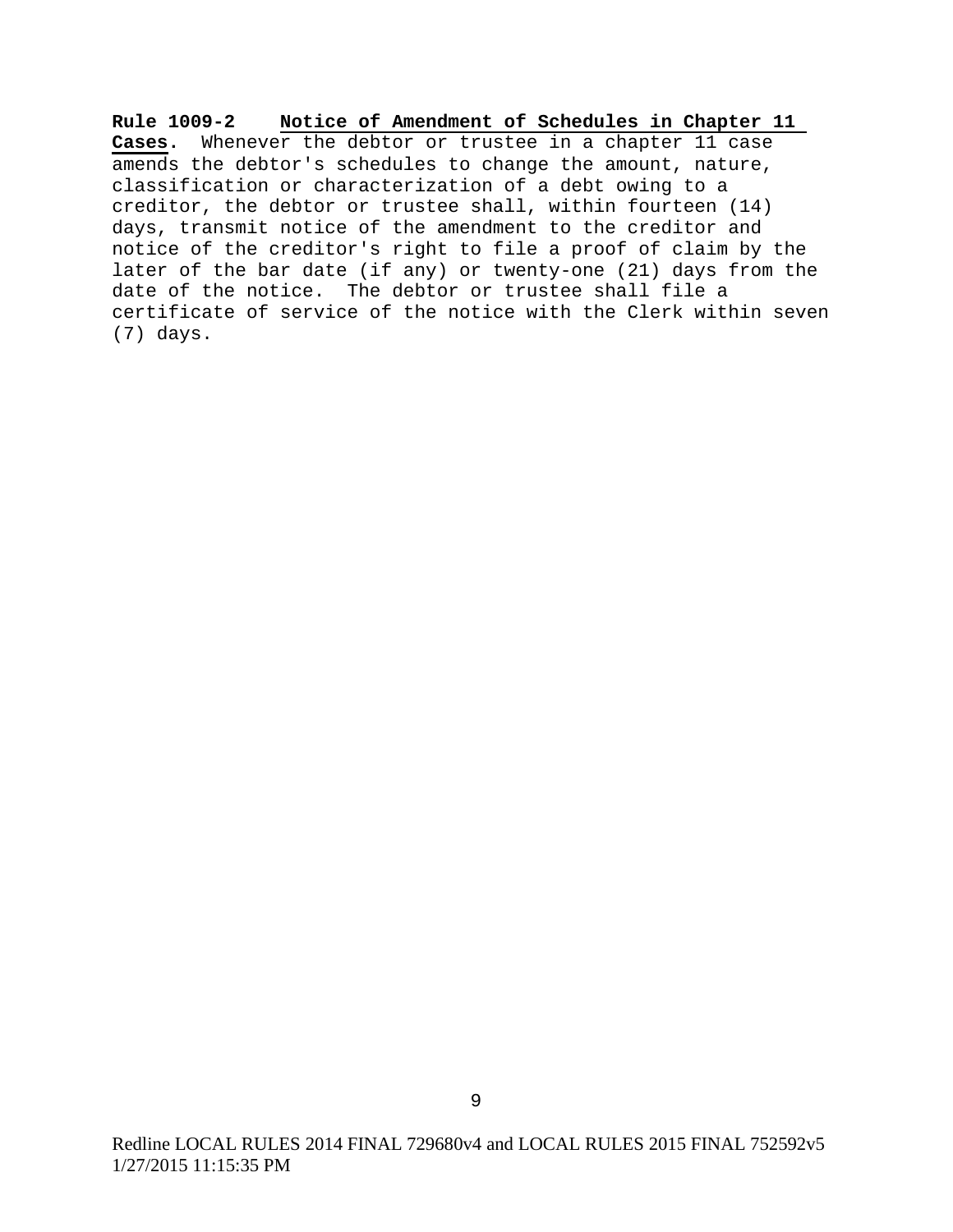**Rule 1014-1 Transfer of Cases or Adversary Proceedings to Another District**. If a case or adversary proceeding is ordered transferred from this district, unless the transfer order is stayed, the Clerk shall, within seven (7) days of entry of such order, send to the transferee Court by overnight courier (or electronically at the transferee Court's option) (a) certified copies of the Court's or the District Court's order (and opinion, if any) transferring the case, and the docket entries in the case or adversary proceeding and (b) all pleadings that have been filed in the case or adversary proceeding. When transfer is ordered by the District Court, the Clerk of the District Court shall transmit the order of the District Court Judge to the Clerk, who shall transfer the file as set forth above.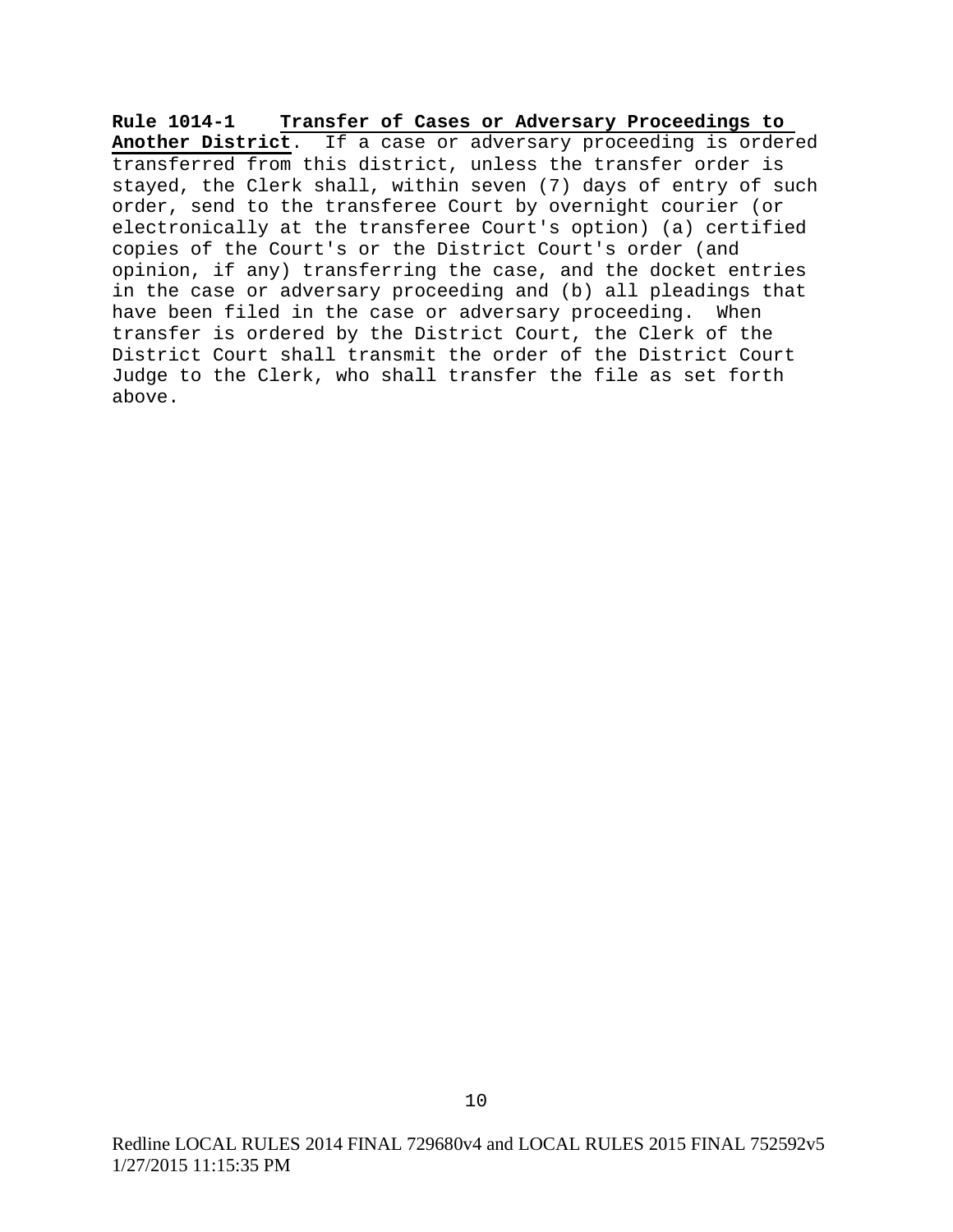**Rule 1015-1 Joint Administration of Cases Pending in the Same Court**. An order of joint administration may be entered, without notice and an opportunity for hearing, upon the filing of a motion for joint administration pursuant to Fed. R. Bankr. P. 1015, supported by an affidavit, declaration or verification, which establishes that the joint administration of two or more cases pending in this Court under title 11 is warranted and will ease the administrative burden for the Court and the parties. An order of joint administration entered in accordance with this Local Rule may be reconsidered upon motion of any party in interest at any time. An order of joint administration under this Local Rule is for procedural purposes only and shall not cause a "substantive" consolidation of the respective debtors' estates.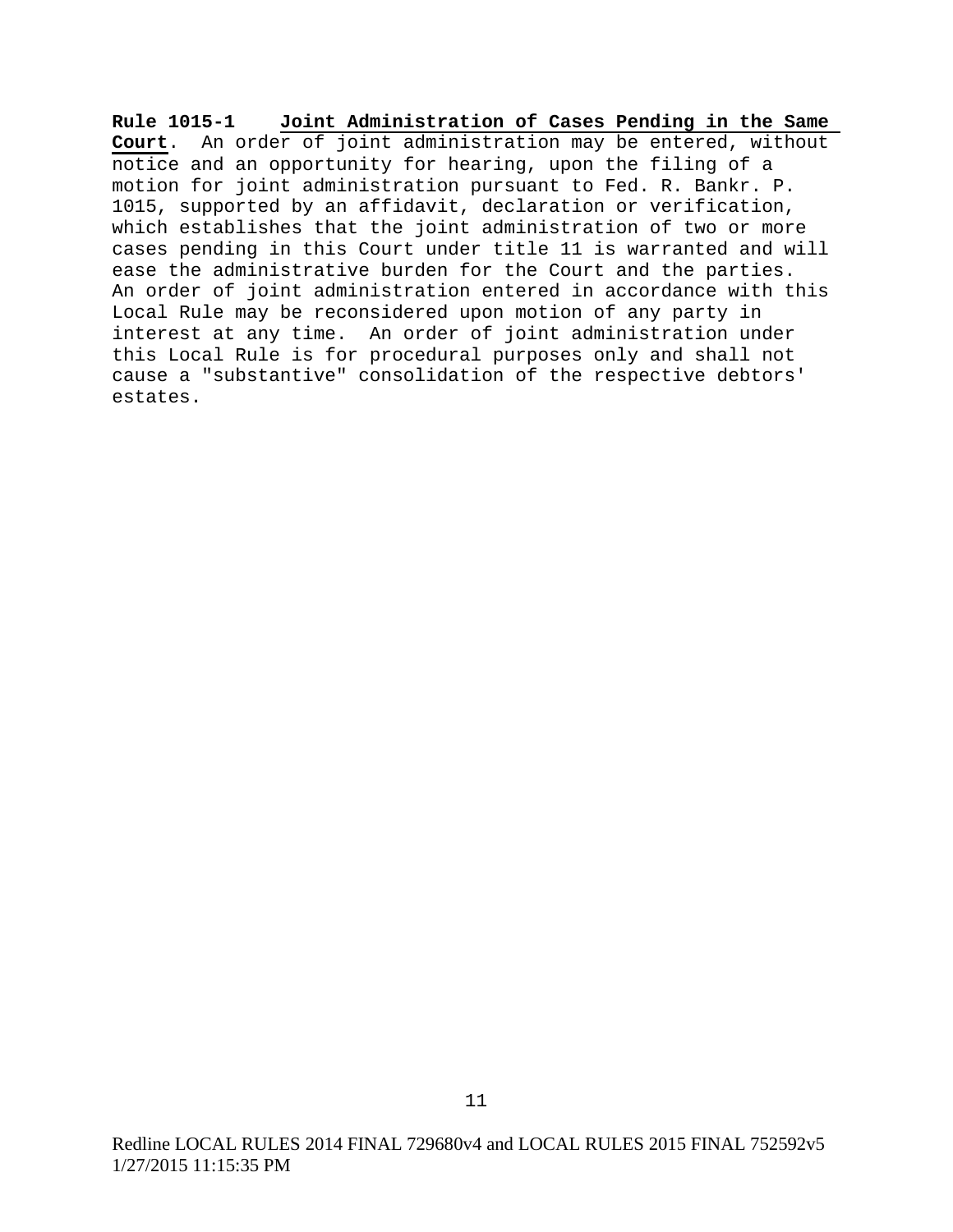**Rule 1017-1 Petition Deficiencies**. A debtor filing a petition under chapter 7, chapter 12 or chapter 13 of the Code without all the documents required by the Fed. R. Bankr. P., the Code, these Local Rules and the Clerk's Office Procedures will receive a deficiency notice specifying time limits for the filing of the required documents. If the required documents are not filed by the deadline specified in such notice, and the debtor has neither sought nor obtained an extension of such deadline from the Court, the petition may be dismissed.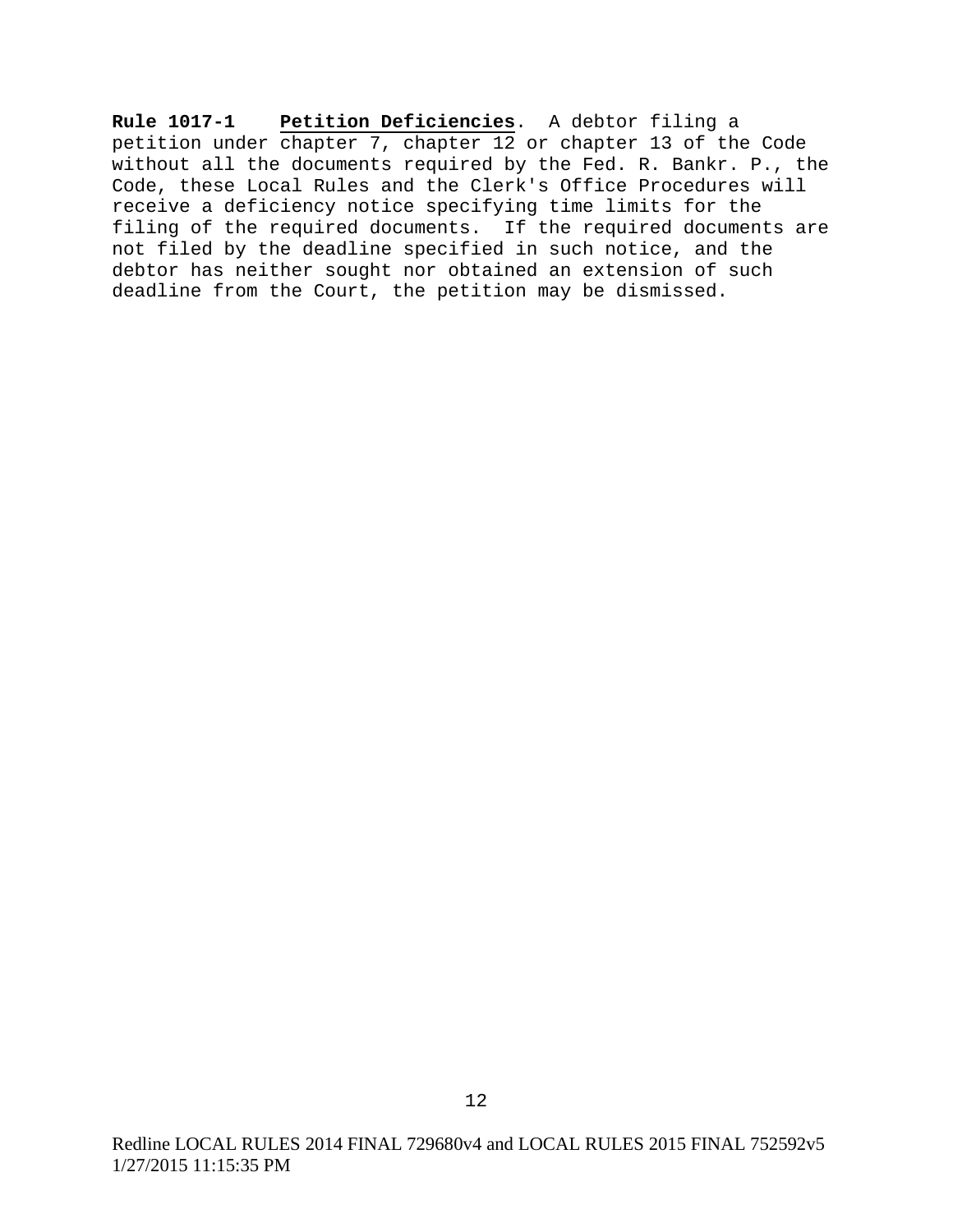**Rule 1017-2 Dismissal of Chapter 11 Case**. No chapter 11 case (even one which is jointly administered with another case) shall be dismissed except by separate order, with notice provided by the claims agent (if one has been appointed) as required by Rules 1017 and 2002(a)(4).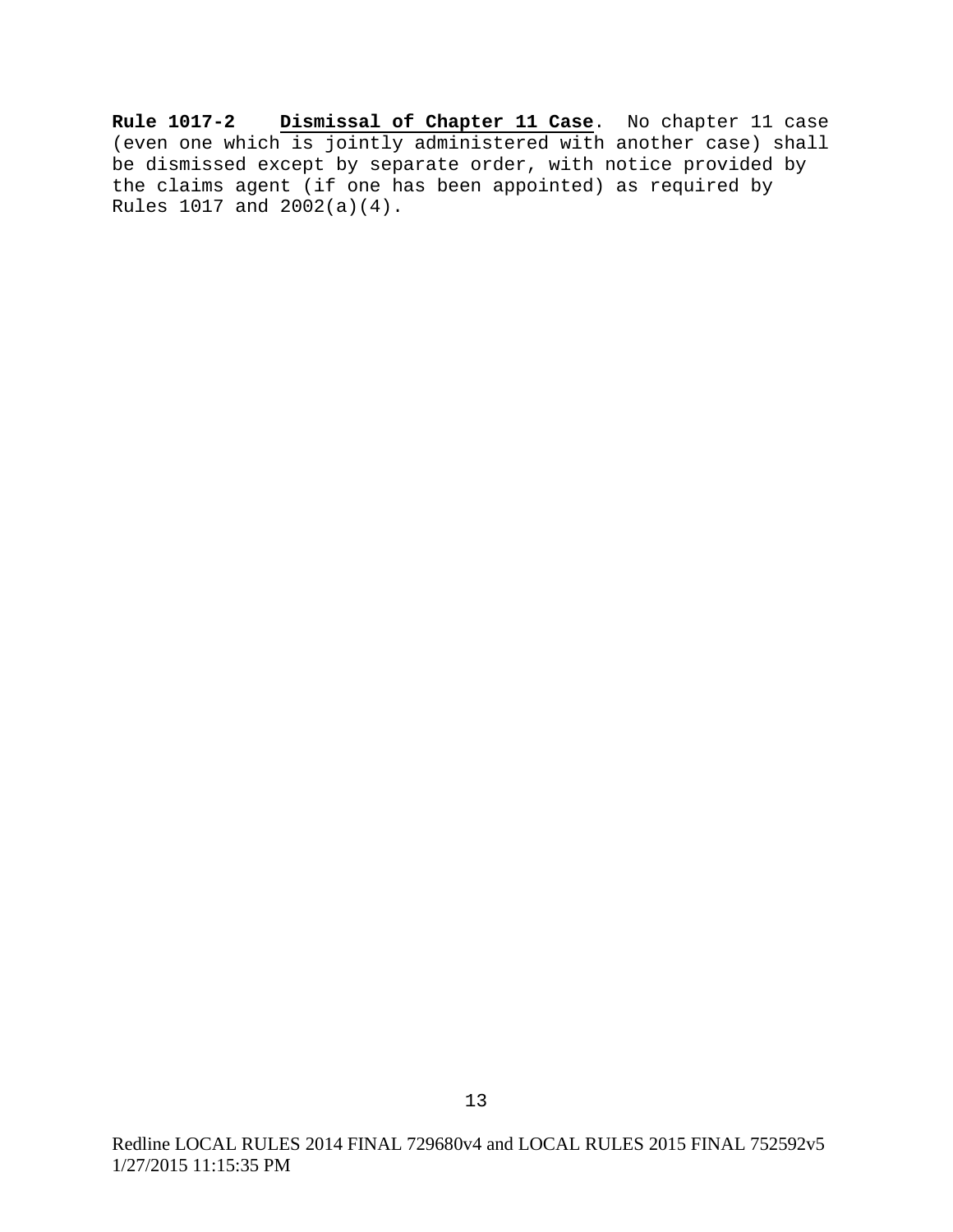#### **Rule 1017-3 Closing of Cases by Substantive Consolidation.**

Whenever cases are sought to be substantively consolidated, whether in a plan of reorganization or motion, the plan proponent or movant shall present a separate proposed order for each case to be consolidated. Such order shall provide for the closing of each case, except for the remaining consolidated debtor case, and shall be docketed in each respective debtor's docket.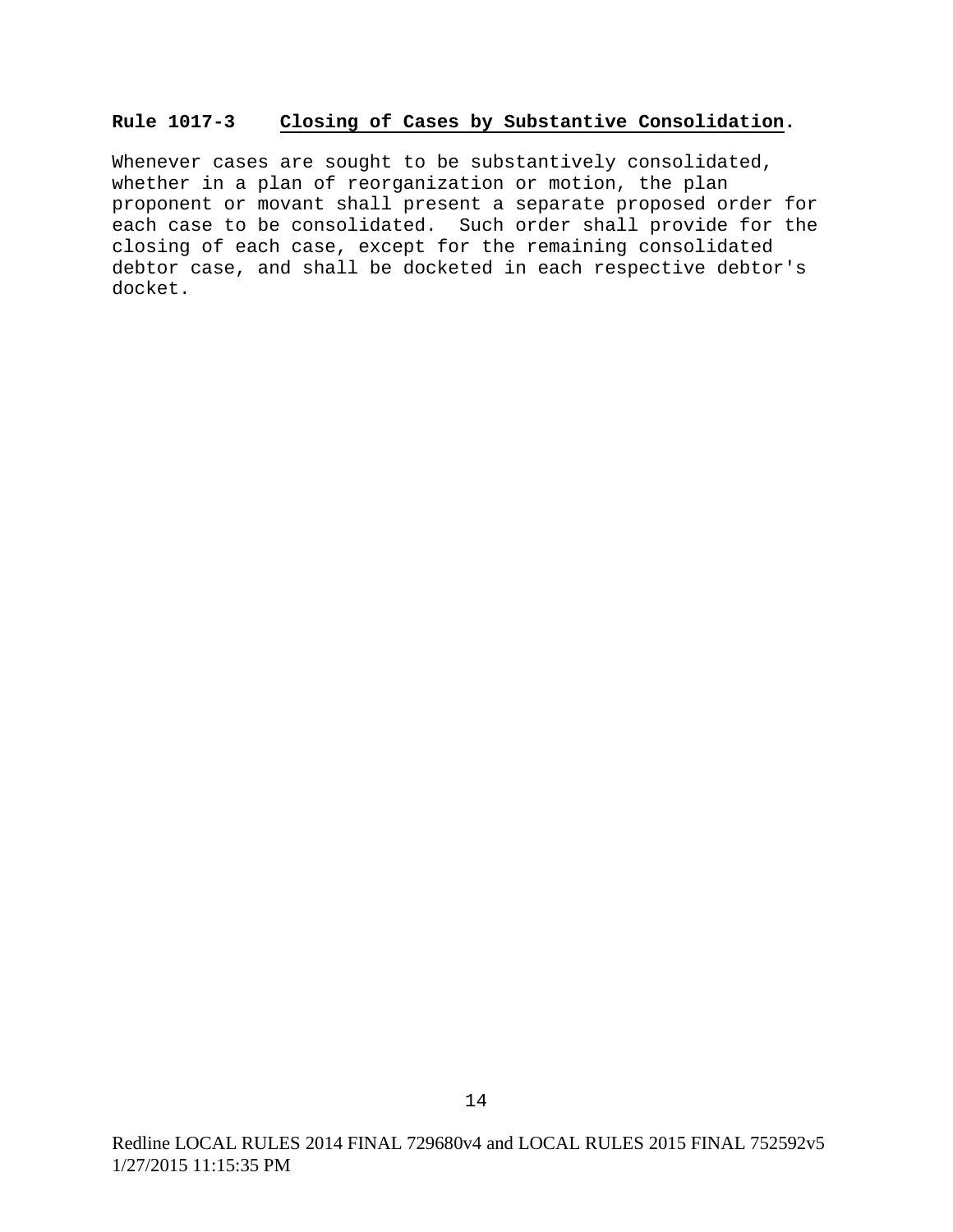### **PART II. OFFICERS AND ADMINISTRATION; NOTICES; MEETINGS; EXAMINATIONS; ELECTIONS; ATTORNEYS AND ACCOUNTANTS**

# **Rule 2002-1 Notices to Creditors, Equity Security Holders, United States and United States Trustee**.

- (a) Omnibus Hearings. In any chapter 11 case, the Court may, sua sponte or upon motion of a party in interest, enter an order setting omnibus hearing dates for the case. Any such order shall be entered on the docket and be made available to anyone interested in obtaining a copy from (i) the Court or (ii) counsel for the debtor. Time permitting, on each omnibus hearing date, the Court will hear all motions timely filed under these Local Rules by any party in interest in the case in the order set forth in the hearing agenda filed pursuant to Local Rule 9029-3, unless the Court directs otherwise.
- (b) Service. In chapter 11 cases, all motions (except matters  $\overline{\text{specified in Fed. R. Bankr. P. } } 2002(a)(1), (4), (5), (7),$ 2002(b) and 2002(f) and Local Rules 4001-1 and 9013-1) shall be served only upon counsel for the debtor, the United States Trustee, counsel for all official committees, all parties who file a request for service of notices under Fed. R. Bankr. P. 2002(i) and all parties whose rights are affected by the motion. If an official unsecured creditors' committee has not been appointed, service shall be made on the twenty (20) largest unsecured creditors in the case in lieu of the creditors' committee.
	- (i) Service of Papers on the United States Trustee.
		- (A) Service by Overnight Mail. Service on the United States Trustee shall be made by overnight mail or hand delivery of papers that require a response within seven (7) days or less or that relate to a Court hearing scheduled to take place within seven (7) days of the date of service.
		- (B) Service by Fax. Service by fax shall be limited to emergent situations where action or response is required within forty-eight (48) hours. Every effort shall be made to limit faxes to a maximum of twenty (20) pages per document. If it is necessary to serve via fax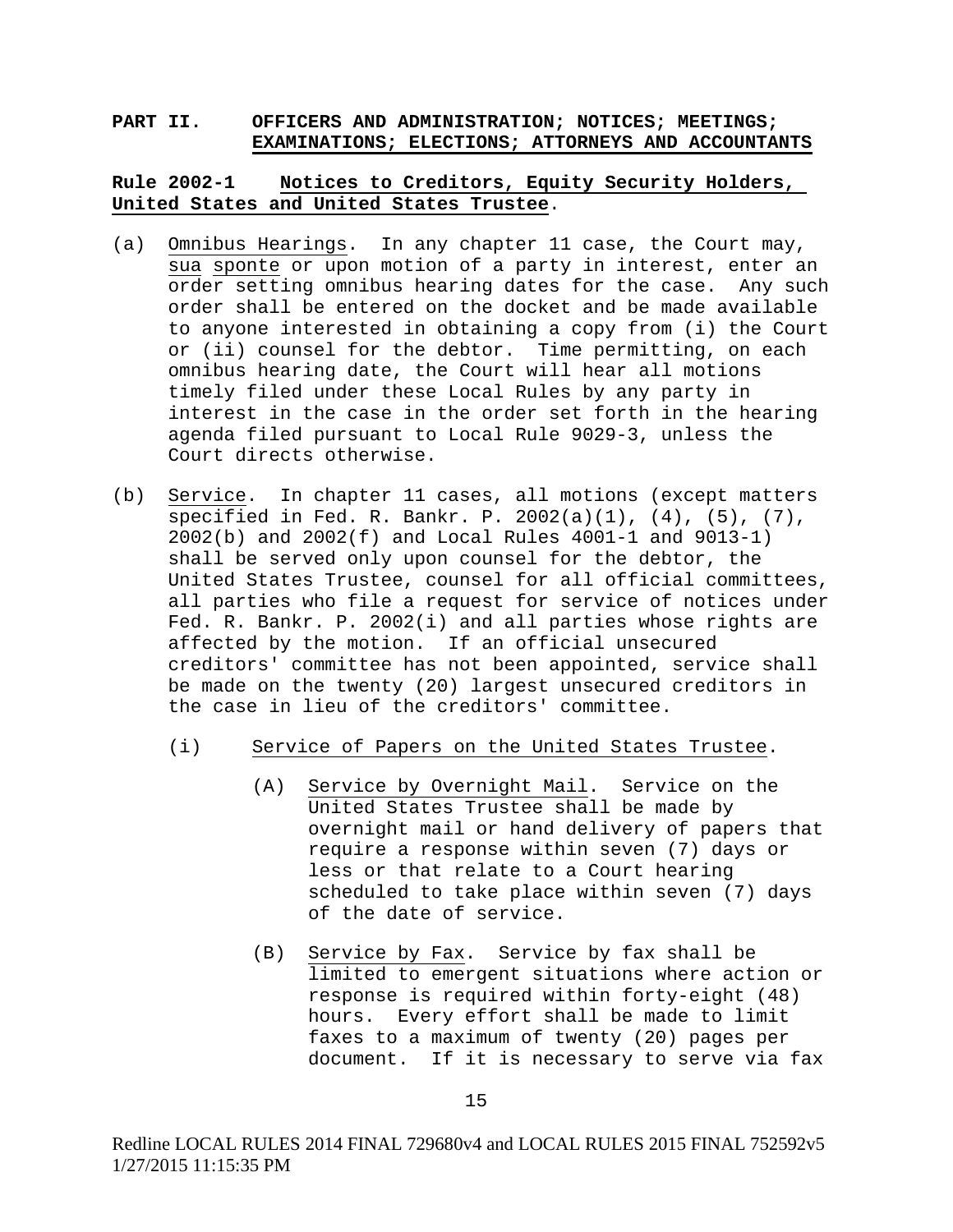a document that will exceed twenty (20) pages in length, the serving party shall telephone the intended recipient(s) in advance to obtain permission to send the fax.

- (c) Service List. Counsel for the debtor shall be responsible for maintaining a list of all parties who are entitled to receive service (as set forth in Local Rule 2002-1(b)) and shall furnish it, upon request, to any party.
- (d) Entry of Appearance. Any entity entering an appearance in a case under title 11 shall include in the Notice of Appearance the entity's (i) name, (ii) mailing address, including street address for overnight and hand delivery, (iii) telephone number, (iv) facsimile number, (v) email address, if any, and (vi) party represented, if any. Any entity that requests, in a particular case or adversary proceeding, service of documents by receipt of ECF notices or by email only, needs to complete Local Form 114 Consent to Service of Documents by Receipt of ECF Notice or Email in Chapter 11 Cases. See also Del. Bankr. L.R. 5005-4.
- (e) Bar Date. In all cases under chapter 11, the debtor may request a bar date for the filing of proofs of claim or interest. The request may be granted without notice and hearing if (i) the request gives fourteen (14) days' notice to the United States Trustee and the creditors' committee (or the twenty (20) largest unsecured creditors if no creditors' committee is formed), (ii) the request is filed after the Schedules and Statement of Financial Affairs have been filed and the 11 U.S.C. § 341(a) meeting of creditors has been held and (iii) the request provides that the bar date shall be not less than sixty (60) days from the date that notice of the bar date is served (and not less than 180 days from the order for relief for governmental units). On entry of the bar date order, the debtor shall serve actual written notice of the bar date on (A) all known creditors and their counsel (if known), (B) all parties on the service list described in Local Rule 2002-1(c), (C) all equity security holders, (D) indenture trustees, (E) the United States Trustee, (F) all taxing authorities for the jurisdictions in which the debtor does business and (G) all environmental authorities listed in Question 17 of the debtor's Statement of Financial Affairs.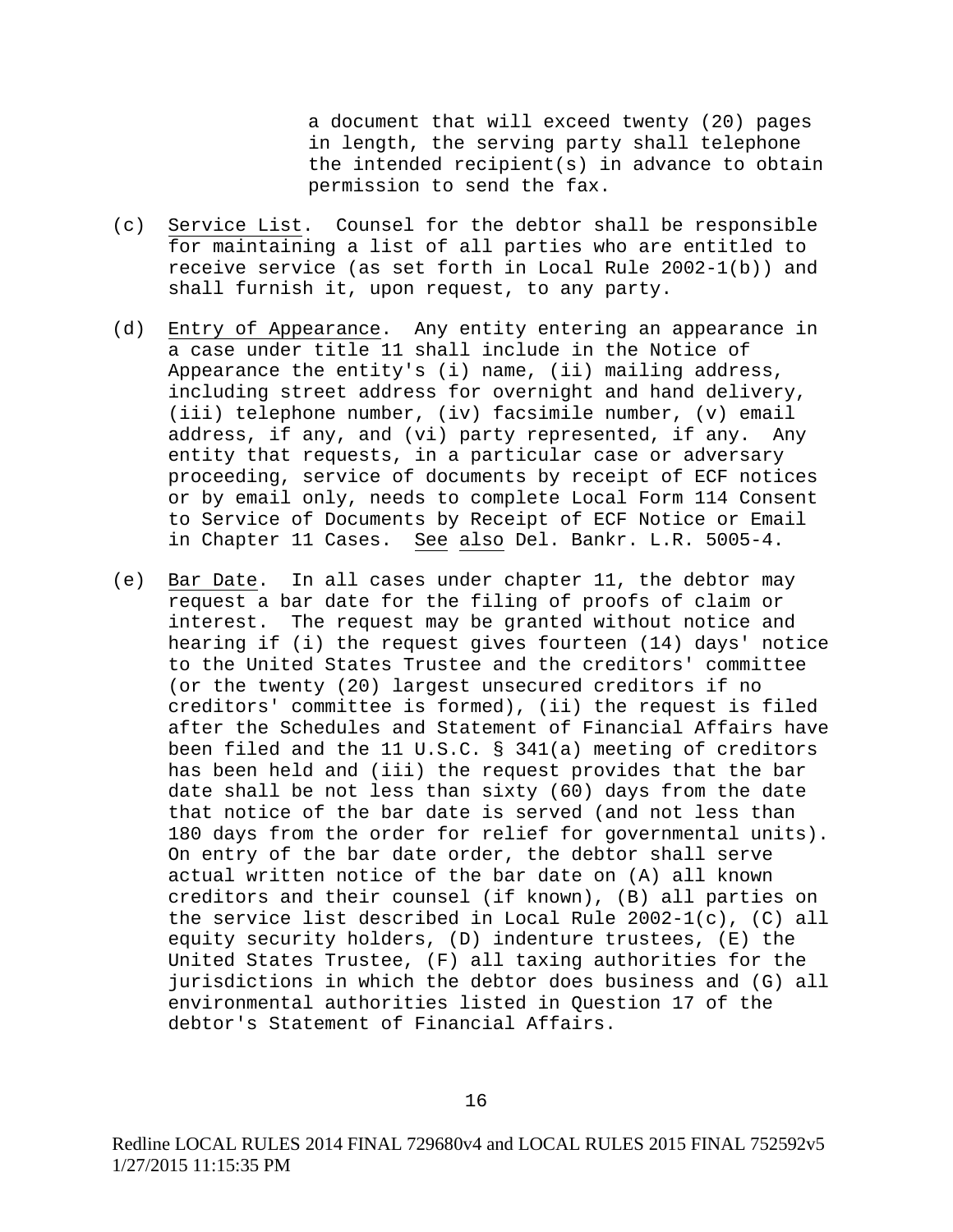- (f) Notice and Claims Clerk. Upon motion of the debtor or trustee, at any time without notice or hearing, the Court may authorize the retention of a notice and/or claims clerk under 28 U.S.C. § 156(c). In all cases with more than 200 creditors or parties in interest listed on the creditor matrix, unless the Court orders otherwise, the debtor shall file such motion on the first day of the case or within seven (7) days thereafter. The notice and/or claims clerk shall comply with the Protocol for the Employment of Claims and Noticing Agents under 28 U.S.C. § 156(c) (which can be found on the Court's website) and shall perform the functions below.
	- (i) Serve the following notices: (a) 341 Notice (Notice of Commencement of Case); (b) Notice of Claims Bar Date in chapter 11 cases; (c) Objections to Claims and Transfers of Claims; (d) Notice of Hearing on confirmation of Plan/Disclosure Statement; (e) Notice of Hearing on motions filed by United States Trustee; (f) Notice of Transfer of Claim; and (g) any motion to convert, dismiss, appoint a trustee, or appoint an examiner filed by the United States Trustee's Office.
	- (ii) Within seven (7) days of mailing, file with the Court, a copy of the notice served with a Certificate of Service attached, indicating the name and complete address of each party served;
	- (iii) Maintain copies of all proofs of claims and proofs of interest filed in the case;
	- (iv) Maintain the official claims register and record all Transfers of Claims and make changes to the creditor matrix after the objection period has expired. claims clerk shall also record any order entered by the Court which may affect the claim by making a notation on the claims register and monitor the Court's docket for any claims related pleading filed and make necessary notations on the claims register. No claim or claim information should be deleted for any reason;
	- (v) Maintain a separate claims register and separate creditor mailing matrix for each debtor in jointly administered cases;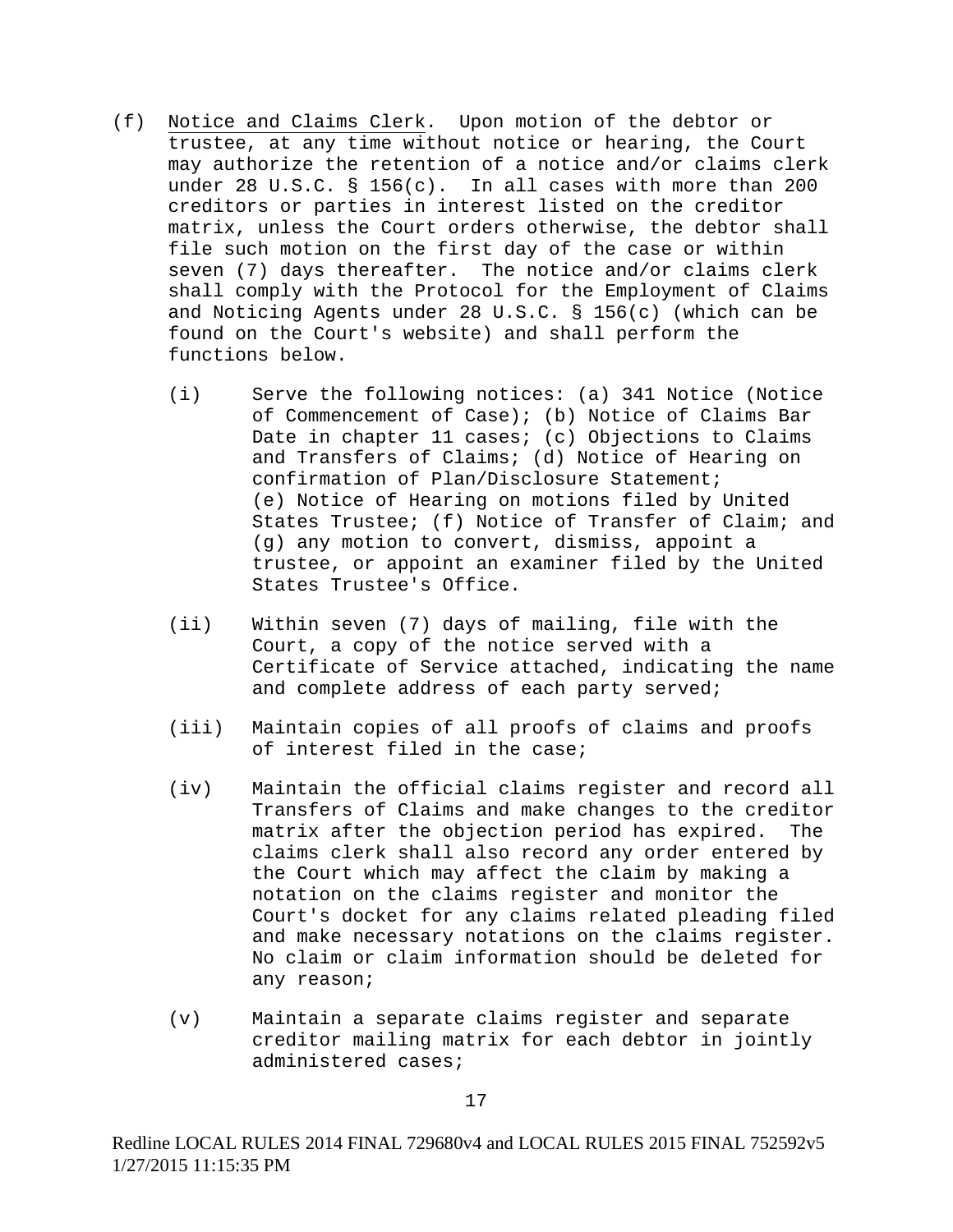- (vi) File a quarterly updated claims register with the Court in alphabetical and numerical order. If there has been no claims activity, the claims clerk may file a Certification of No Claim Activity;
- (vii) Maintain up-to-date mailing list of all creditors and all entities who have filed proofs of claim or interest and/or request for notices for each case and provide such list to the Court or any interested party upon request (within forty-eight (48) hours);
- (viii) Allow public access to claims and the claims register at no charge;
- (ix) Within fourteen (14) days of entry of an Order dismissing a case or within thirty (30) days of entry of a Final Decree, (a) forward to the Clerk an electronic version of all imaged claims; (b) upload the creditor mailing list into CM/ECF and (c) docket a Final Claims Register. If a case has jointlyadministered entities, one combined register shall be docketed in the lead case containing claims of all cases. The claims agent shall further box and transport all original claims to the Philadelphia Federal Records Center, 14470 Townsend Road, Philadelphia, Pennsylvania 19154 and docket a completed SF-135 Form indicating the accession and location numbers of the archived claims.
- (x) Within fourteen (14) days of entry of an Order converting a case, (a) forward to the Clerk an electronic version of all imaged claims; (b) upload the creditor mailing list into CM/ECF and (c) docket a Final Claims Register. If a case has jointlyadministered entities, one combined register shall be docketed in the lead case containing claims of all cases. A Final Claims Register shall also be docketed in each jointly-administered case containing the claims of only that specific case. The claims agent shall further box and transport all original claims to the Philadelphia Federal Records Center, 14470 Townsend Road, Philadelphia, Pennsylvania 19154 and docket a completed SF-135 Form indicating the accession and location numbers of the archived claims.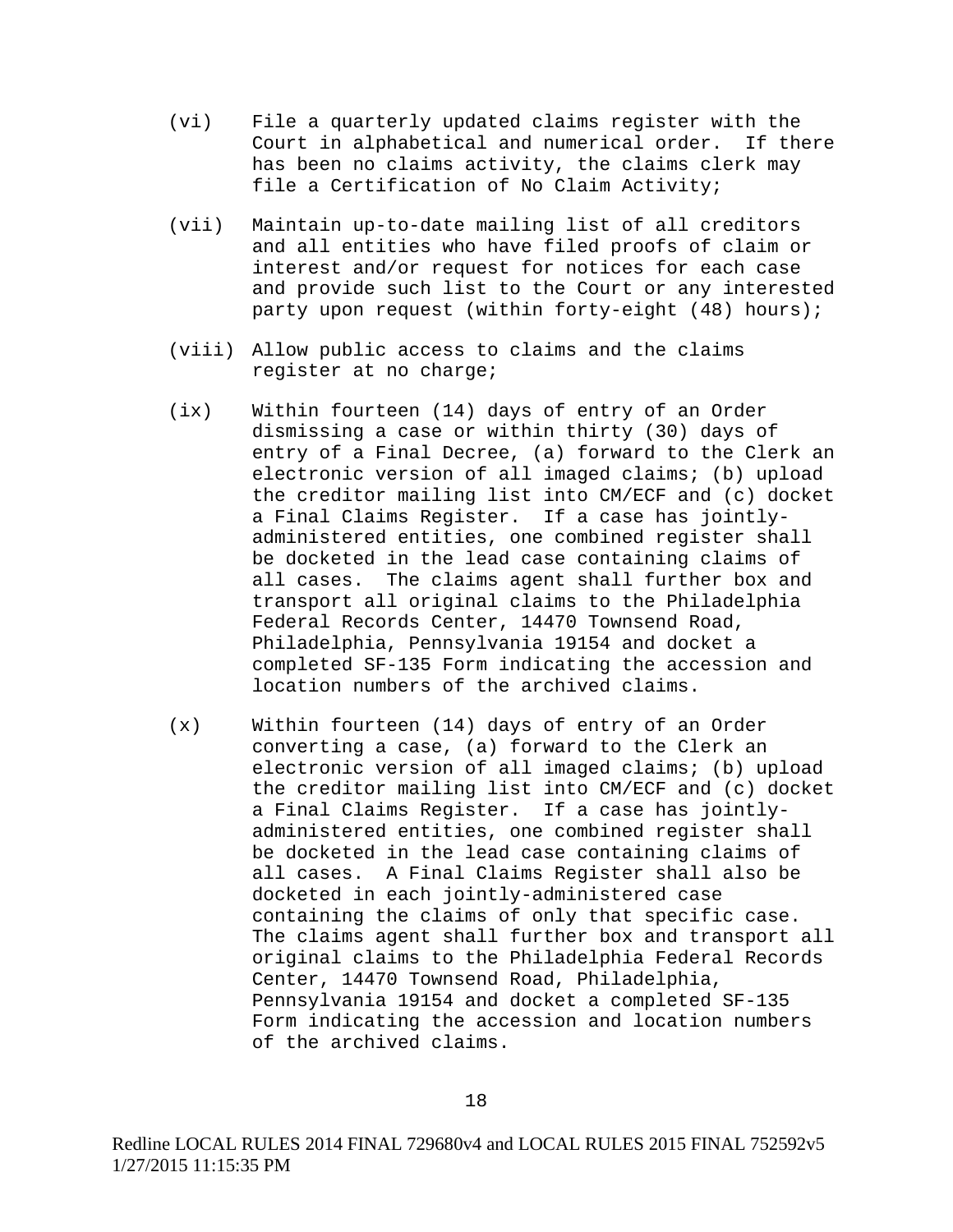- (xi) Upon conversion of a chapter 11 case to a chapter 7 case, if there are more than 200 creditors, the claims agent appointed in the chapter 11 case shall (i) continue to serve all notices required to be served, at the direction of the chapter 7 trustee or the Clerk's Office or (ii) submit a termination order. If a termination order has been granted, the Claims Agent shall comply with Del. Bankr. L.R.  $2002-1(f)(x)$  above.
- (xii) Upon entry of a termination order, terminating the service of a claim agent, the claims agent shall (a) forward to the Clerk an electronic version of all imaged claims; (b) upload the creditor mailing list into CM/ECF and (c) docket a Final Claims Register. If a case has jointly-administered entities, one combined register shall be docketed in the lead case containing claims of all cases. A Final Claims Register shall also be docketed in each jointly-administered case containing the claims of only that specific case. The claims agent shall further box and transport all original claims to the Philadelphia Federal Records Center, 14470 Townsend Road, Philadelphia, Pennsylvania 19154 and docket a completed SF-135 Form indicating the accession and location numbers of the archived claims.

## (g) Cases with Less Than 200 Creditors.

- (i) In cases with less than 200 creditors and no claims agent retained under 28 U.S.C.  $\S$  156(c), the Clerk shall serve as the notice agent and the Debtor shall provide the Clerk with a complete, accurate and upto-date creditor matrix in accordance with the time set forth in Fed. R. Bankr. P. 1007.
- (ii) The Debtor, within fourteen (14) days of entry of an Order converting a case or within thirty (30) days of entry of a Final Decree, shall provide an updated creditor matrix.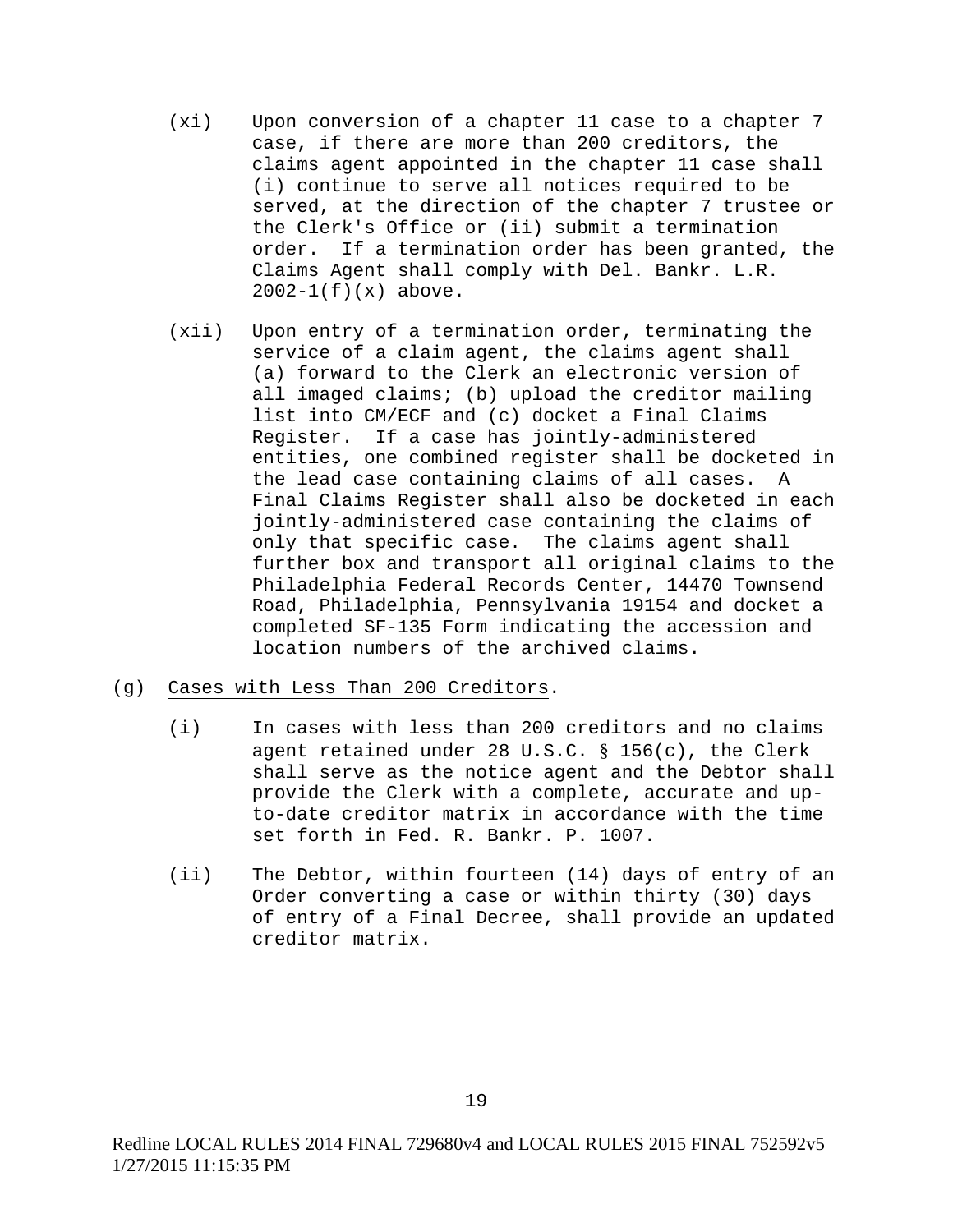# **Rule 2003-1 Submission of Interrogatories in Lieu of Live Testimony at Meetings Conducted under 11 U.S.C. § 341 in Chapter 7 and Chapter 13 Cases**.

- (a) Upon written motion, and after notice and an opportunity for hearing, the Court may, for cause, permit a debtor to submit to examination by written interrogatories in lieu of the debtor's live appearance at a meeting of creditors or equity security holders convened under 11 U.S.C. § 341.
- (b) A motion to proceed by written interrogatories filed by the debtor shall be served upon the interim trustee or the case trustee, as appropriate, the United States Trustee and all creditors who have filed a request for notices under Fed. R. Bankr. P. 2002. A notice of the filing of the motion to proceed by written interrogatories shall be served upon all creditors who have not been served with the full motion.
- (c) The form of the written interrogatories shall be determined by the interim trustee or the case trustee, as appropriate.
- (d) The original copy of the debtor's answers to written interrogatories shall be filed by the debtor with the Court and served upon the case trustee or the interim trustee, as appropriate.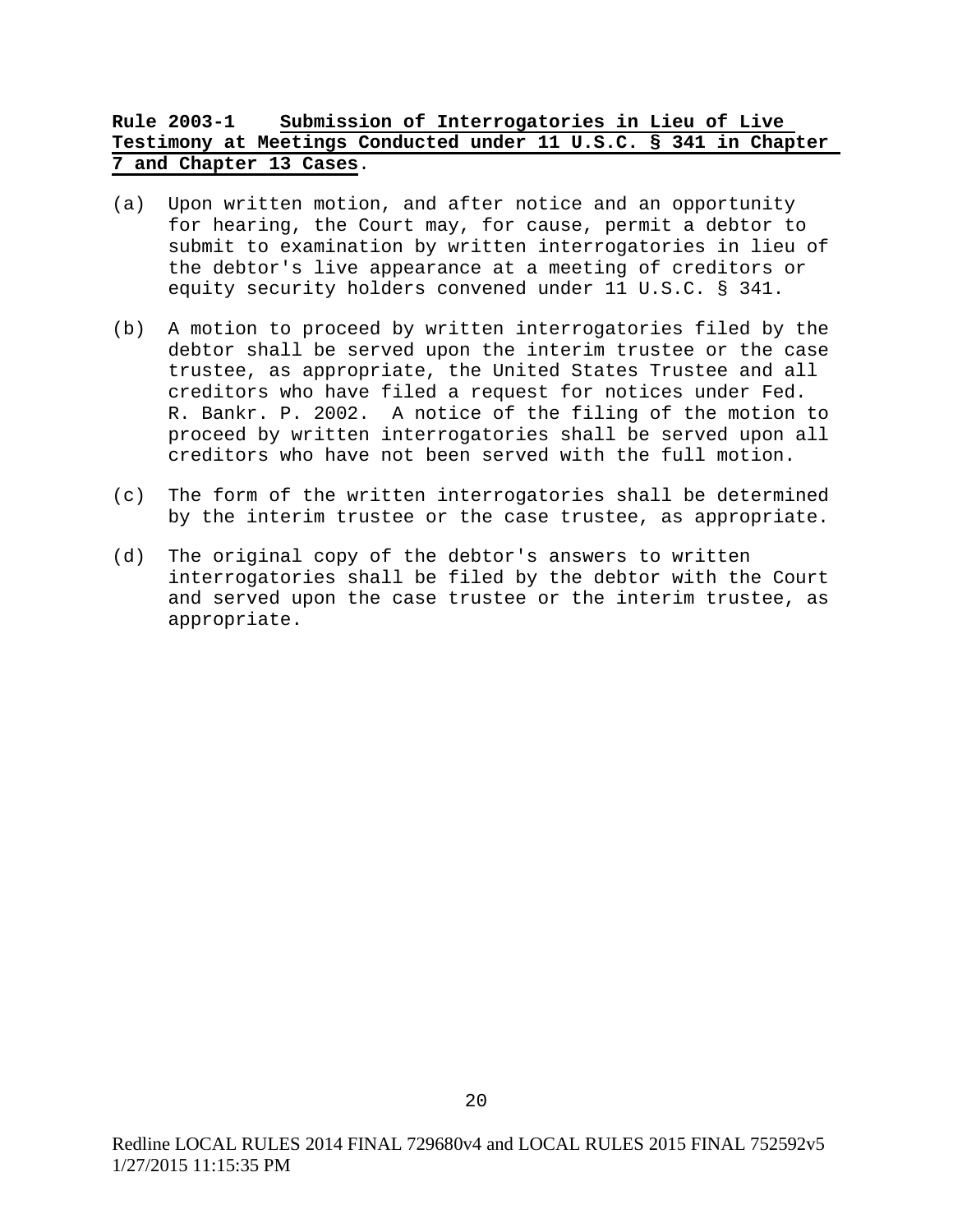#### **Rule 2004-1 Rule 2004 Examinations**.

- (a) Conference Required. Prior to filing a motion for examination or for production of documents under Fed. R. Bankr. P. 2004, counsel for the moving party shall attempt to confer (in person or telephonically) with the proposed examinee or the examinee's counsel (if represented by counsel) to arrange for a mutually agreeable date, time, place and scope of an examination or production. If an agreement is reached, no motion shall be required, but a notice setting forth the identity of the examinee, and the date, time, place and scope of the examination or production shall be filed and served in accordance with this Local Rule.
- (b) Certification of Conference Required. All motions for examination or production under this Local Rule shall include a certification of counsel by Delaware Counsel that either (i) a conference was held as required and no agreement was reached or (ii) a conference was not held and an explanation as to why no conference was held.
- (c) Service Requirements. In lieu of any other rules of service that generally apply, all motions for or notices of examination or production of documents shall be served upon the following parties, through their counsel, if represented: (i) the debtor; (ii) the trustee; (iii) the United States Trustee; (iv) all official committees; and (v) the proposed examinee or party producing documents. All such motions shall be accompanied by a notice of motion setting forth (A) an objection, response or answer deadline not less than seven (7) days from service of the motion and (B) the date, time and place of the hearing that is no less than ten (10) days from service of the motion. Such objection, response or answer deadline shall be no less than seventy-two hours prior to the hearing.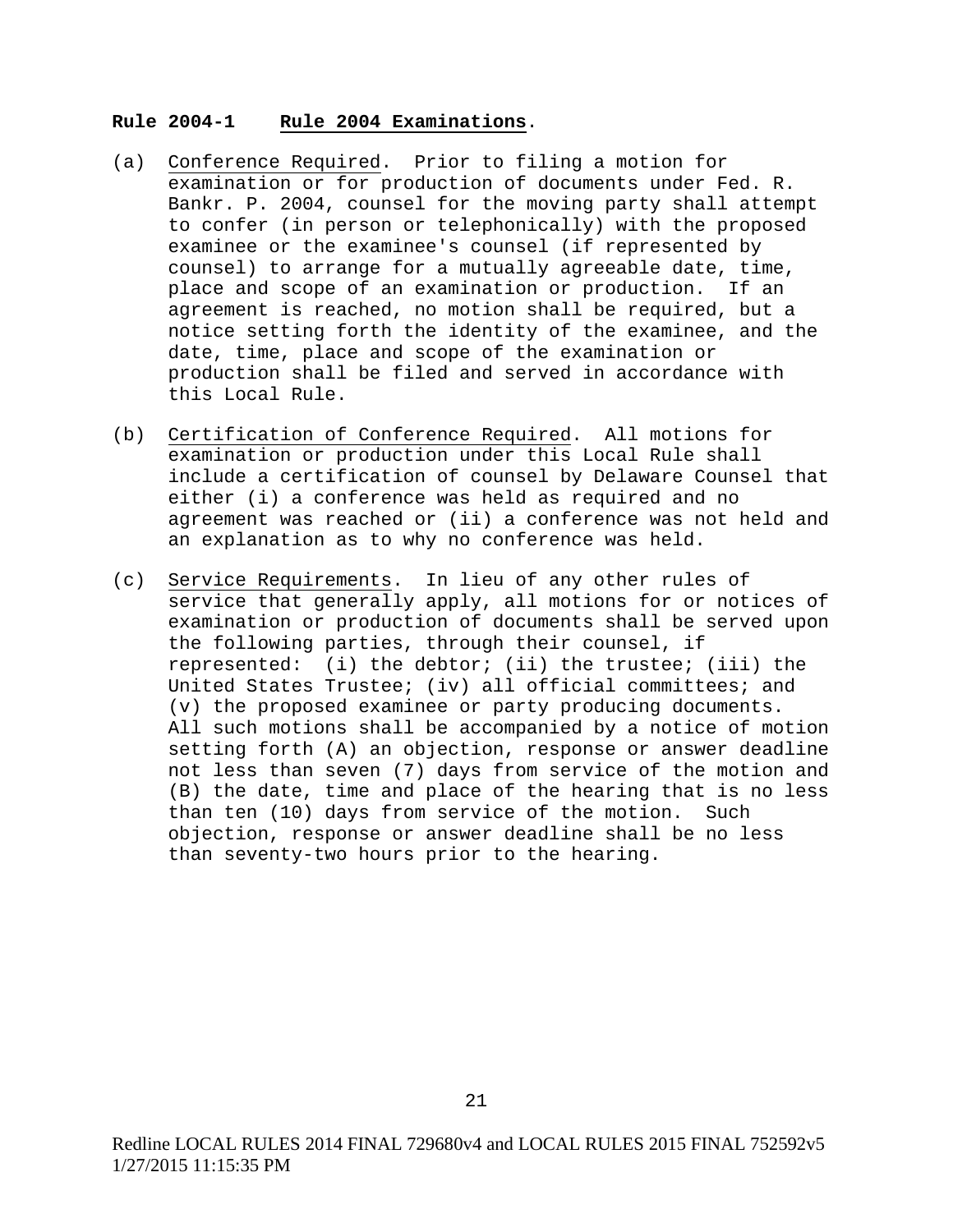**Rule 2011-1 Certification of Debtor-in-Possession Status or Trustee Qualification**. Whenever evidence is required that a debtor is a Debtor-in-Possession or that a trustee has qualified, the Clerk, or the Clerk's designee, may so certify in a document substantially in conformity with Local Form 112A or 112B.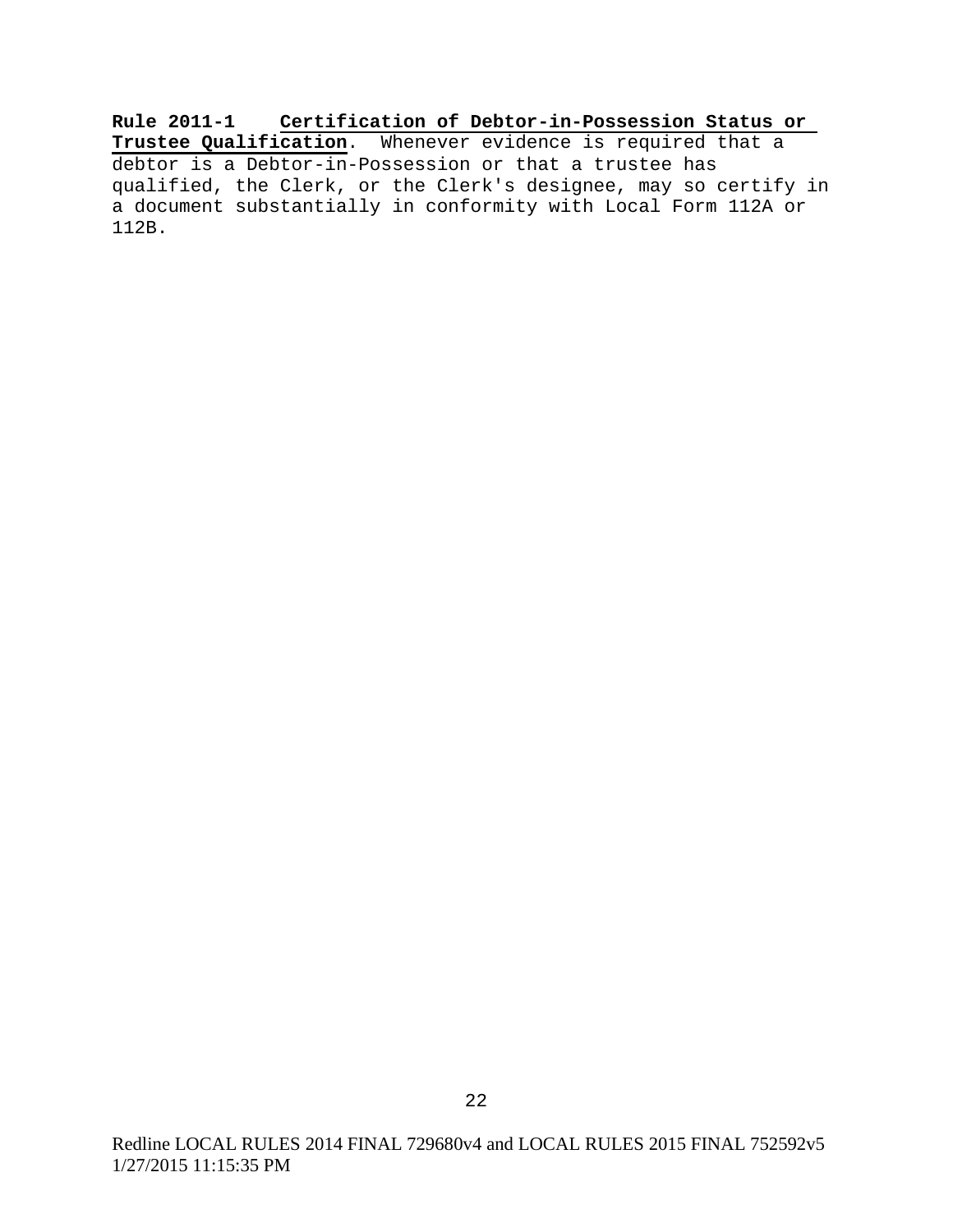#### **Rule 2014-1 Employment of Professional Persons**.

- (a) Motion for Approval. Any entity seeking approval of employment of a professional person under 11 U.S.C. § 327, 1103(a) or 1114 or Fed. R. Bankr. P. 2014 (including retention of ordinary course professionals) shall file with the Court a motion, a supporting affidavit or verified statement of the professional person and a proposed order for approval. Promptly after learning of any additional material information relating to such employment (such as potential or actual conflicts of interest), the professional employed or to be employed shall file and serve a supplemental affidavit setting forth the additional information.
- (b) Notice and Hearing. All retention motions shall be heard on the first omnibus or other hearing date that would allow adequate notice of the retention motion and hearing in accordance with Local Rules 9013-1 and 2002-1(b). If the retention motion is granted, the retention shall be effective as of the date the motion was filed, unless the Court orders otherwise.
- (c) Professional Disclosure. Any professional person whose employment is sought pursuant to this Local Rule must disclose its employment, or intended employment, of another professional for whom reimbursement will be requested under Local Rule  $2016-2(f)$ ; provided, however, if such disclosure would require the disclosure of privileged information or information which may reveal confidential litigation strategy, such disclosure may be excused by the Court. Even if disclosure is excused, however, the professional will still be required to comply with the requirements of Local Rule 2016-2(f) in order to be reimbursed for any payment made by it to the other professional.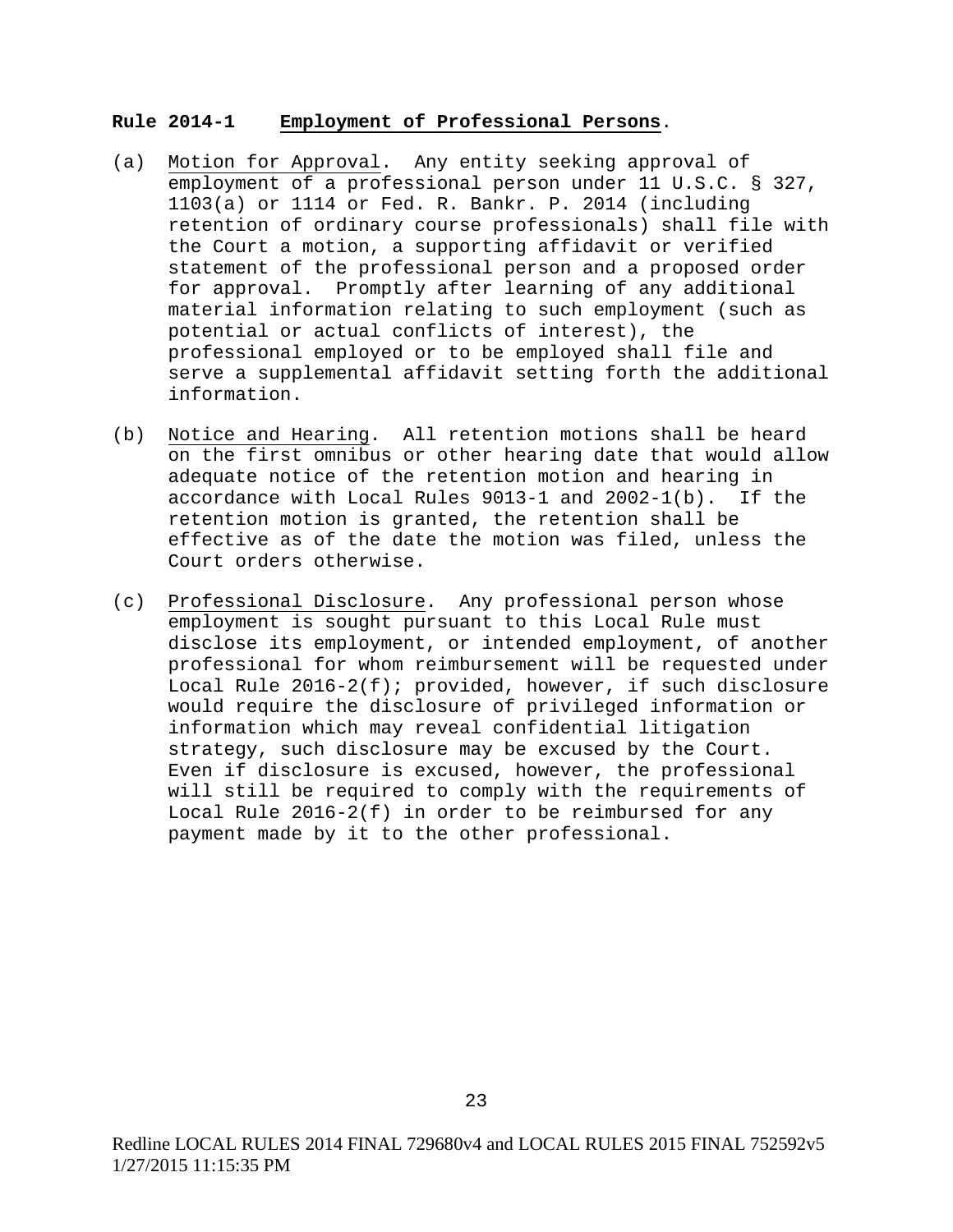# **Rule 2015-2 Debtor-in-Possession Bank Accounts in Chapter 11 Cases**.

- (a) Bank Accounts and Checks. Where the debtor uses preprinted checks, upon motion of the debtor, the Court may, without notice and hearing, permit the debtor to use its existing checks without the designation "Debtor-in-Possession" and use its existing bank accounts. However, once the debtor's existing checks have been used, the debtor shall, when reordering checks, require the designation "Debtor-in-Possession" and the corresponding bankruptcy number on all such checks.
- (b) Section 345 Waiver. Except as provided in Local Rule 4001- 3, no waiver of the investment requirements of 11 U.S.C. § 345 shall be granted by the Court without notice and an opportunity for hearing in accordance with these Local Rules. However, if a motion for such a waiver is filed on the first day of a chapter 11 case in which there are more than 200 creditors, the Court may grant an interim waiver until a hearing on the debtor's motion can be held.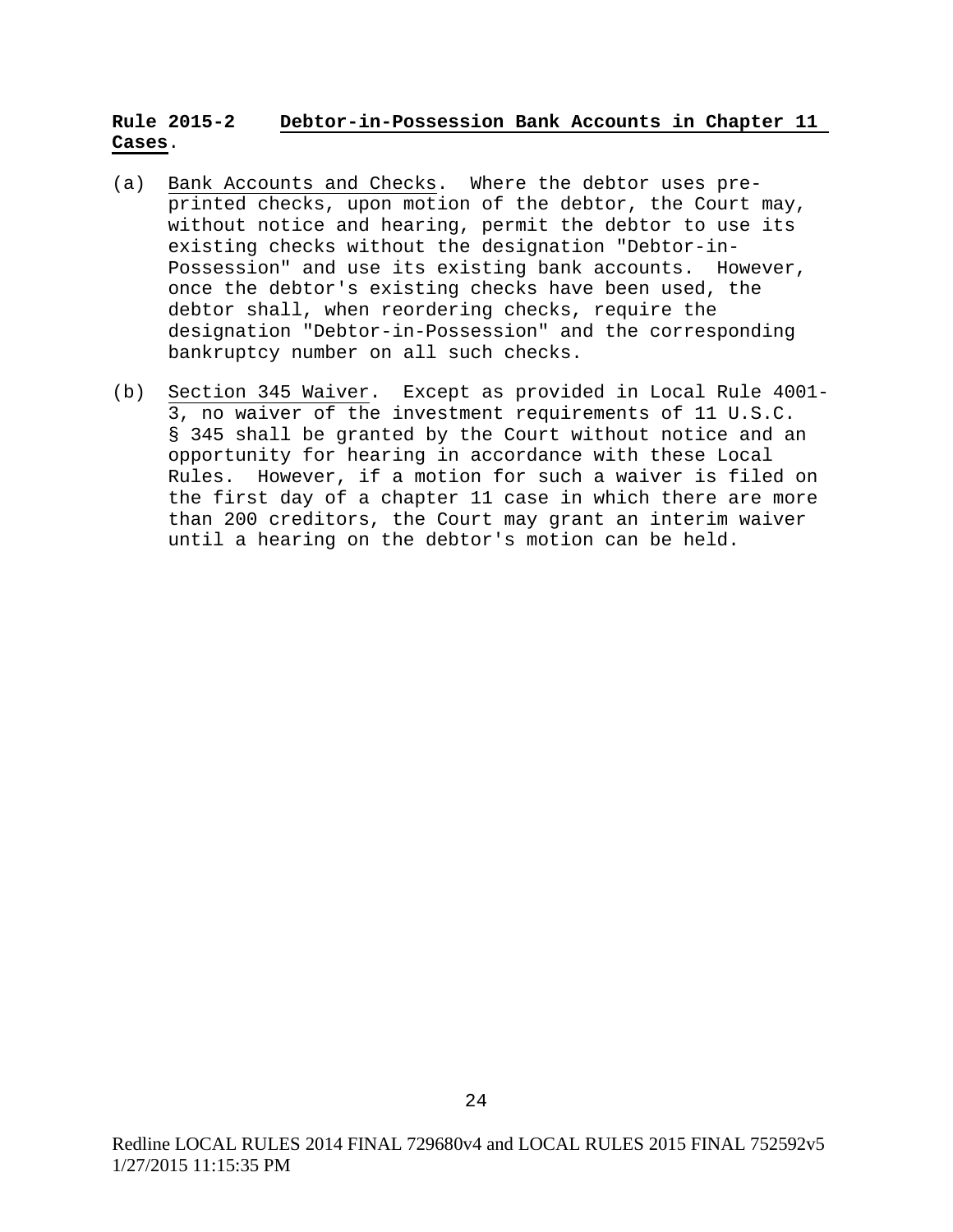**Rule 2016-1 Disclosure of Compensation**. Any attorney representing the debtor under the Code, or in connection with such a case, whether or not such attorney applies for compensation under the Code, shall file with the Court a statement of compensation paid or agreed to be paid, if such payment or agreement was made after one (1) year before the petition date, for services rendered or to be rendered in contemplation of or in connection with the case by such attorney and the source of such compensation as required by 11 U.S.C. § 329 and Fed. R. Bankr. P. 2016(b).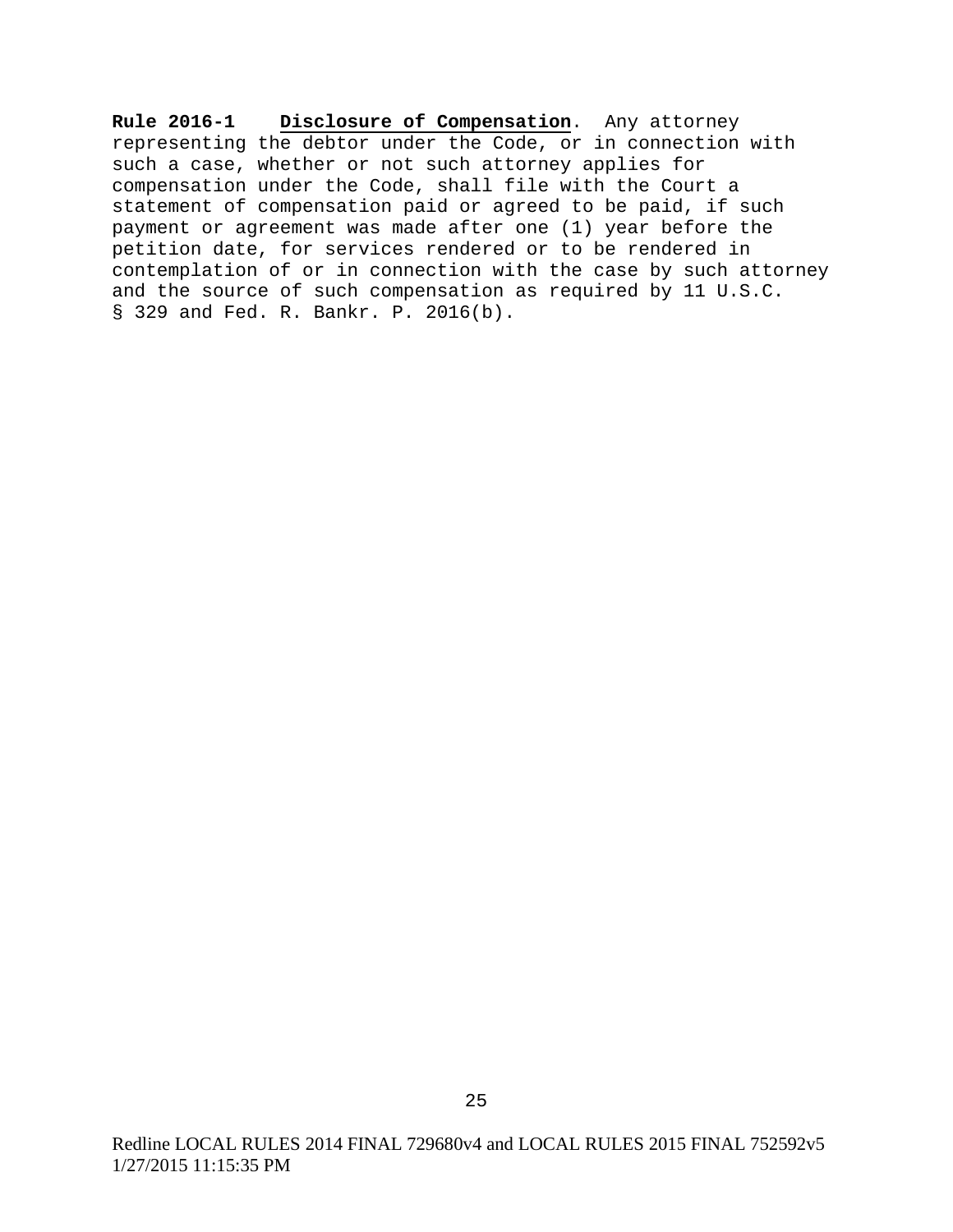# **Rule 2016-2 Motion for Compensation and Reimbursement of Expenses**.

- (a) Scope of Rule. This Local Rule applies to:
	- (i) Any motion of a professional person employed under 11 U.S.C. § 327, 328 or 1103 requesting approval for compensation and/or reimbursement of expenses; and
	- (ii) Any request of an entity for payment of an administrative expense under 11 U.S.C. § 503(b)(3) or 503(b)(4).
- (b) Effect of Rule. Any such motion or request for payment, in addition to complying with the Code and the Fed. R. Bankr. P. applicable to the filing and the contents of such a motion, shall comply with the information and certification requirements listed in Local Rule  $2016-2(c)-(f)$ . Any such motion not in compliance with these requirements will not be considered by the Court, unless a waiver is obtained under Local Rule 2016-2(g).
- (c) General Information Requirements.
	- (i) The motion shall include, as its first page(s), Local Form 101 and the information requested therein (categories given are examples).
	- (ii) Immediately thereafter, the motion shall include Local Form 102 and the information requested therein (categories given are examples). Where the applicant deems appropriate, the motion may also include a firm resume.
	- (iii) The narrative portion of the motion shall inform the Court of circumstances that are not apparent from the activity descriptions or that the applicant wishes to bring to the attention of the Court, including special employment terms, billing policies, expense policies, voluntary reductions, reasons for the use of multiple professionals for a particular activity or reasons for substantial time billed relating to a specific activity.
- (d) Information Requirements Relating to Compensation Requests. Such motion shall include activity descriptions which shall be sufficiently detailed to allow the Court to determine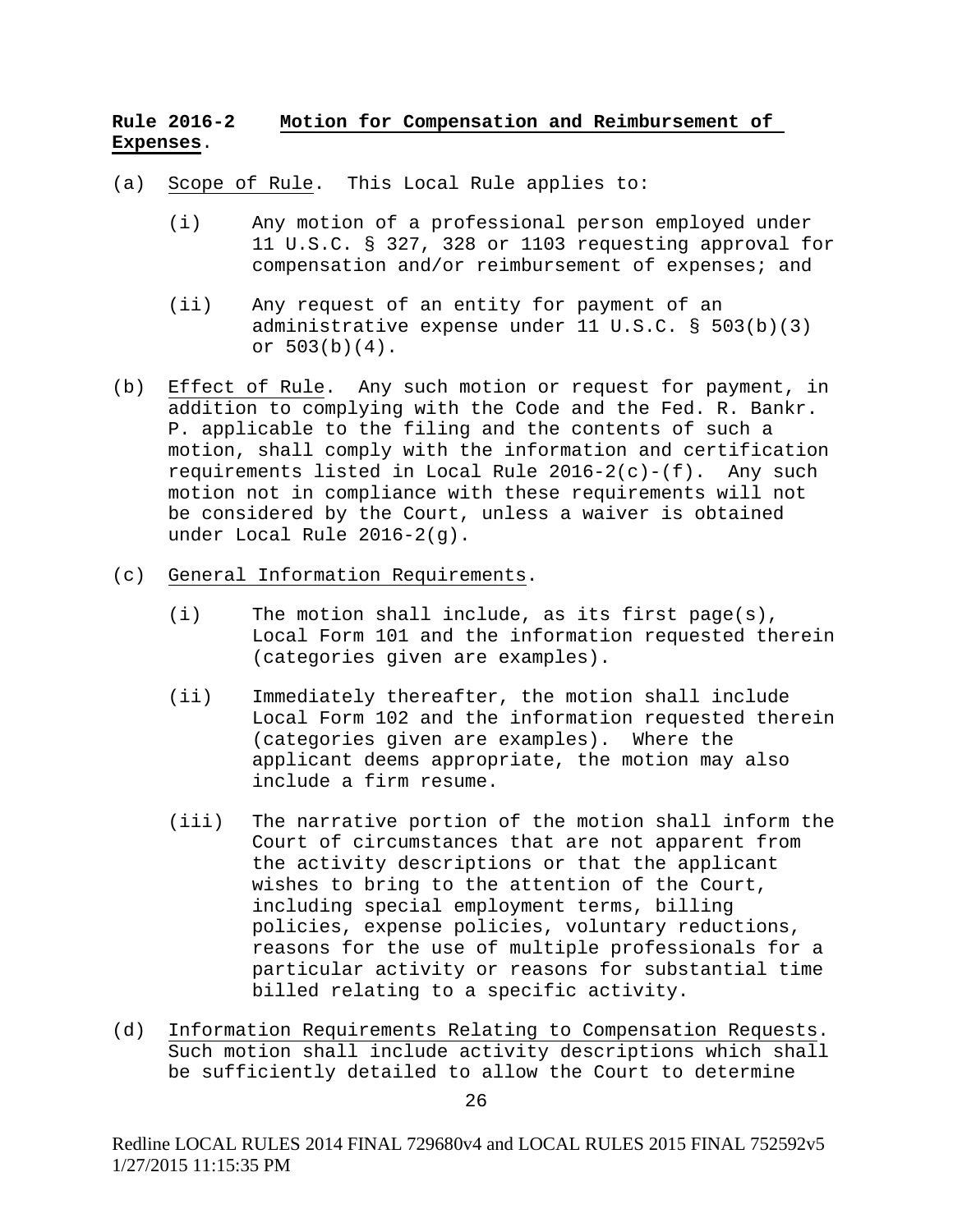whether all the time, or any portion thereof, is actual, reasonable and necessary and shall include the following:

- (i) All activity descriptions shall be divided into general project categories of time;
- (ii) All motions shall include complete and detailed activity descriptions;
- (iii) Each activity description shall include a time allotment;
- (iv) Activities shall be billed in tenths of an hour (six (6) minutes);
- (v) Each activity description shall include the type of activity (e.g., phone call, research);
- (vi) Each activity description shall include the subject matter (e.g., exclusivity motion, section 341 meeting);
- (vii) Activity descriptions shall not be lumped each activity shall have a separate description and a time allotment;
- (viii) Travel time during which no work is performed shall be separately described and may be billed at no more than 50% of regular hourly rates;
- (ix) The activity descriptions shall individually identify all meetings and hearings, each participant, the subject(s) of the meeting or hearing and the participant's role; and
- (x) Activity descriptions shall be presented chronologically or chronologically within each project category.
- (e) Information Requirements Relating to Expense Reimbursement Requests.
	- (i) The motion shall contain an expense summary by category for the entire period of the request. Examples of such categories are computer-assisted legal research, photocopying, outgoing facsimile transmissions, airfare, meals and lodging.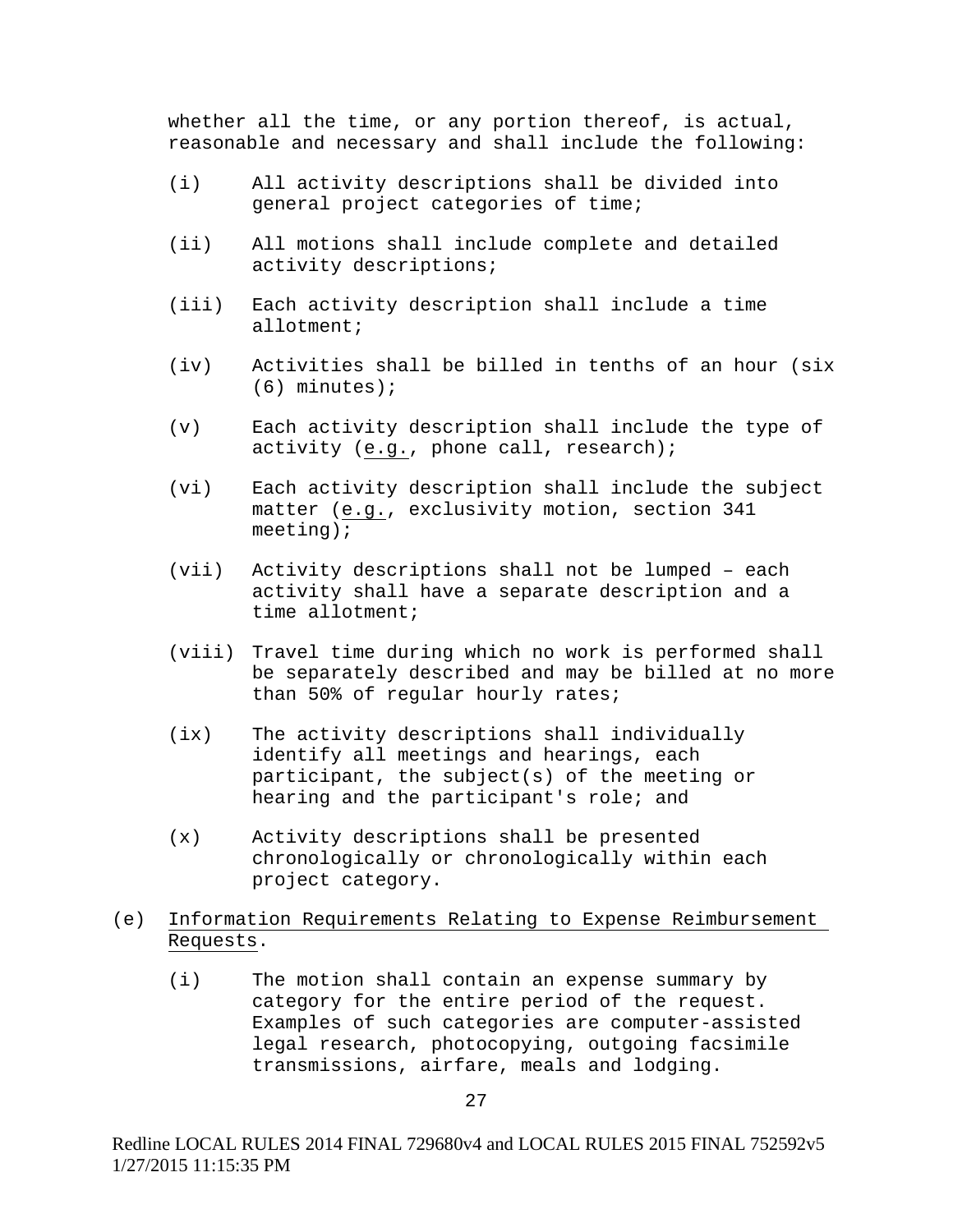- (ii) Following the summary, the motion shall itemize each expense within each category, including the date the expense was incurred, the charge and the individual incurring the expense, if available.
- (iii) The motion shall state the requested rate for copying charges (which shall not exceed \$.10 per page), computer-assisted legal research charges (which shall not be more than the actual cost) and outgoing facsimile transmission charges (which shall not exceed \$1.00 per page, with no charge for incoming facsimiles).
- (iv) Receipts or other support for each disbursement or expense item for which reimbursement is sought must be retained and be available on request.
- (f) Reimbursement of Payments Made to Other Professionals. If any entity subject to this Local Rule seeks reimbursement for any payment it made to another professional, such entity must provide, with respect to the services rendered or expenses incurred by such other professional, the information required by paragraphs (c), (d), and (e) hereof, unless a waiver is obtained under paragraph (h) hereof.
- (g) Certification Requirement. The motion shall also contain a statement that the professional person seeking approval of the motion has reviewed the requirements of this Local Rule and that the motion complies with this Local Rule.
- (h) Waiver Procedure. An employed professional person or entity within the scope of this Local Rule may request that the Court waive, for cause, one or more of the information requirements of this Local Rule. Such a request should be made in the same motion in which the person seeks Court approval to be employed, or as soon as possible thereafter, and shall be served on debtor's counsel, counsel to any official committee and the United States Trustee. The official committee and the United States Trustee. caption of any motion that contains a waiver request shall explicitly state that the person is seeking a waiver of one or more of the information requirements of this Local Rule.
- (i) Form of Order. The form of order submitted to the Court shall specifically recite the amounts requested in fees and in expenses.

Redline LOCAL RULES 2014 FINAL 729680v4 and LOCAL RULES 2015 FINAL 752592v5 1/27/2015 11:15:35 PM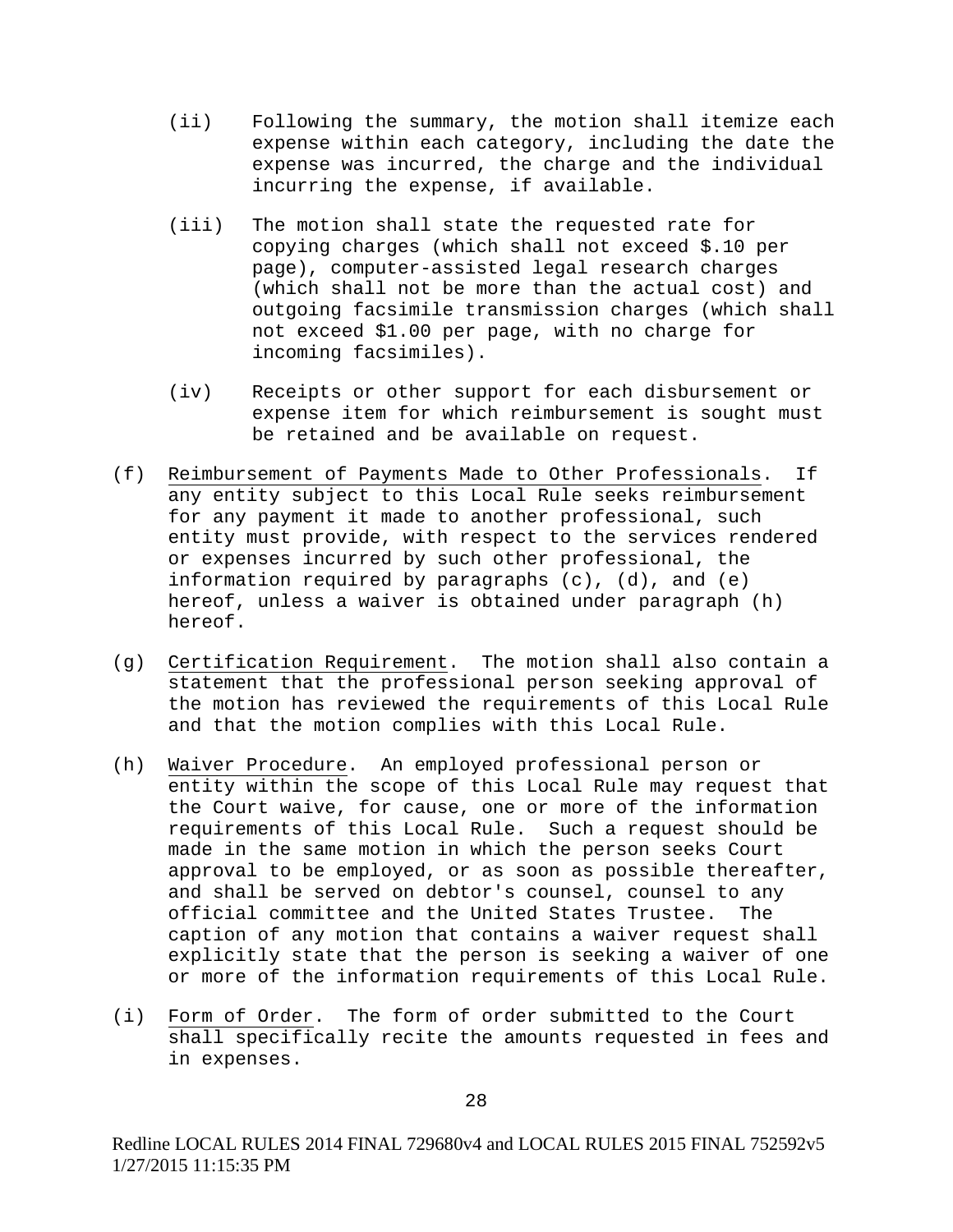- (j) Fee Examiners. The Court may, in its discretion or on motion of any party, appoint a fee examiner to review fee applications and make recommendations for approval. On conversion, the authority of the fee examiner ends unless retained by the chapter 7 trustee or otherwise ordered by the Court.
- (k) Final Fee Applications in Chapter 7 Asset Cases. Estate professionals shall file final fee applications in chapter 7 asset cases but shall not notice the final fee application for hearing. Instead, the hearing date shall be stated as TBD. The final fee application shall only be served upon the chapter 7 trustee and the United States Trustee. After the Trustee Final Report is filed with the Court, the Court will (i) notice the hearing for the final fee application and provide for the objection deadline and (ii) serve the notice of the final fee application. If the estate professional inadvertently notices a final fee application for hearing, it shall include language in the proposed form of order that "fees are subject to disgorgement pending approval of TFR."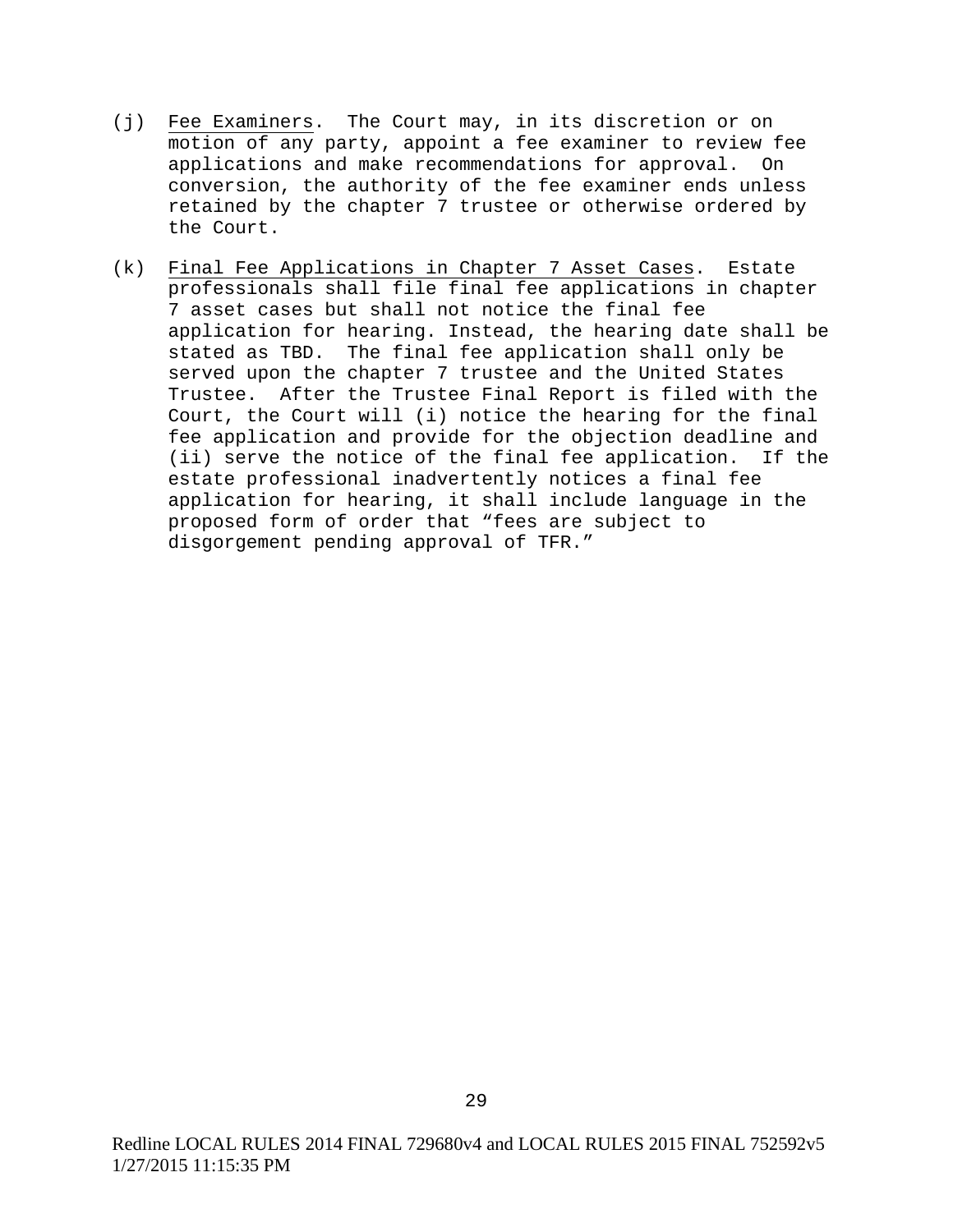# **PART III. CLAIMS AND DISTRIBUTION TO CREDITORS AND EQUITY INTEREST HOLDERS; PLANS**

#### **Rule 3001-1 Filing Proof of Claim; Transfer of Claim**.

- (a) Filing Proof of Claim.
	- (i) Paper Claims. Any entity filing a proof of claim in a chapter 7, 12 or 13 case shall provide the Clerk with the original proof of claim and one (1) copy for the trustee and shall serve a copy on debtor's counsel or the debtor, if pro se. Any entity that files a proof of claim by mail and wishes to receive a clocked-in copy by return mail must include an additional copy of the proof of claim and a selfaddressed, postage-paid envelope.
	- (ii) Electronic Claims. Claims submitted through a court-approved electronic claims filing system are considered the original proof of claim. Additional copies for the Clerk and trustee are not required. Electronic claims shall be served on the debtor, if pro se.
- (b) Transfer of Claim. Any assignment or other evidence of a transfer of claim filed after the proof of claim has been filed shall include the claim number of the claim to be transferred. Absent any timely filed objection to the notice of transfer served by the Clerk, the claim shall be, without any further order of the Court, noted as transferred on the records of the Court or the claims agent, if one is appointed.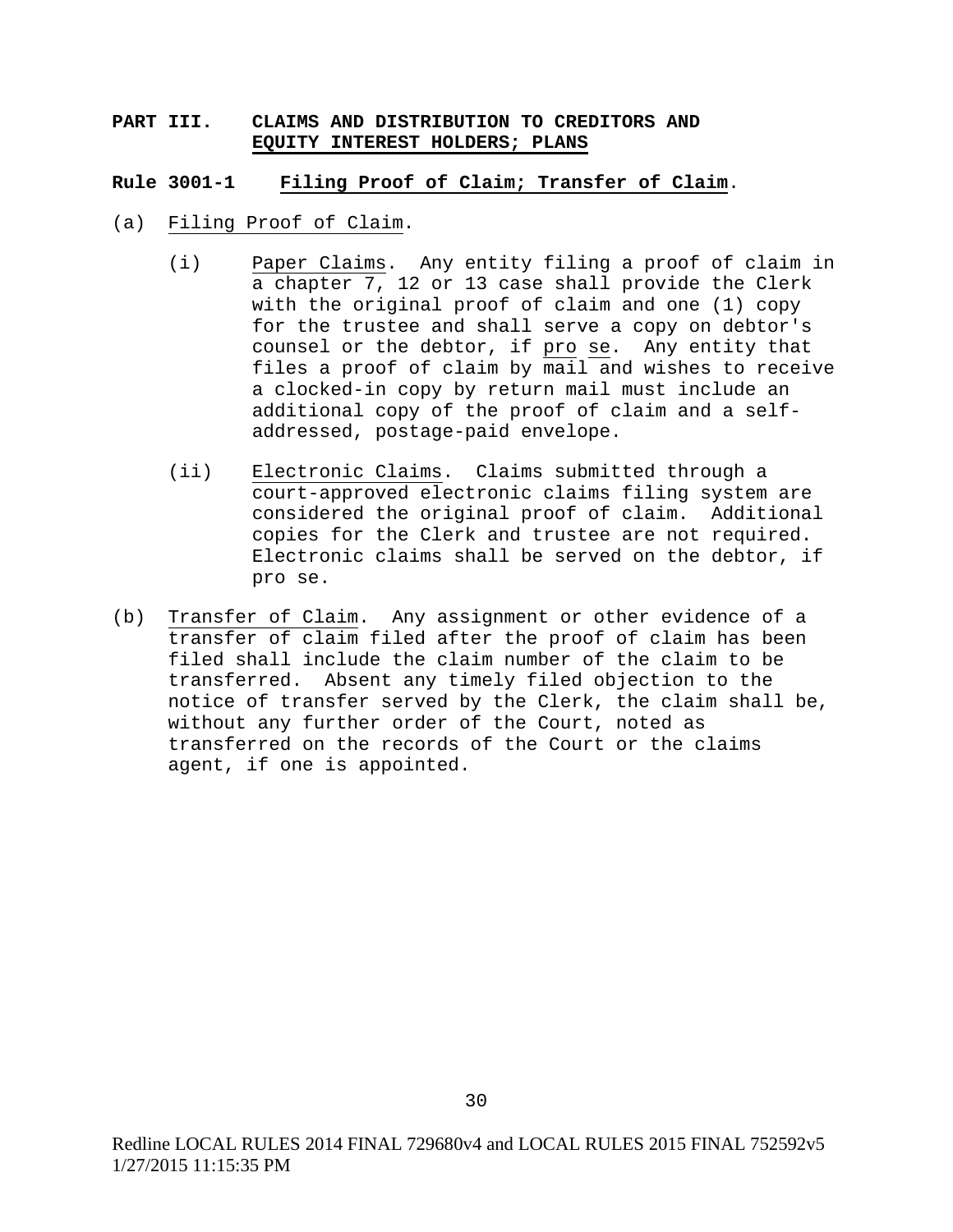### **Rule 3002-1 Government Deadline to File Proof of Claim.**

- (a) Chapter 11 Administrative Claims. Notwithstanding any provision of a plan of reorganization, any motion, notice, or court order in a specific case, the government shall not be required to file any proof of claim or application for allowance for any claims covered by section  $503(b)(1)(B)$ , (C), or (D).
- (b) After Conversion to Chapter 7 Asset Case. If notice of insufficient assets to pay a dividend was given to creditors under the Federal Rules or these Local Rules, and subsequently the trustee notifies the court that payment of a dividend appears possible, the clerk shall give at least ninety (90) days' notice by mail to creditors of that fact and of the date by which proofs of claim must be filed. In such case, the proof of claim deadline for governmental entities shall be the longer of 180 days after the petition was filed or ninety (90) days after the notice of assets was served or as otherwise provided in the Federal Rules.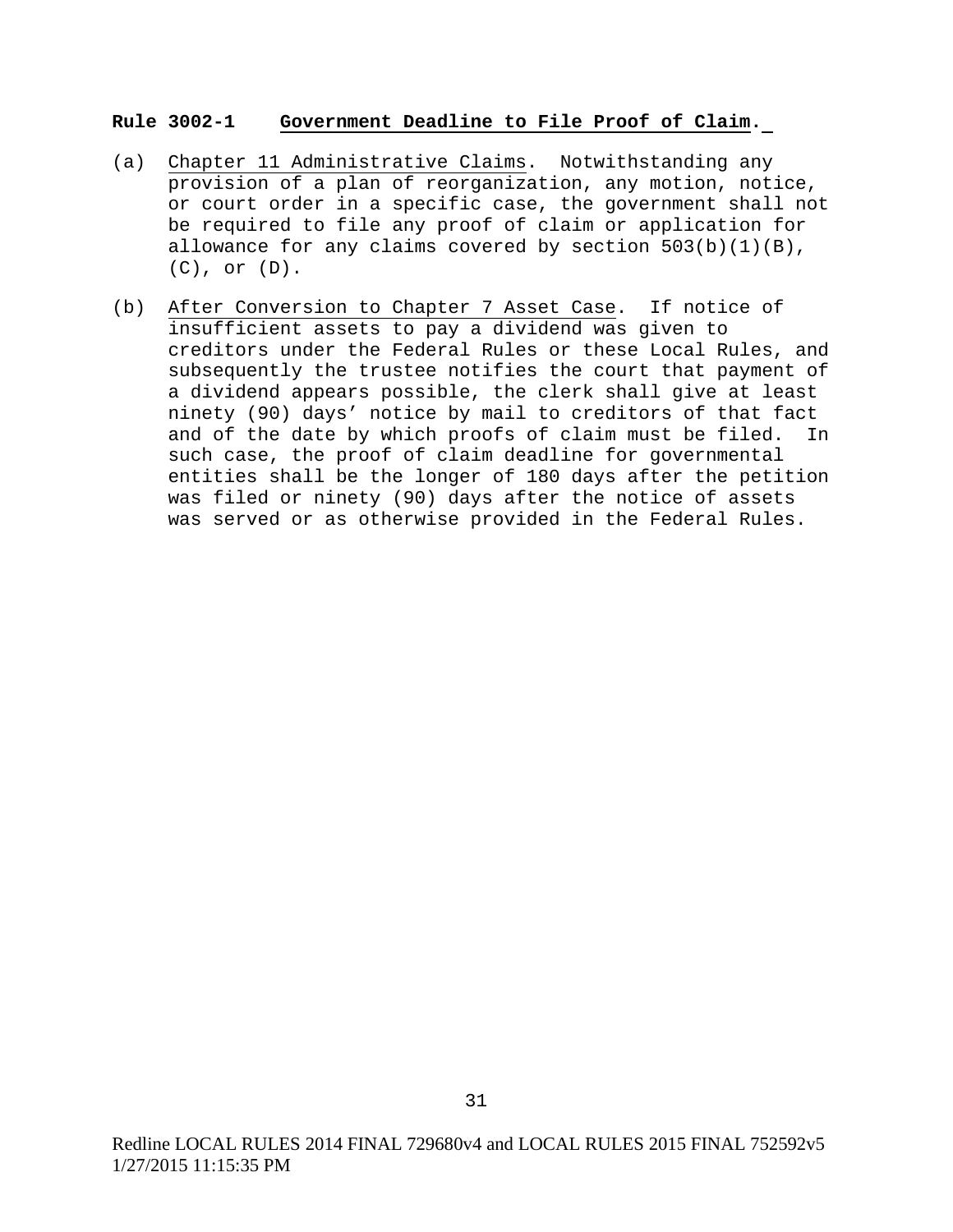### **Rule 3003-1 Proofs of Claim in Chapter 11 Cases**.

- (a) Claims Agent Appointed. Any entity filing a proof of claim in a chapter 11 case shall file the original and one (1) copy of the proof of claim with the claims agent and shall serve a copy on the trustee, if any, unless the claims agent accepts claims electronically, in which case only the electronically filed claim shall be submitted.
- (b) No Claims Agent Appointed. Any entity filing a proof of claim in a chapter 11 case, where there is no claims agent appointed, shall file the proof of claim with the Clerk's Office.
	- (i) When filing a paper claim, the entity shall file the original proof of claim and one (1) copy and shall serve a copy on the trustee, if any. Any entity that files a proof of claim by mail and wishes to receive a clocked-in copy by return mail must include an additional copy of the proof of claim and a self-addressed, postage-paid envelope.
	- (ii) Claims submitted through a court-approved electronic claims filing system are considered the original proof of claim. Additional copies for the Clerk and trustee are not required. Electronic claims shall be served on the debtor, if pro se.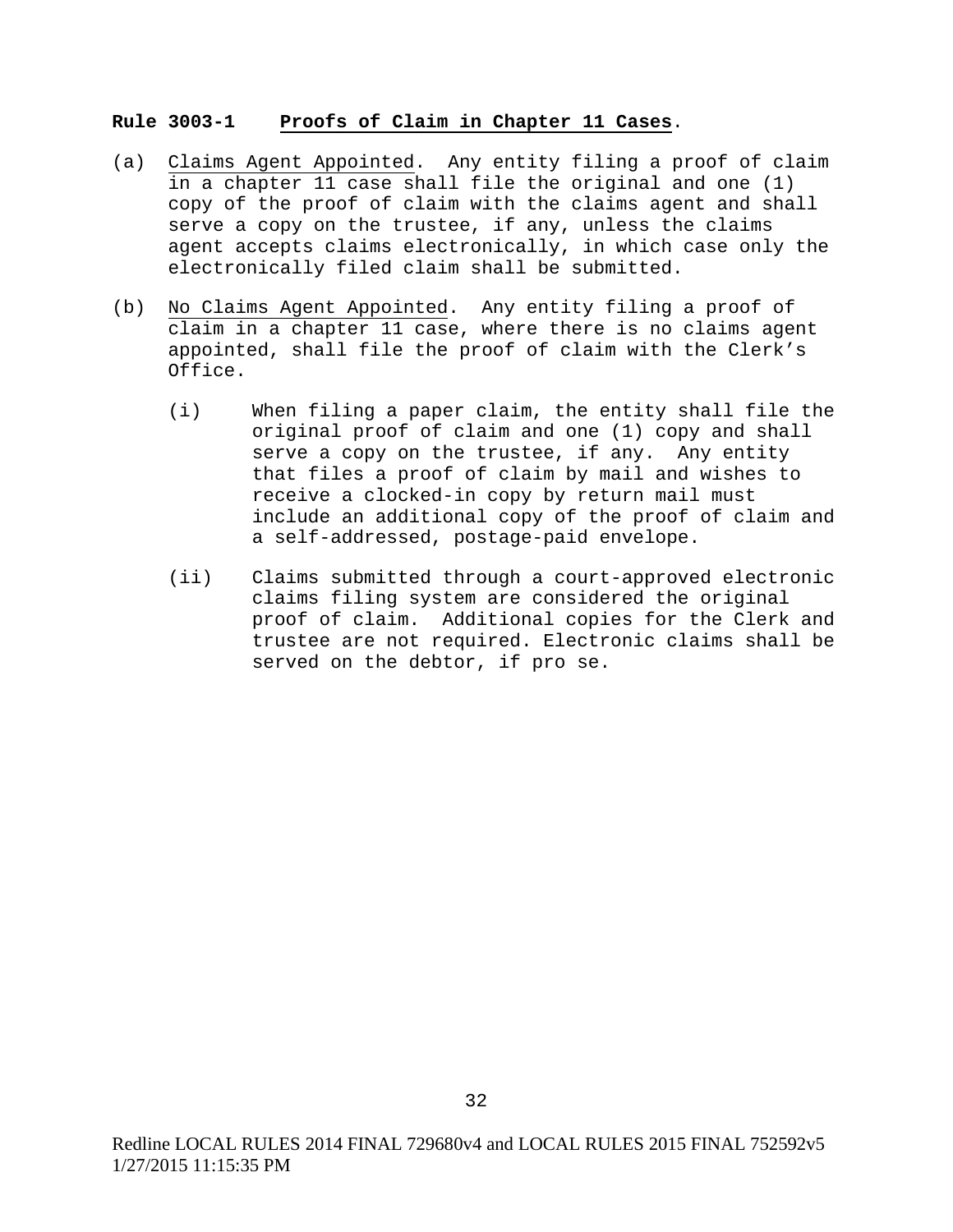### **Rule 3007-1 Omnibus Objection to Claims**.

- (a) Scope of Rule. This Local Rule applies to any objection to the allowance of a claim under an omnibus objection (i.e., an objection to claims asserted by more than one claimant) ("Objection"). To the extent of any inconsistency between this Local Rule and Fed. R. Bankr. P. 3007, this Local Rule governs omnibus objections to claims.
- (b) Effect of Rule. In addition to complying with those sections of the Code and those rules of the Fed. R. Bankr. P. generally applicable to an objection to the allowance of a claim, any Objection shall comply with the information and certification requirements listed in Local Rule 3007-  $1(c)-(f)$ .
- (c) Filed v. Scheduled Claim. If a claim has been scheduled on the debtor's schedules of liabilities and is not listed as disputed, contingent or unliquidated and a proof of claim has not been filed under Fed. R. Bankr. P. 3003, 3004 and/or 3005, the debtor may not object to the claim. Instead, the debtor must amend the schedules under Fed. R. Bankr. P. 1009 and provide notice as required by Local Rule 1009-2.
- (d) Substantive v. Non-Substantive Objections. An Objection is deemed to be on a substantive basis unless it is based on one or more of the following:
	- (i) A duplicate claim; provided, however, that a claim filed against two different debtors is not a duplicate claim unless the cases have been substantively consolidated by order of the Court;
	- (ii) A claim filed in the wrong case;
	- (iii) An amended or superseded claim;
	- (iv) A late filed claim;
	- (v) A claim filed by a shareholder based on ownership of stock; provided, however, that an Objection with respect to a claim filed by a shareholder for damages shall be deemed a substantive Objection;
	- (vi) A claim that does not have a basis in the debtor's books and records and does not include or attach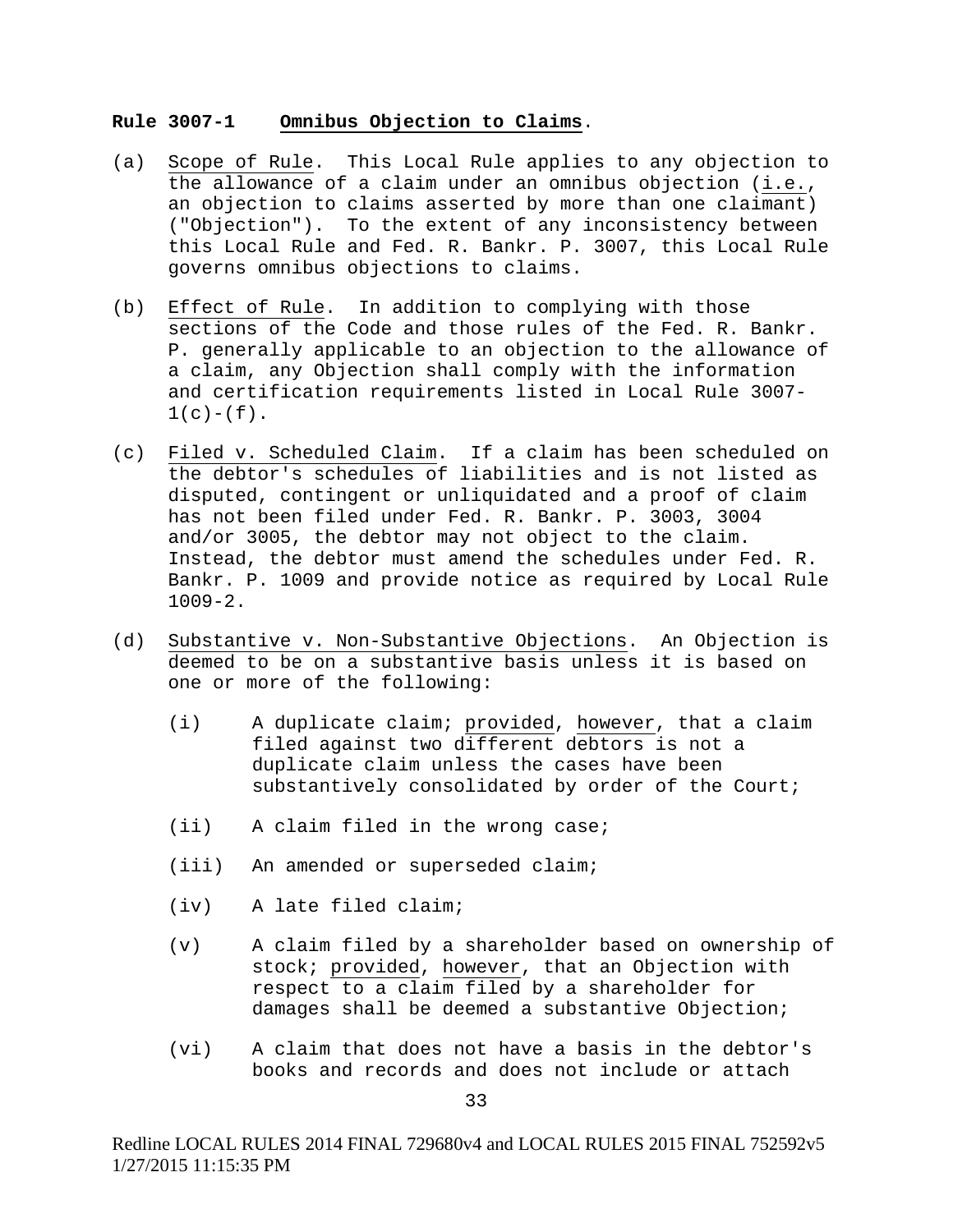sufficient information or documentation to constitute prima facie evidence of the validity and amount of the claim, as contemplated by Fed. R. Bankr. P. 3001(f); provided, however, that if the Court determines that the claim attaches or includes sufficient information or documentation and is otherwise in compliance with applicable rules, then the Objection shall be deemed substantive. Any Objection under this subsection must be supported by an affidavit or declaration that states that affiant or declarant has reviewed the claim and all supporting information and documentation provided therewith, made reasonable efforts to research the claim on the debtor's books and records and believes such documentation does not provide prima facie evidence of the validity and amount of the claim;

- (vii) A claim that is objectionable under 11 U.S.C.  $$502(e)(1);$  and
- (viii) A claim for priority in an amount that exceeds the maximum amount under 11 U.S.C. § 507 of the Code.
- (e) General Requirements for Objections.
	- (i) Objection. Each Objection shall conform to the following requirements:
		- (A) Each Objection shall be filed as either substantive or non-substantive, but not both. A particular claim may be subject to both a substantive and a non-substantive Objection;
		- (B) The title of the Objection shall clearly state whether the Objection is on substantive or nonsubstantive grounds;
		- (C) Objections shall be numbered consecutively regardless of basis, i.e., 1st Omnibus (duplicate), 2nd Omnibus (amended and superceded); not 1st Omnibus (duplicate), 1st Omnibus (amended and superceded);
		- (D) Exhibit(s) of claims to which the Objection relates, which exhibit(s) shall be consistent with Local Rule 3007-1(e)(iii) and must be attached to the Objection; and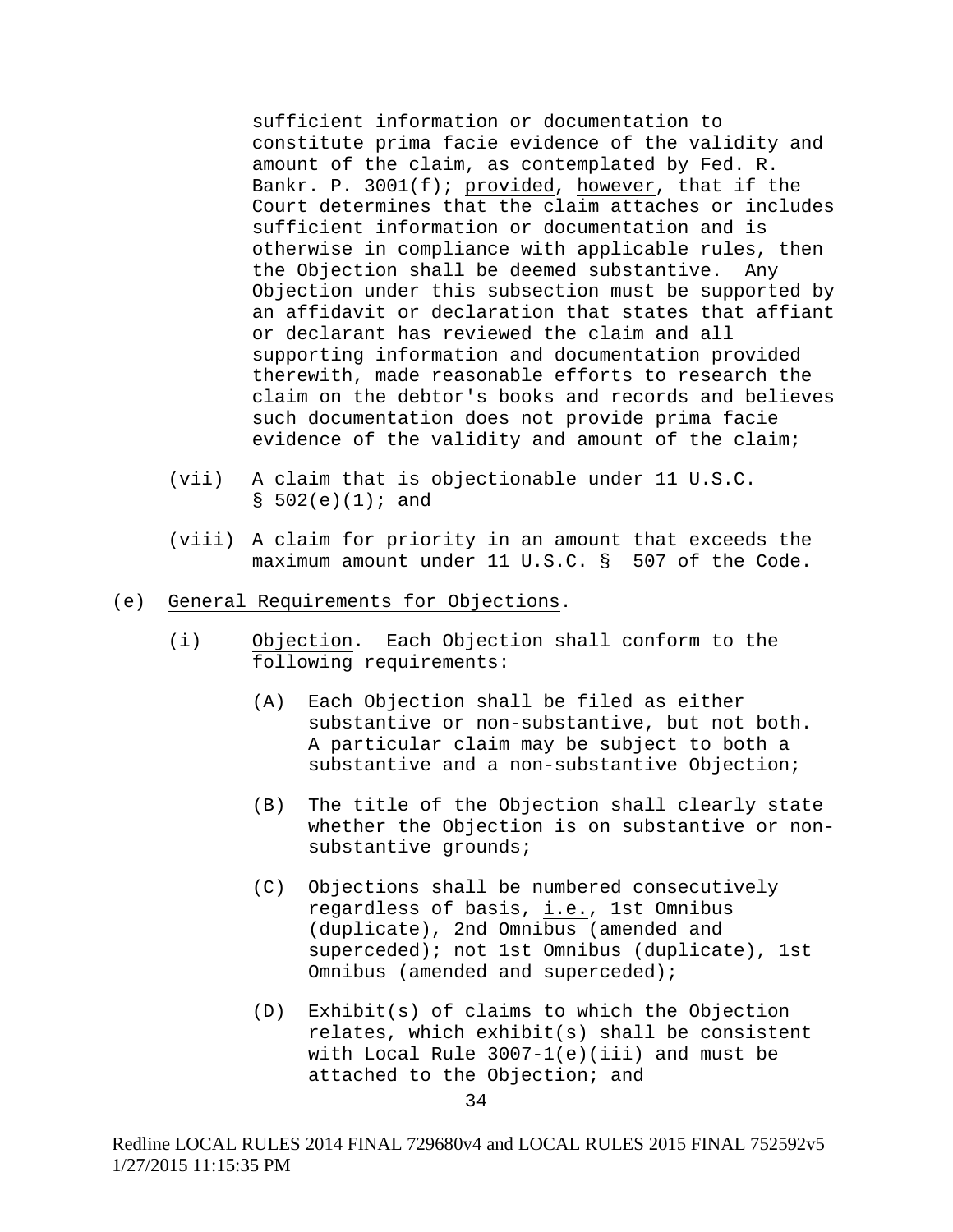- (E) The Objection shall also contain a statement by the objector or the objector's counsel that the Objection complies with this Local Rule.
- (ii) Affidavit or Declaration. If an affidavit or declaration is filed in support of the Objection, it shall state that the information contained in the exhibit is true and correct to the best of the affiant's or declarant's knowledge and belief.
- (iii) Exhibits.
	- (A) Each exhibit attached to an Objection shall include, at a minimum, the information identified in the following table, with such information entered in the respective boxes as appropriate:

| Name of Claimant | Claim Number | Claim Amount | 4<br>Reason for Disallowance |
|------------------|--------------|--------------|------------------------------|
|                  |              |              |                              |
|                  |              |              |                              |

- (B) Each exhibit shall contain only those claims to which there is one common basis for objection (e.g*.*, exhibit A duplicate claims; exhibit B amended or superseded claims).
- (C) A claim for which there are two or more bases for objection (e.g., a claim that is both duplicative and late filed) shall be referenced on each applicable exhibit.
- (D) Each exhibit shall have the claims listed alphabetically by the last name of the claimant (in the case of an individual) or the name of the entity (in the case of a corporation, partnership, limited liability company, etc.).
- (E) If an Objection seeks to reduce the amount of a claim, a column shall be added between columns (3) and (4) titled "Modified Claim Amount" and column (4) shall be changed from "Reason for Disallowance" to "Reason for Modification."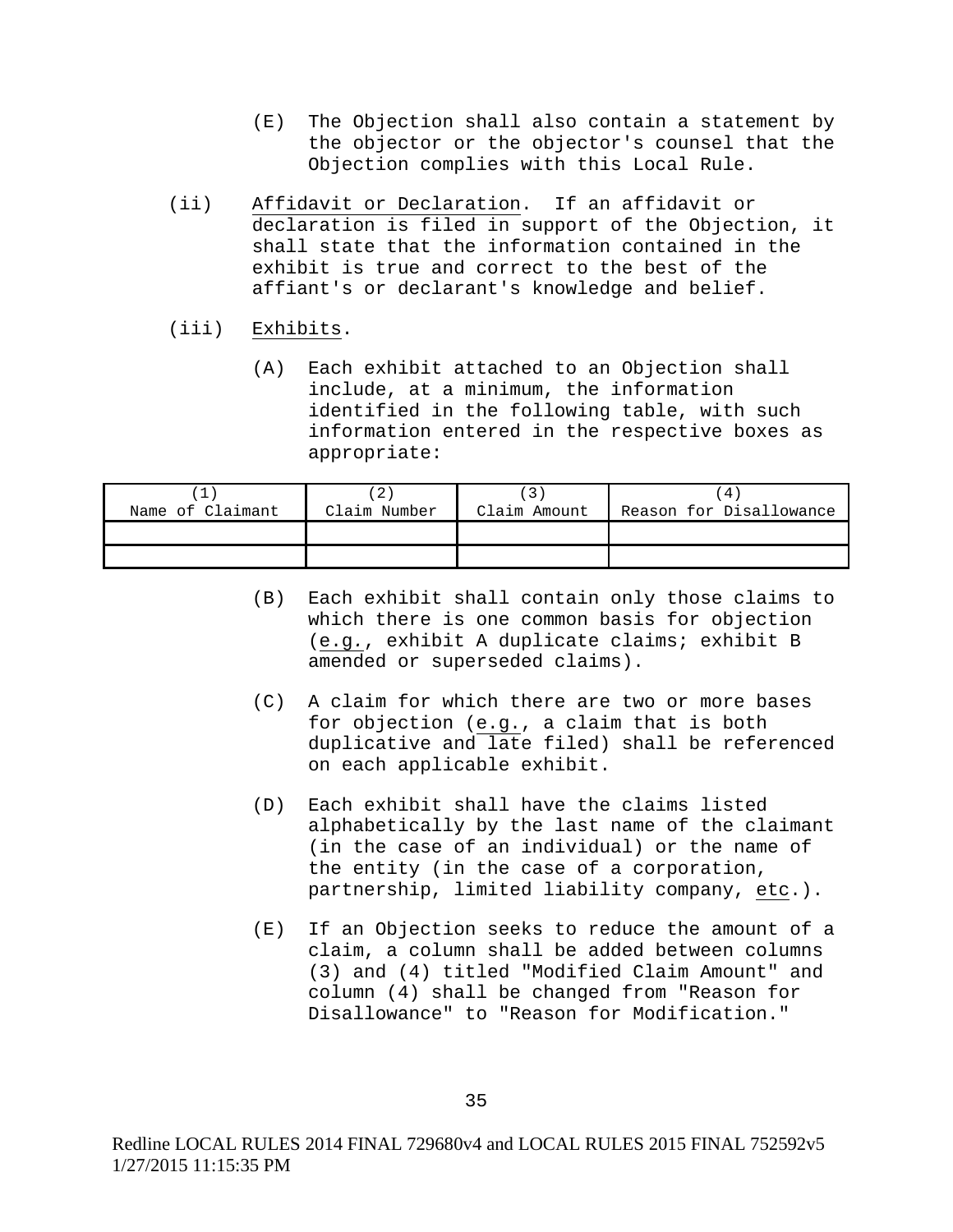| Name of<br>Claimant | $2^{\circ}$<br>Claim Number | Claim Amount | Modified Claim<br>Amount | 4<br>Reason for<br>Modification |
|---------------------|-----------------------------|--------------|--------------------------|---------------------------------|
|                     |                             |              |                          |                                 |
|                     |                             |              |                          |                                 |

(F) If an Objection seeks to change the classification of a claim, two columns shall be added between columns (3) and (4) titled "Claim Classification Status" and "Modified Classification Status" and column (4) shall be changed from "Reason for Disallowance" to "Reason for Reclassification."

| (1)      | $\overline{2}$ | (3)    | Clain          | Modified       | $4^{\circ}$      |
|----------|----------------|--------|----------------|----------------|------------------|
| Name of  | Claim          | Claim  | Classification | Classification | Reason for       |
| Claimant | Number         | Amount | Status         | Status         | Reclassification |
|          |                |        |                |                |                  |
|          |                |        |                |                |                  |

(G) If an Objection seeks to change the priority of a claim, two columns shall be added between columns (3) and (4) titled "Claim Priority Status" and "Modified Priority Status" and column (4) shall be changed from "Reason for Disallowance" to "Reason for Modification."

| Name of<br>Claimant | 2<br>Claim<br>Number | Claim<br>Amount | Claim<br>Priority<br>Status | Modified<br>Priority<br>Status | $4^{\circ}$<br>Reason for<br>Modification |
|---------------------|----------------------|-----------------|-----------------------------|--------------------------------|-------------------------------------------|
|                     |                      |                 |                             |                                |                                           |
|                     |                      |                 |                             |                                |                                           |

(H) If an Objection seeks to disallow amended or duplicate claims, the title of column (2) shall be changed from "Claim Number" to "Remaining Claim Number" and a column shall be added between columns (2) and (3) titled "Duplicate or Amended Claim to be Disallowed."

| (1<br>Name of<br>Claimant | Remaining Claim<br>Number | Duplicate or<br>Amended Claim<br>to be<br>Disallowed | (3)<br>Claim<br>Amount | $4^{\circ}$<br>Reason for<br>Disallowance |
|---------------------------|---------------------------|------------------------------------------------------|------------------------|-------------------------------------------|
|                           |                           |                                                      |                        |                                           |

Redline LOCAL RULES 2014 FINAL 729680v4 and LOCAL RULES 2015 FINAL 752592v5 1/27/2015 11:15:35 PM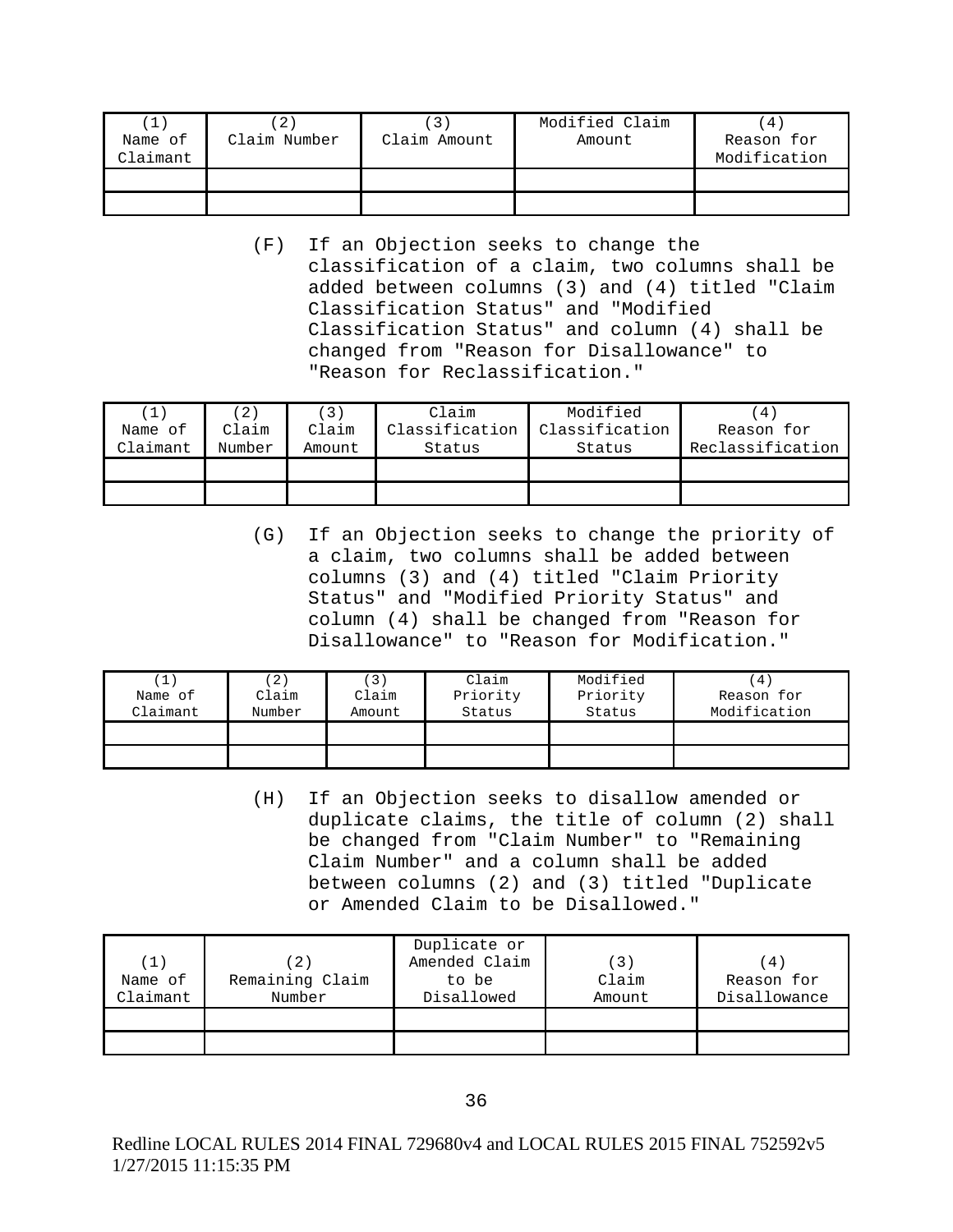(I) If an Objection seeks to disallow late filed claims, a column shall be added between columns (1) and (2) titled "Date Claim Filed."

|          | Date  | $2^{\circ}$ | $\overline{3}$ | 4            |
|----------|-------|-------------|----------------|--------------|
| Name of  | Claim | Claim       | Claim          | Reason for   |
| Claimant | Filed | Number      | Amount         | Disallowance |
|          |       |             |                |              |
|          |       |             |                |              |

- (J) Where the Objection is based on substantive grounds, the exhibit must include a claimspecific declaration in the column titled "Reason for Disallowance" giving sufficient detail as to why the claim should be disallowed. The following are examples of "sufficient detail" necessary to sustain an Objection on a substantive basis:
	- (1) If the claim is against a non-debtor entity, then the non-debtor entity must be identified;
	- (2) If the claim has been paid or satisfied prepetition (not postpetition), then the check number and the date the check was issued must be identified. (An objection to a claim on the basis that the claim has been paid or satisfied postpetition is not a valid objection); and
	- (3) If the claim includes a postpetition claim, then the date the postpetition claim arose must be identified.
- (iv) Proofs of Claim. If the Objection is nonsubstantive, then copies of the proofs of claim need not be provided to the Court, except that proofs of claim and any attached supporting documentation relating to an Objection based on Local Rule 3007- 1(d)(vi) (i.e., a claim without any supporting documents) shall be provided to the Court as set forth in Local Rule  $3007-1(e)(iv)(A)-(C)$ . When the Objection is substantive, a copy of the proofs of claim and all supporting documentation shall be provided to the Court as follows: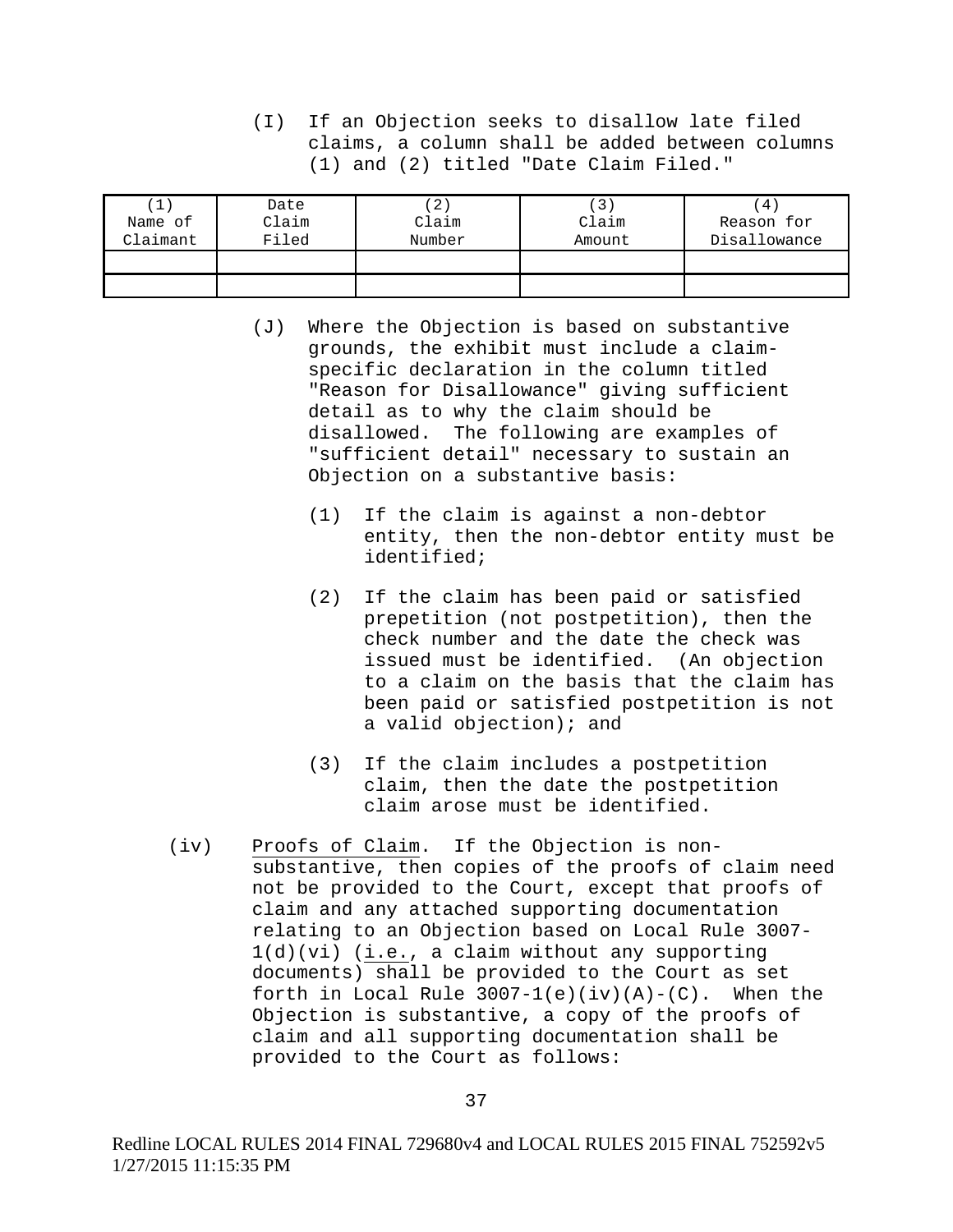- (A) Proofs of claim shall be in a binder and separated by tabs;
- (B) Proofs of claim shall be in the order as listed in the exhibit(s), with additional tabs indicating to which exhibit the claims relate; and
- (C) At least fourteen (14) days before the hearing on the Objection, a Notice of Submission of Proofs of Claim is to be filed and delivered to the respective Judge's chambers with copies of the claims (with all attachments) along with the Objection to those claims. The Notice of Submission of Proofs of Claim stating that the claims have been delivered to chambers and that copies can be requested from objector's counsel shall be served upon all parties requesting notice under Fed. R. Bankr. P. 2002.
- (v) Notice of Objection to Claim Holder. Each claim holder whose rights are affected by an Objection shall receive a "Notice of Objection to Claim" that shall conform to Local Form 113 or a copy of the Objection.
- (f) Requirements Relating to Substantive Objections.
	- (i) As authorized by Fed. R. Bankr. P. 3007(c), the Court hereby orders that an Objection which is based on substantive grounds may contain more than one but no more than 150 claims, unless the Court orders otherwise.
	- (ii) No more than two substantive Objections may be filed each calendar month, unless the Court orders otherwise.
	- (iii) An Objection based on substantive grounds, other than incorrect classification of a claim, shall include all substantive objections to such claim. All Objections based on incorrect classification of a claim shall provide in the title (or otherwise conspicuously state) that substantive rights may be affected by this Objection and by any further Objection that may be filed and shall otherwise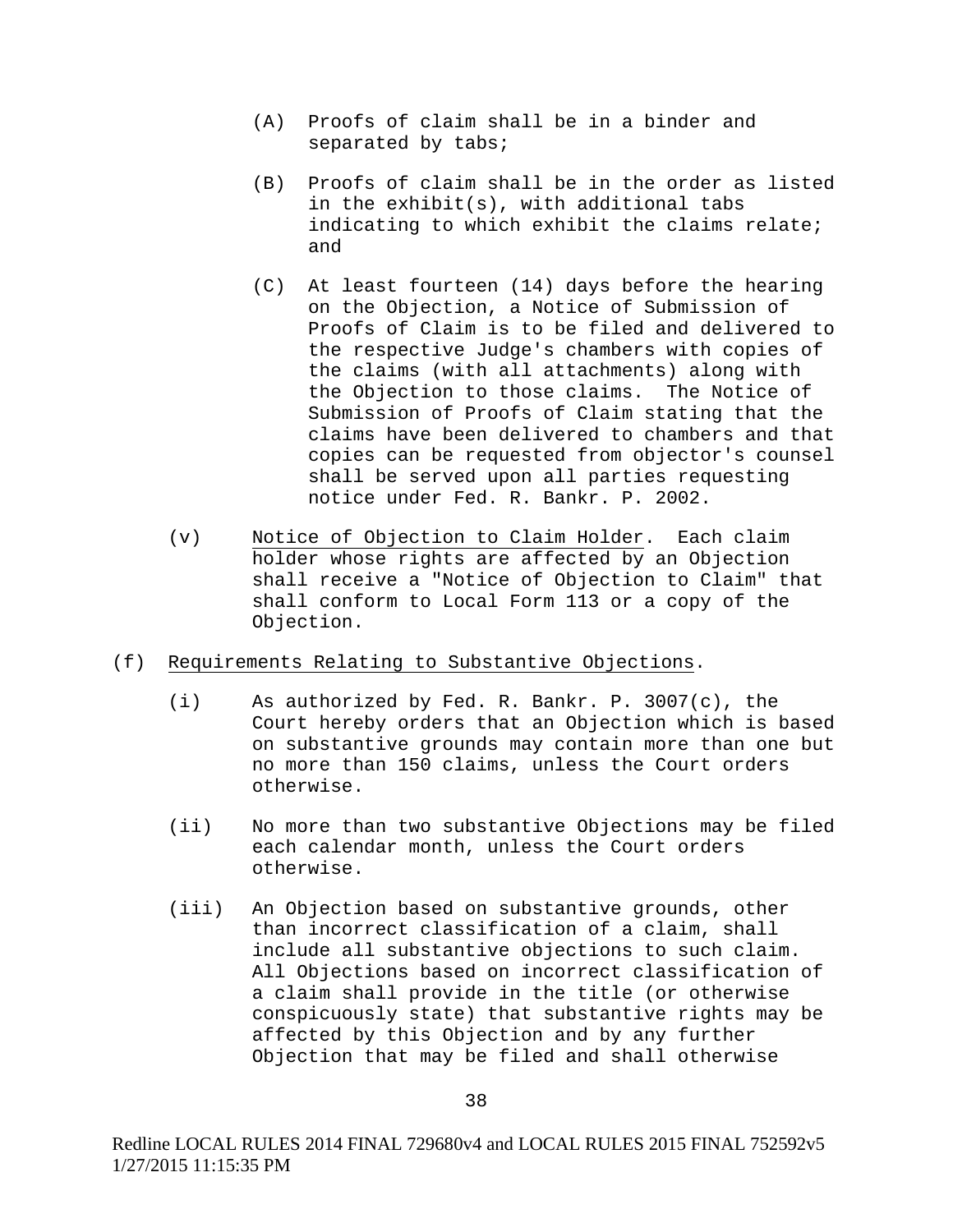comply with these Local Rules other than (i) and (ii) above.

- (iv) Fed. R. Bankr. P. 7015 shall apply to any substantive Objection and upon the filing of a response to such substantive Objection, the objector may only amend such Objection upon leave of court or written consent of the claimant; provided, however, that if an Objection to a particular claim is determined to be substantive under Local Rule 3007- 1(d)(vi) or the claimant filed a response to an Objection made under Local Rule 3007-1(d)(vi) and the response included supporting documentation or information, then the Objection may be amended without written consent or leave of Court.
- (v) The Court will not consider any substantive Objection to personal injury or wrongful death claims that would be in violation of 28 U.S.C.  $$157(b)(2)(B).$
- (g) Pro Se. Any claimant may participate pro se (and telephonically) at a hearing on an Objection to his or her claim by following the telephonic appearance procedures located on the Court's website.
- (h) Responses and Replies to Objection.
	- (i) Response Deadline. Any response to an omnibus objection shall be due no later than seven (7) days before the hearing date. See also Del. Bankr. L.R. 9006-1.
	- (ii) Reply. Reply papers may be filed and, if filed, shall be served so as to be received by 4:00 p.m. prevailing Eastern Time the day prior to the deadline for filing the agenda. See also Del. Bankr. L.R. 9006-1.
- (i) Hearings on Objections and Responses. Hearings on Objections, and any response thereto, may ordinarily be held on the regularly scheduled omnibus hearing dates in chapter 11 cases, consistent with these Local Rules. When the Court determines that the hearing on a particular claim Objection will require substantial time for the presentation of argument and/or evidence, then the Court, in its discretion, may reschedule the hearing on that claim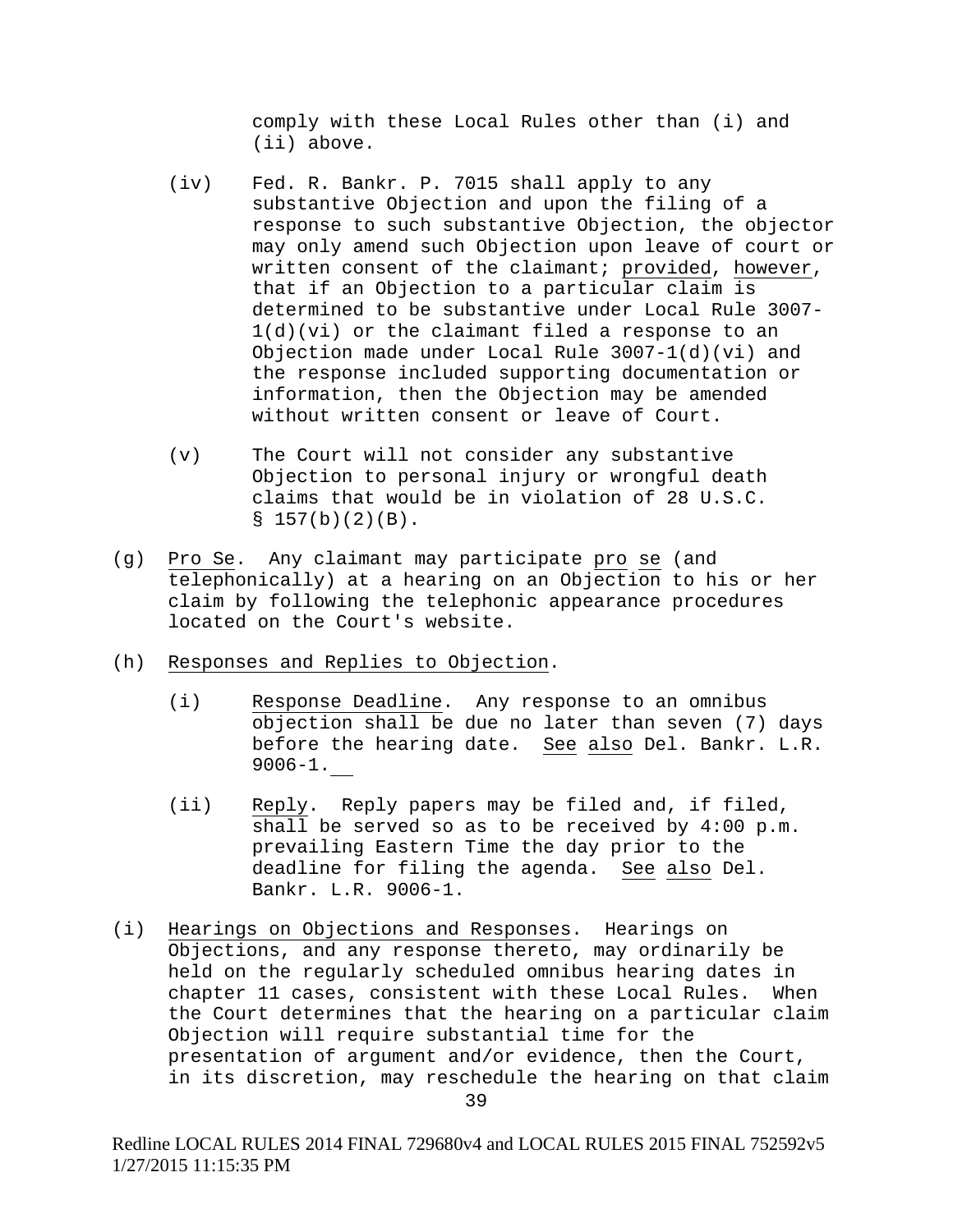for a different hearing date and time. The parties may also request that a separate hearing on an Objection(s) based on substantive grounds be separately scheduled for a date and time convenient to the Court and the parties.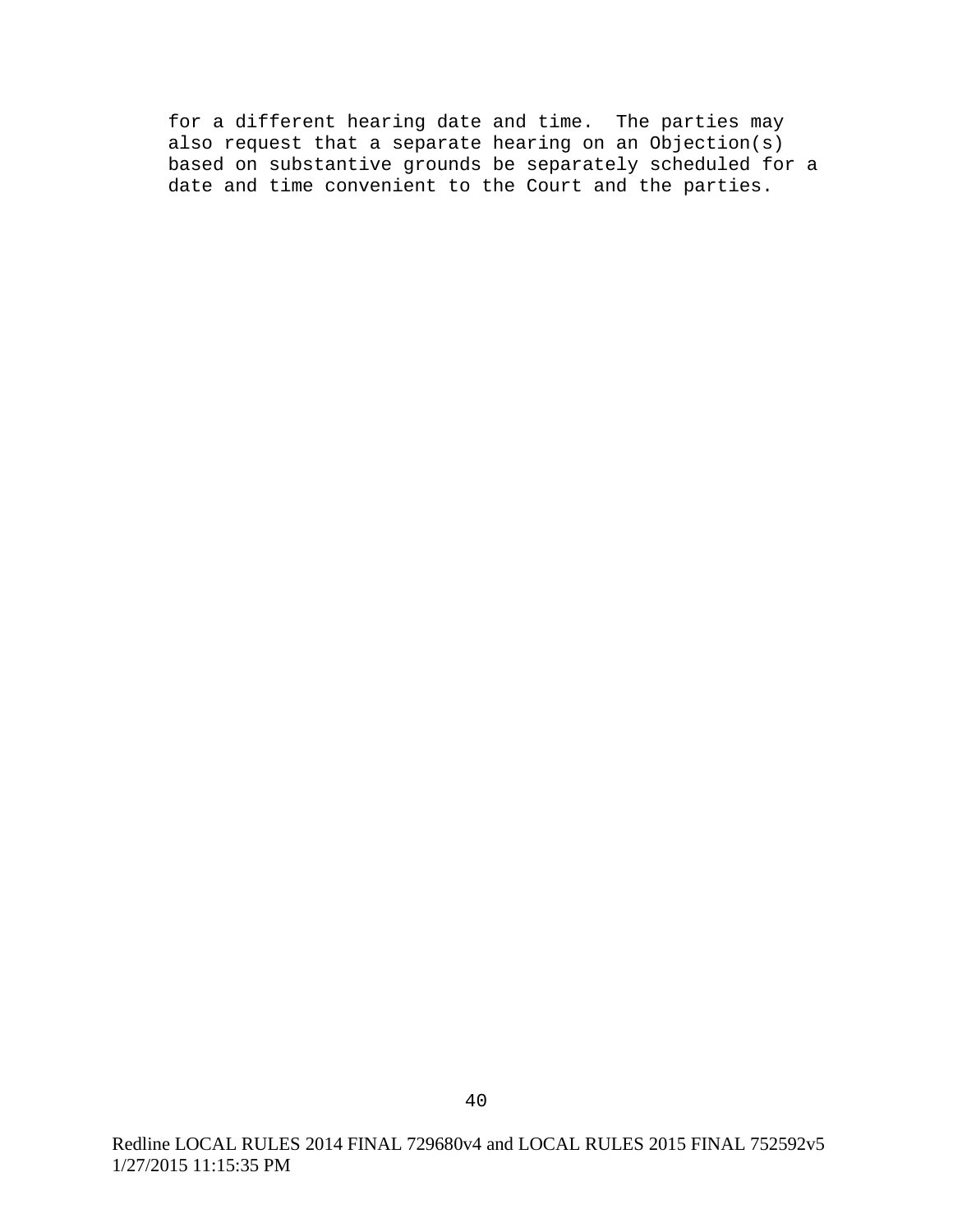**Rule 3007-2 Service of Objections to Claims; Notices in Lieu of Full Objection**. In lieu of serving a copy of the entire claim objection (including an "Objection" as defined in Local Rule 3007-1(a)) on all parties having filed a request for service of notices under Bankruptcy Rule 2002(i), the objecting party may, in its discretion, elect to serve on any party-in-interest that has filed a request for service of notices under Bankruptcy Rule 2002(i) and that is not (i) the holder of a claim that is objected to in the claim objection, (ii) the debtor or debtorin-possession, (iii) any statutory trustee, (iv) any official committee, or (v) the U.S. Trustee (the "Core Objection Service Parties"), only the exhibits to the claim objection in the form required by Local Rule 3007-1(e)(iii) and the notice in the form required by Local Rule  $3007-1(e)(v)$ . Service of a claim objection upon the Core Objection Service Parties shall be in the manner prescribed by Bankruptcy Rule 3007(a). Such service shall be deemed valid and proper service on parties so served.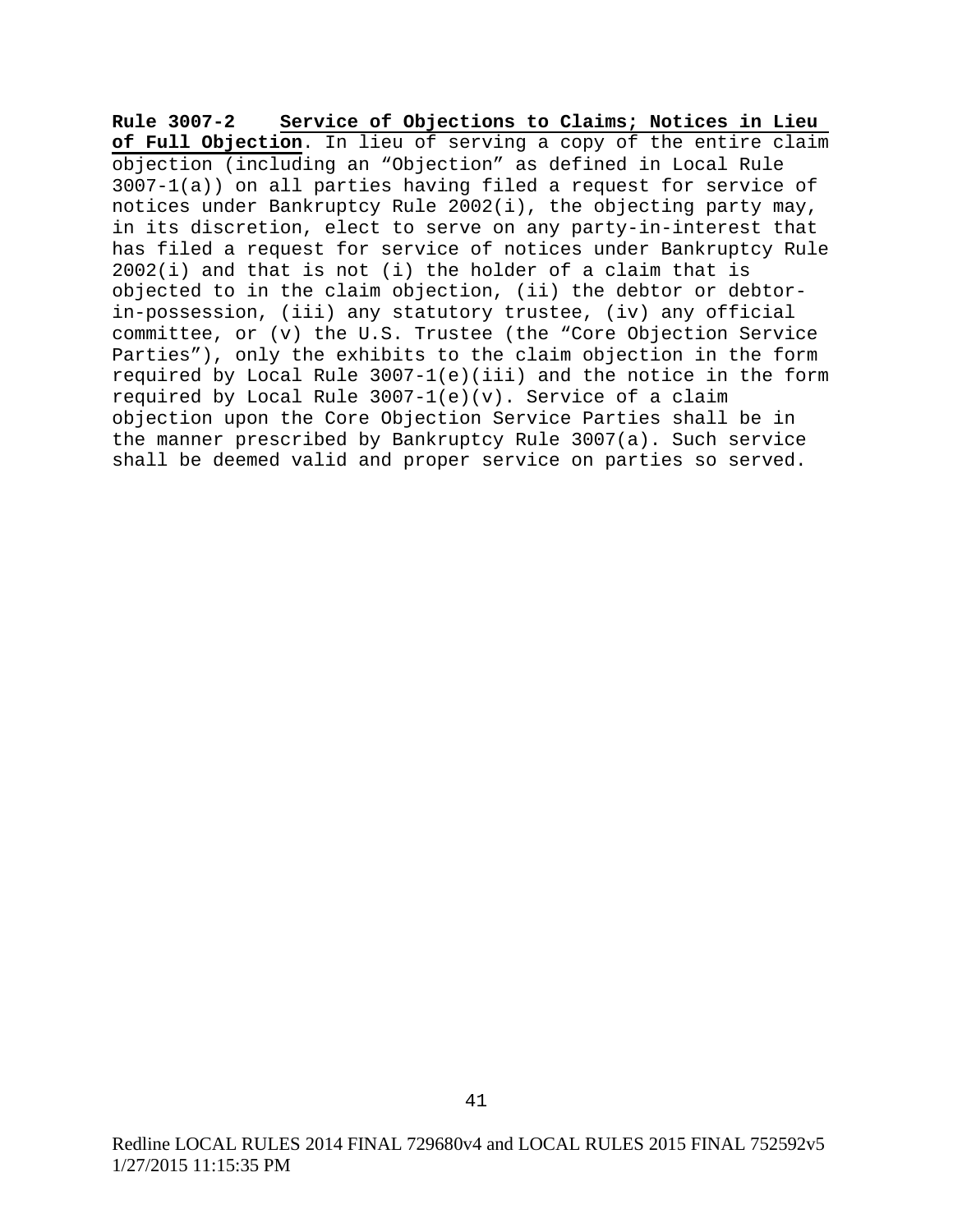**Rule 3011-1 Deposit or Release of Funds Paid into the Registry of the Court**. The deposit or release of funds paid into the Registry of the Court shall be by motion in accordance with Del. Bankr. L.R. 9013-1.

- (a) Deposit of Funds. A motion for the deposit of funds paid into the Registry of the Court shall specify the amount to be deposited and the reason for the deposit. If the deposit is for unclaimed distributions, then the movant shall also specify the list of payees (with the last four digits of taxpayer identification number, if available), the amount due to each payee and why the distributions did not occur to the payees.
- (b) Withdrawal of Funds. In addition to the requirements set forth in 28 U.S.C. § 2042, any motion for the withdrawal of funds paid into the Registry of the Court shall (i) include a copy of the trustee's motion to deposit unclaimed funds into the registry of the Court, (ii) specify the amount to be withdrawn and state the name, address and the last four digits of taxpayer identification number of any entity to which funds are paid, (iii) specify the reason for the motion and proof of the right to payment for the entity to be paid and (iv) include a proposed order stating that the requested funds to be released be made payable to "the claimant, (name of claimant), c/o name of fund finder." In addition, the motion shall be brought by (i) an attorney admitted to practice before the District Court or admitted pro hac vice in this Court for the case at hand, (ii) the claimant or its legal successor, (iii) the assignee of the claimant or its legal successor, or (iv) the attorney in fact for the claimant or its legal successor.
- (c) Service. Any such motion for the deposit or withdrawal of funds shall be served upon the United States Trustee, the debtor or trustee, if any, and the original claimant or any assignee thereof. If the funds have been deposited with the Court for at least five years, the motion for the withdrawal of funds shall be noticed to the United States attorney, in accordance with 28 U.S.C. § 2042.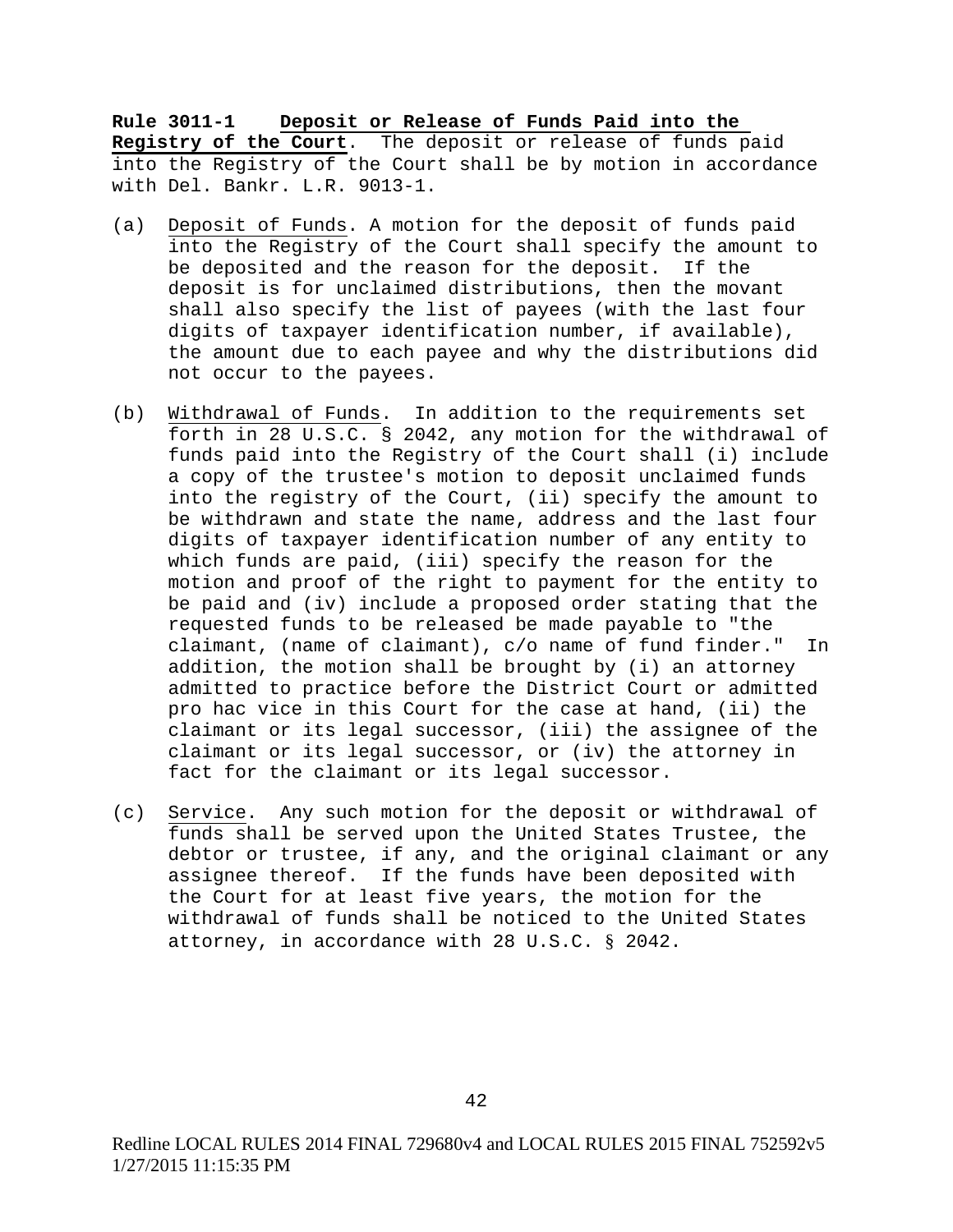**Rule 3011-2 Motion for Release of Funds Paid into the Registry of the Court - Confidentiality**. Any motion for release of funds previously paid into the registry of the Court or any exhibit in support thereof that contains confidential information regarding the claimant shall be filed with the Clerk with all confidential information redacted. An unredacted copy of such motion or exhibit shall be delivered in a sealed envelope to the assigned judge.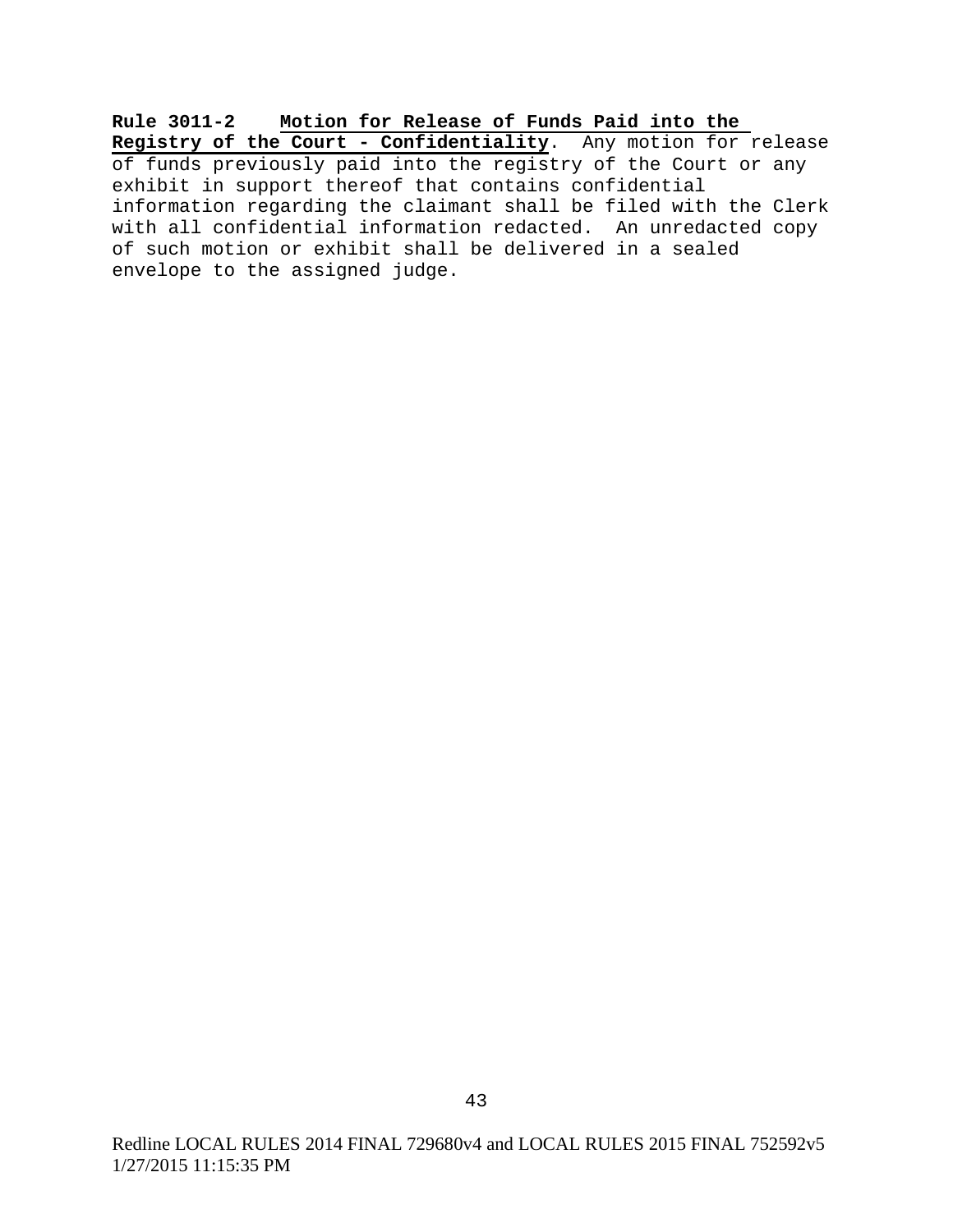#### **Rule 3015-1 Chapter 12 Plan and Confirmation Requirements**.

- (a) If a Chapter 12 Plan is filed with the petition, the Court will serve the Plan. If a Chapter 12 Plan is filed after the petition date, the debtor shall file and serve upon the Chapter 12 trustee, all creditors, and parties requesting service, the proposed plan and a notice scheduling the hearing to consider confirmation. The notice shall include the time fixed for filing objections to the proposed plan that is not less than seven (7) days prior to the hearing. Unless the Court fixes a different time, the notice of the hearing shall be given not less than twenty-eight (28) days before the confirmation hearing.
- (b) Objections to confirmation of the plan shall be filed with the Court and served on the debtor, the debtor's attorney, the Chapter 12 trustee, and parties requesting service not less than seven (7) days prior to the confirmation hearing.
- (c) If an amended plan is filed before the scheduled confirmation hearing, the debtor shall serve upon the Chapter 12 trustee, all creditors, and parties requesting service, the amended plan with a new notice of hearing for the consideration of the amended chapter 12 plan, in such manner as to ensure that such parties receive the amended plan and notice not less than seven (7) days prior to the confirmation hearing.
- (d) The debtor shall prepare a proposed Confirmation Order that recites the requirements of the plan and the Court's findings under 11 U.S.C. § 1225.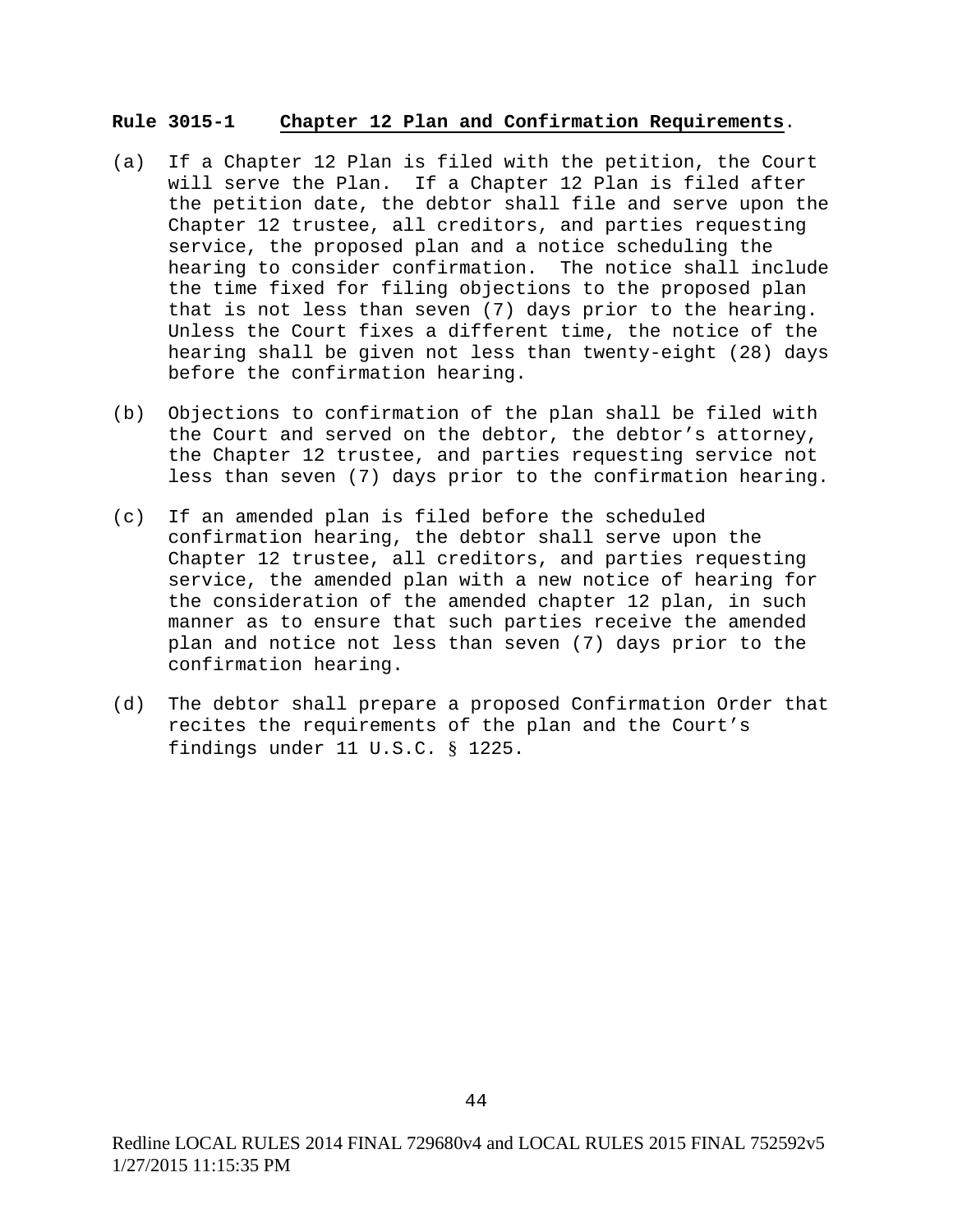# **Rule 3017-1 Approval of Disclosure Statement**.

- (a) Hearing on Disclosure Statement. Upon the filing of a disclosure statement, the proponent of the plan shall obtain hearing and objection dates from the Court and shall provide notice of those dates in accordance with Fed. R. Bankr. P. 3017. The hearing date shall be at least thirtyfive (35) days following service of the disclosure statement and the objection deadline shall be at least twenty-eight (28) days from service of the disclosure statement.
- (b) Voting Procedures. The plan proponent shall timely file a motion to be heard at the disclosure statement hearing for approval of the voting procedures, including the form of ballots, the voting agent and the time and manner of voting.
- (c) Service of Disclosure Statements. When a party in interest makes a written request of a plan proponent for service of a copy of the disclosure statement or plan under Fed. R. Bankr. P. 3017(a), service of that disclosure statement or plan shall be at the expense of the plan proponent.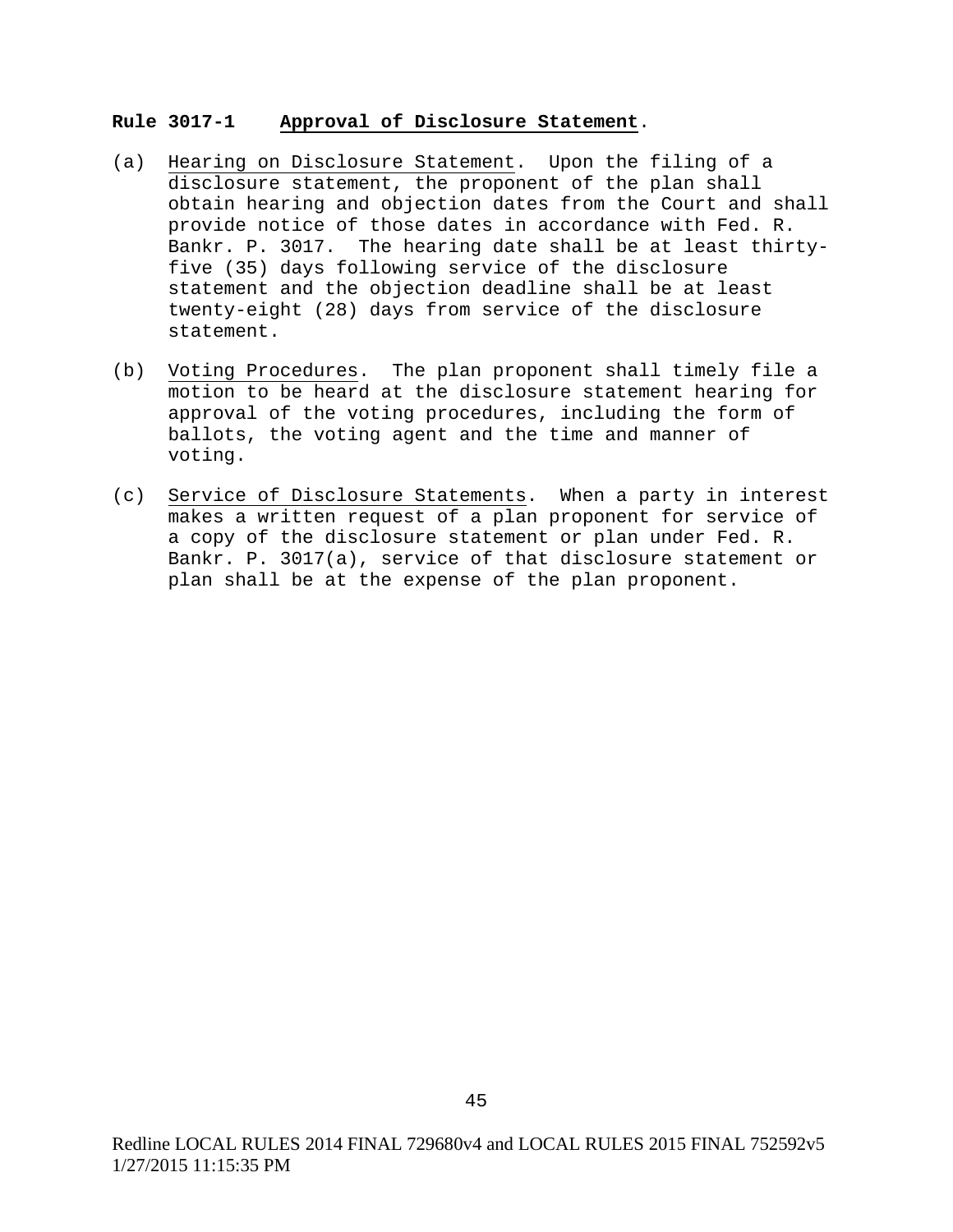#### **Rule 3022-1 Closing of Chapter 11 Cases**.

- (a) Motion. Upon written motion, a party in interest may seek the entry of a final decree at any time after the confirmed plan has been fully administered provided that all required fees due under 28 U.S.C. § 1930 have been paid. Such motion shall include a proposed final decree order that (i) orders the closing of the case and (ii) identifies in the caption and in the body of the order the case name and the case number of each case to be closed under the order.
- (b) Service. A motion for the entry of a final decree shall be served upon the debtor, the trustee, if any, the United States Trustee, all official committees and all creditors who have filed a request for notice under Fed. R. Bankr. P. 2002 and Local Rule 9013-1.
- (c) Final Report. The debtor (or trustee, if any) shall file a final report and account in the form prescribed by the United States Trustee on or before fourteen (14) days prior to the hearing on any motion to close the case.
- (d) Discharge. In a case in which the debtor is an individual, upon completion of plan payments, debtor and debtor's counsel shall file with the Court a motion for entry of a discharge and a Certification, substantially in the form of Local Form 104A, in order to comply with 11 U.S.C. § 1141 and obtain a discharge.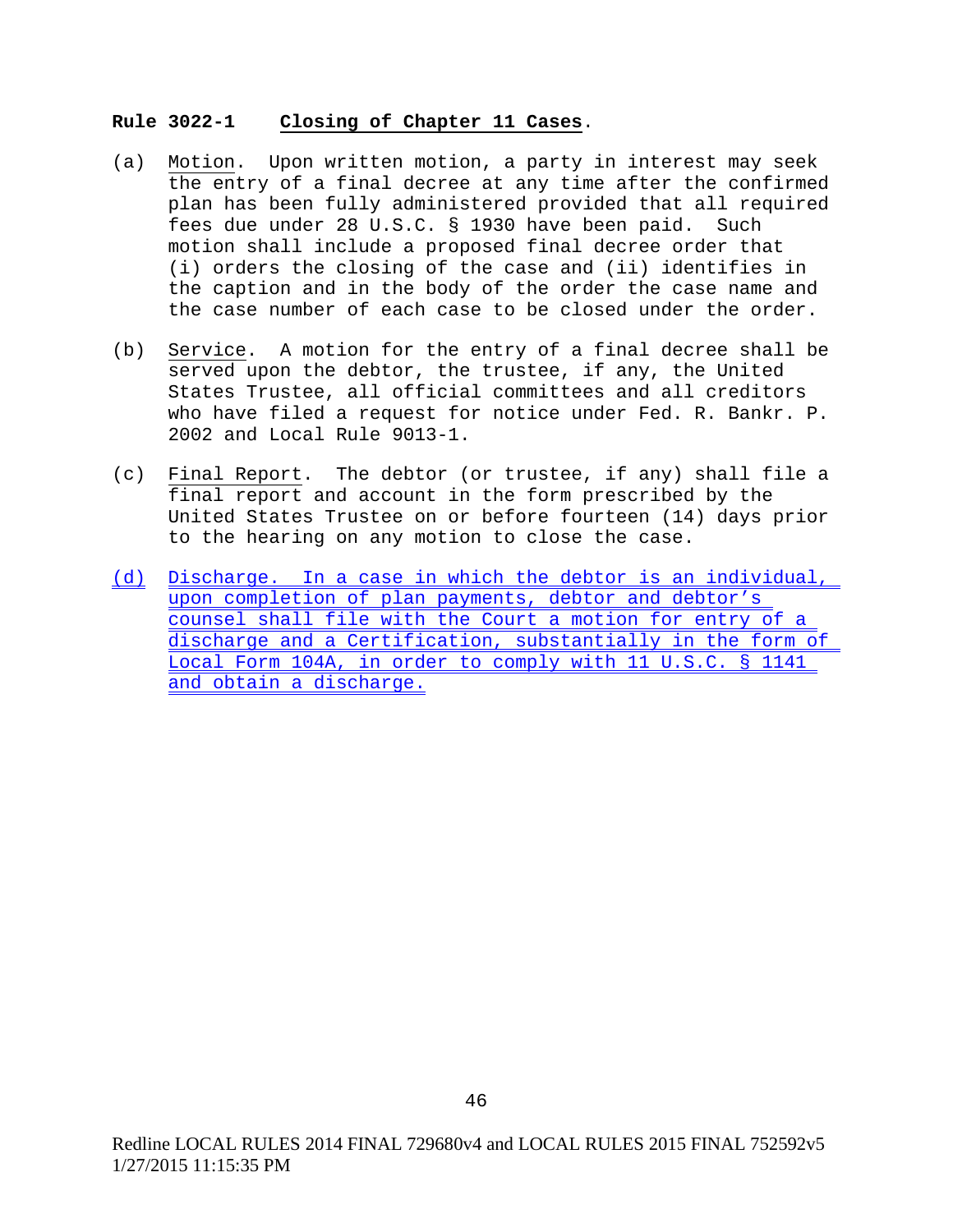**Rule 3023-1 Special Procedures in Chapter 13 Matters**. This Local Rule shall govern all cases filed under chapter 13 of the Code.

- (a) Section 1326 Payments.The debtor shall, after commencing timely payments as required by 11 U.S.C. § 1326(a)(1), continue to make subsequent payments to the trustee in accordance with the proposed plan until the trustee or Court directs otherwise.
	- (ii) If the proposed plan provides for payment of secured debt through the plan and the debtor is making timely pre-confirmation payments to the trustee, the debtor need not continue to make regular payments directly on such secured debt. If the proposed plan provides for direct payments to a secured creditor or if no proposed plan is filed on the petition date, the debtor shall continue to make regular payments to such secured creditor(s) as and when due.
- (b) Chapter 13 Plan and Plan Analysis.
	- (i) Filing of Plan. On the petition date, or within fourteen (14) days of conversion to chapter 13, the debtor shall file a proposed plan substantially in the form of Local Form 103, together with a plan analysis substantially in the form of Local Form 103A. If a plan or plan analysis is filed after such time, the debtor shall serve the plan and plan analysis upon all creditors in accordance with Fed. R. Bankr. P. 2002 and file a certificate of service with the Court.
	- (ii) Mortgage Claims and Procedures.
		- (A) If servicers/mortgagees include a flat fee cost in the proof of claim for review of the chapter 13 plan prior to confirmation and for the preparation of the proof of claim, it shall be reasonable and fairly reflect the attorney's fee included. A postpetition charge for the review of a chapter 13 plan and/or the preparation of a proof of claim may be asserted in the servicer/mortgagee's proof of claim that asserts prepetition claims;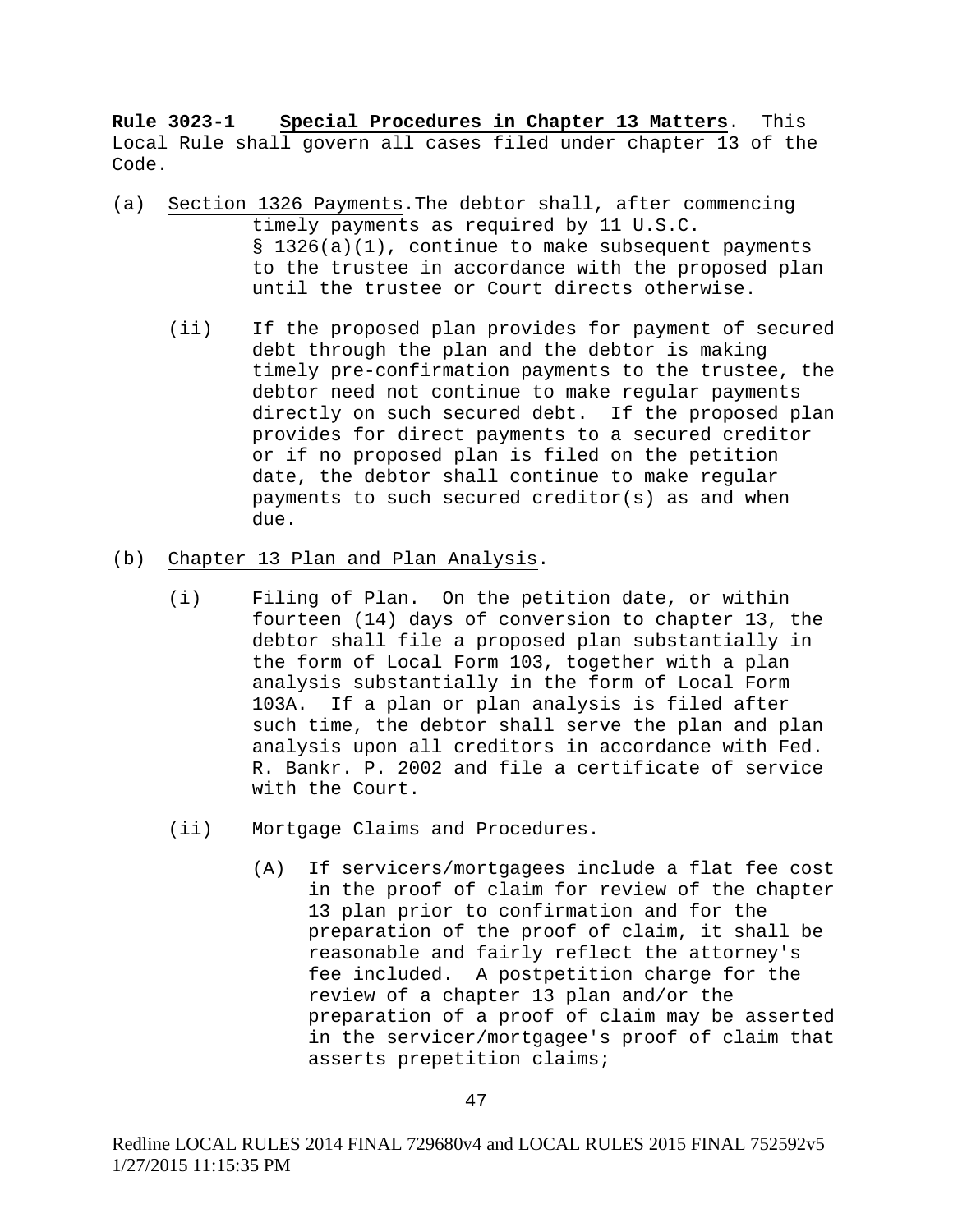- (B) If servicers/mortgagees include attorney fees for pursuing relief from stay, such fees shall be clearly identified as well as how such fees are to be paid in any agreed order resolving a Motion for Relief from Stay or any other matter before the court;
- (C) Servicers/mortgagees shall analyze the loan for escrow changes upon the filing of a bankruptcy case and each year thereafter. A copy of the escrow analysis shall be provided to the debtor and filed with the Court by the servicers/mortgagees or their representative each year;
- (D) Servicers/mortgagees shall not include any prepetition cost or fees or prepetition negative escrow in any postpetition escrow analysis. These amounts shall be included in the prepetition claim amount unless the payment of such fee or cost was actually made by the servicer;
- (E) Servicers/mortgagees shall attach a statement to a formal notice of payment change outlining all postpetition contractual costs and fees not previously approved by the court and due and owing since the prior escrow analysis or date of filing, whichever is later. This statement need not contain fees, costs, charges and expenses that are awarded or approved by the Bankruptcy Court order. In absence of any objection or challenge to such fees, the Debtor shall take appropriate steps to cause such fees to be paid as authorized by mortgage holder's note, security agreement and state law;
- (F) Servicers/mortgagees shall monitor postpetition payments. If the mortgage is paid postpetition current, then the servicers/mortgagees shall not seek to recover late fees. No late fees shall be recovered or demanded for systemic delay but shall be limited to actual debtor default;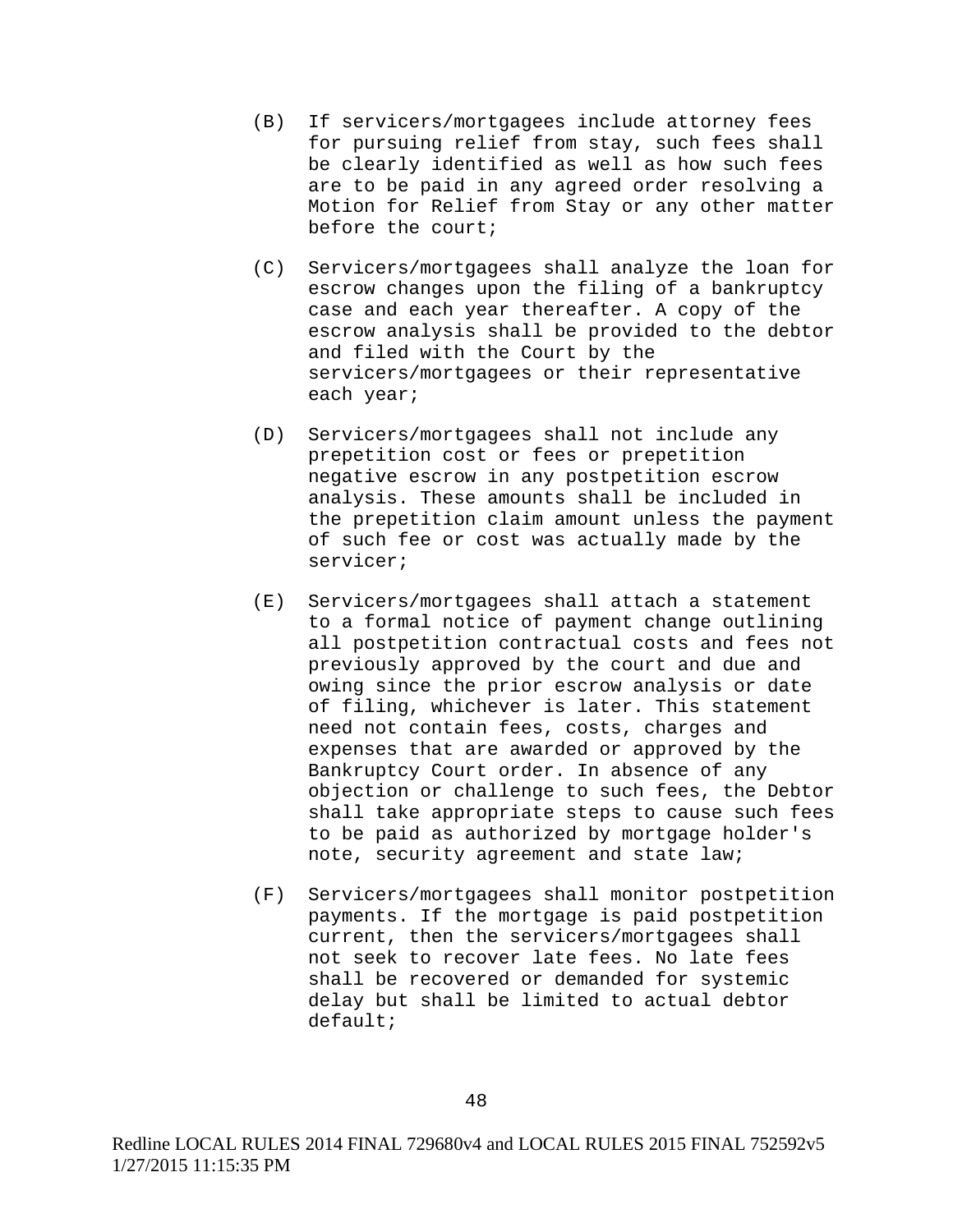- (G) Prepetition payments shall be tracked as applied to prepetition arrears and postpetition payments shall be tracked as applied to postpetition ongoing mortgage payments;
- (H) Servicers/mortgagees shall file a notice and reason of any payment change with the court and provide same to the debtor;
- (I) Servicers/mortgagees are required, at least annually, to file with the Court a notice of any protective advances made in reference to a mortgage claim, such as non-escrow insurance premiums or taxes. Such notice shall be provided to the debtors and filed with the Court;
- (J) If appropriate, servicers/mortgagees should review the Trustee's website or NDC (National Data Center) to reconcile any payment discrepancies with their system prior to the filing of a Motion for Relief from Stay;
- (K) Servicers/mortgagees shall clearly identify, in their proofs of claim, if the loan is an escrowed or non-escrowed loan and break out the monthly payment consisting of principal, interest, escrow and PMI components;
- (L) Servicers/mortgagees shall attach to their proofs of claim or otherwise identify nontraditional or non-conforming mortgage loans in their proof of claim. Servicers/mortgagee's holding loans with options should identify on the proof of claim the type of loan as well as the various contractual payment options available during the bankruptcy to the borrower/debtor;
- (M) Mortgage Arrearage Claims: When filing their initial proofs of claims, servicers/mortgagees should state their mortgage arrearage up to the date of the filing date of the bankruptcy petition, unless the plan or Trustee indicates otherwise, or local rule provides otherwise. The Chapter 13 Trustee will use the mortgage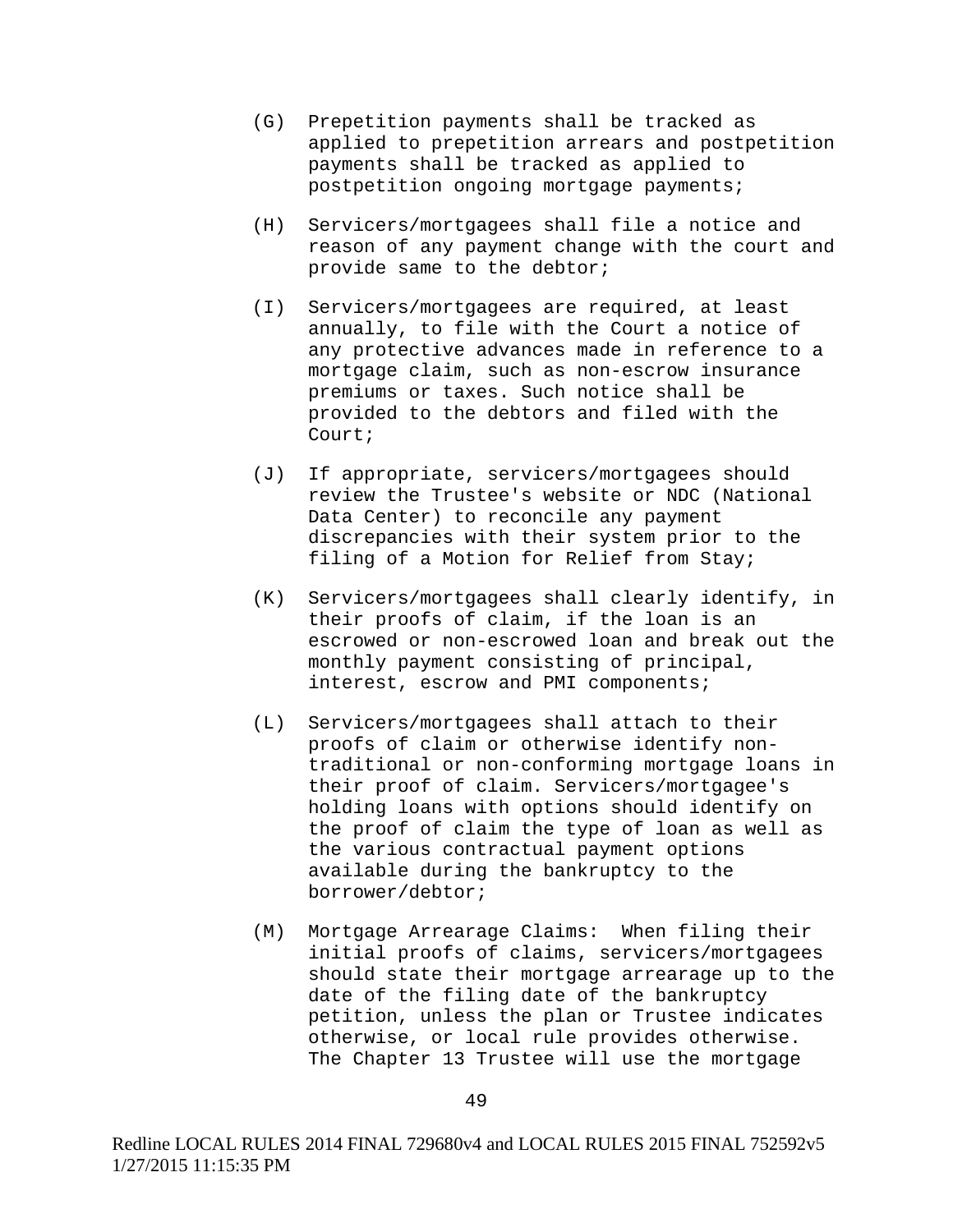arrearage claim to set up the arrearage balance on the claim, which in turn will show up as the "balance" on the voucher check, absent objection to the claim;

(N) Within 30 days after the debtor completes all payments under the plan, the Trustee will file and serve on the Servicer/mortgagee, debtor and debtor's counsel a Notice of Final Cure and Completion of Plan Payments. Within 21 days of service of this Notice the debtor shall file an executed Local Form 104, and the servicer/mortgagee shall file and serve on the debtor, debtor's counsel and the Trustee an itemized statement as required under Fed. Bankr. Rule 3002.1(g) indicating whether it agrees that the debtor has paid in full the amount required to cure any default and whether the debtor is otherwise current on all payments. Absence of the filing of the servicer/mortgagee statement shall be deemed consent to the contents of the Notice of Final Cure and Completion of Plan Payments. Thereafter, upon issuance of a Discharge, a servicer/mortgagee shall adjust its permanent records to reflect the current nature of Debtor(s) account. Servicers/mortgagees should review the Trustee's website or NDC at the close or discharge of the bankruptcy to reconcile any payment discrepancies with their system. Provided, however, that if Debtor elected to defer the payment of approved postpetition charges until the conclusion of the case's administration, then a servicer/mortgagee shall be authorized to collect said sums in accordance with the provisions of its note, security agreement and state law. Otherwise, the mortgage shall be reinstated according to its original terms, extinguishing any right of the servicer/mortgagee or its assignee(s) to recover any amounts alleged to have arisen prior to the date of the Trustee's filing of a Request for Discharge of Debtor(s) and entry of Order deeming any mortgage current;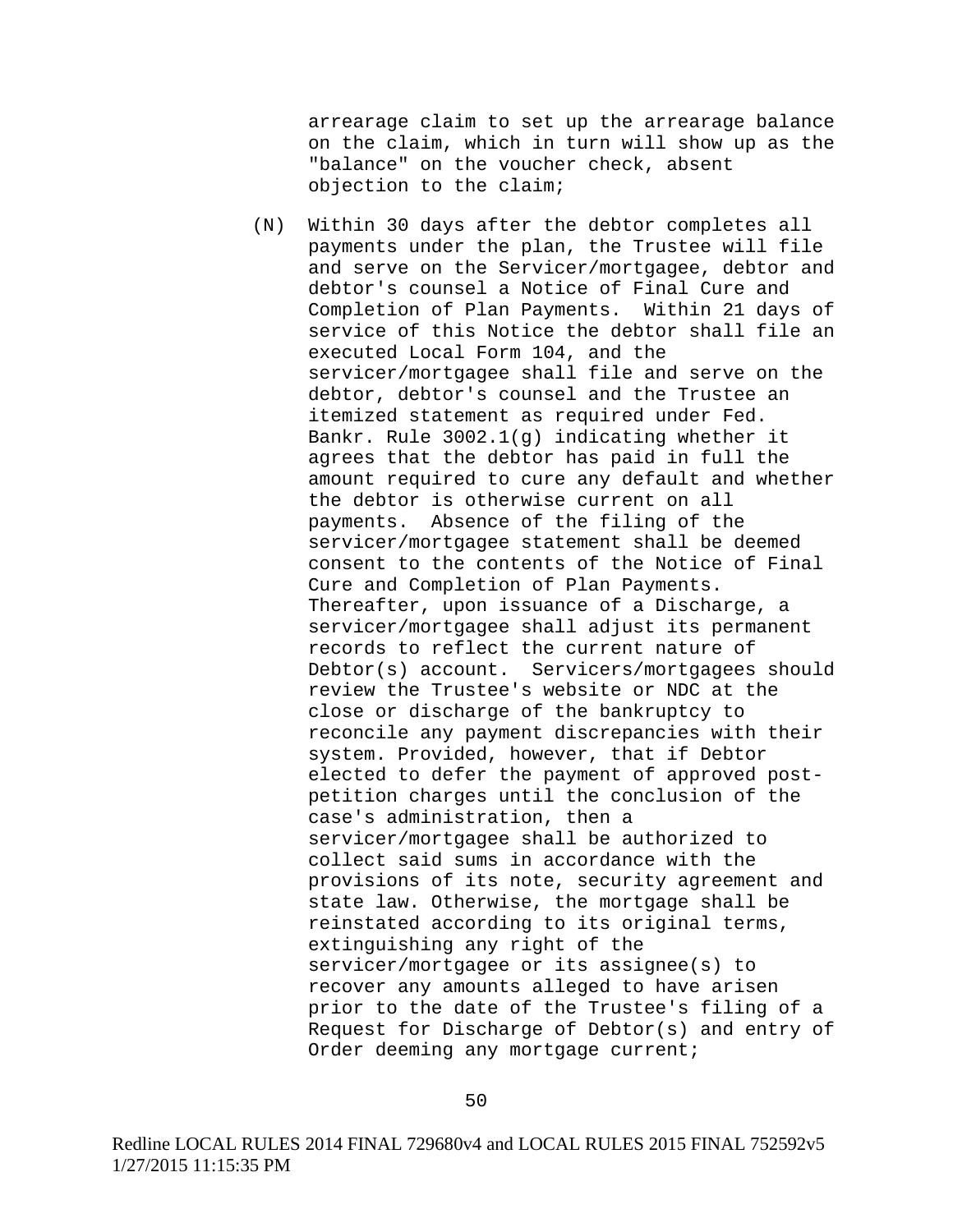- (O) Prior to filing a motion (other than a Motion for Relief from Stay) to enforce any mortgage claim, the notice requirements hereunder or plan provisions governing mortgage claims, the moving party shall attempt to confer in good faith with the affected parties in an effort to resolve the dispute without court actions. All such motions shall include a certification of counsel by Delaware Counsel that a good faith attempt to confer was so made; and
- (P) All statements, notices, escrow analysis, or similar documents required under this Local Rule to be filed with the Court by servicers/mortgagees need not be signed or filed by an attorney or an attorney of record.

# (c) Amended Plans.

- (i) If an amended plan is filed before the scheduled confirmation hearing on the previously filed plan, it shall be accompanied by a certificate of service. The certificate of service should evidence that a copy of the amended plan has been served upon each of the creditors listed in the chapter 13 Schedules and Statement of Financial Affairs, the Chapter 13 Trustee and the United States Trustee, in such a manner so as to ensure that such parties receive the amended plan no less than seven (7) days prior to the confirmation hearing. When a plan is confirmed on an interim basis, any subsequent plan filed prior to the final confirmation should be filed and titled an "Amended Plan" and should be noticed by the debtor or debtor's counsel. A certificate of service therefor should be filed with the Court.
- (ii) Any motion to modify a plan after confirmation shall be noticed by the Court.
- (d) Distribution. Before commencing distribution of the debtor's funds under a confirmed plan, the trustee shall mail to the debtor a copy of the debtor's master report reflecting those creditors that have or have not filed proofs of claim. The trustee shall not distribute funds to any creditor unless a proof of claim has been filed and deemed allowed or allowed by Court order.

Redline LOCAL RULES 2014 FINAL 729680v4 and LOCAL RULES 2015 FINAL 752592v5 1/27/2015 11:15:35 PM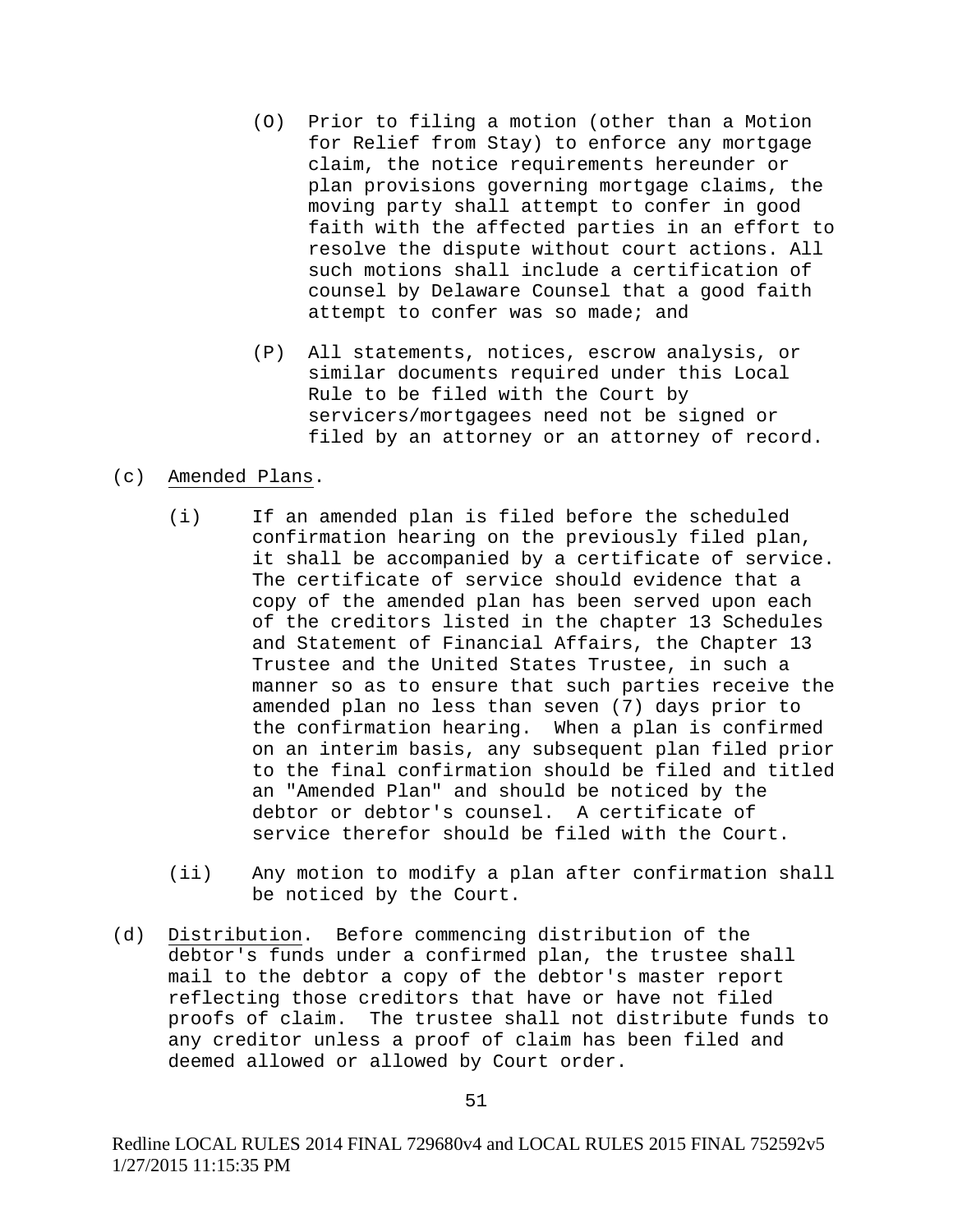- (e) Plan Funding. In all plans, funding shall be by payroll deduction unless otherwise agreed by the trustee or ordered by the Court upon a demonstration of cause shown by the debtor. A wage order must be submitted by the debtor at the time the plan is confirmed by the Court.
- (f) Confirmation. If timely pre-confirmation payments are made to the trustee and no objections are received, the plan may be confirmed without further notice or hearing upon the filing of a certificate by the trustee recommending that the Court confirm the plan.
- (g) Discharge. Debtor and debtor's counsel shall file with the Court a Certification substantially in the form of Local Form 104 in order to comply with 11 U.S.C. § 1328 and obtain a discharge upon completion of all plan payments. Failure to file the Certification may be a basis for dismissal of the case.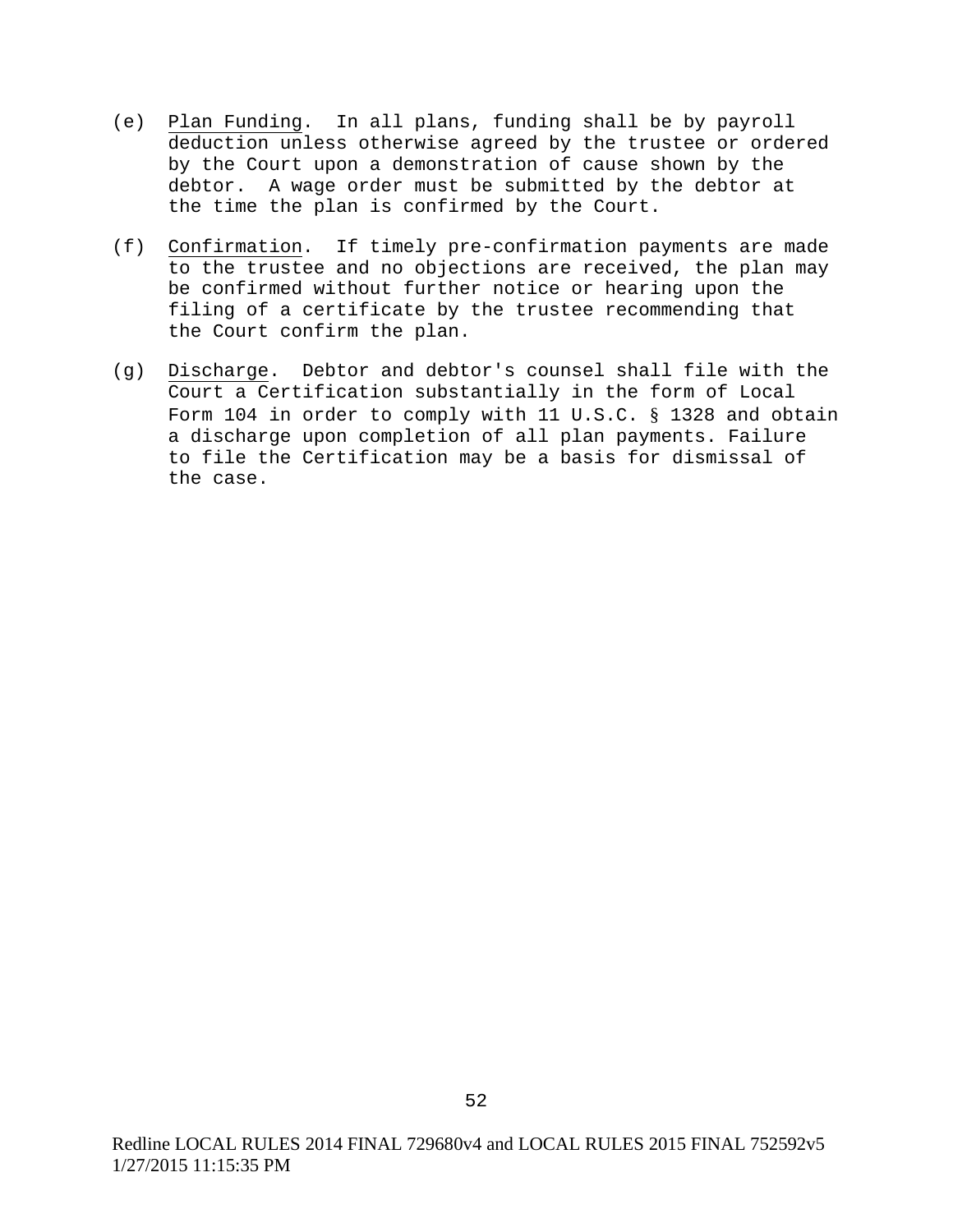#### **PART IV. THE DEBTOR: DUTIES AND BENEFITS**

# **Rule 4001-1 Procedure on Request for Relief from the Automatic Stay of 11 U.S.C. § 362(a)**.

- (a) Service. Upon the filing of a motion seeking relief from the automatic stay under 11 U.S.C. § 362, the movant shall file and serve a notice of hearing substantially in compliance with Local Form 106A. In chapter 11 cases, an individual seeking relief from the automatic stay to pursue a personal injury or wrongful death action shall serve counsel for the debtor or trustee, counsel for all official committees, counsel for the Debtor-in-Possession financing lenders and any other party directly affected by the motion. In all other cases, the motion shall be served on counsel for the debtor, counsel for all official committees, any trustee, all parties requesting notices and all known parties having an interest in the subject property or relief requested.
- (b) Scheduling. In chapter 11 cases where omnibus hearing dates have been scheduled by the Court, the movant may notice its motion for the earliest omnibus hearing date that provides sufficient notice in accordance with Local Rule  $9006-1(c)$ . If that omnibus hearing date is not within thirty (30) days of the filing of the motion, the movant shall obtain a date for the hearing from chambers that is within thirty (30) days of the filing of the motion, or the movant is deemed to have consented to the stay remaining in effect until such time the motion can be heard. If the movant consents to a continuance of the hearing on the motion, then the movant is deemed to consent to the stay remaining in effect until the adjourned hearing date on the motion. In all chapter 7 and chapter 13 cases, the movant shall obtain a hearing date from the Court's website in advance of filing and serving its motion and notice of motion.
- (c) Supporting Documentation. With respect to a motion for relief from stay where the movant is seeking to foreclose on its collateral:
	- (i) The movant shall file the following documents with the motion: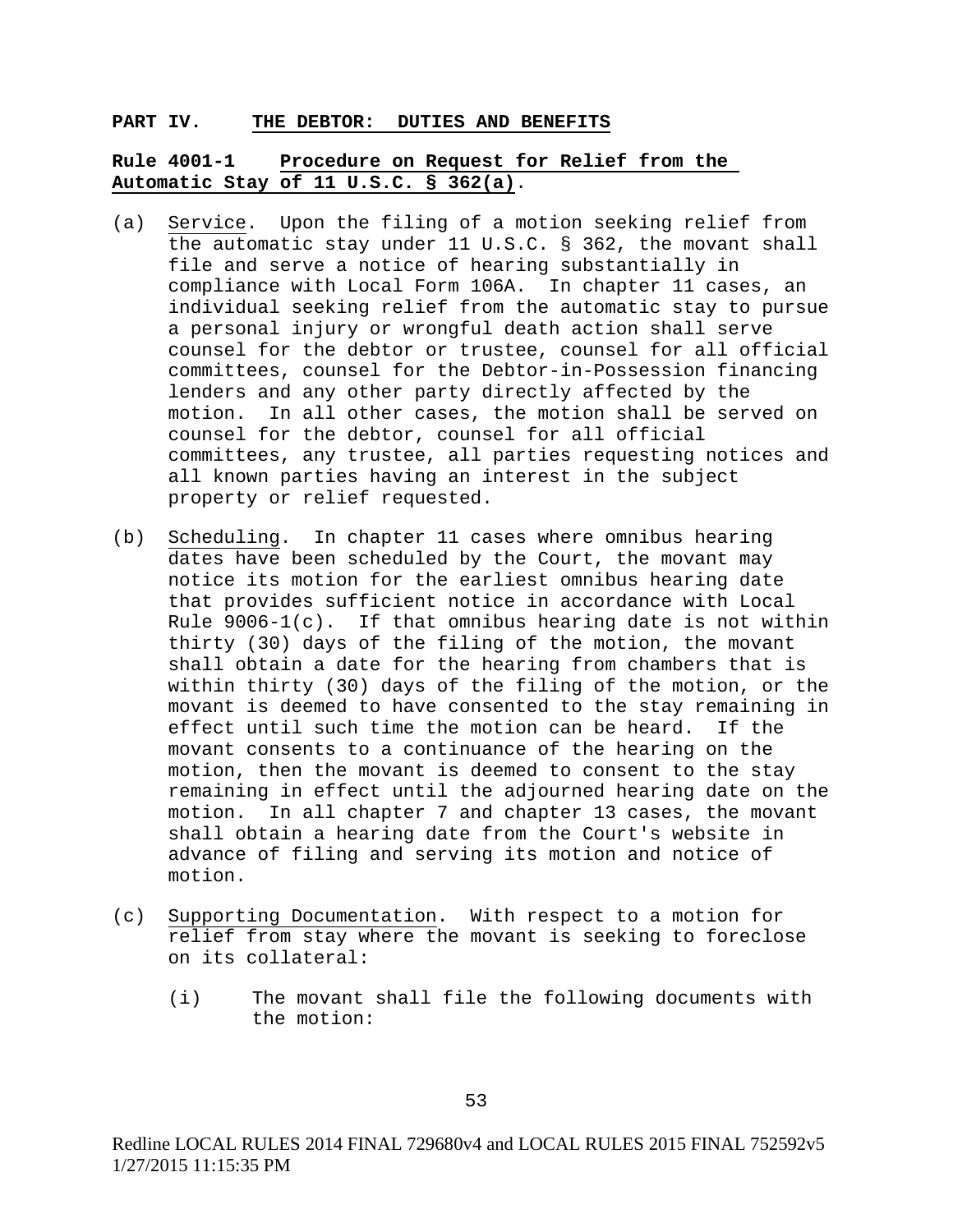- (A) An affidavit and supporting exhibits containing the following data, if applicable:
	- (1) True copies of all notes, bonds, mortgages, security agreements, financing statements, assignments and every other document upon which the movant will rely at the time of hearing;
	- (2) A statement of amount due, including a breakdown of the following categories:
		- (a) Unpaid principal;
		- (b) Accrued interest to and from specific dates;
		- (c) Late charges to and from specific dates;
		- (d) Attorneys' fees;
		- (e) Advances for taxes, insurance and the like;
		- (f) Unearned interest; and
		- (g) Any other charges;
	- (3) A per diem interest factor; and
	- (4) Movant's good faith estimate of the value of the collateral as of the petition date of the respective debtor.
- (ii) At least seven (7) days prior to the hearing, any party opposing the motion shall file with the Court and serve on the movant and all parties required to be served under this Rule the following documents:
	- (A) A response to the motion;
	- (B) An affidavit stating the responding party's good faith estimate of (1) the amount due to the movant and (2) the value of the collateral as of the petition date of the respective debtor; and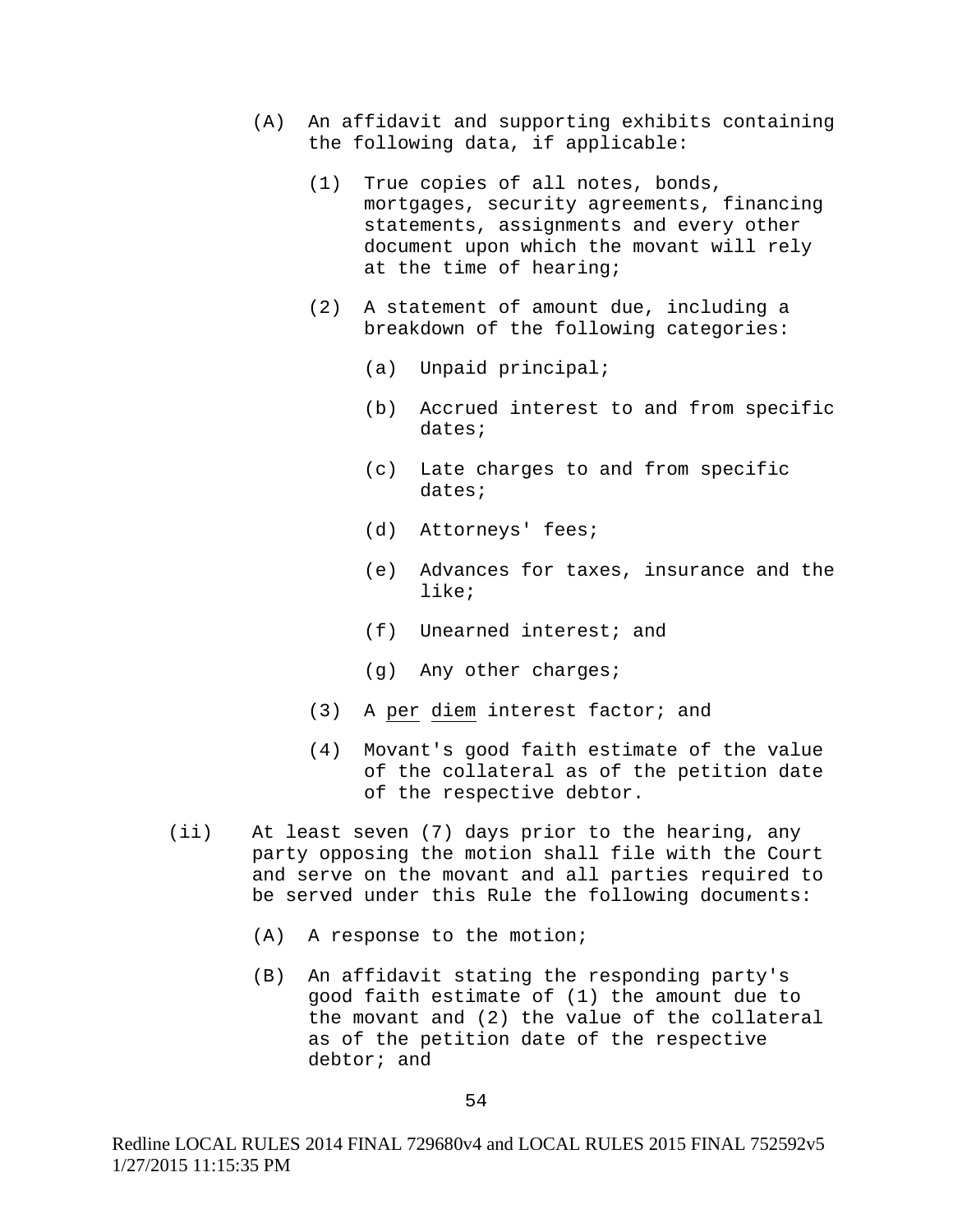- (C) A statement as to how the movant can be adequately protected if the stay is to be continued.
- (iii) The hearing date specified in the notice of the motion will be a preliminary hearing at which the Court may (A) hear oral argument, (B) determine whether an evidentiary or other final hearing is necessary, (C) set a date by which the parties shall exchange supporting documentation, (D) set a date by which the parties must produce the report of any appraiser whose testimony is to be presented at the final hearing and/or (E) set a date and time for a final hearing.
- (d) Conference. The attorneys for the parties shall confer with respect to the issues raised by the motion in advance of the hearing for the purpose of determining whether a consensual order may be entered and/or for the purpose of stipulating to relevant facts, such as the value of the property and the extent and validity of any security instrument.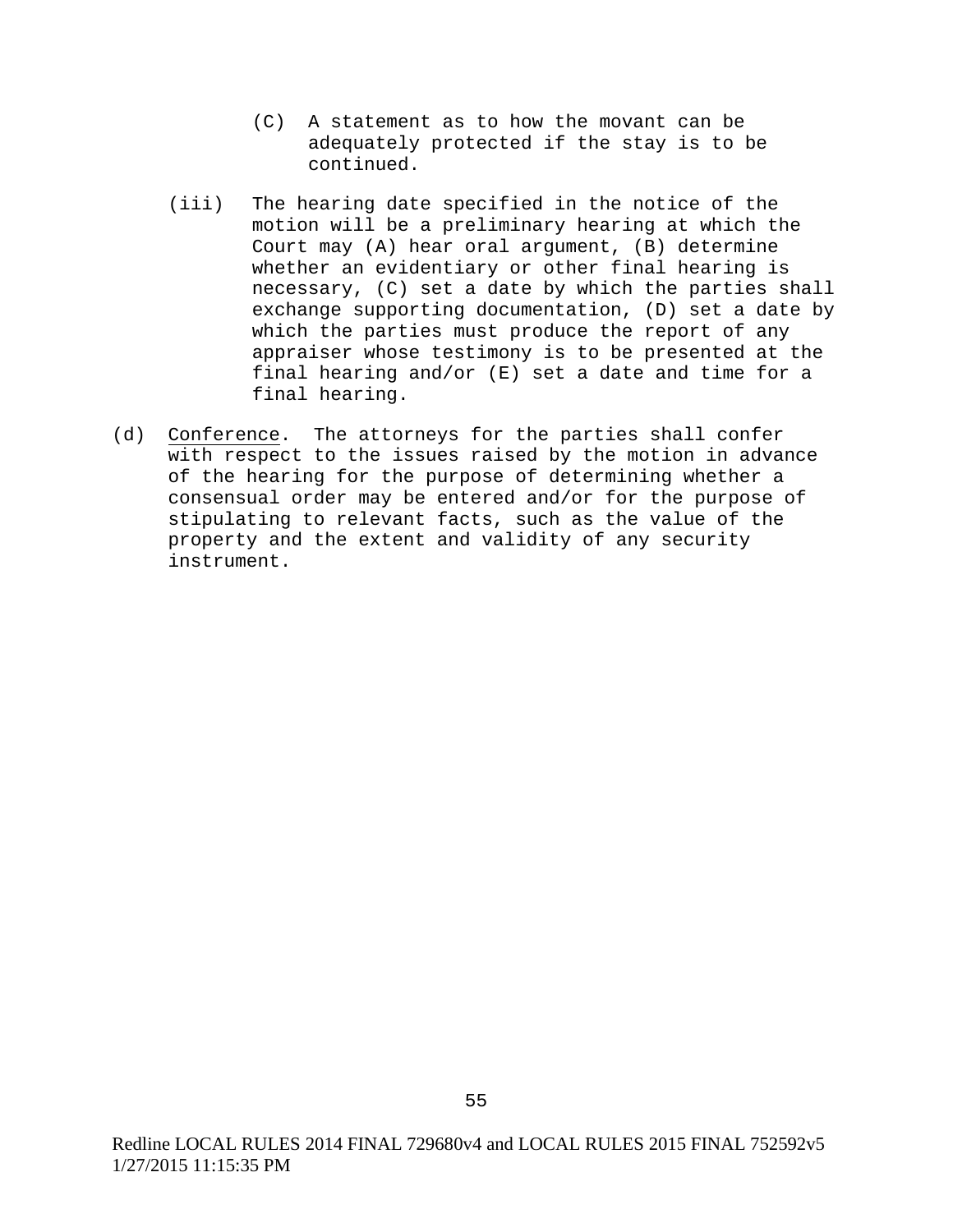### **Rule 4001-2 Cash Collateral and Financing Orders**.

- (a) Motions. Except as provided herein and elsewhere in these Local Rules, all cash collateral and financing requests under 11 U.S.C. §§ 363 and 364 shall be heard by motion filed under Fed. R. Bankr. P. 2002, 4001 and 9014 ("Financing Motions").
	- (i) Provisions to be Highlighted. All Financing Motions must (a) recite whether the proposed form of order and/or underlying cash collateral stipulation or loan agreement contains any provision of the type indicated below, (b) identify the location of any such provision in the proposed form of order, cash collateral stipulation and/or loan agreement and (c) justify the inclusion of such provision:
		- (A) Provisions that grant cross-collateralization protection (other than replacement liens or other adequate protection) to the prepetition secured creditors (i.e., clauses that secure prepetition debt by postpetition assets in which the secured creditor would not otherwise have a security interest by virtue of its prepetition security agreement or applicable law);
		- (B) Provisions or findings of fact that bind the estate or other parties in interest with respect to the validity, perfection or amount of the secured creditor's prepetition lien or the waiver of claims against the secured creditor without first giving parties in interest at least seventy-five (75) days from the entry of the order and the creditors' committee, if formed, at least sixty (60) days from the date of its formation to investigate such matters;
		- (C) Provisions that seek to waive, without notice, whatever rights the estate may have under 11 U.S.C. § 506(c);
		- (D) Provisions that immediately grant to the prepetition secured creditor liens on the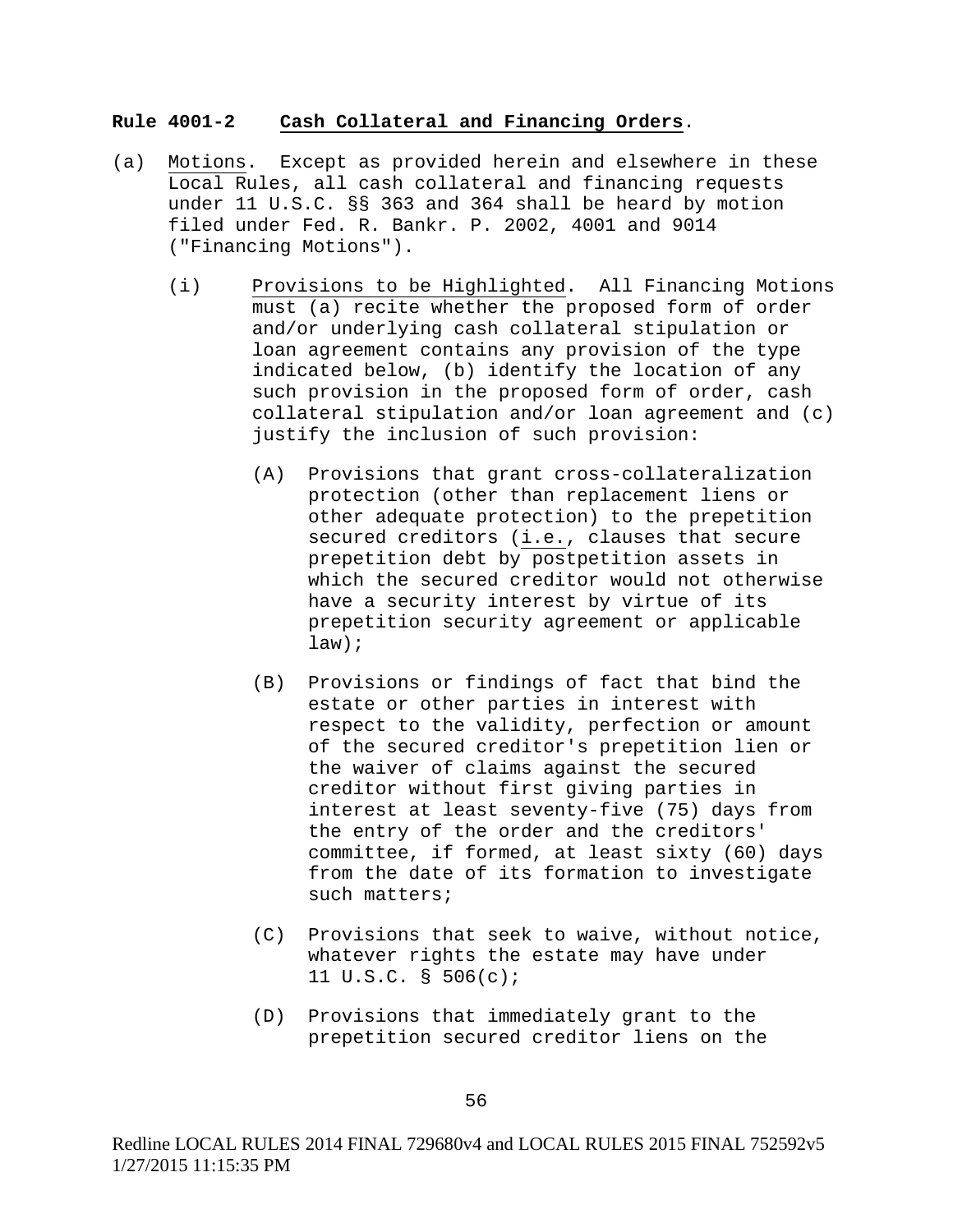debtor's claims and causes of action arising under 11 U.S.C. §§ 544, 545, 547, 548 and 549;

- (E) Provisions that deem prepetition secured debt to be postpetition debt or that use postpetition loans from a prepetition secured creditor to pay part or all of that secured creditor's prepetition debt, other than as provided in 11 U.S.C. § 552(b);
- (F) Provisions that provide disparate treatment for the professionals retained by a creditors' committee from those professionals retained by the debtor with respect to a professional fee carve-out;
- (G) Provisions that prime any secured lien without the consent of that lienor; and
- (H) Provisions that seek to affect the Court's power to consider the equities of the case under 11 U.S.C. § 552(b)(1).
- (ii) All Financing Motions shall also provide a summary of the essential terms of the proposed use of cash collateral and/or financing (e.g., the maximum borrowing available on a final basis, the interim borrowing limit, borrowing conditions, interest rate, maturity, events of default, use of funds limitations and protections afforded under 11 U.S.C. §§ 363 and 364).
- (b) Interim Relief. When Financing Motions are filed with the Court on or shortly after the petition date, the Court may grant interim relief pending review by interested parties of the proposed Debtor-in-Possession financing arrangements. Such interim relief shall be only what is necessary to avoid immediate and irreparable harm to the estate pending a final hearing. In the absence of extraordinary circumstances, the Court shall not approve interim financing orders that include any of the provisions previously identified in Local Rule 4001-2(a)(i)(A)-(F).
- (c) Final Orders. A final order shall be entered only after notice and a hearing under Fed. R. Bankr. P. 4001 and Local Rule 2002-1(b). Ordinarily, the final hearing shall be held at least seven (7) days following the organizational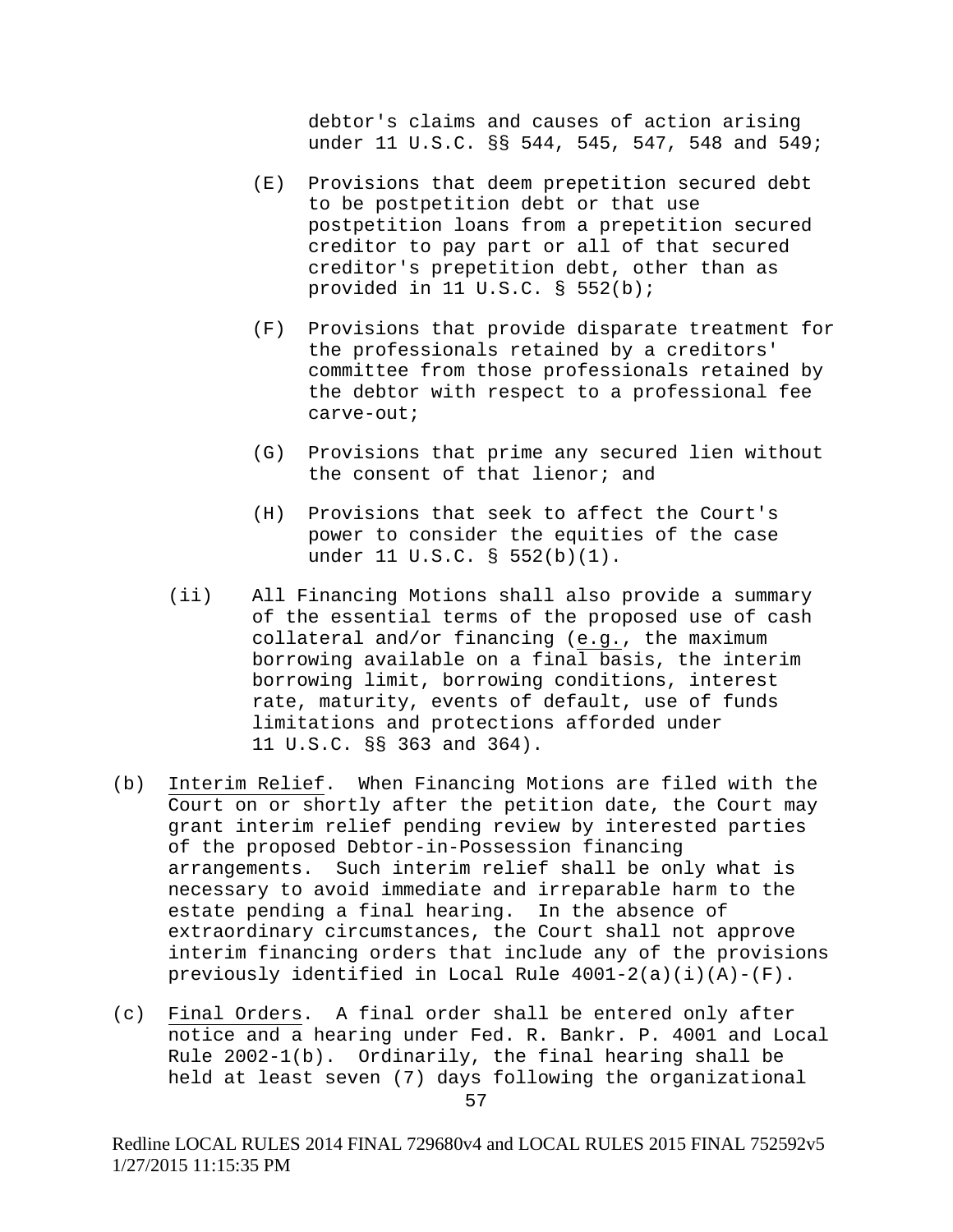meeting of the creditors' committee contemplated by 11 U.S.C. § 1102.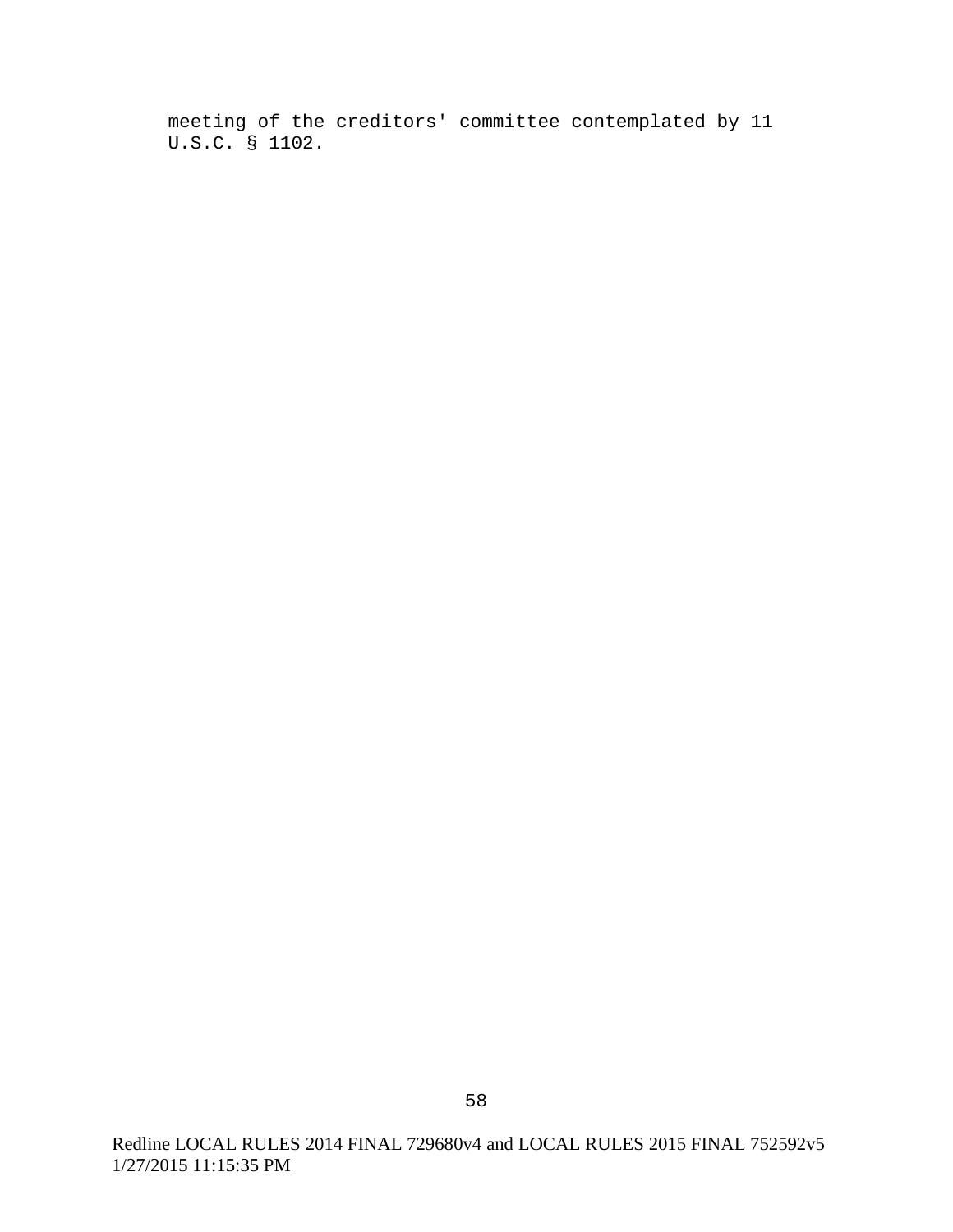**Rule 4001-3 Investment in Money Market Funds**. There is "cause" for relief from the requirements of 11 U.S.C. § 345(b) where money of the estate is invested in an open-end management investment company, registered under the Investment Company Act of 1940, that is regulated as a "money market fund" pursuant to Rule 2a-7 under the Investment Company Act of 1940; so long as the debtor has filed with the Court (i) a statement identifying the fund; and (ii) the fund's certification, which shall be accompanied by its currently effective prospectus as filed with the Securities and Exchange Commission, that the fund:

- (a) Invests exclusively in United States Treasury bills and United States Treasury Notes owned directly or through repurchase agreements;
- (b) Has received the highest money market fund rating from a nationally recognized statistical rating organization, such as Standard & Poor's or Moody's;
- (c) Has agreed to redeem fund shares in cash, with payment being made no later than the business day following a redemption request by a shareholder, except in the event of an unscheduled closing of Federal Reserve Banks or the New York Stock Exchange; and
- (d) Has adopted a policy that it will notify its shareholders sixty (60) days prior to any change in its investment or redemption policies under (a) and (c) above.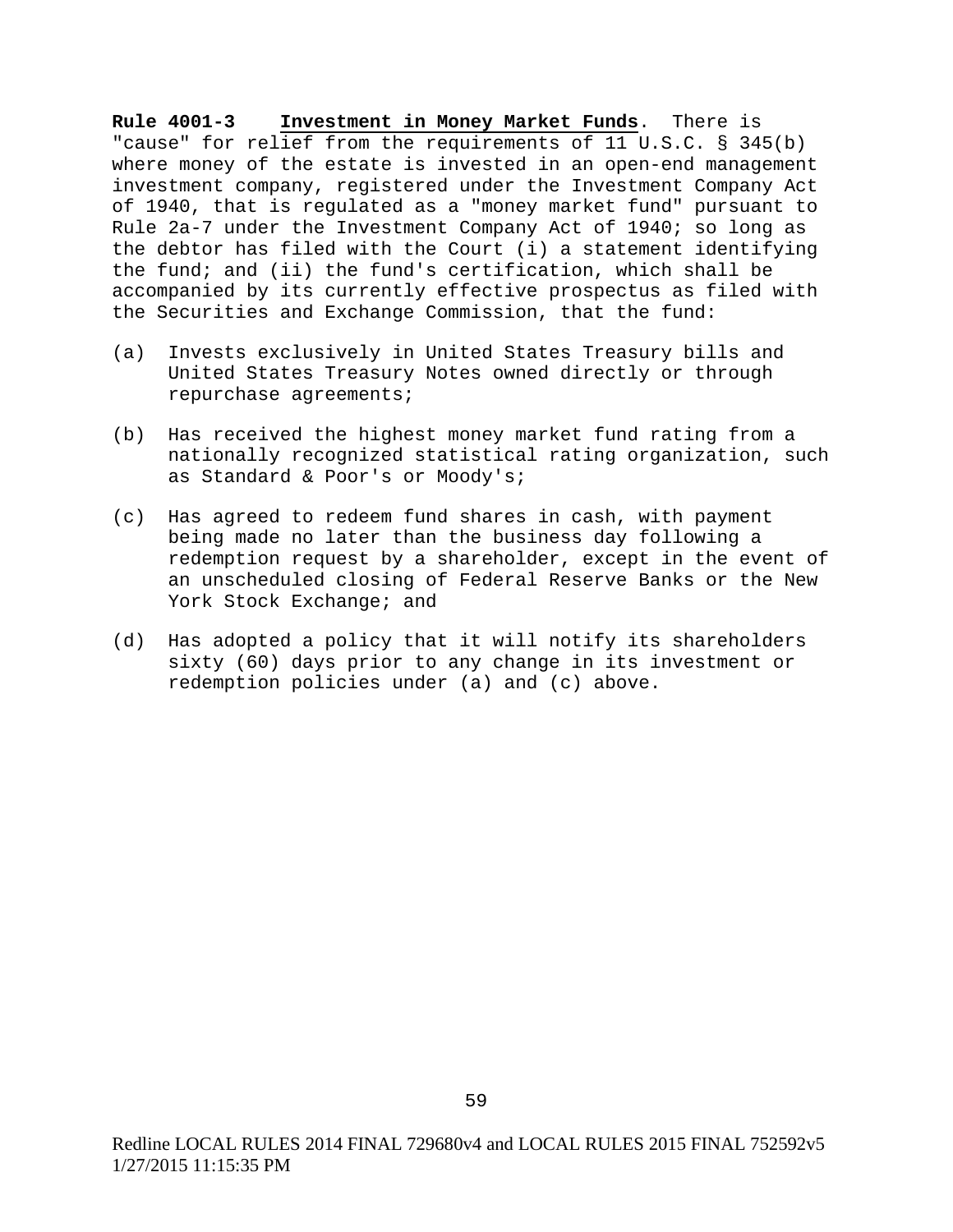# **Rule 4001-4 Procedures on Motion for Continuation or Imposition of Automatic Stay**.

- (a) Contents of motion. A motion for continuation of the automatic stay pursuant to 11 U.S.C. § 362(c)(3)(B), or a request for the imposition of the automatic stay pursuant to 11 U.S.C. §  $362(c)(4)(B)$ , shall be a contested matter commenced by the filing and service of a motion in accordance with Fed. R. Bankr. P. 9014. The objection deadline and hearing date shall be fixed in accordance with Del. Bankr. L.R. 9006-1(c), except as otherwise provided by the chambers procedures of the judge assigned to preside over the debtor's bankruptcy case. The motion shall contain allegations of specific fact supporting the requested relief, verified by an affidavit or declaration under oath upon the declarant's personal knowledge. Any relief sought by the movant or requesting party other than the continuation or imposition of the automatic stay shall not be included in the motion but may be sought in a separate request for relief filed in accordance with Fed. R. Bankr. P. 9014 and/or Fed. R. Bankr. P. 7001, as applicable.
- (b) Notice. In addition to any requirements under applicable law and these local rules, including Local Rule 1007-2, with respect to a party against which the continuation or imposition of the automatic stay is sought, notice and copies of a motion made in accordance with subparagraph (a) of this rule shall be served upon (i) any attorney that represented such party in any bankruptcy case pending in connection with the debtor within one year before the filing of the petition commencing the case, and (ii) any attorney that represented such party in any foreclosure, repossession, or other action to enforce a claim against property of the debtor within one year before the filing of the petition commencing the case.

Redline LOCAL RULES 2014 FINAL 729680v4 and LOCAL RULES 2015 FINAL 752592v5 1/27/2015 11:15:35 PM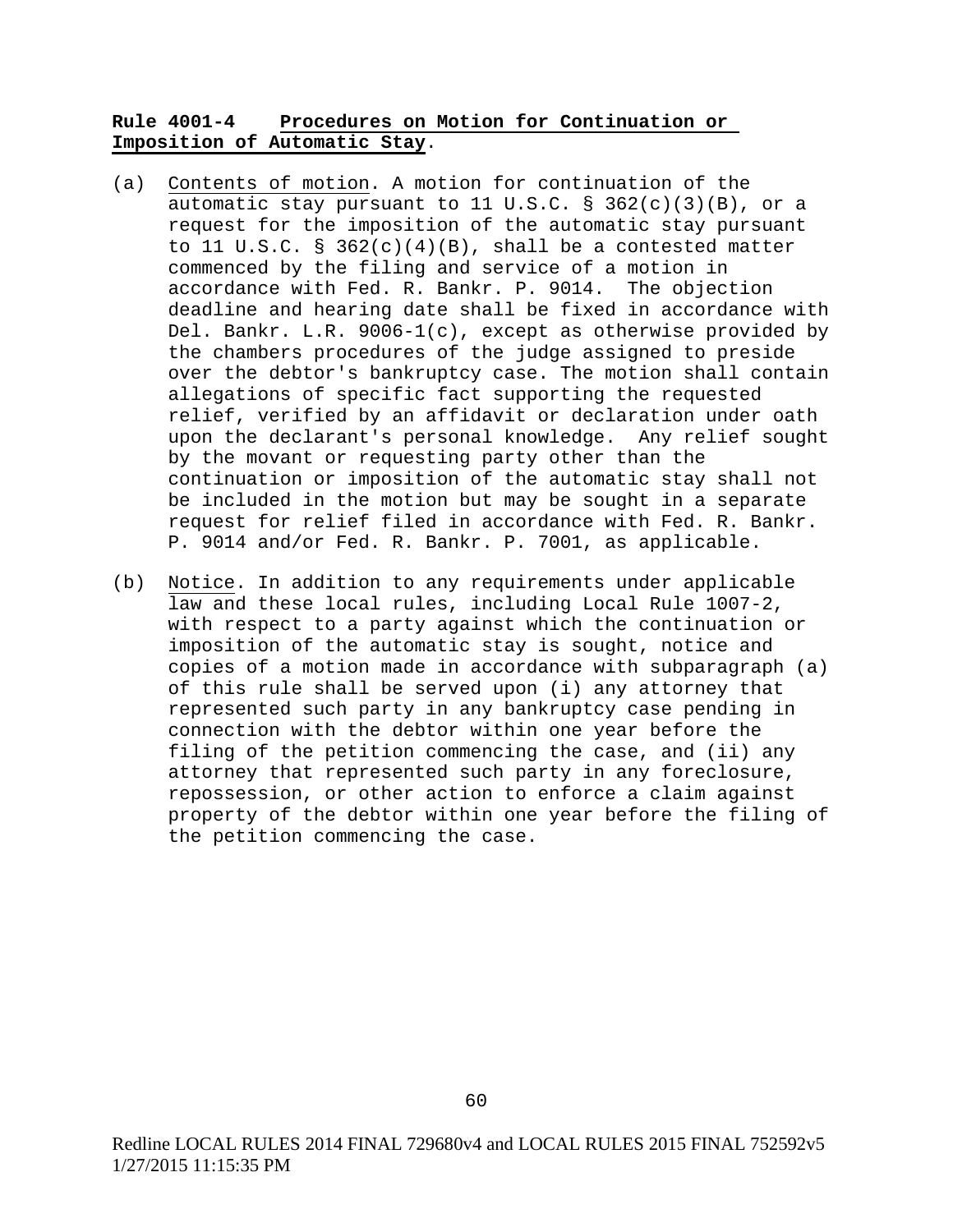# **Rule 4002-1 Duties of Debtor under 11 U.S.C. § 521 in Chapter 7 and 13 Cases**.

- (a) The debtor shall deliver to the interim trustee or the standing Chapter 13 Trustee no later than the first date set for the meeting of creditors under 11 U.S.C. § 341 all books, records and papers, including appraisals, relating to property of the estate as well as copies of recorded documents, e.g., deeds and mortgages.
- (b) No later than the first date set for the meeting of creditors under 11 U.S.C. § 341, the debtor shall advise the interim trustee or the standing Chapter 13 Trustee in writing of the payoff amounts on all secured debts.
- (c) Immediately upon the entry of an order for relief, the debtor shall give written notice to any court or tribunal where an action is pending against the debtor and to the parties and counsel involved in that action. If an action is commenced subsequent to the date of the order for relief, the debtor shall give similar written notice to the court or tribunal and to all parties and counsel involved.
- (d) Immediately upon the entry of an order for relief, the debtor shall give written notice to any creditor with a garnishment order, any garnishee defendant (other than the debtor's employer) and any creditor who the debtor anticipates may seek a garnishment order.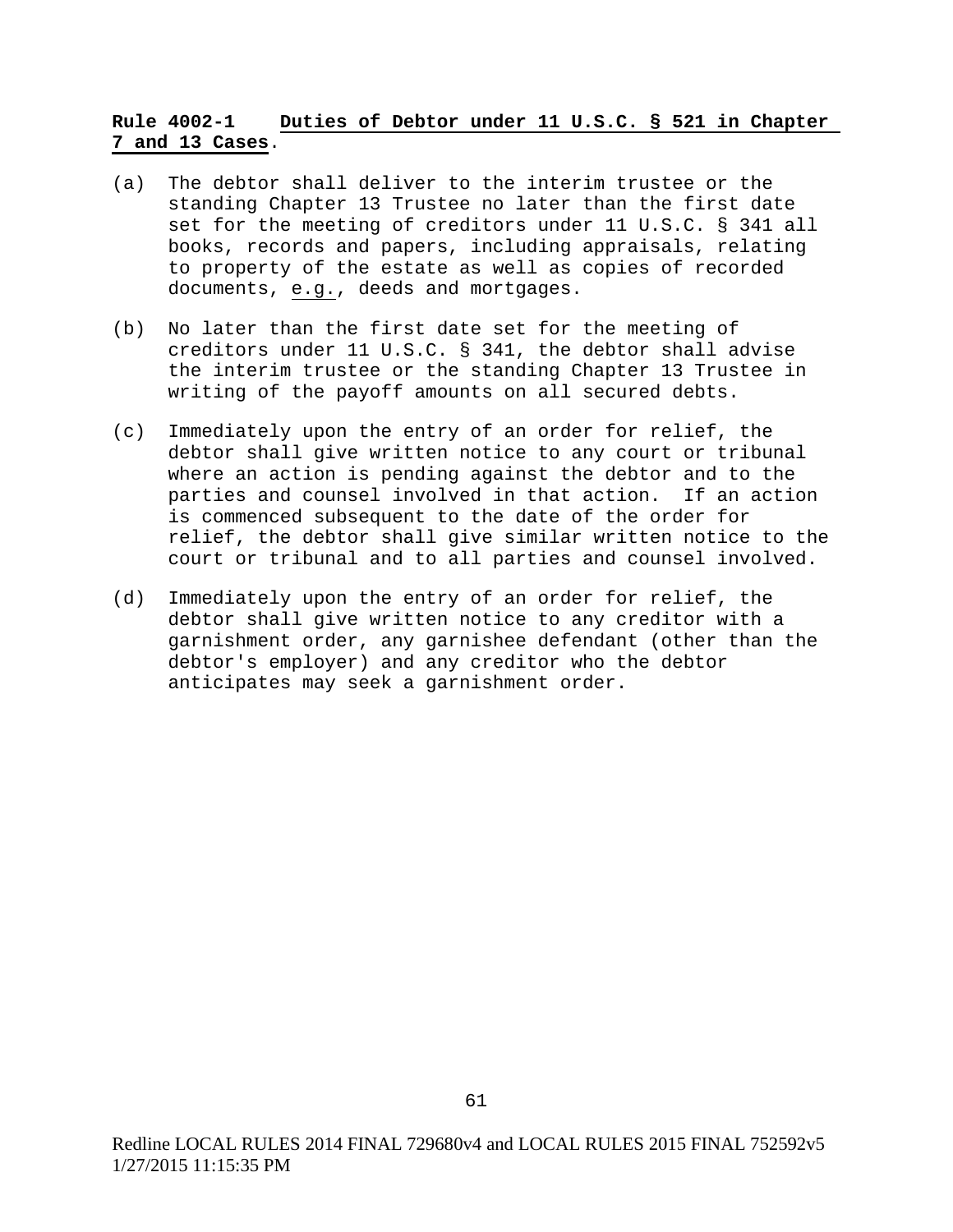### **Rule 4003-1 Exemptions**.

- (a) Amendment to Claim of Exemptions. An amendment to a claim of exemptions under Fed. R. Bankr. P. 1009 and 4003 shall be filed and served by the debtor on the trustee, the United States Trustee and all creditors.
- (b) Automatic Extension of Time to File Objections to Claim of Exemptions in Event of Amendment to Schedules to Add a Creditor. If the schedules are amended to add a creditor, and the amendment is filed and served either (i) less than thirty (30) days prior to the expiration of the time set forth in Fed. R. Bankr. P. 4003(b) for the filing of objections to the list of property claimed as exempt or (ii) at any time after such filing deadline, the added creditor shall have thirty (30) days from service of the amendment to file objections to the list of property claimed as exempt.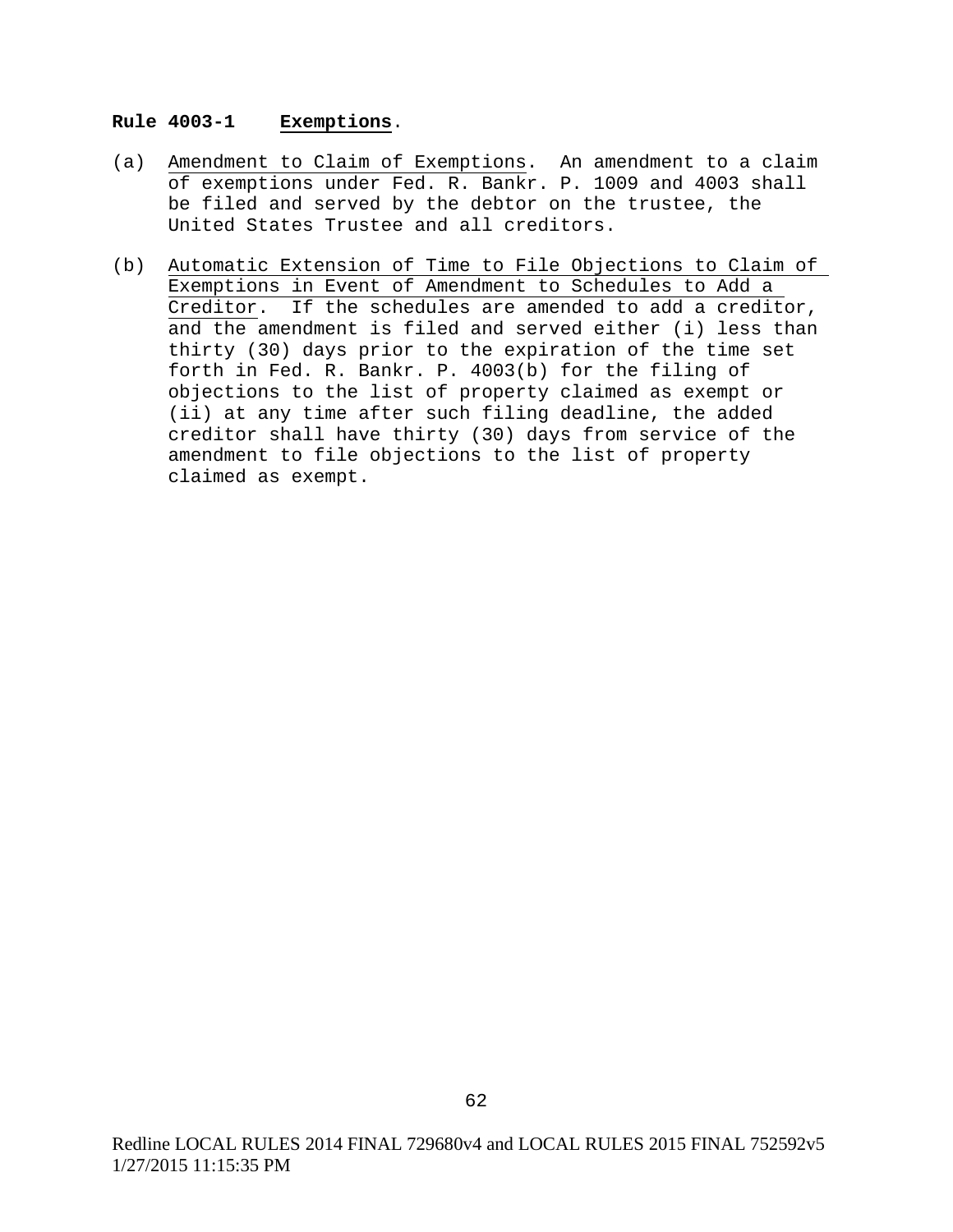**Rule 4004-1 Automatic Extension of Time to File Complaint Objecting to Discharge in Event of Amendment**. If the schedules are amended to add a creditor, and the amendment is filed and served either (a) less than sixty (60) days prior to the expiration of the time set forth in Fed. R. Bankr. P. 4004(a) for the filing of a complaint objecting to discharge or (b) at any time after such filing deadline, the added creditor shall have sixty (60) days from service of the amendment to file a complaint objecting to discharge. In addition, if the 341 meeting of creditors is continued or rescheduled, the time to file a complaint objecting to discharge shall be the later of the original deadline or thirty (30) days after the § 341 meeting is concluded. Such circumstances shall be deemed to be "cause" for an extension and no motion to extend shall be necessary.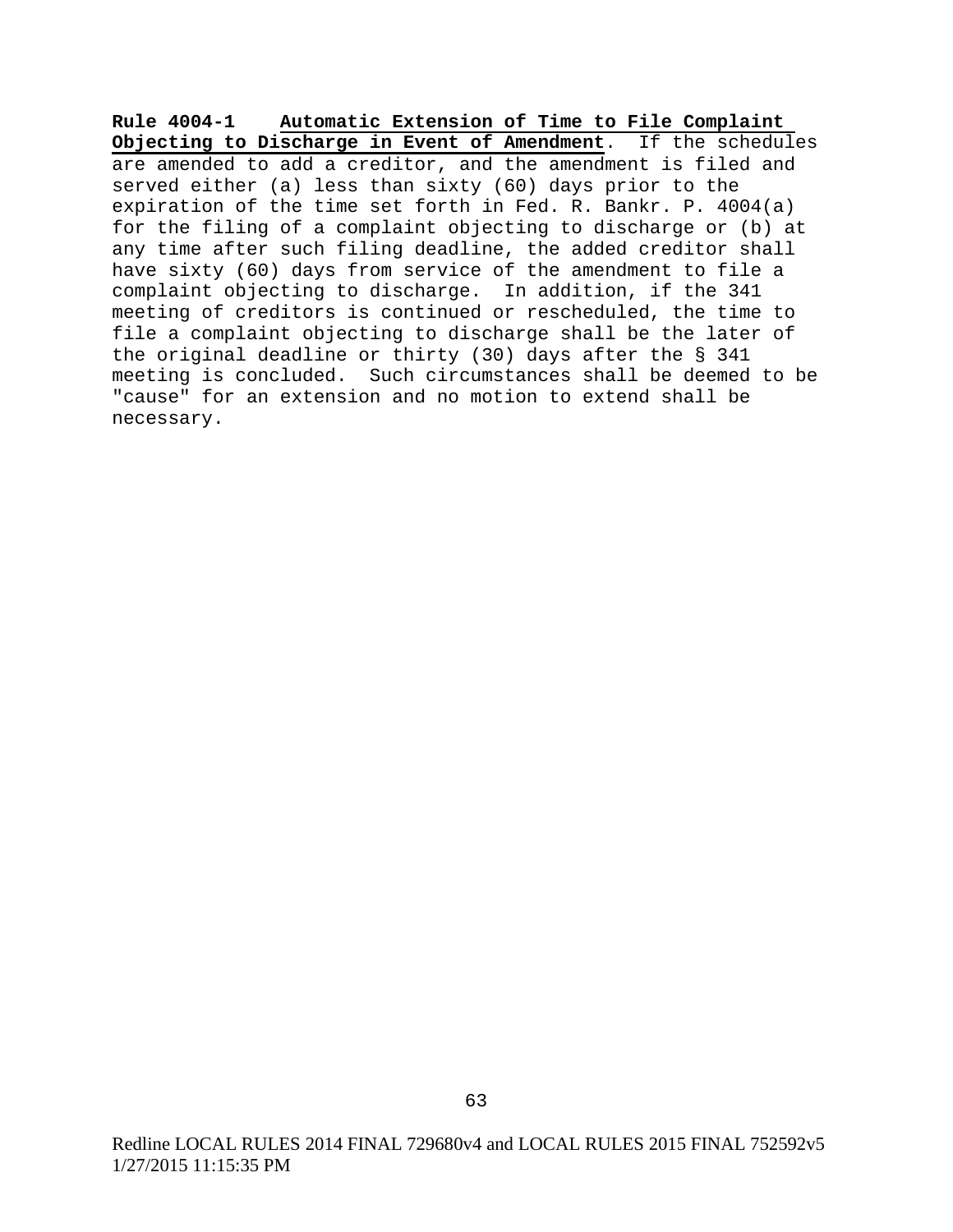**Rule 4007-1 Automatic Extension of Time to File Complaint to Determine Dischargeability of a Debt in Event of Amendment**. If the schedules are amended to add a creditor and the amendment is filed and served either (a) less than sixty (60) days prior to the expiration of the time set forth in Fed. R. Bankr. P. 4007 for the filing of a complaint to obtain a determination of the dischargeability of any debt or (b) at any time after such filing deadline, the added creditor shall have sixty (60) days from service of the amendment to file a complaint objecting to the dischargeability of its claim. In addition, if the 341 meeting of creditors is continued or rescheduled, the time to file a complaint objecting to the dischargeability of a debt shall be the later of the original deadline or thirty (30) days after the § 341 meeting is concluded. Such circumstances shall be deemed to be "cause" for an extension and no motion to extend shall be necessary.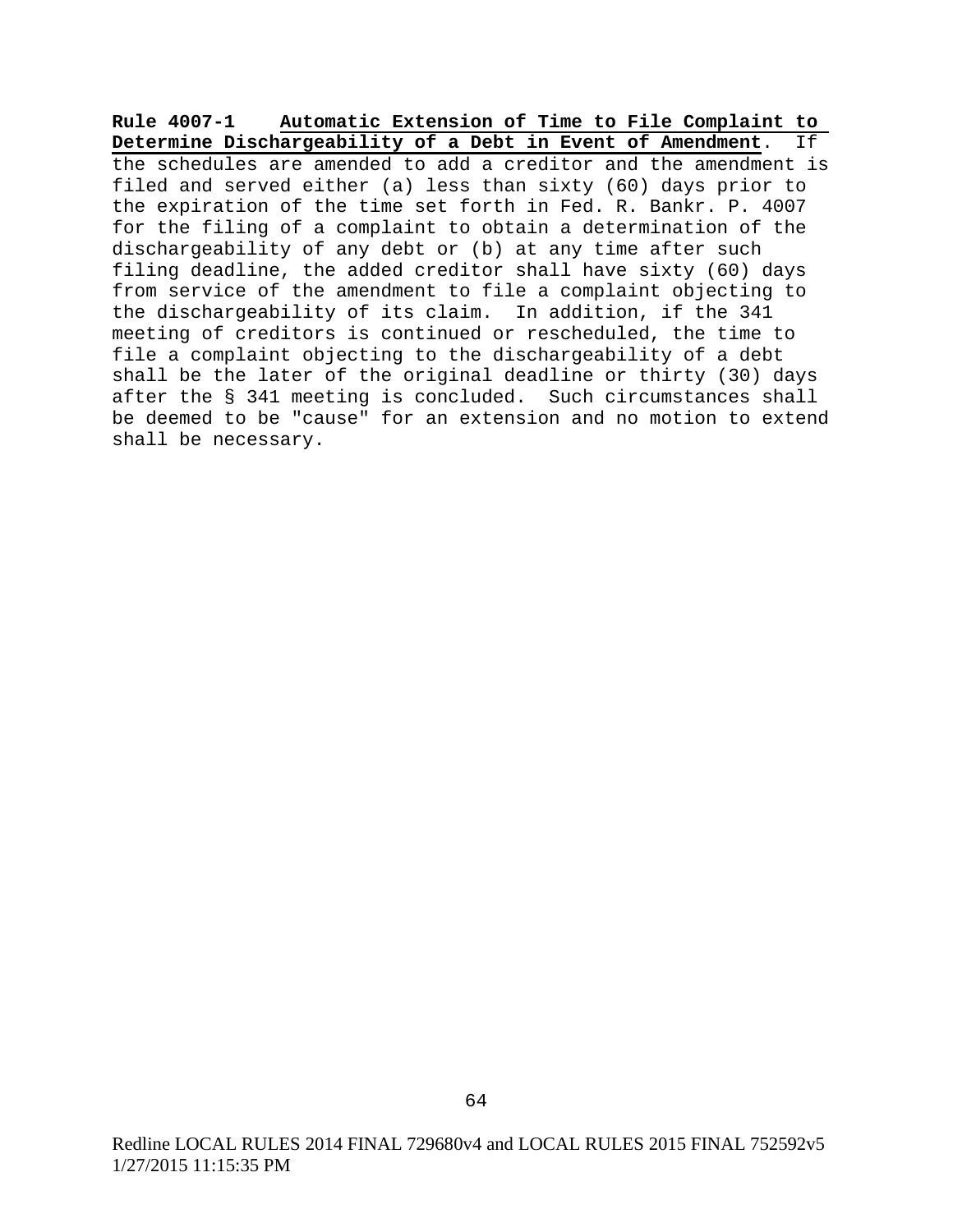#### **PART V. COURTS AND CLERKS**

# **Rule 5001-2 Clerk's Office Location; Hours; After Hours Filings**.

- (a) Clerk's Office Location and Hours. The Clerk's Office is located at 824 Market Street, Third Floor, Wilmington, Delaware 19801. The normal business hours of the Clerk's Office shall be Monday through Friday from 8:00 a.m. to 4:00 p.m. prevailing Eastern Time, except on legal holidays and as otherwise noticed by the Court's website or at the Clerk's Office.
- (b) After Hours Filings. When the Clerk's Office is closed, papers not filed electronically may be filed with the Court by depositing them in the night depository maintained by the Clerk and shall be deemed filed as of the date and time stamped thereon. Each document deposited in the night depository shall be stamped in the upper right-hand corner of the first page of the document. The night depository is not to be used in the event that electronic filing is not available. In such instances, the Clerk's Office Procedures will govern.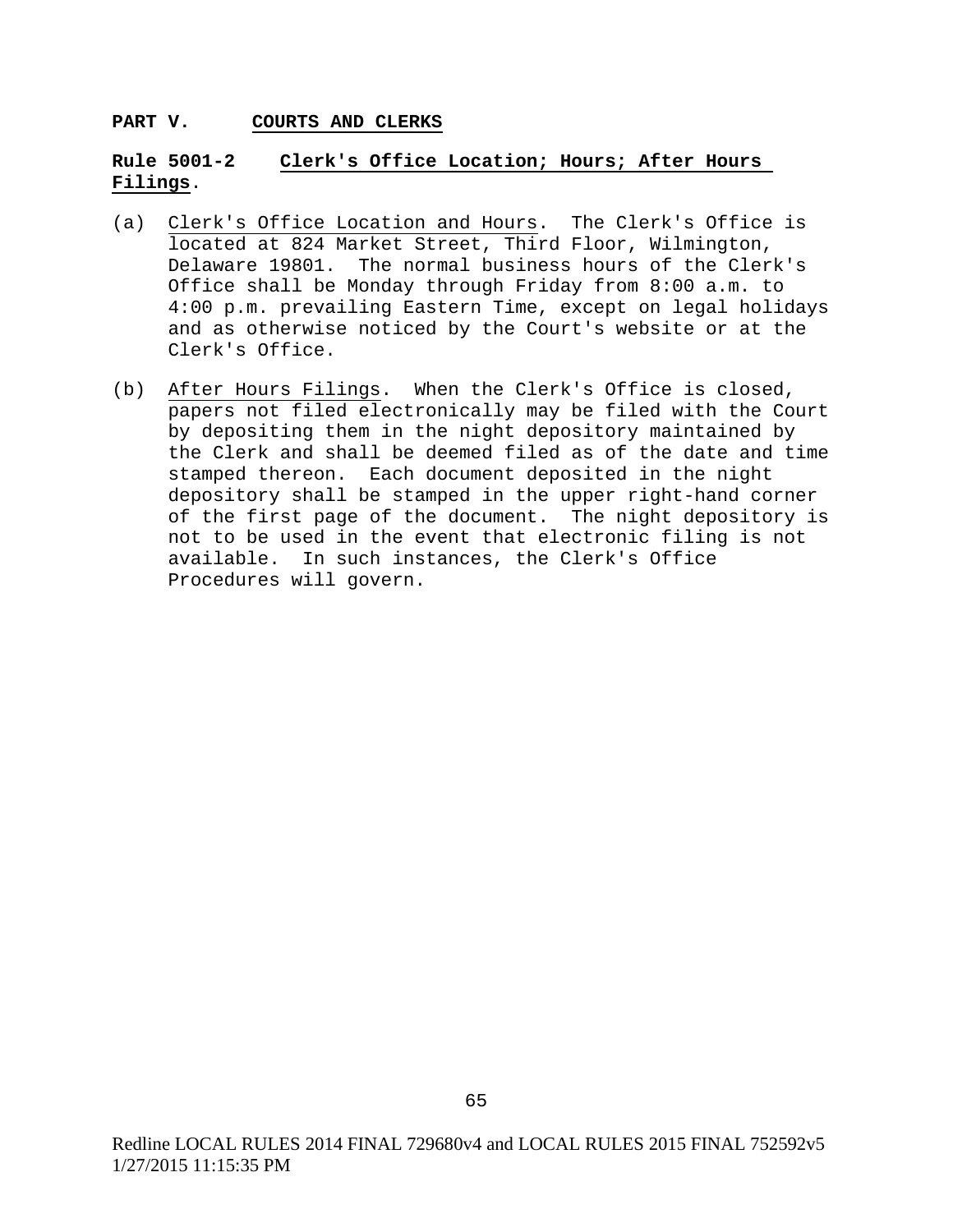#### **Rule 5005-2 Facsimile Documents and E-Mailed Documents**.

- (a) Facsimile Documents. Documents may not be transmitted by facsimile directly to the Clerk's Office for filing. However, copies of facsimile documents shall be accepted for filing, provided that the legibility is reasonably equivalent to the original. The original of any faxed document, including the original signature of the attorney, party or declarant, shall be maintained by the filing party for a period of not less than two (2) days from the time the document appears on the docket.
- (b) E-Mailed Documents. Documents may not be transmitted by email to the Clerk's office for filing, except as authorized by the Court.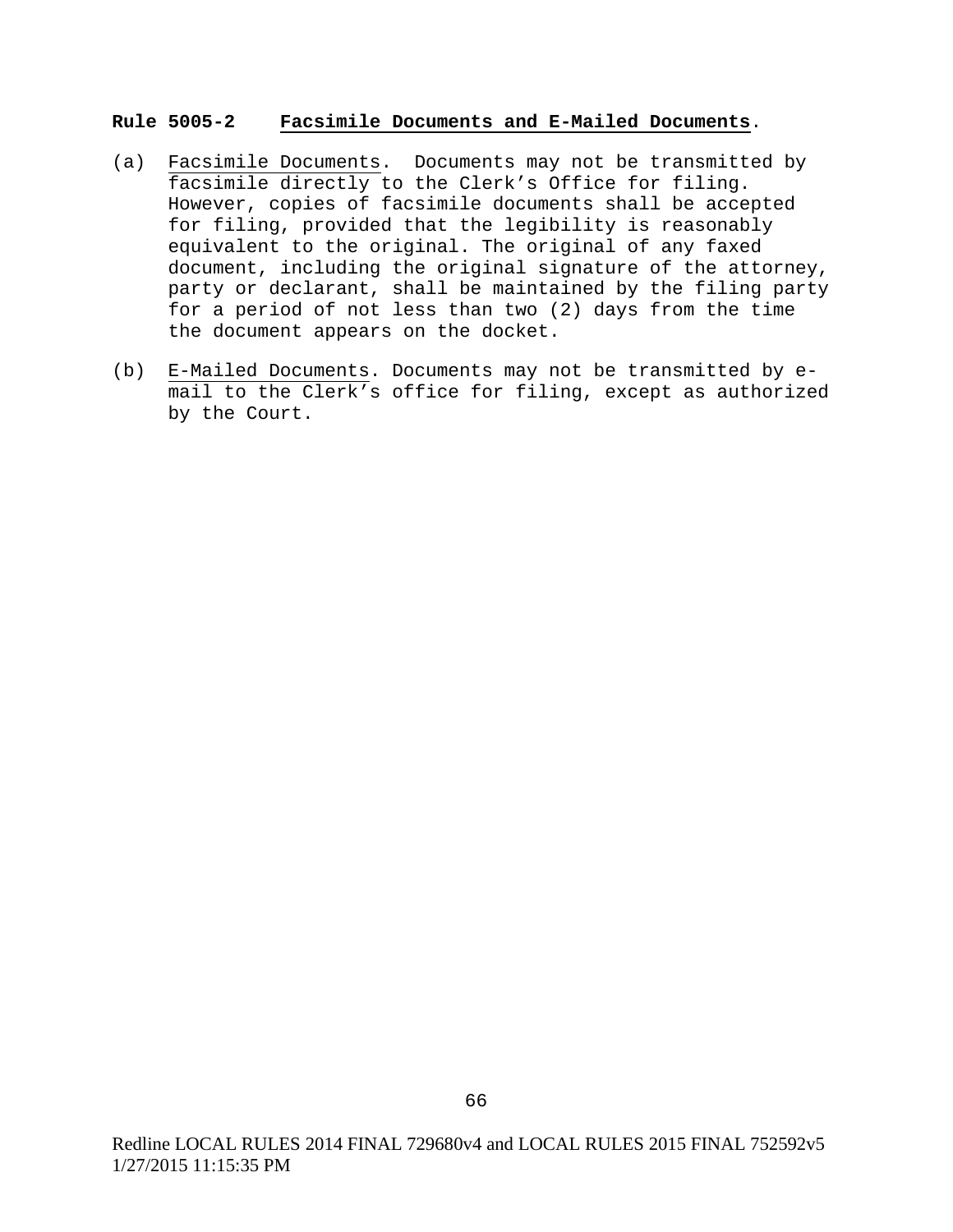**Rule 5005-4 Electronic Filing**. The Court has designated all cases to be assigned to the Case Management/Electronic Case Filing System ("CM/ECF"). Unless otherwise expressly provided in these Local Rules or in exceptional circumstances preventing a registered CM/ECF user from filing electronically, all petitions, complaints, motions, briefs and other pleadings and documents required to be filed with the Court must be electronically filed by a registered CM/ECF user. The electronic signature of the person on the document electronically filed shall constitute the original signature of that person for purposes of Fed. R. Bankr. P. 9011 and Del. Bankr. L.R. 9011-4.

Attorneys who intend to practice in this Court (including those regularly admitted or admitted pro hac vice to the bar of the Court and attorneys authorized to represent the United States without being admitted to the bar) should register as CM/ECF users. United States Trustees, private trustees and others as the Court deems appropriate should also register as CM/ECF users. Registration forms, requirements and procedural information for CM/ECF are available on the Court's website.

By registering and becoming a CM/ECF user, one is consenting to receipt of electronic notices issued by the Court in accordance with Local Rule 9036-1. However, by registering and becoming a registered CM/ECF user, one is not consenting to service under these Rules, Fed. R. Bankr. P. 7005, the Fed. R. Civ. P. or any other rule pertaining to service. To consent in a particular case or adversary proceeding to service by receipt of the ECF notices or by email only, a party needs to complete Local Form 114 Consent to Service of Documents by Receipt of ECF Notice or Email in Chapter 11 Cases.

All petitions, complaints, motions, briefs and other pleadings and documents to be filed electronically with the Court shall be converted to PDF, electronically, as opposed to scanning a document, where practicable.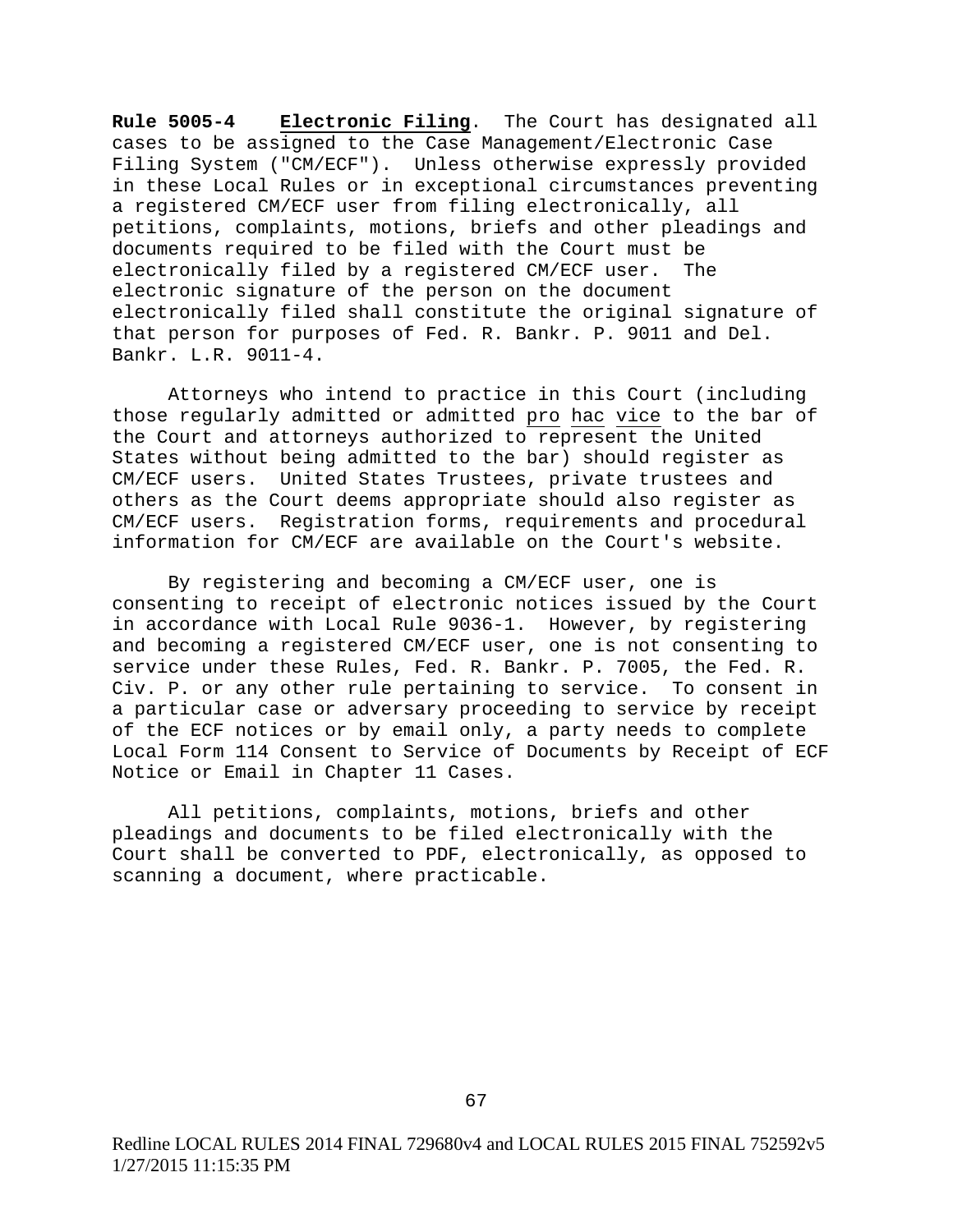#### **Rule 5009-1 Closing of Chapter 7 Cases**.

(a) Final Report and Account. The notice given by the trustee of the filing of a final report and account in the form prescribed by the United States Trustee in a chapter 7 case shall have on its face in bold print the following language or words of similar import:

> **A PERSON SEEKING: (1) AN AWARD OF COMPENSATION OR REIMBURSEMENT OF EXPENSES OR (2) PAYMENT OR REIMBURSEMENT FOR EXPENSES INCURRED IN THE ADMINISTRATION OF THE CHAPTER 7 ESTATE SHALL FILE A MOTION WITH THE CLERK AND SERVE A COPY ON THE TRUSTEE AND THE UNITED STATES TRUSTEE NO LATER THAN TWENTY-ONE (21) DAYS PRIOR TO THE DATE OF THE HEARING ON THE TRUSTEE'S FINAL ACCOUNT. FAILURE TO FILE AND SERVE SUCH A MOTION WITHIN THAT TIME MAY RESULT IN THE DISALLOWANCE OF FEES AND EXPENSES.**

(b) Closing Reports in Chapter 7 Asset and No Asset Cases. In a chapter 7 asset case, the trustee shall serve the original closing report (in a form designated by the United States Trustee), together with the affidavit of final distribution, upon the United States Trustee. After the United States Trustee's review of the closing report is completed, the United States Trustee shall file the closing report with the Clerk. In a chapter 7 no asset case, the trustee shall file the original closing report (in a form designated by the United States Trustee) with the Clerk, and serve a copy upon the United States Trustee.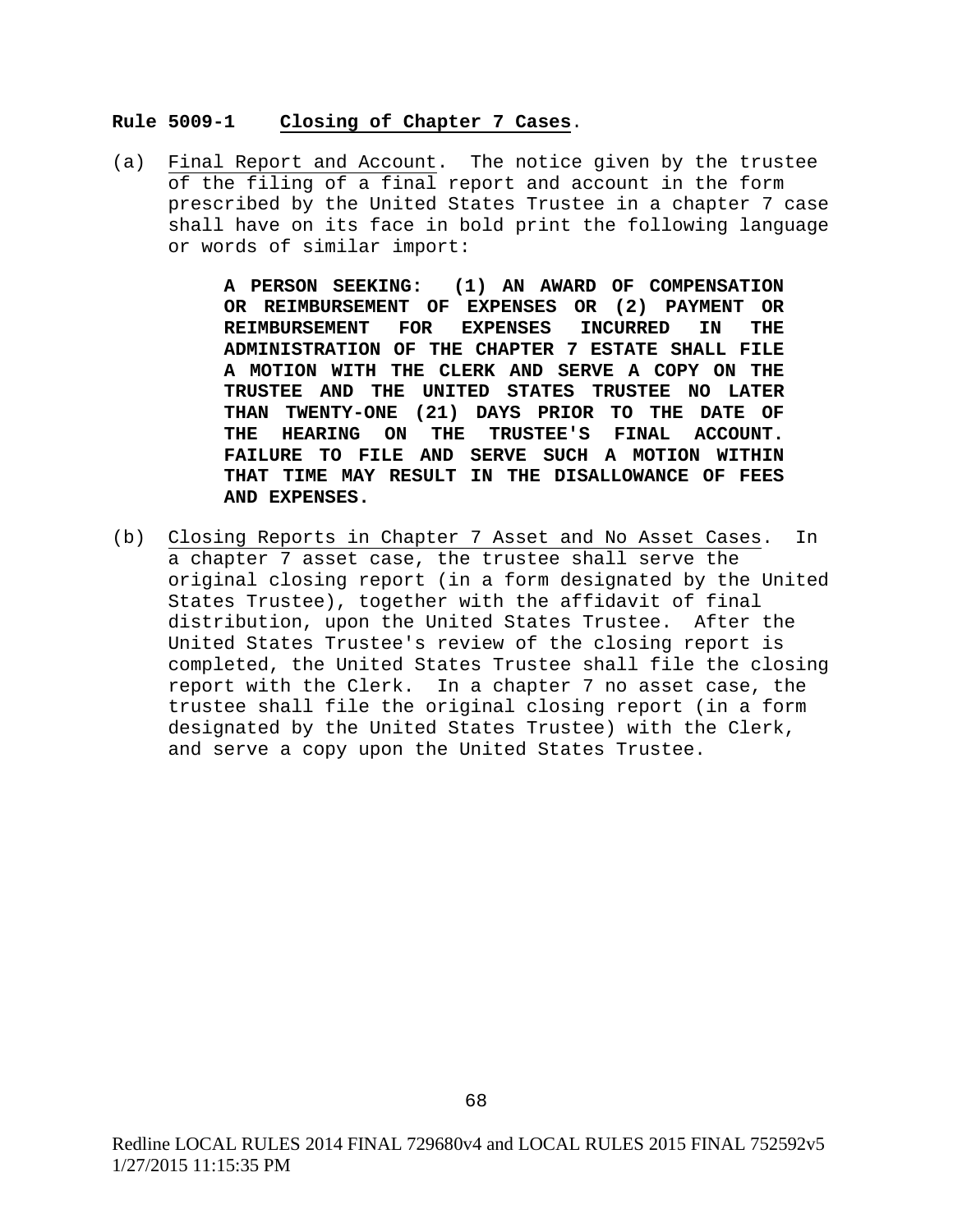#### **Rule 5009-2 Closing of Chapter 15 Cases**.

- (a) Motion. Upon written motion, a foreign representative in a proceeding recognized under § 1517 of the Code, may seek the entry of a final decree when the purpose of the representative's appearance in the Court is completed. Such motion shall describe the nature and results of the representative's activities in the Court and shall include a final decree order that (i) orders the closing of the case and (ii) identifies in the caption and in the body of the order the case name and the case number of each case to be closed under the order.
- (b) Service and Objection. A motion for entry of a final decree shall be served upon (i) the debtor, (ii) the United States Trustee, (iii) all creditors who have filed a request for notice under Fed. R. Bankr. P. 2002 and Local Rule 9013-1 (iv) all persons or bodies authorized to administer foreign proceedings of the debtor, (v) all parties to litigation pending in the United States in which the debtor was a party at the time of the filing of the petition, and (vi) such other entities as the Court may direct. The foreign representative shall file a certificate of service with the Court that notice has been given. If no objection has been filed by the United States Trustee or a party in interest within 30 days after the certificate is filed, there shall be a presumption that the case has been fully administered and the Court may close the case.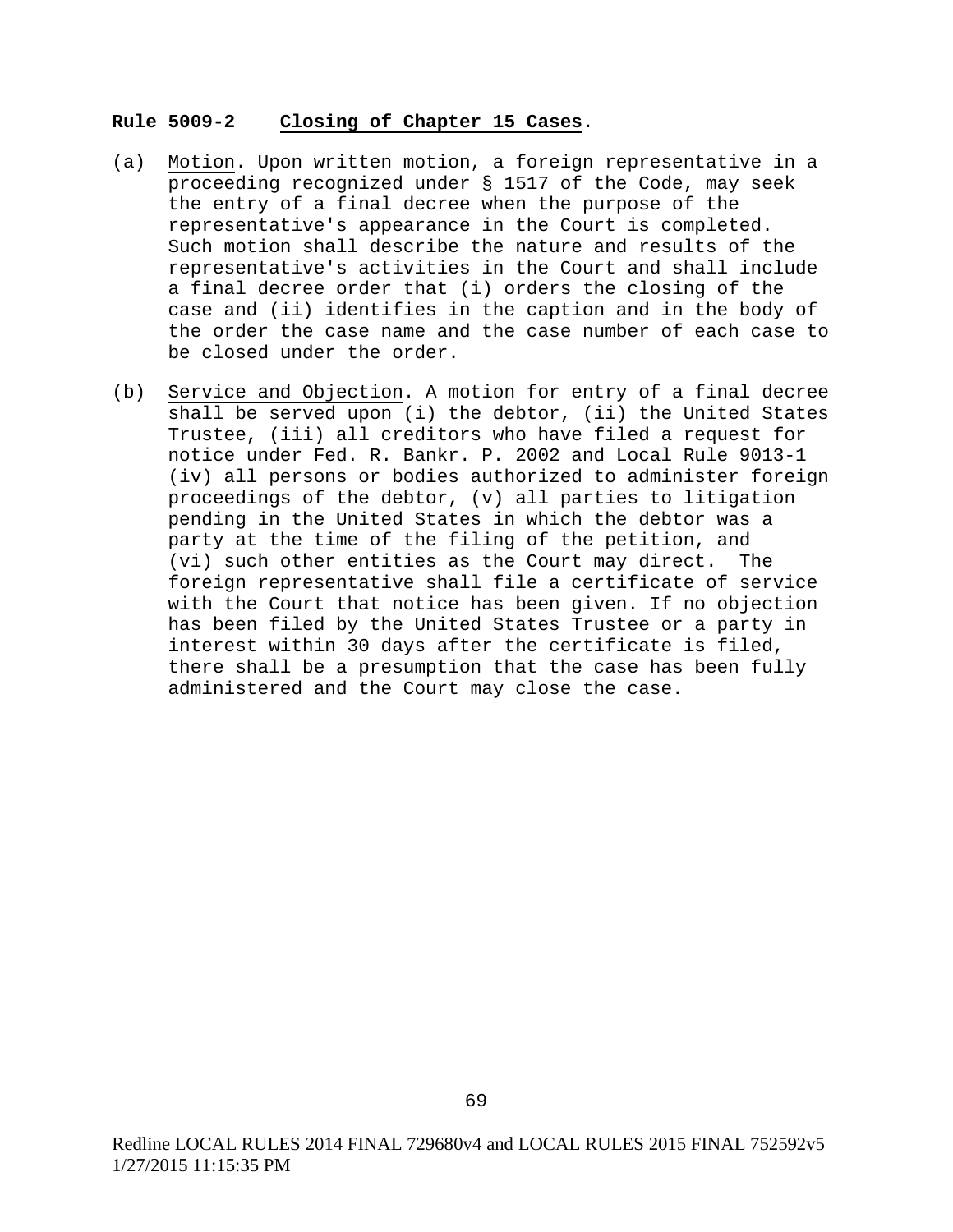**Rule 5011-1 Motions for Withdrawal of Reference from** 

**Bankruptcy Court**. A motion to withdraw the reference of a matter or proceeding shall be filed with the Clerk. The Clerk shall transmit such motion to the Clerk of the District Court for disposition by the District Court. The movant shall concurrently file with the Clerk a motion for a determination by the Bankruptcy Court with respect to whether the proceeding is one over which the Bankruptcy Court has the authority to enter final orders and judgments. **All briefing shall be governed by the rules of the District Court, including those rules governing timing and length, unless otherwise ordered by the Court.**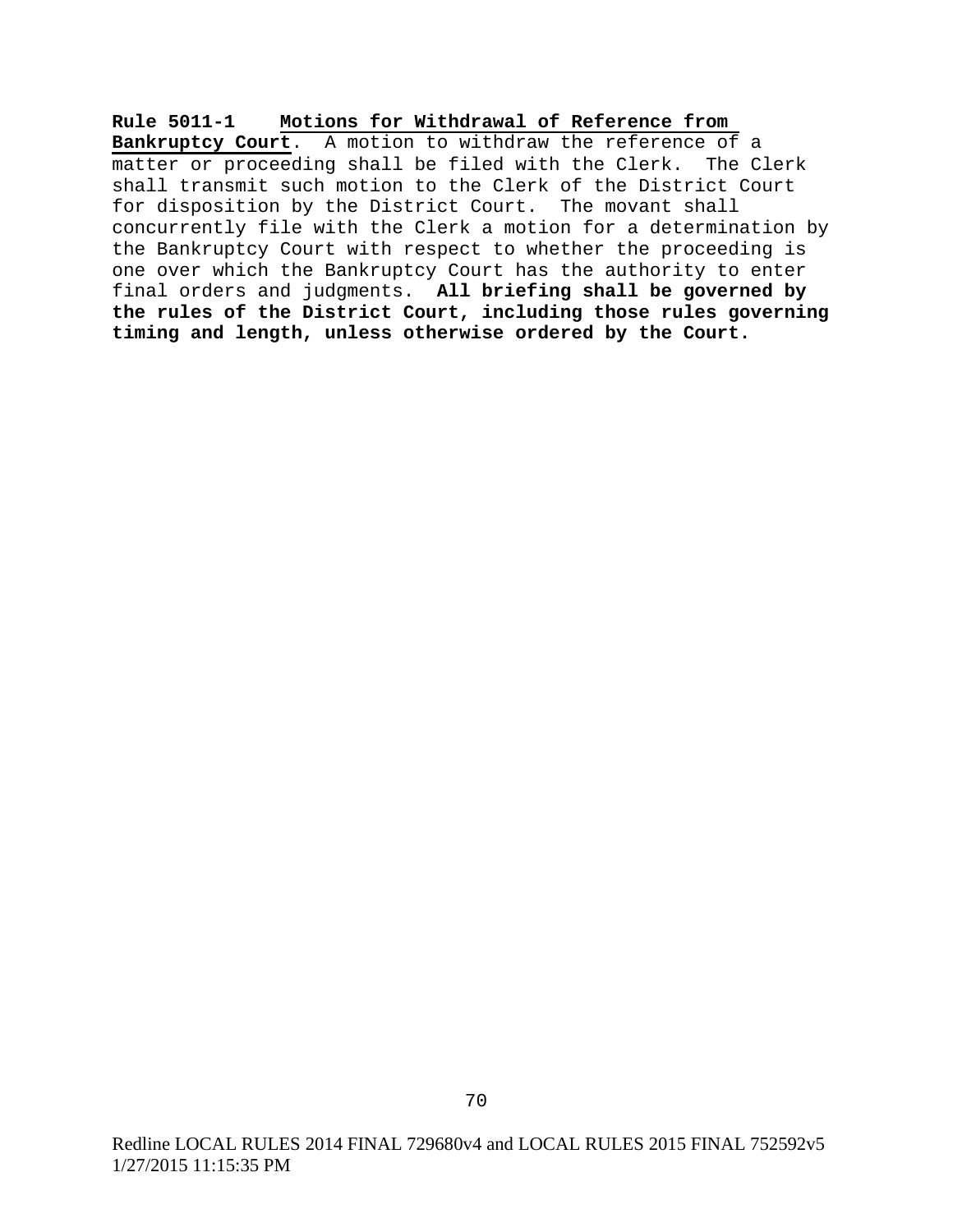#### **PART VI. COLLECTION AND LIQUIDATION OF THE ESTATE**

#### **Rule 6004-1 Sale and Sale Procedures Motions**.

- (a) Applicability of Rule. Except as otherwise provided in these Local Rules, this rule applies to motions to sell property of the estate under Bankruptcy Code section 363(b) ("Sale Motions") and motions seeking approval of sale, bid or auction procedures in anticipation of or in conjunction with a Sale Motion ("Sale Procedures Motions").
- (b) Sale Motions. Except as otherwise provided in these Local Rules, the Code, the Bankruptcy Rules or an Order of the Court, all Sale Motions shall attach or include the following:
	- (i) A copy of the proposed purchase agreement, or a form of such agreement substantially similar to the one the debtor reasonably believes it will execute in connection with the proposed sale;
	- (ii) A copy of a proposed form of sale order;
	- (iii) A request, if necessary, for the appointment of a consumer privacy ombudsman under Bankruptcy Code section 332; and
	- (iv) Provisions to be Highlighted. The Sale Motion must highlight material terms, including but not limited to (a) whether the proposed form of sale order and/or the underlying purchase agreement constitutes a sale or contains any provision of the type set forth below, (b) the location of any such provision in the proposed form of order or purchase agreement, and (c) the justification for the inclusion of such provision:
		- (A) Sale to Insider. If the proposed sale is to an insider, as defined in Bankruptcy Code section 101(31), the Sale Motion must (a) identify the insider, (b) describe the insider's relationship to the debtor, and (c) set forth any measures taken to ensure the fairness of the sale process and the proposed transaction.
		- (B) Agreements with Management. If a proposed buyer has discussed or entered into any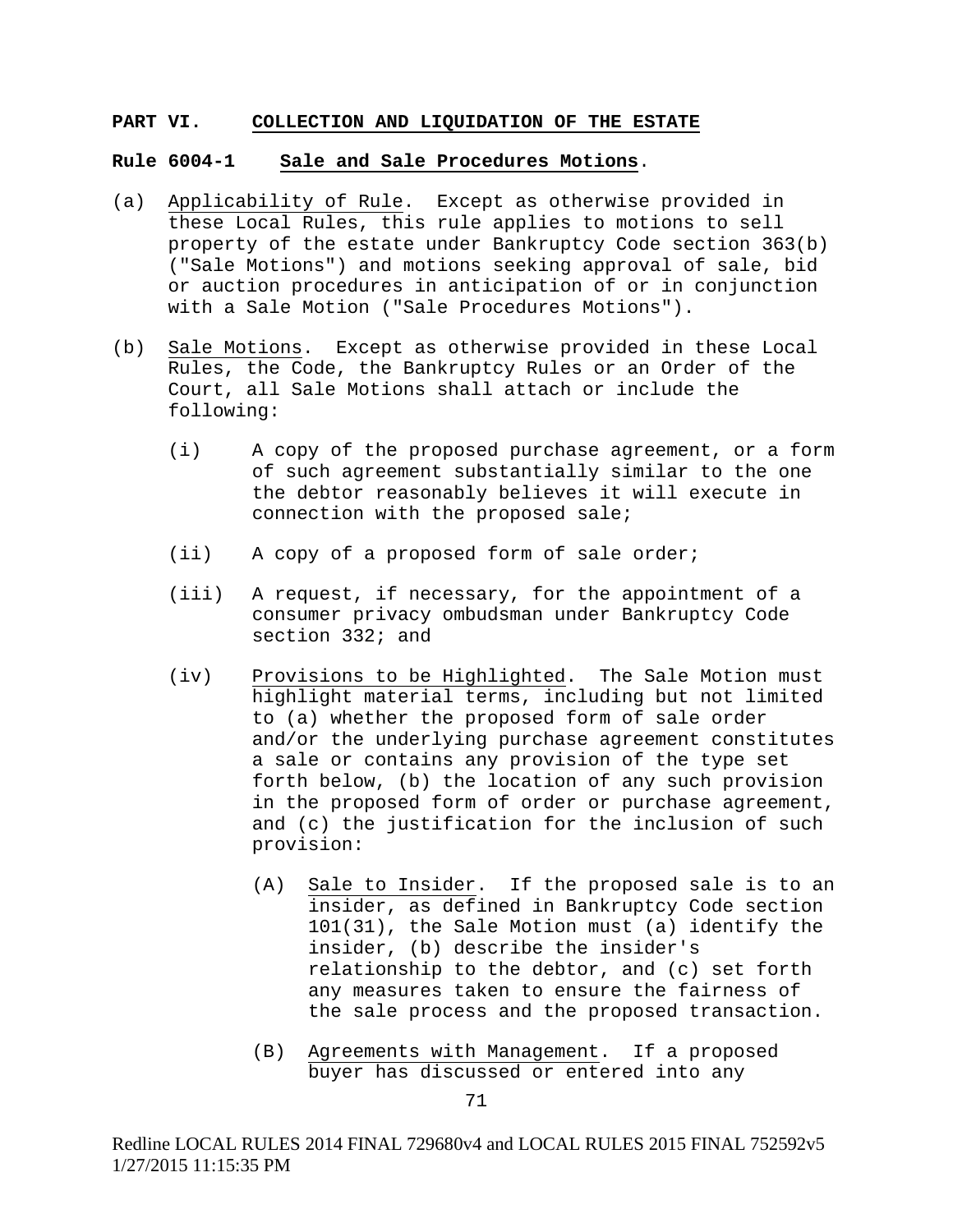agreements with management or key employees regarding compensation or future employment, the Sale Motion must disclose (a) the material terms of any such agreements, and (b) what measures have been taken to ensure the fairness of the sale and the proposed transaction in the light of any such agreements.

- (C) Releases. The Sale Motion must highlight any provisions pursuant to which an entity is being released or claims against any entity are being waived or otherwise satisfied.
- (D) Private Sale/No Competitive Bidding. The Sale Motion must disclose whether an auction is contemplated, and highlight any provision in which the debtor has agreed not to solicit competing offers for the property subject to the Sale Motion or to otherwise limit shopping of the property.
- (E) Closing and Other Deadlines. The Sale Motion must highlight any deadlines for the closing of the proposed sale or deadlines that are conditions to closing the proposed transaction.
- (F) Good Faith Deposit. The Sale Motion must highlight whether the proposed purchaser has submitted or will be required to submit a good faith deposit and, if so, the conditions under which such deposit may be forfeited.
- (G) Interim Arrangements with Proposed Buyer. The Sale Motion must highlight any provision pursuant to which a debtor is entering into any interim agreements or arrangements with the proposed purchaser, such as interim management arrangements (which, if out of the ordinary course, also must be subject to notice and a hearing under section 363(b) of the Bankruptcy Code) and the terms of such agreements.
- (H) Use of Proceeds. The Sale Motion must highlight any provision pursuant to which a debtor proposes to release sale proceeds on or after the closing without further Court order,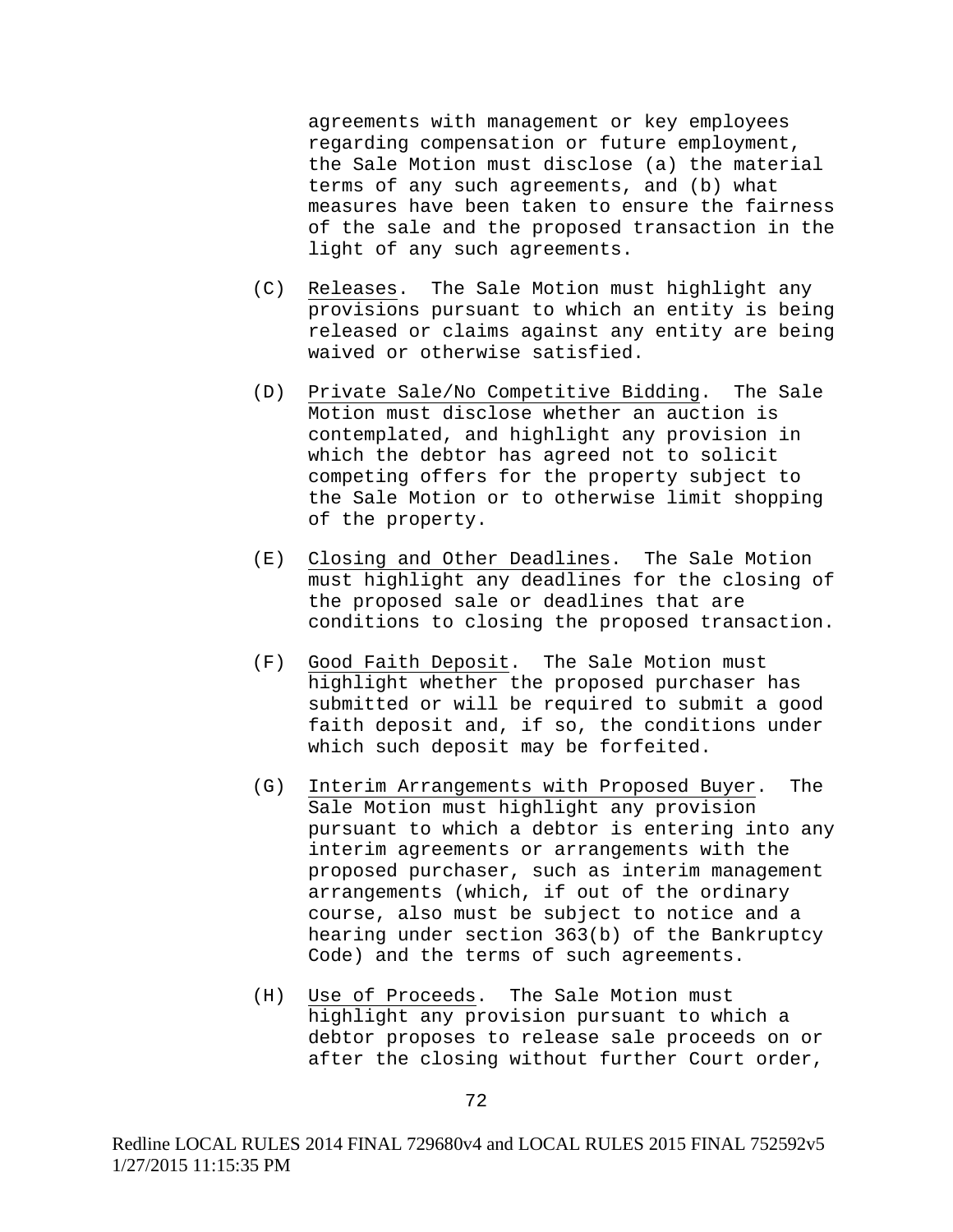or to provide for a definitive allocation of sale proceeds between or among various sellers or collateral.

- (I) Tax Exemption. The Sale Motion must highlight any provision seeking to have the sale declared exempt from taxes under section 1146(a) of the Bankruptcy Code, the type of tax (e.g., recording tax, stamp tax, use tax, capital gains tax) for which the exemption is sought. It is not sufficient to refer simply to "transfer" taxes and the state or states in which the affected property is located.
- (J) Record Retention. If the debtor proposes to sell substantially all of its assets, the Sale Motion must highlight whether the debtor will retain, or have reasonable access to, its books and records to enable it to administer its bankruptcy case.
- (K) Sale of Avoidance Actions. The Sale Motion must highlight any provision pursuant to which the debtor seeks to sell or otherwise limit its rights to pursue avoidance claims under chapter 5 of the Bankruptcy Code.
- (L) Requested Findings as to Successor Liability. The Sale Motion should highlight any provision limiting the proposed purchaser's successor liability.
- (M) Sale Free and Clear of Unexpired Leases. The Sale Motion must highlight any provision by which the debtor seeks to sell property free and clear of a possessory leasehold interest, license or other right.
- (N) Credit Bid. The Sale Motion must highlight any provision by which the debtor seeks to allow, disallow or affect in any manner, credit bidding pursuant to Bankruptcy Code section  $363(k)$ .
- (O) Relief from Bankruptcy Rule 6004(h). The Sale Motion must highlight any provision whereby the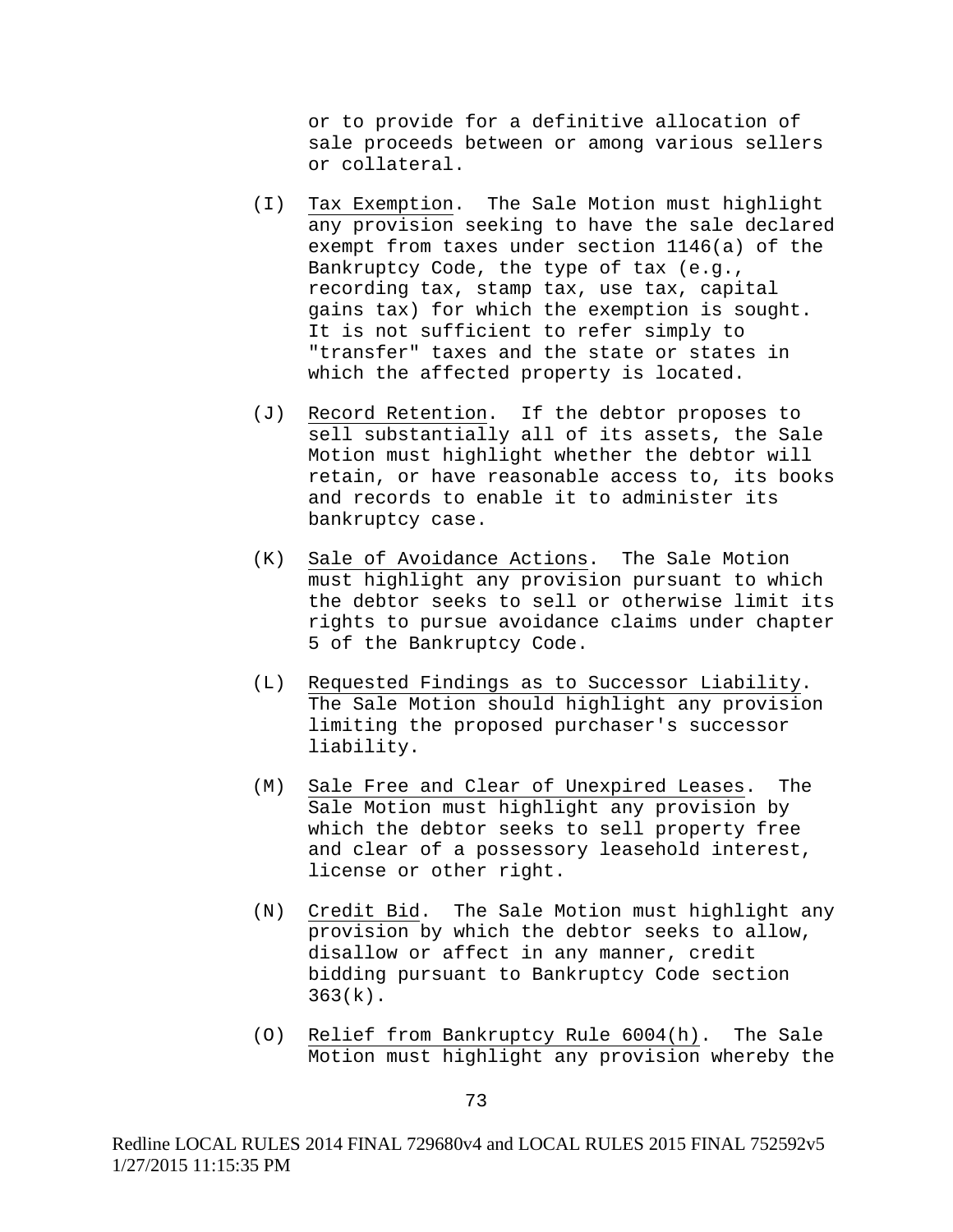debtor seeks relief from the fourteen-day stay imposed by Bankruptcy Rule 6004(h).

- (c) Sale Procedures Motions. A debtor may file a Sale Procedures Motion seeking approval of an order (a "Sale Procedures Order") approving bidding and auction procedures either as part of the Sale Motion or by a separate motion filed in anticipation of an auction and a proposed sale. The Court will only schedule a hearing to consider approval of bidding and sale procedures in accordance with the notice procedures set forth in Del. Bankr. L.R. 9006-1, unless the requesting party files a motion to shorten notice which may be heard at the first hearing in the case and presents evidence at that hearing of compelling circumstances.
	- (i) Provisions to Highlight. The Sale Procedures Motion should highlight the following provisions in any Sale Procedures Order:
		- (A) Provisions Governing Qualification of Bidders. Any provision governing an entity becoming a qualified bidder, including but not limited to, an entity's obligation to:
			- (1) Deliver financial information by a stated deadline to the debtor and other key parties (ordinarily excluding other bidders).
			- (2) Demonstrate its financial wherewithal to consummate a sale.
			- (3) Maintain the confidentiality of information obtained from the debtor or other parties or execute a non-disclosure agreement.
			- (4) Make a non-binding expression of interest or execute a binding agreement.
		- (B) Provisions Governing Qualified Bids. Any provision governing a bid being a qualified bid, including, but not limited to: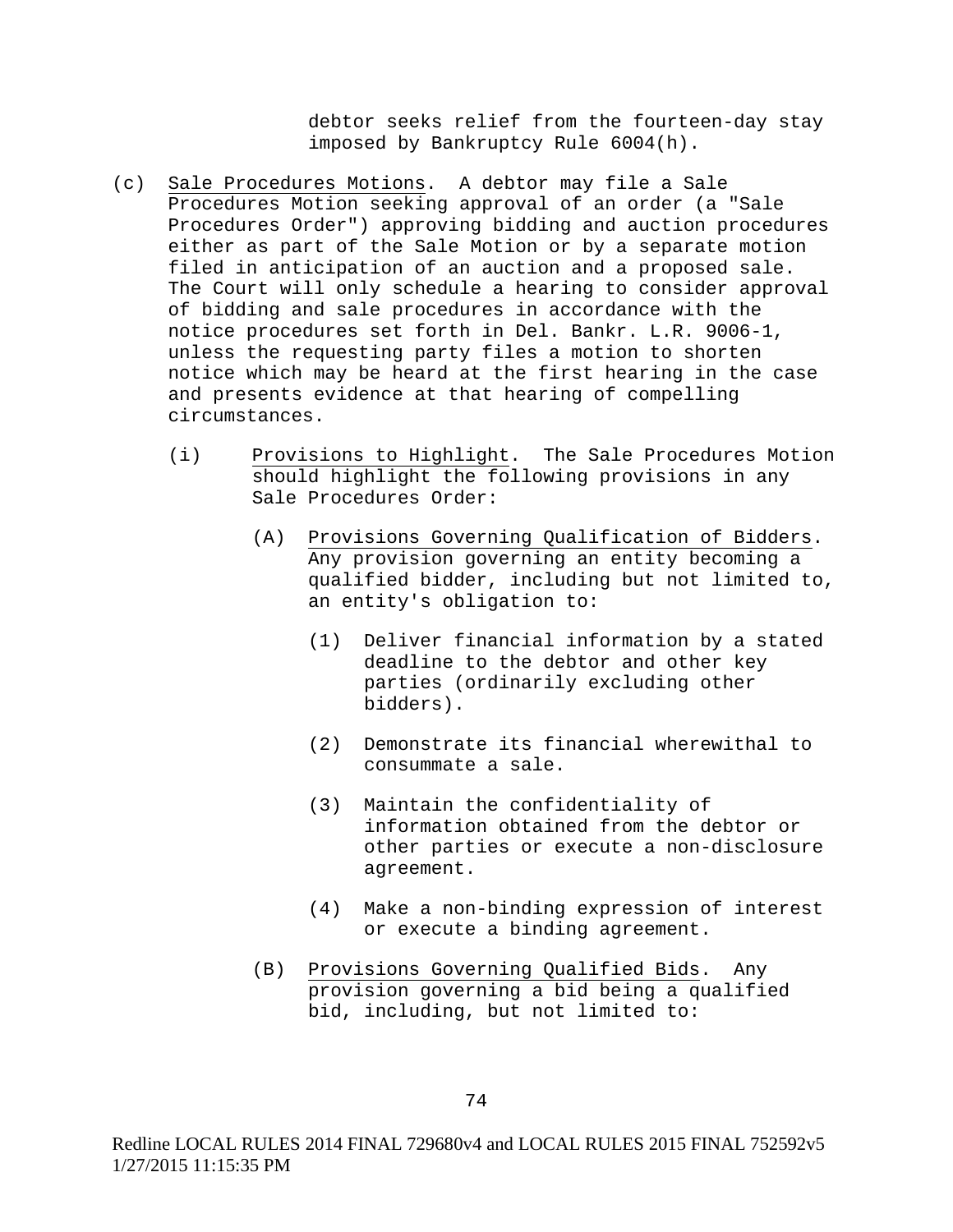- (1) Any deadlines for submitting a bid and the ability of a bidder to modify a bid not deemed a qualified bid.
- (2) Any requirements regarding the form of a bid, including whether a qualified bid must be (a) marked against the form of a "stalking horse" agreement or a template of the debtor's preferred sale terms, showing amendments and other modifications (including price and other terms), (b) for all of the same assets or may be for less than all of the assets proposed to be acquired by an initial, or "stalking horse", bidder or (c) remain open for a specified period of time.
- (3) Any requirement that a bid include a good faith deposit, the amount of that deposit and under what conditions the good faith deposit is not refundable.
- (4) Any other conditions a debtor requires for a bid to be considered a qualified bid or to permit a qualified bidder to bid at an auction.
- (C) Provisions Providing Bid Protections to "Stalking Horse" or Initial Bidder. Any provisions providing an initial or "stalking horse" bidder a form of bid protection, including, but not limited to the following:
	- (1) No-Shop or No-Solicitation Provisions. Any limitations on a debtor's ability or right to solicit higher or otherwise better bids.
	- (2) Break-Up/Topping Fees and Expense Reimbursement. Any agreement to provide or seek an order authorizing break-up or topping fees and/or expense reimbursement, and the terms and conditions under which any such fees or expense reimbursement would be paid.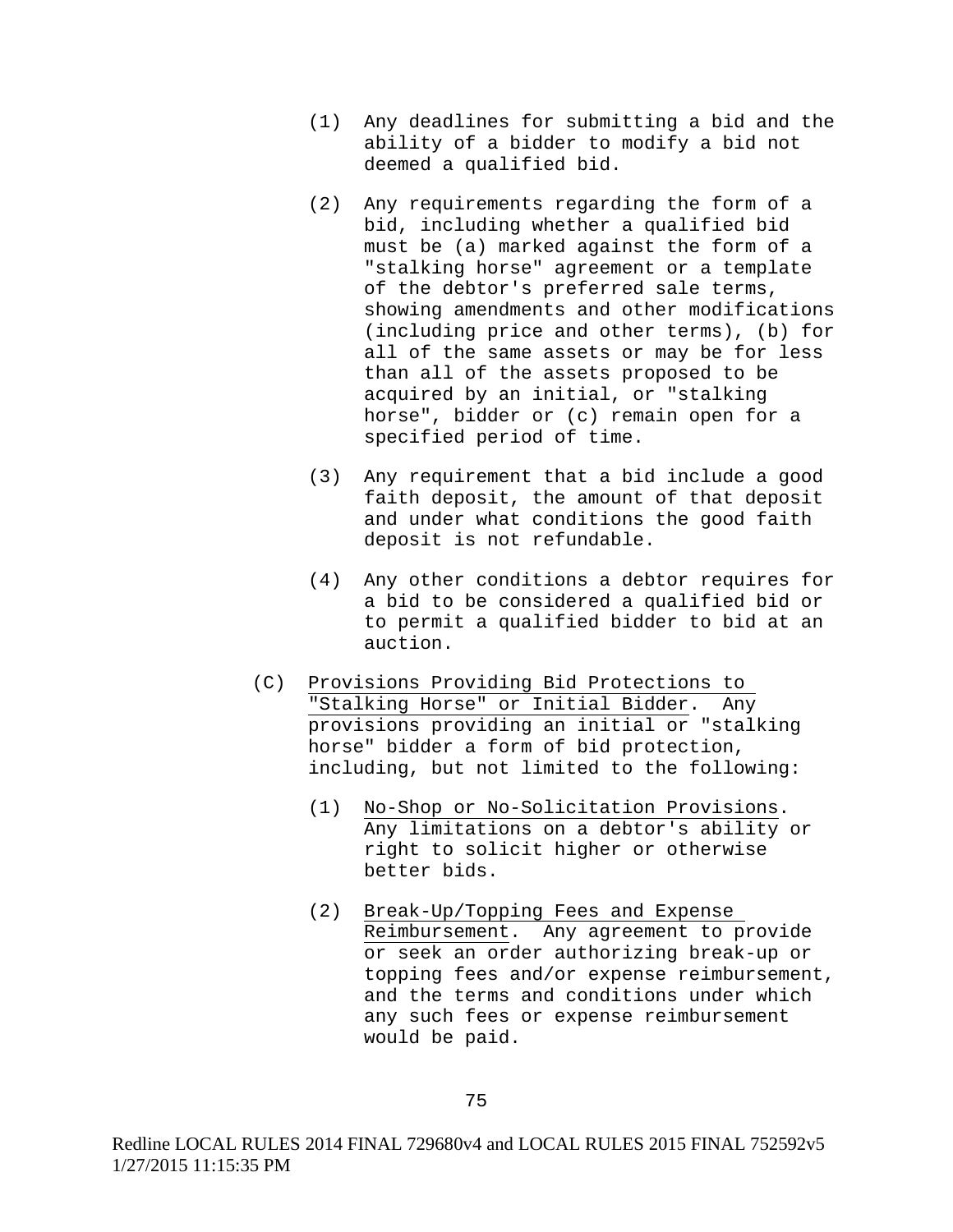- (3) Bidding Increments. Any requirement regarding the amount of the initial overbid and any successive bidding increments.
- (4) Treatment of Break-Up and Topping Fees and<br>Expense Reimbursement at Auction. Any Expense Reimbursement at Auction. requirement that the "stalking horse" bidder receive a "credit" equal to the break-up or topping fee and or expense reimbursement when bidding at the auction and in such case whether the "stalking horse" is deemed to have waived any such fee and expense upon submitting a higher or otherwise better bid than its initial bid at the auction.
- (D) Modification of Bidding and Auction Procedures. Any provision that would authorize a debtor, without further order of the Court, to modify any procedures regarding bidding or conducting an auction.
- (E) Closing with Alternative Backup Bidders. Any provision that would authorize the debtor to accept and close on alternative qualified bids received at an auction in the event that the bidder selected as the "successful bidder" at the conclusion of the auction fails to close the transaction within a specified period.
- (ii) Provisions Governing the Auction. Unless otherwise ordered by the Court, the Sale Procedures Order shall:
	- (A) Specify the date, time and place at which the auction will be conducted and the method for providing notice to parties of any changes thereto.
	- (B) Provide that each bidder participating at the auction will be required to confirm that it has not engaged in any collusion with respect to the bidding or the sale.
	- (C) State that the auction will be conducted openly and all creditors will be permitted to attend.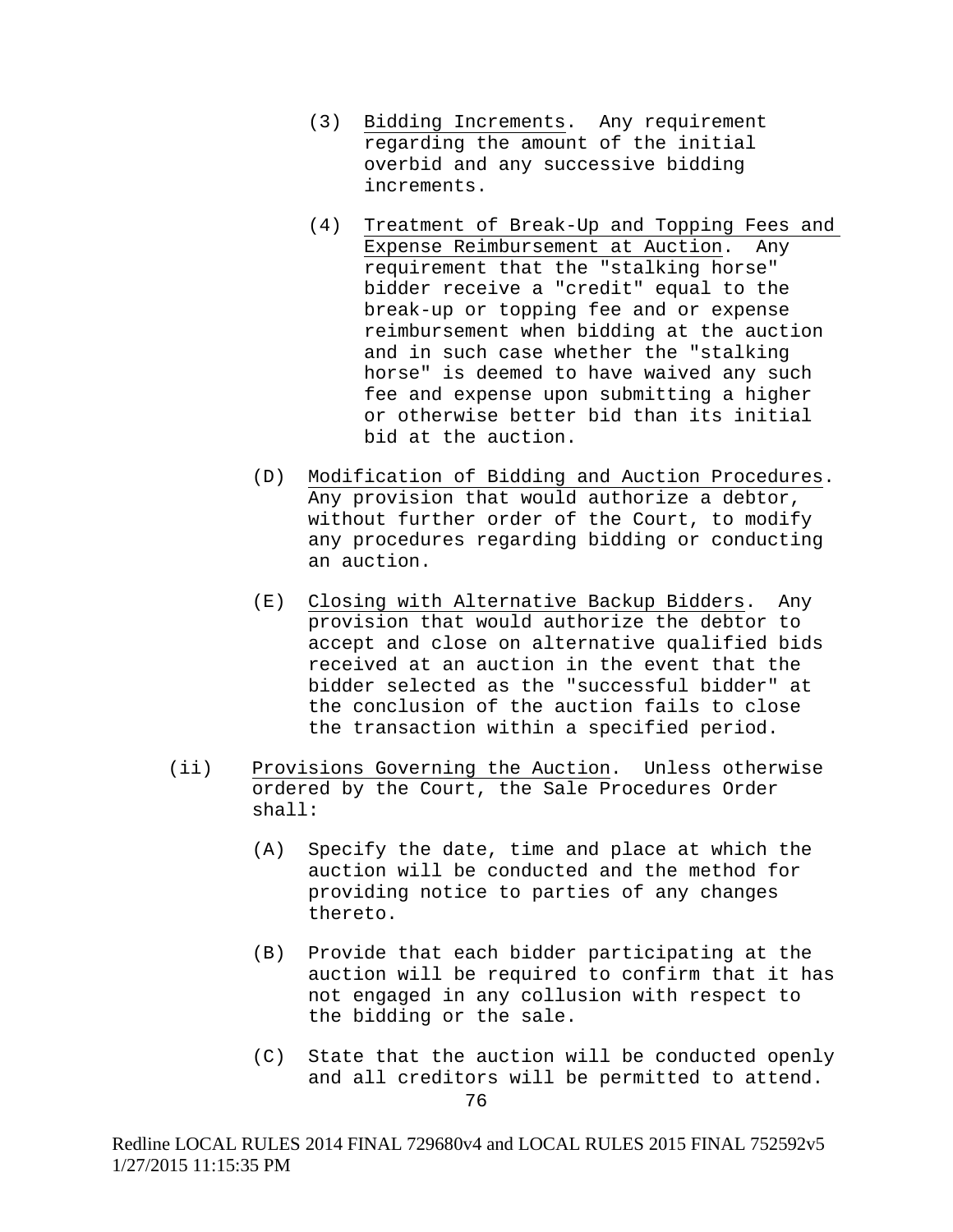(D) Provide that bidding at the auction will be transcribed or videotaped.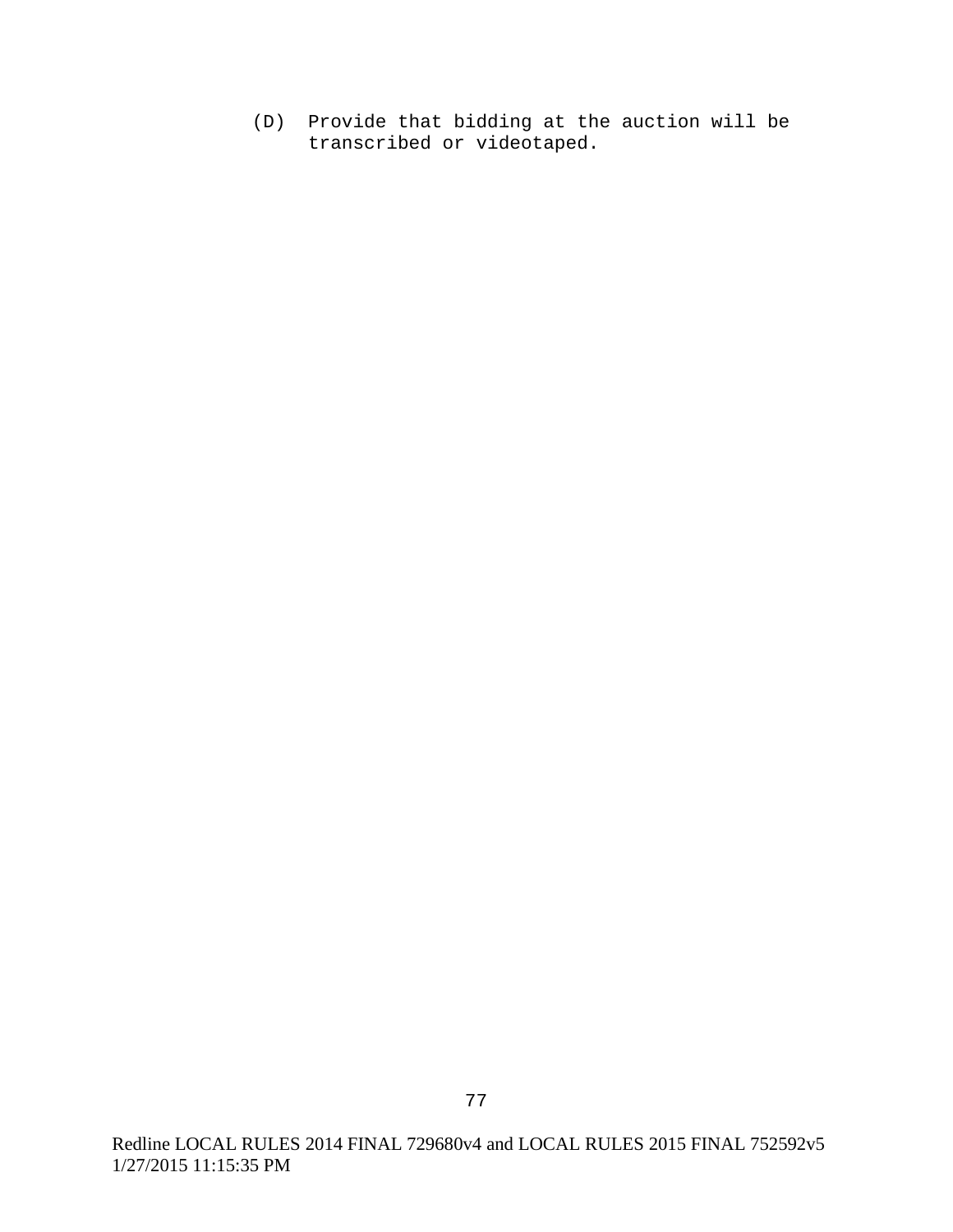# **PART VII. ADVERSARY PROCEEDINGS**

**Rule 7003-1 Adversary Proceeding Cover Sheet**. Any complaint or other document initiating an adversary proceeding that is not electronically filed shall be accompanied by a completed adversary cover sheet conforming to Local Form 109.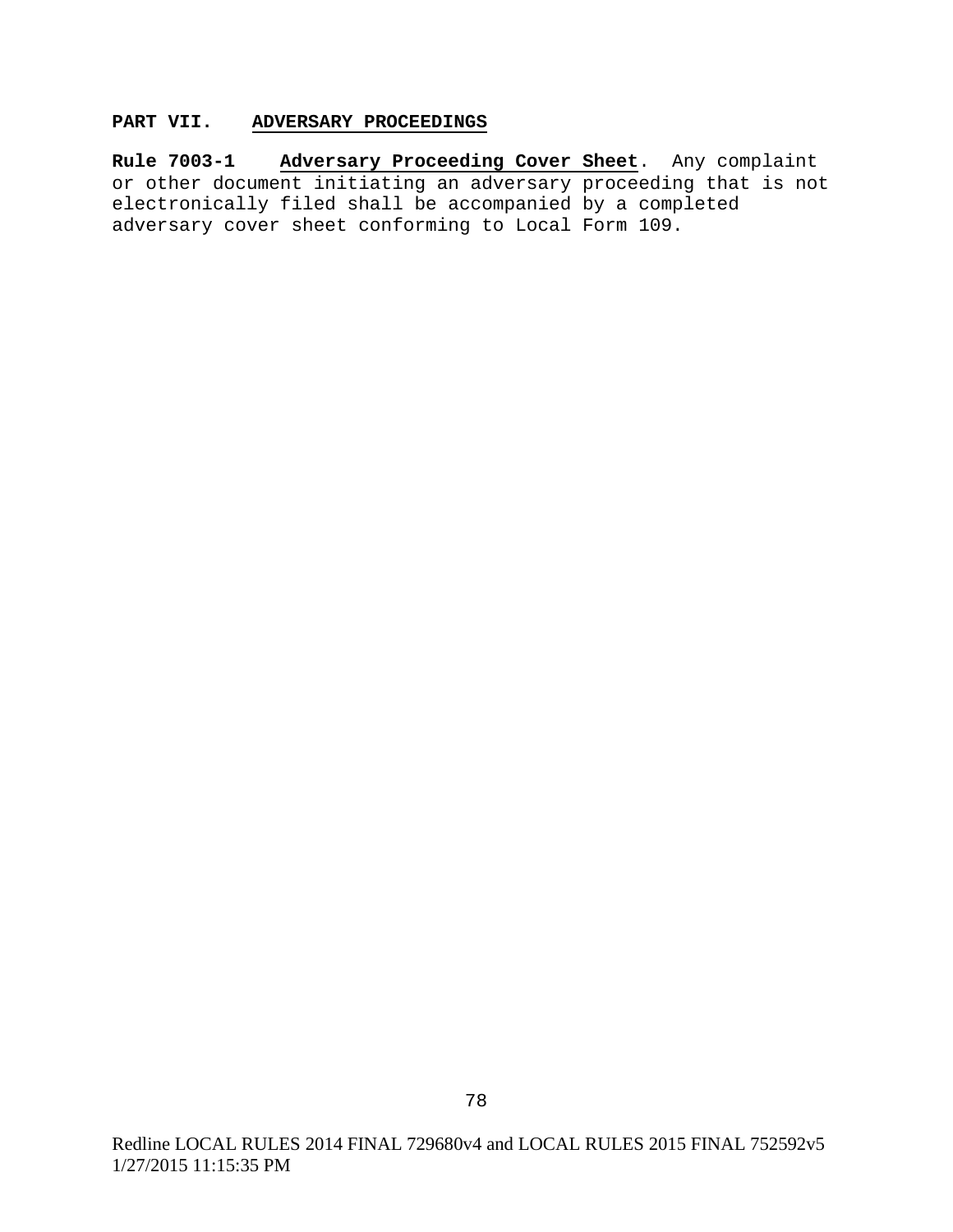**Rule 7004-1 Service on Foreign Parties**. In all cases in which there is a claims agent appointed, the claims agent is authorized to serve foreign defendants as an agent of the Clerk's Office in accordance with Fed. R. Bankr. P. 7004(a) and Fed. R. Civ. P. 4(f). In all other cases, requests for service of a summons and complaint on a foreign party shall be submitted to the Clerk's Office together with a copy of all documents to be served on the foreign party and a stamped, addressed envelope. Deadlines included in such documents shall allow ample time for the foreign party to respond accordingly after service by mail.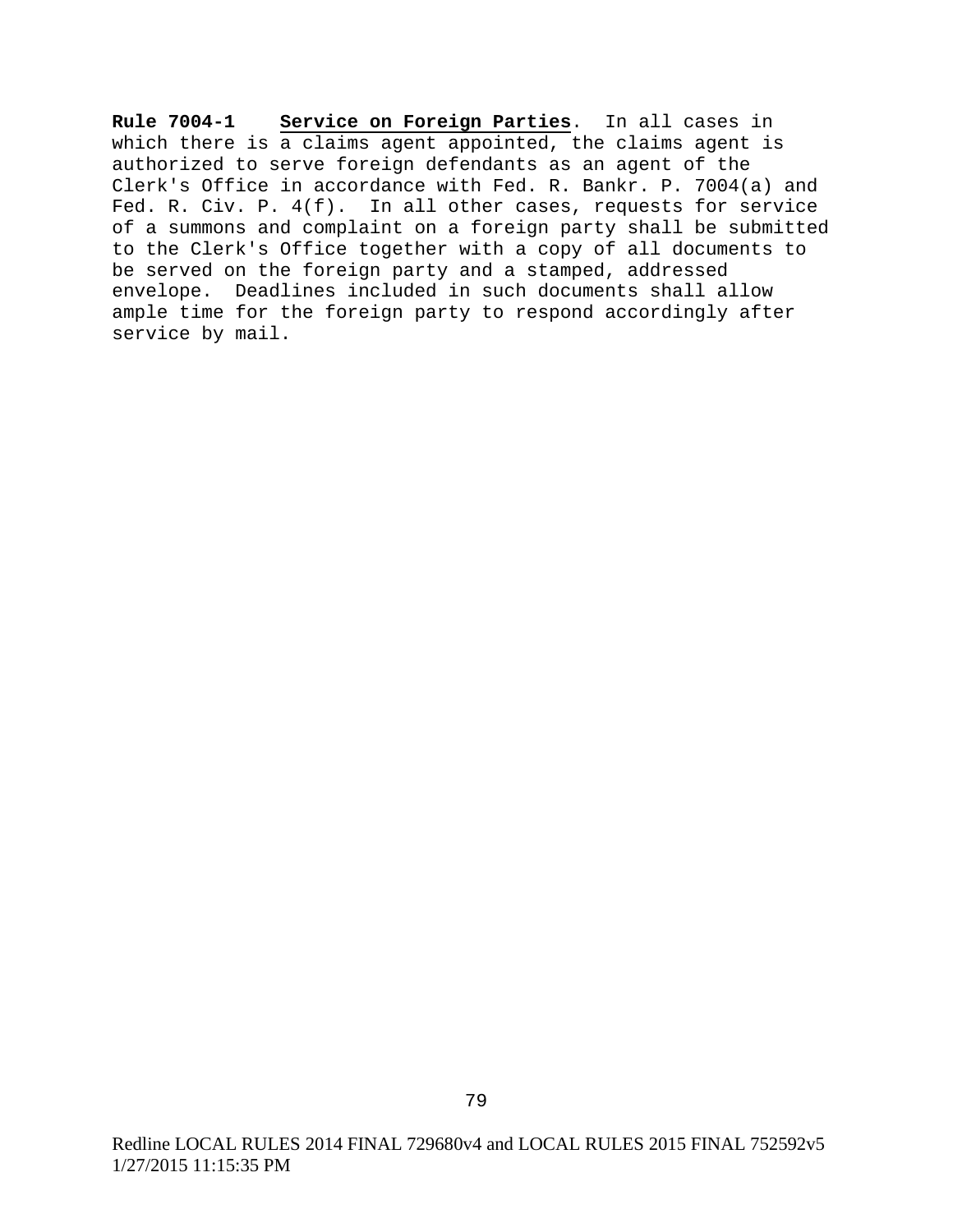**Rule 7004-2 Summons and Notice of Pretrial Conference in an Adversary Proceeding**. A party or attorney filing a complaint or third-party complaint shall prepare a Summons and Notice of Pretrial Conference in an Adversary Proceeding (Local Form 108). The pretrial conference date shall be a date that is at least thirty-five (35) days and not more than ninety (90) days from the date of service of the summons and complaint and set in accordance with Local Rule 7004-2(a) and (b) below. The completed summons and certificate of service shall be filed in the adversary proceeding. The party or attorney filing the complaint or third-party complaint shall be responsible for serving the summons and complaint.

- (a) Chapter 11 Cases. In an adversary proceeding, the pretrial conference date required on Local Form 108 shall be obtained from (i) the order setting omnibus hearing dates located on the docket in the main bankruptcy case, when the adversary proceeding is assigned to the same judge presiding over the main bankruptcy case, or (ii) the assigned judge's scheduling clerk, when (A) there is no order setting omnibus hearing dates in the main bankruptcy case or (B) the adversary proceeding is assigned to a judge other than the judge presiding over the main bankruptcy case.
- (b) Chapter 7, Chapter 12 and Chapter 13 Cases. In an adversary proceeding, the pretrial conference date required on Local Form 108 shall be obtained from the respective Judge's chambers page located on the Court's website.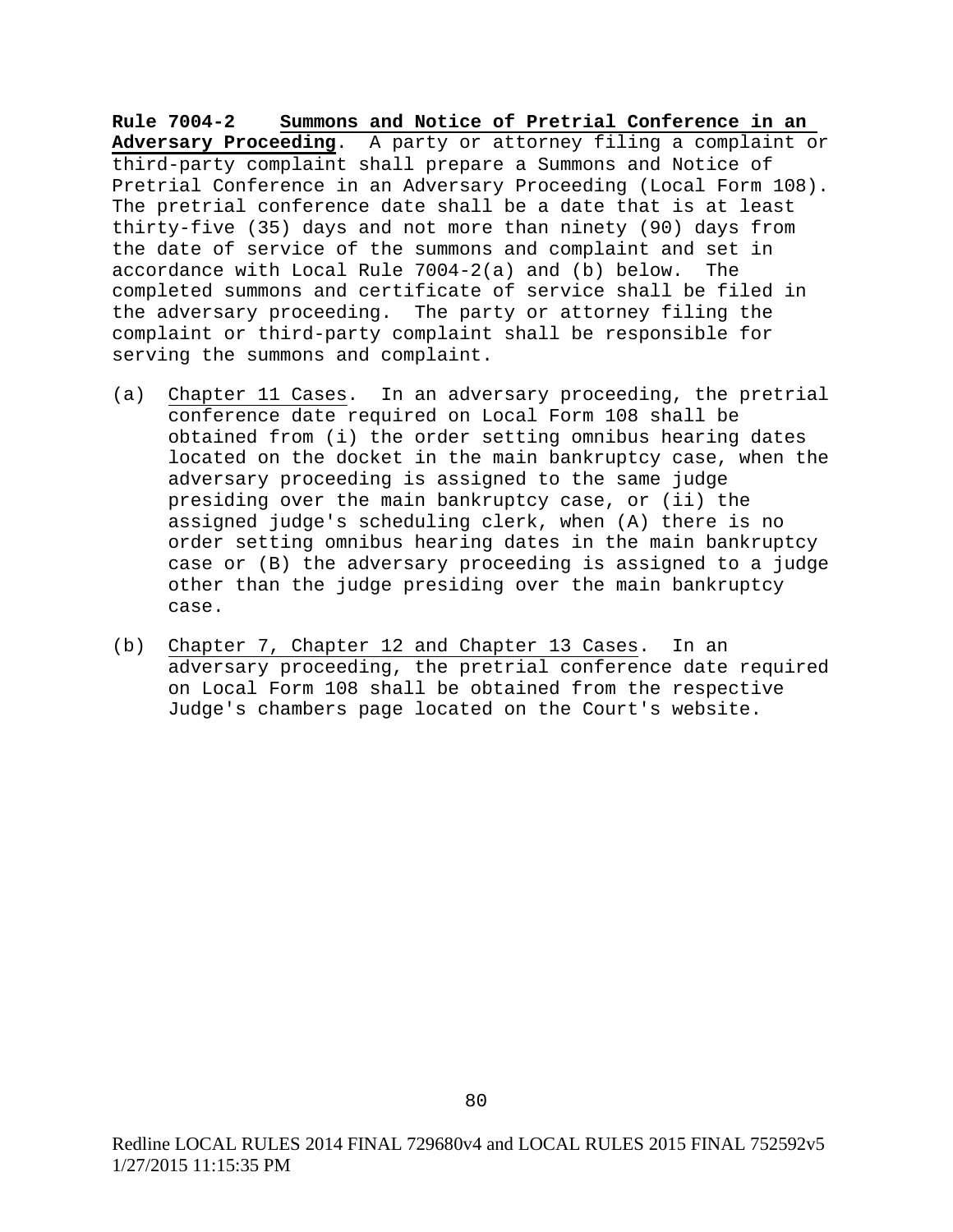#### **Rule 7007-1 Briefs: When Required and Schedule**.

- (a) Briefing and Affidavit Schedule. A party filing a motion in an adversary proceeding (except for a discovery-related motion which shall be governed by Local Rule 9006-1(b)) shall not file a notice of said motion. Unless otherwise ordered by the Court or agreed by the parties, the briefing and affidavit schedule for presentation of all motions in adversary proceedings (except for discovery-related motions which shall be governed by Local Rule 9006-1(b)) shall be as follows:
	- (i) The opening brief and accompanying affidavit(s) shall be served and filed on the date of the filing of the motion;
	- (ii) The answering brief and accompanying affidavit(s) shall be served and filed no later than fourteen (14) days after service and filing of the opening brief; and
	- (iii) The reply brief and accompanying affidavit(s) shall be served and filed no later than seven (7) days after service and filing of the answering brief. An appendix may be filed with any brief. Any party may waive its right to file a brief in a filed pleading or in a separate notice filed with the Court.
	- (iv) For the avoidance of doubt (if any), Fed. R. Bankr. P. 9006(f) applies to the calculation of the time period to file any brief, affidavit or appendix under this rule, such that three (3) days shall be added after the prescribed period otherwise would expire when any motion, brief, affidavit or appendix is served other than by hand delivery.
- (b) Citation of Subsequent Authorities. No additional briefs, affidavits or other papers in support of or in opposition to the motion shall be filed without prior approval of the Court, except that a party may call to the Court's attention and briefly discuss pertinent cases decided after a party's final brief is filed or after oral argument.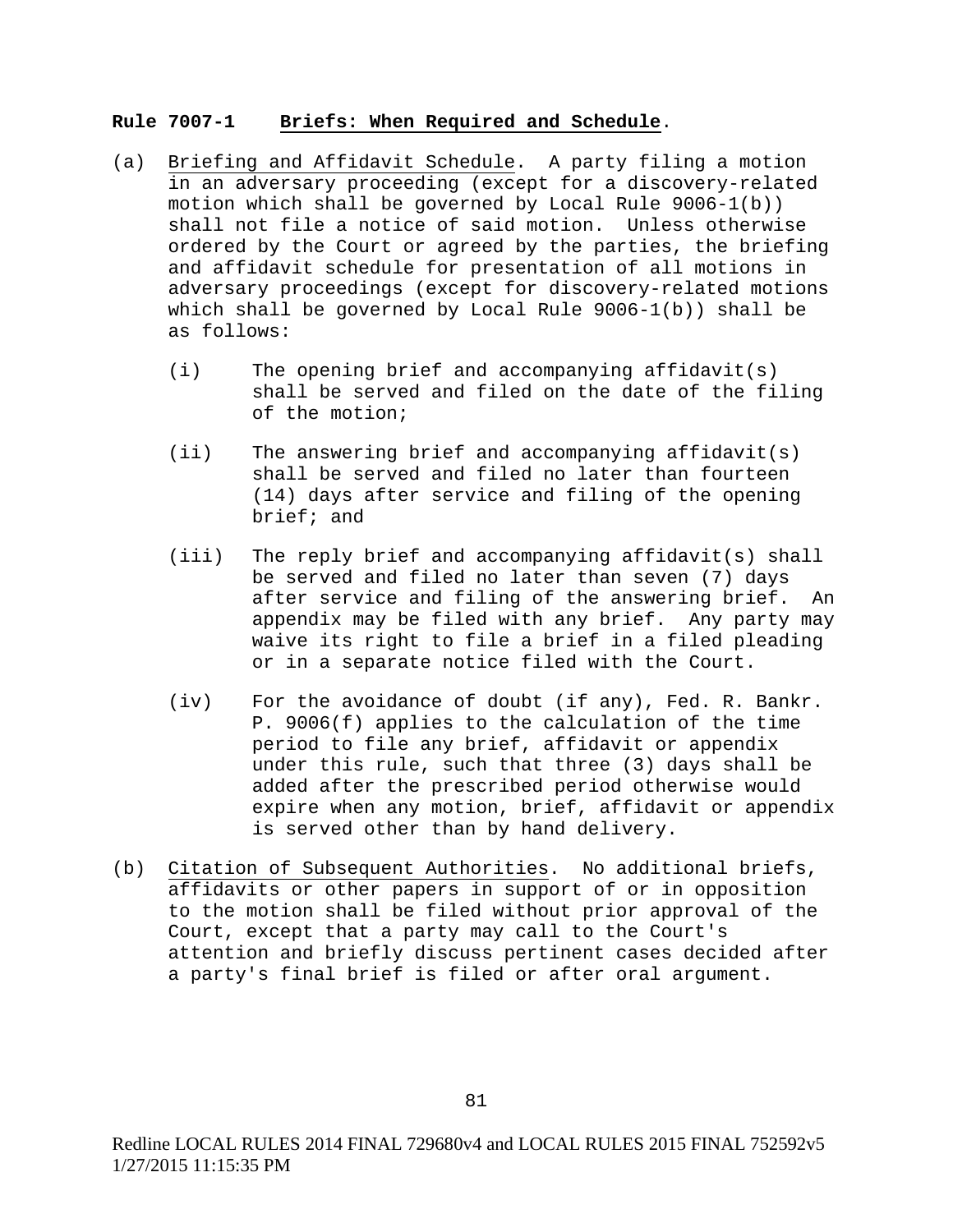### **Rule 7007-2 Form and Contents of Briefs and Appendices**.

This rule applies only to non-discovery related motions in adversary proceedings.

- (a) Form.
	- (i) Covers. The front cover of each brief and appendix shall contain the caption of the case, a title, the date of filing, the name and designation of the party for whom it is filed, and the name, number, address and telephone number of counsel by whom it is filed, including the bar identification number for Delaware attorneys.
	- (ii) Format. All pleadings must be double-spaced, in Courier New font or Times New Roman and in at least 12 point typeface. All briefs and appendices shall be firmly bound at the left margin. Side margins of briefs shall not be less than 1¼ inches.
	- (iii) Page Numbering of Appendices. Pages of an appendix<br>shall be numbered separately at the bottom. The shall be numbered separately at the bottom. page numbers of appendices associated with opening, answering and reply briefs, respectively, shall be preceded by a capital letter "A," "B" or "C." Transcripts and other papers reproduced in a manner authorized by this Local Rule shall be included in the appendix, both with original and appendix pagination.
	- (iv) Length. Without leave of Court, no opening or answering brief shall exceed forty (40) pages and no reply shall exceed twenty (20) pages, in each instance, exclusive of any tables of contents and citations.
	- (v) Form of Citations. Citations will be deemed to be in acceptable form if made in accordance with "A Uniform System of Citation" published and distributed from time to time by the Harvard Law Review Association. State reporter citations may be omitted but citations to the National Reporter System must be included. United States Supreme Court decisions shall be to the official citation.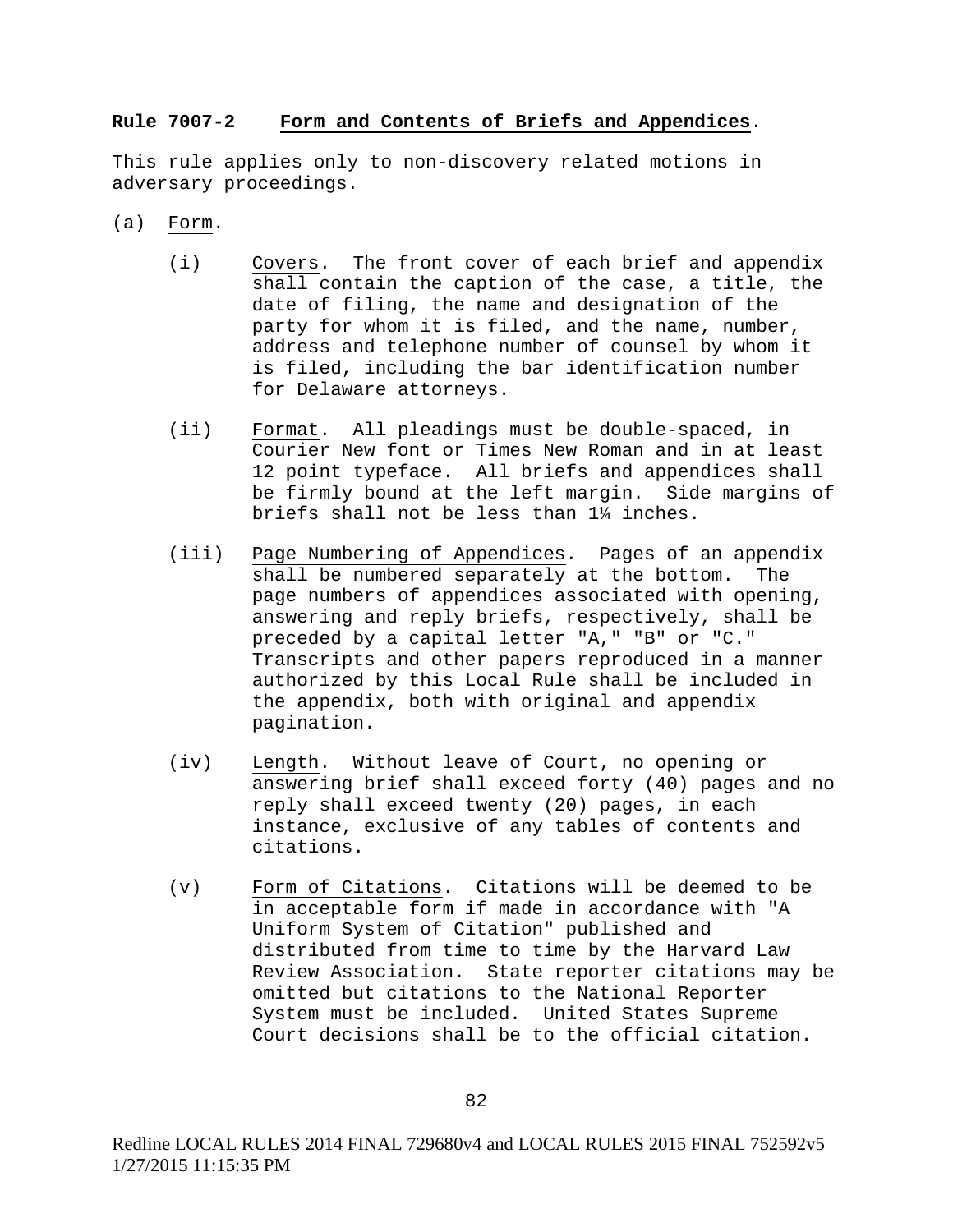- (vi) Citation by Docket Number. References to earlierfiled papers in the case or proceeding shall include a citation to the docket item number as maintained by the Clerk's Office, namely "D.I. 1."
- (vii) Unreported Opinions. If an unreported opinion is cited which is neither reported in the National Reporter System nor available on either WESTLAW or LEXIS, a copy of such opinion shall be attached to the document which cites it or shall otherwise be provided to the Court.
- (b) Contents of Briefs. If briefs are required, the following format shall apply:
	- (i) Opening and Answering Briefs. The opening and answering briefs shall contain the following under distinctive titles, in the listed order:
		- (A) A table of contents setting forth the page number of each section, including all headings, designated in the body of the brief;
		- (B) A table of citations of cases, statutes, rules, textbooks and other authorities, alphabetically arranged. If a brief does not contain any citations therein, a statement asserting this fact should be placed under this heading;
		- (C) A statement of the nature and stage of the proceeding;
		- (D) A summary of argument stating in separate numbered paragraphs the legal propositions upon which each side relies;
		- (E) A concise statement of facts, with supporting references to appendices or record, presenting succinctly the background of the questions involved. The statement shall include a concise statement of all facts that should be known in order to determine the points in controversy. The answering counter-statement of facts need not repeat facts recited in the opening brief;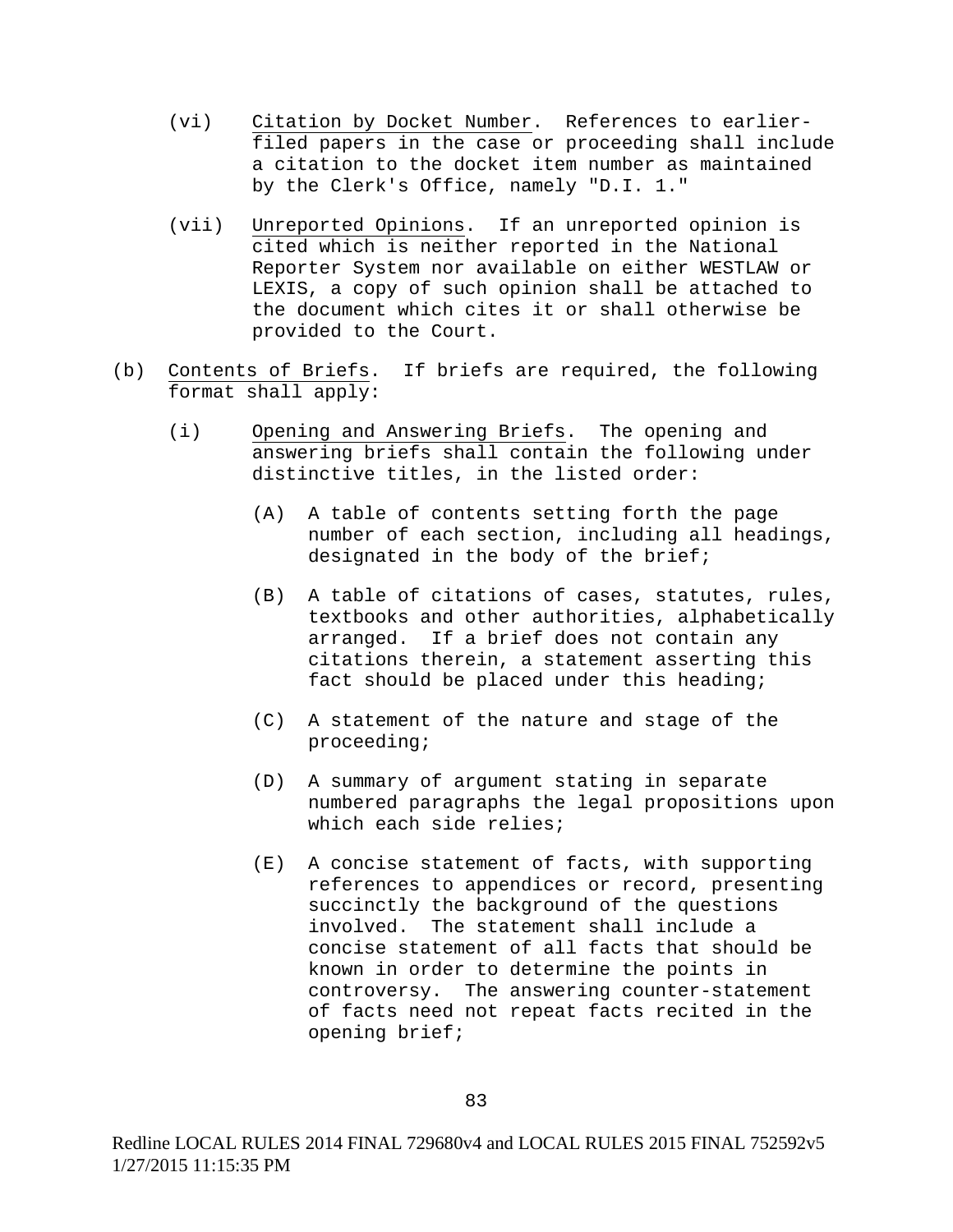- (F) An argument divided under appropriate headings distinctly setting forth separate points; and
- (G) A short conclusion stating the precise relief sought.
- (ii) Reply Briefs. The party filing the opening brief shall not reserve material for the reply brief that should have been included in a full and fair opening brief. There shall not be repetition of materials contained in the opening brief. A table of contents and a table of citations, as required by Local Rule  $7007-2(b)(i)(A)-(B)$ , shall be included in the reply brief.
- (c) Contents of Appendices. Each Appendix shall contain a paginated table of contents and may contain such parts of the record that are material to the questions presented as the party wishes the Court to read. Duplication shall be avoided. Portions of the record shall be arranged in chronological order. If testimony of witnesses is included, appropriate references to the pages of such testimony in the transcript shall be made and asterisks or other appropriate means shall be used to indicate omissions. Appendices may be separately bound. Parts of the record not included in the appendix may be relied on in briefs or oral argument. Whenever a document, paper or testimony in a foreign language is included in any appendix or is cited from the record in any brief, an English translation made under the authority of the Court, or agreed by the parties to be correct, shall be included in the appendix or in the record.
- (d) Joint Appendix. Counsel may agree on a joint appendix that shall be bound separately.

Redline LOCAL RULES 2014 FINAL 729680v4 and LOCAL RULES 2015 FINAL 752592v5 1/27/2015 11:15:35 PM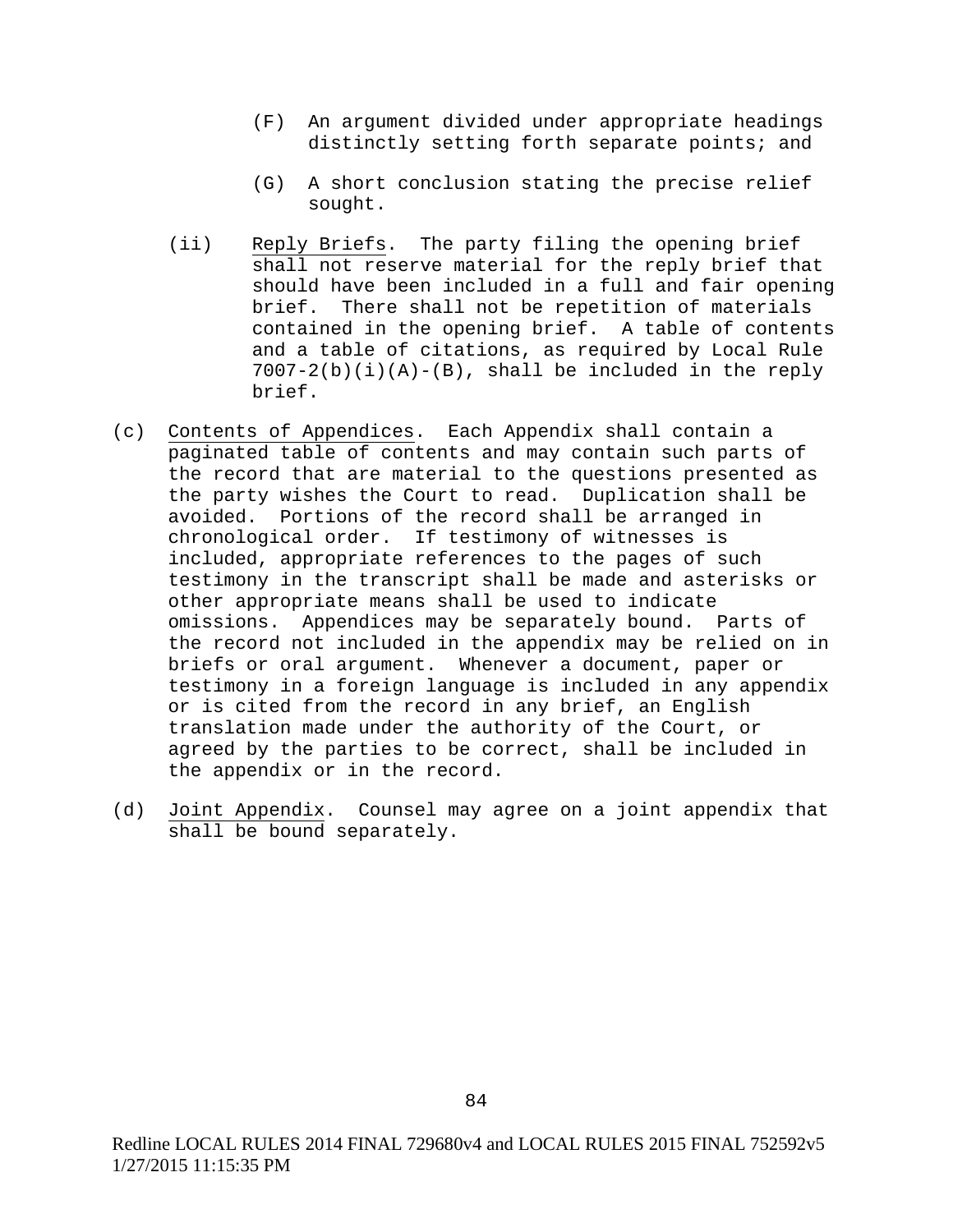**Rule 7007-3 Oral Argument, Hearing on Adversary Proceeding Motions**. No hearing will be scheduled on motions filed in adversary proceedings, unless the Court orders otherwise, except for discovery-related motions which shall be governed by Local Rule 9006-1(b). An application to the Court for oral argument on a motion shall be in writing and shall be filed with the Court and served on counsel for all parties in the proceeding no later than seven (7) days after service of the reply brief. An application for oral argument may be granted or denied at the discretion of the Court.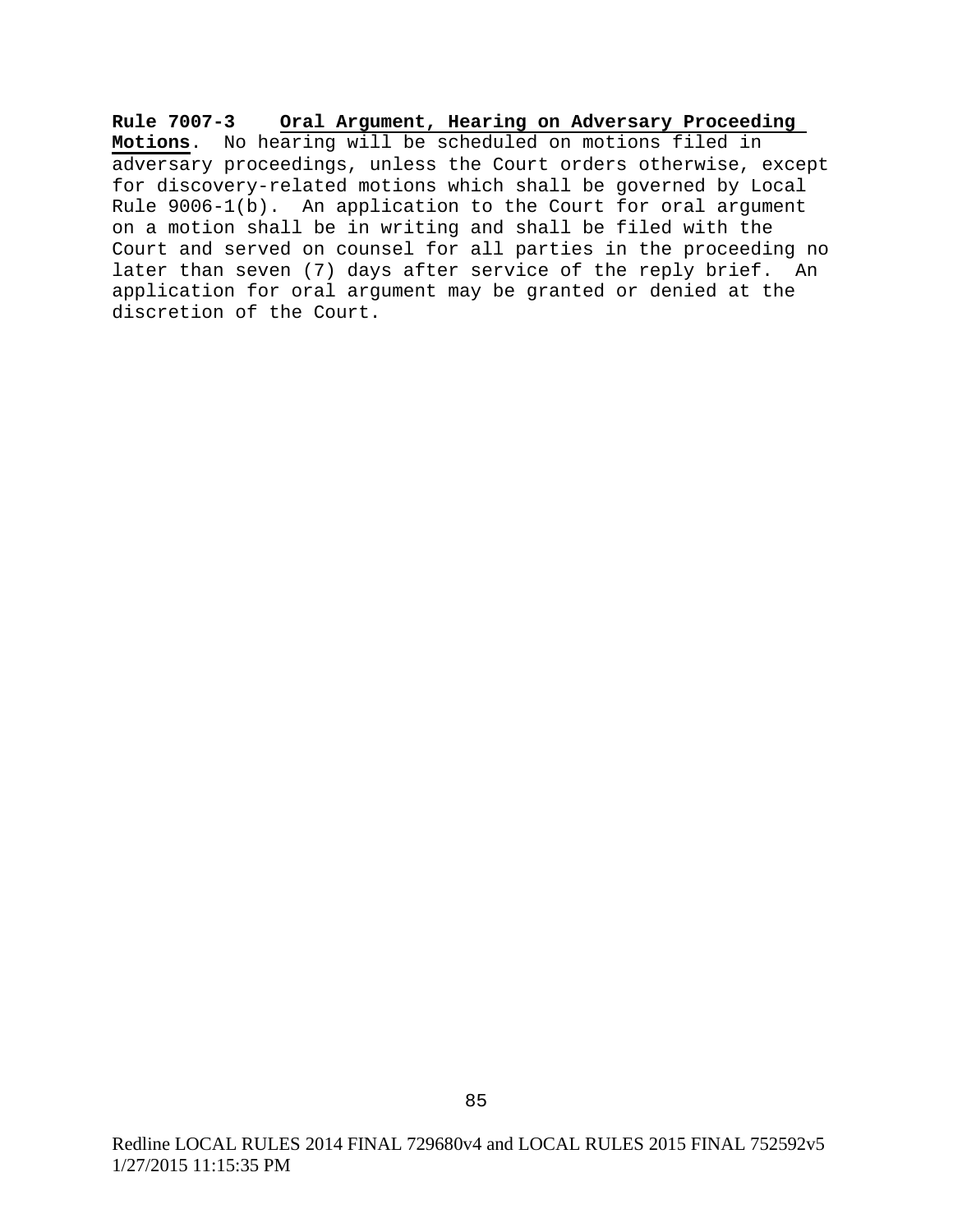## **Rule 7007-4 Notice of Completion of Briefing or Certificate of No Objection, and Notice of Completion of Briefing Binder**.

No earlier than seven (7) days and no later than fourteen  $(14)$ days after completion of briefing or expiration of a deadline on an adversary proceeding motion, counsel to the movant shall file and serve on counsel for all parties in the adversary proceeding a "Notice of Completion of Briefing" containing a list of all relevant pleadings with related docket numbers or a "Certificate of No Objection" to the extent the respective motion or pleading was unopposed and no briefing occurred. Upon the filing of said notice or certificate, counsel to the movant shall have delivered to the respective Judge's chambers a copy of the Notice of Completion of Briefing or Certificate of No Objection. The Notice of Completion of Briefing shall be delivered in a binder and include copies of the pleadings identified in the notice and the relevant complaint, any answer(s), and any request(s) for oral argument.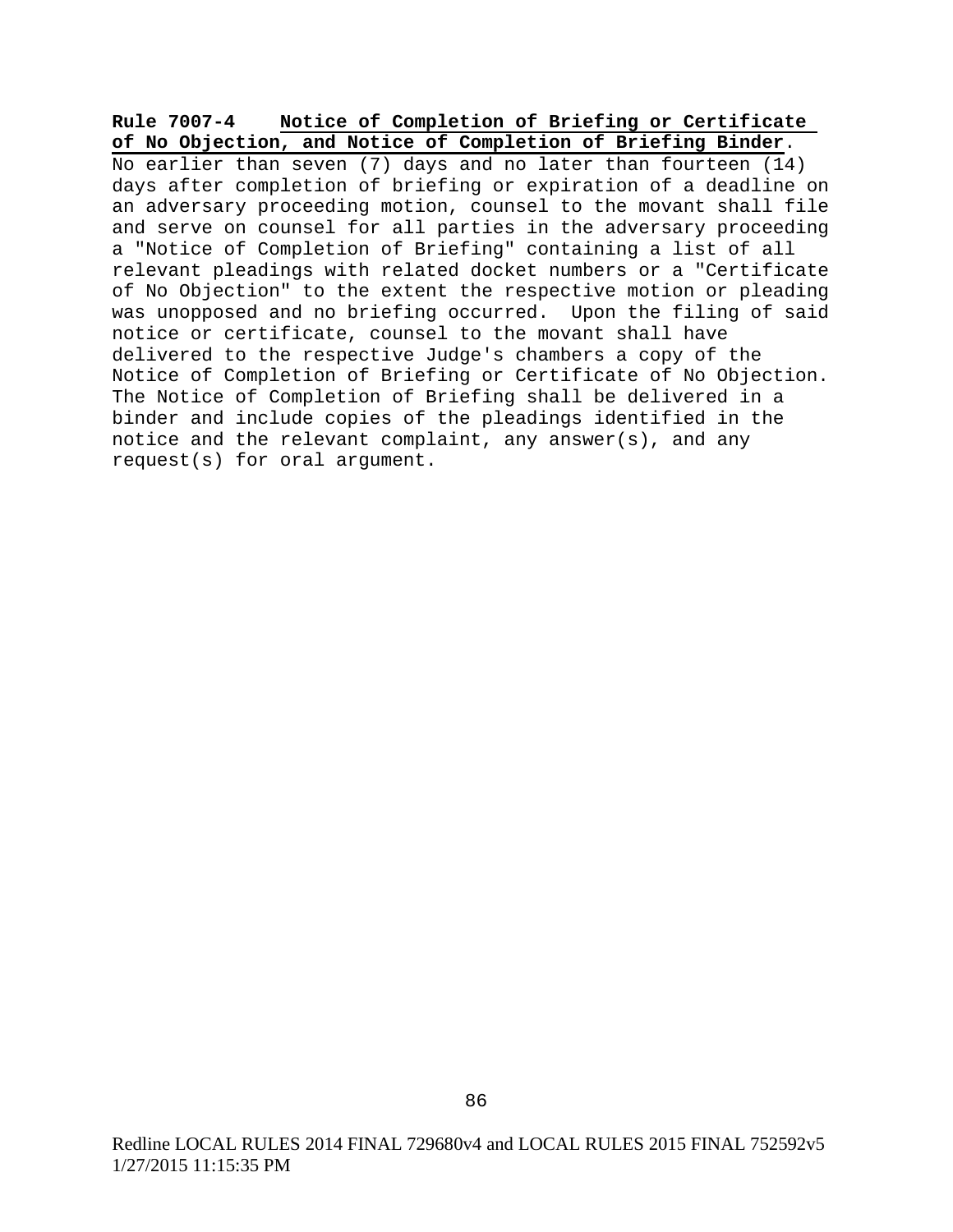**Rule 7008-1 Statement in Pleadings Regarding Consent to Entry of Order or Judgment in Core Proceeding**. In an adversary proceeding before the Court, in addition to statements required by Rule 7008(a) of the Federal Rules of Bankruptcy Procedure, the complaint, counterclaim, cross-claim, and third-party complaint shall contain a statement that the pleader does or does not consent to the entry of final orders or judgments by the Court if it is determined that the Court, absent consent of the parties, cannot enter final orders or judgments consistent with Article III of the United States Constitution. If no such statement is included, the pleader shall have waived the right to contest the authority of the Court to enter final orders or judgments.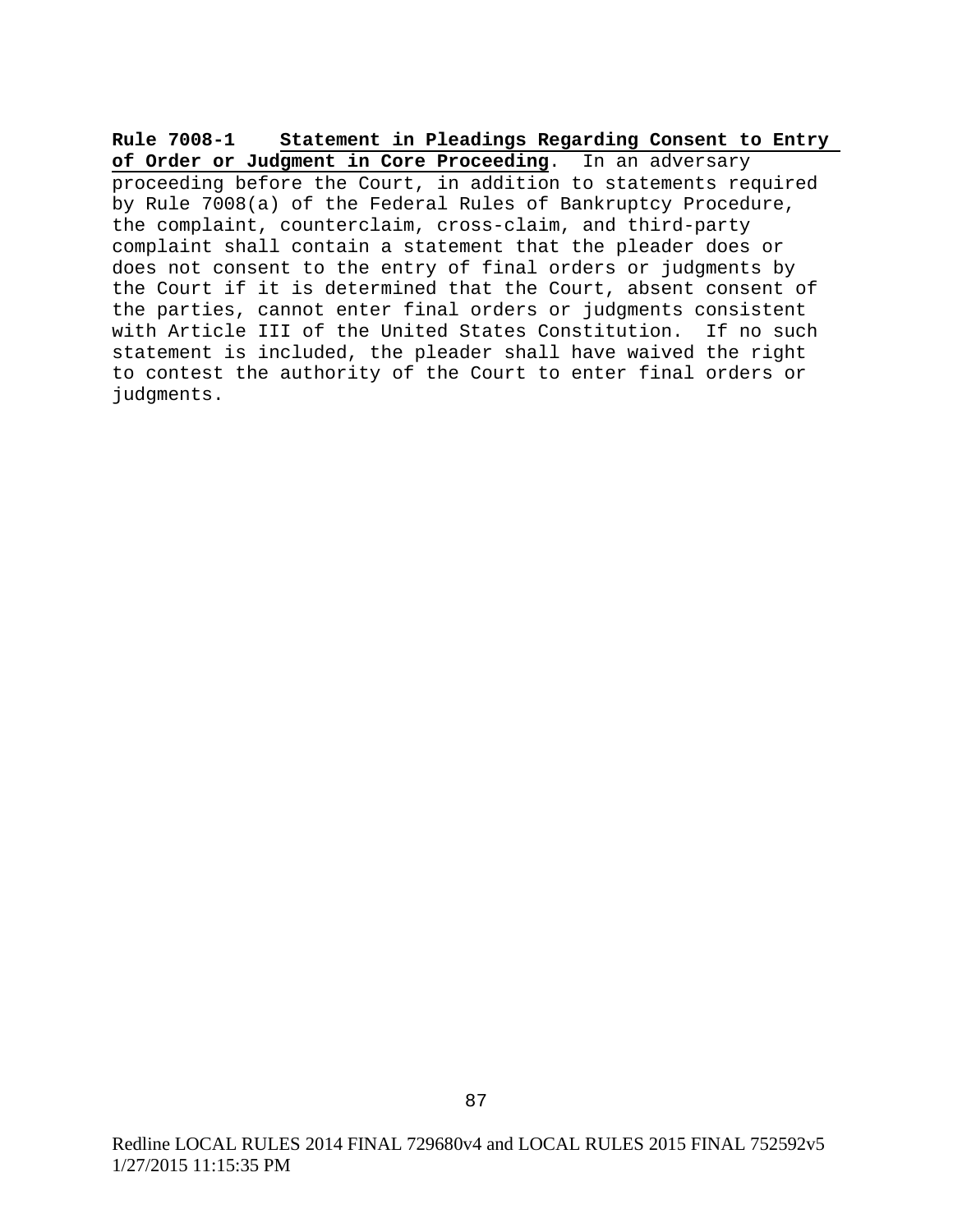## **Rule 7012-1 Statement in Answer, Motion or Response Thereto Regarding Consent to Entry of Order or Judgment in Core**

**Proceeding**. In addition to statements required by Rule 7012(b) of the Federal Rules of Bankruptcy Procedure, any answer, motion or response shall contain a statement that the filing party does or does not consent to the entry of final orders or judgments by the Court if it is determined that the Court, absent consent of the parties, cannot enter final orders or judgments consistent with Article III of the United States Constitution. If no such statement is included in the answer, motion or response thereto, the filing party shall have waived the right to contest the authority of the Court to enter final orders or judgments.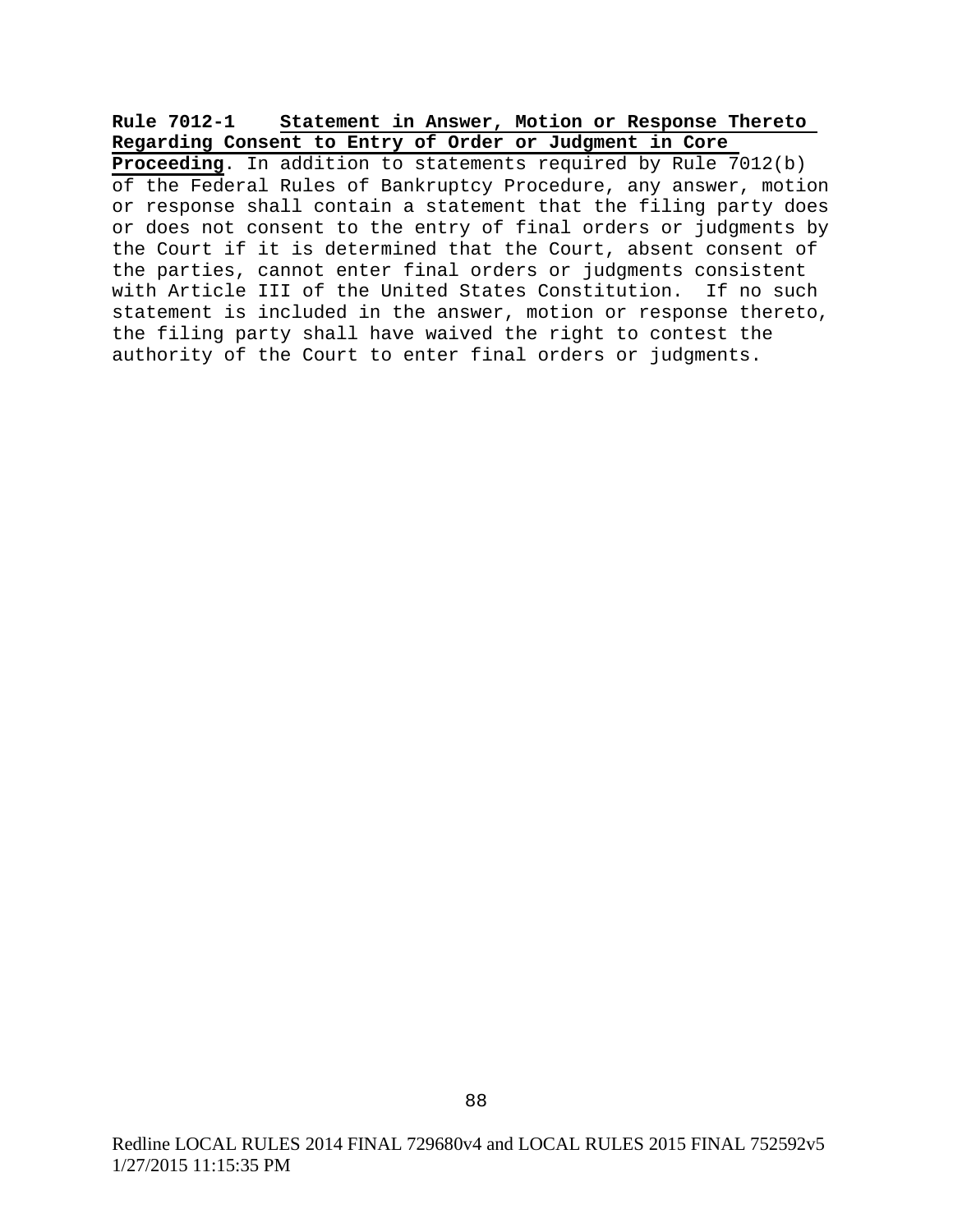**Rule 7012-2 Extension of Time to Plead or File Motion**. The deadline to plead or move in response to a complaint or other pleading in an adversary proceeding may be extended for a period of up to thirty (30) days by stipulation of the parties docketed with the Court or, for a longer period of time, by order of the Court. Any motion for extension of time to plead or move in response to a complaint or other pleading in an adversary proceeding or a stipulation seeking entry of an order approving such an extension must be filed with the Court prior to the expiration of the deadline to be extended. Any deadline extended pursuant to this section shall not affect any other deadlines set forth in any Scheduling Order entered by the Court.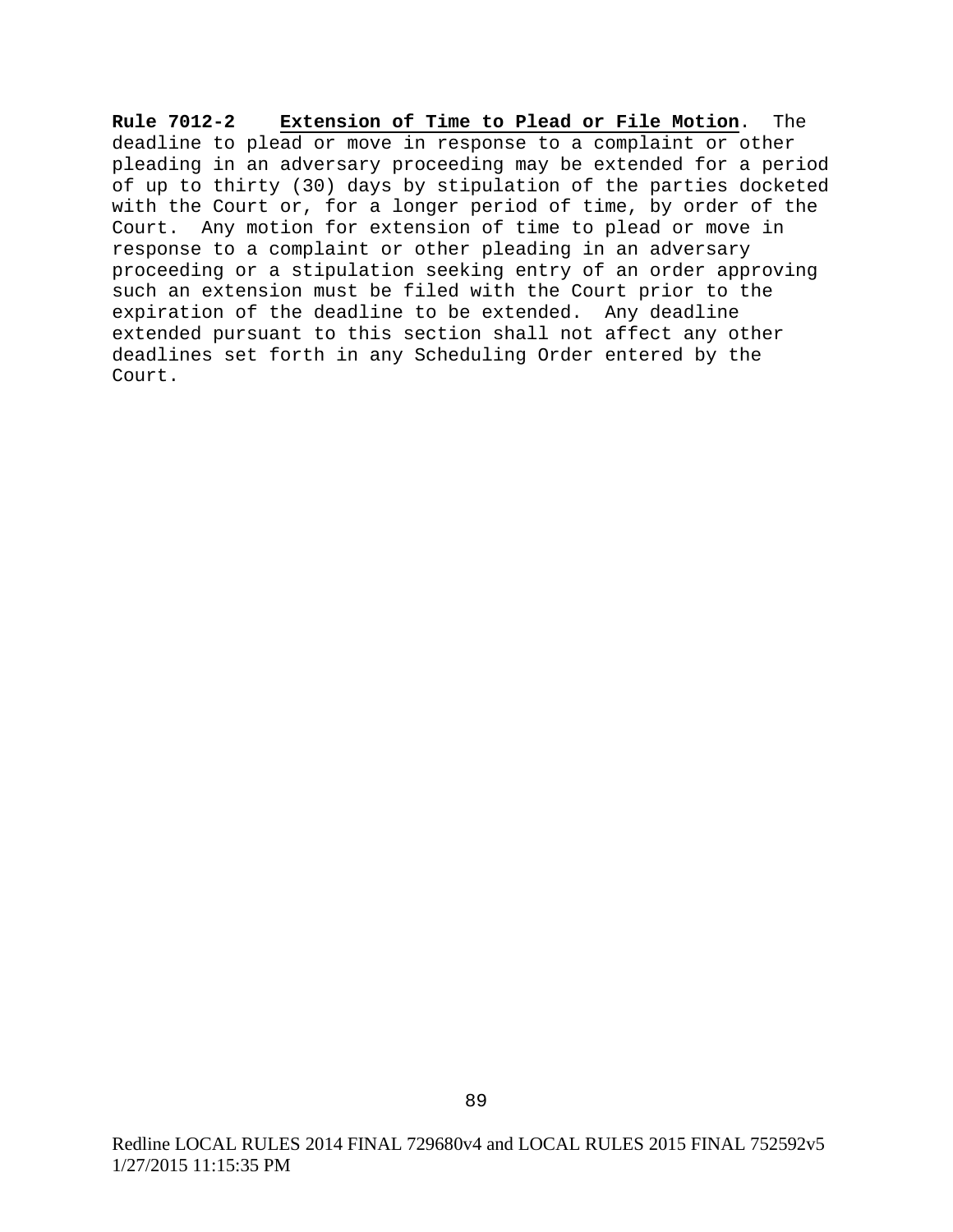**Rule 7016-1 Fed. R. Civ. P. 16 Scheduling Conference**. In any adversary proceeding, the pretrial conference scheduled in the summons and notice issued under Local Rule 7004-2 shall be deemed to be the scheduling conference under Fed. R. Civ. P.  $16(b)$ .

- (a) Attorney Conference Prior to Scheduling Conference.
	- (i) If the date for submitting a motion or answer to the complaint attached to the summons and notice issued under Local Rule 7004-2 is at least fourteen (14) days prior to the date of the Fed. R. Civ. P. 16(b) scheduling conference, allAll attorneys for all the parties shall confer at least seven (7) days prior to the Fed. R. Civ. P. 16(b) scheduling conference to discuss: (A) the nature of the case, (B) any special difficulties that counsel foresee in prosecution or defense of the case, (C) the possibility of settlement, (D) any requests for modification of the time for the mandatory disclosure required by Fed. R. Civ. P. 16(b) and  $26(f)$  and  $(E)$  the items in Local Rule 7016-1(b).
	- $(i,i)$  In the event that Local Rule 7016-1(a)(i) does not apply, all attorneys for all parties shall confer on the items identified in that section at least seven (7) days prior to the Fed. R. Civ. P. 16(b) scheduling conference.
- (b) Scheduling Conference. At the Fed. R. Civ. P. 16(b) scheduling conference, the Court may consider, in addition to the items specified in Fed. R. Civ. P. 16(b) and 16(c), the following matters:
	- (i) The schedule applicable to the case, including a trial date, if appropriate;
	- (ii) The number of interrogatories and requests for admissions to be allowed by any party and the number and location of depositions;
	- (iii) How discovery disputes are to be resolved;
	- (iv) The briefing practices to be employed in the case, including what matters are or are not to be briefed and the length of briefs;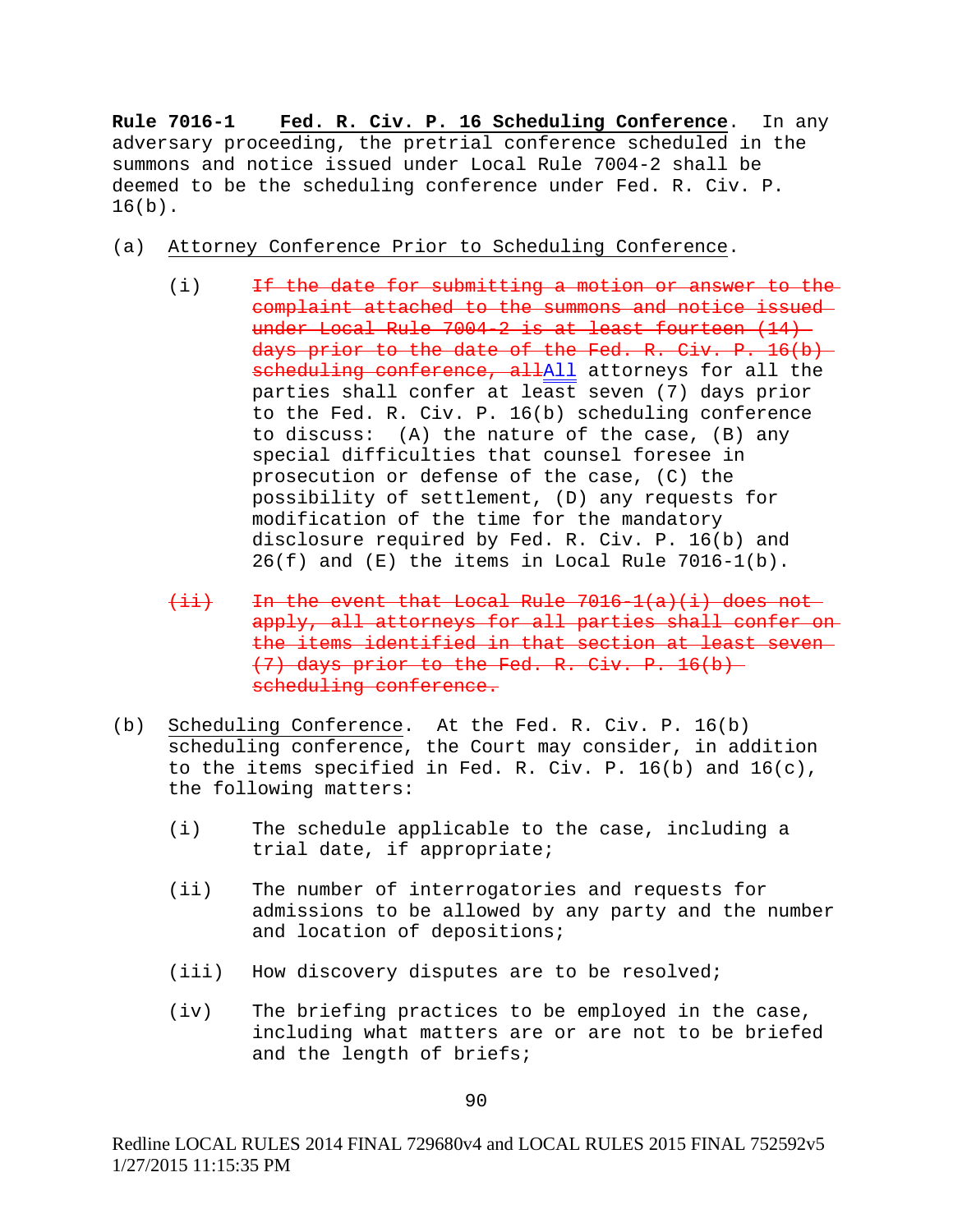- (v) The possibility of settlement; and
- (vi) Whether the matter could be resolved by voluntary mediation or binding arbitration.
- (c) Attendance at Scheduling Conference. Unless otherwise permitted by the Court under Local Rule 7016-3, the conference described in Local Rule 7016-1(b) will be an inperson conference. All counsel who expect to have a significant role in the prosecution or defense of the case are required to attend the conference.
- (d) Written Discovery Plan and Scheduling Order. Unless otherwise ordered by the Court, the parties are not required to file a written discovery plan as provided under Fed. R. Civ. P. 26(f). Plaintiff shall file a proposed scheduling order by no later than three (3) days prior to the conference described in L.R. 7016-1(b). Any other party may file a proposed scheduling order by no later than one (1) day before such conference.
- (e) Omnibus Procedures or Scheduling Orders. A motion for entry of an omnibus procedures or scheduling order in multiple adversary proceedings will not be considered by the Court prior to the date of the conference described in L.R. 7016- 1(b), absent a showing of good cause.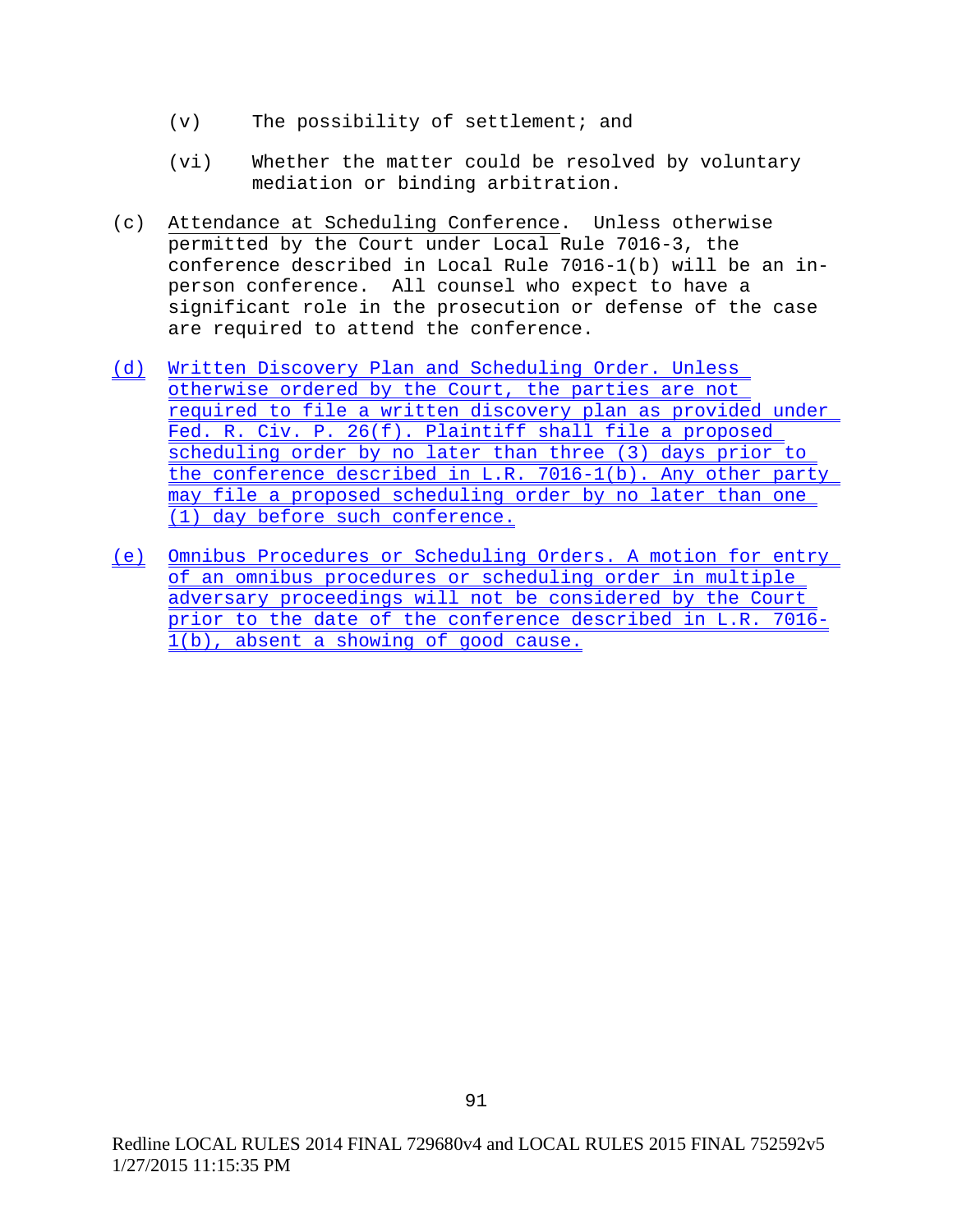**Rule 7016-2 Pretrial Conference**. A pretrial conference shall be held if scheduled in a scheduling order issued under Local Rule 7016-1(b) (the "Scheduling Order") or if requested by a party under this Local Rule.

- (a) Request for Pretrial Conference. Any party may request that a pretrial conference be held following the completion of discovery, as provided in the Scheduling Order, by contacting the Court. At least fourteen (14) days' notice of the time and place of such pretrial conference shall be given to all other parties in interest by the attorney for the party requesting the pretrial conference.
- (b) Failure to Appear at Pretrial Conference or to Cooperate. Unless otherwise permitted by the Court under Local Rule 7016-3, all counsel who will conduct the trial are required to appear before the Court for the pretrial conference. Should an attorney for a party fail to appear or to cooperate in the preparation of the pretrial order specified in Local Rule 7016-2(d), the Court, in its discretion, may impose sanctions, such as costs and fines. The Court may further hold a pretrial hearing, ex parte or otherwise, and, after notice, enter an appropriate judgment or order.
- (c) Attorney Conference Prior to Pretrial Conference. The parties shall meet and confer in good faith so that the plaintiff may file the pretrial order in conformity with this Rule.
- (d) Pretrial Order. At least seven (7) days prior to the final pretrial conference, the attorney for the plaintiff shall file with the Court an original and one (1) copy of a proposed pretrial order, signed by an attorney for each party, that covers the following items, as appropriate:
	- (i) A statement of the nature of the action, the pleadings in which the issues are raised (e.g., third amended complaint and answer) and whether counterclaims, crossclaims, etc., are involved;
	- (ii) The constitutional or statutory basis of federal jurisdiction, together with a brief statement of the facts supporting such jurisdiction;
	- (iii) Whether the bankruptcy court has adjudicatory authority to render final orders and judgments in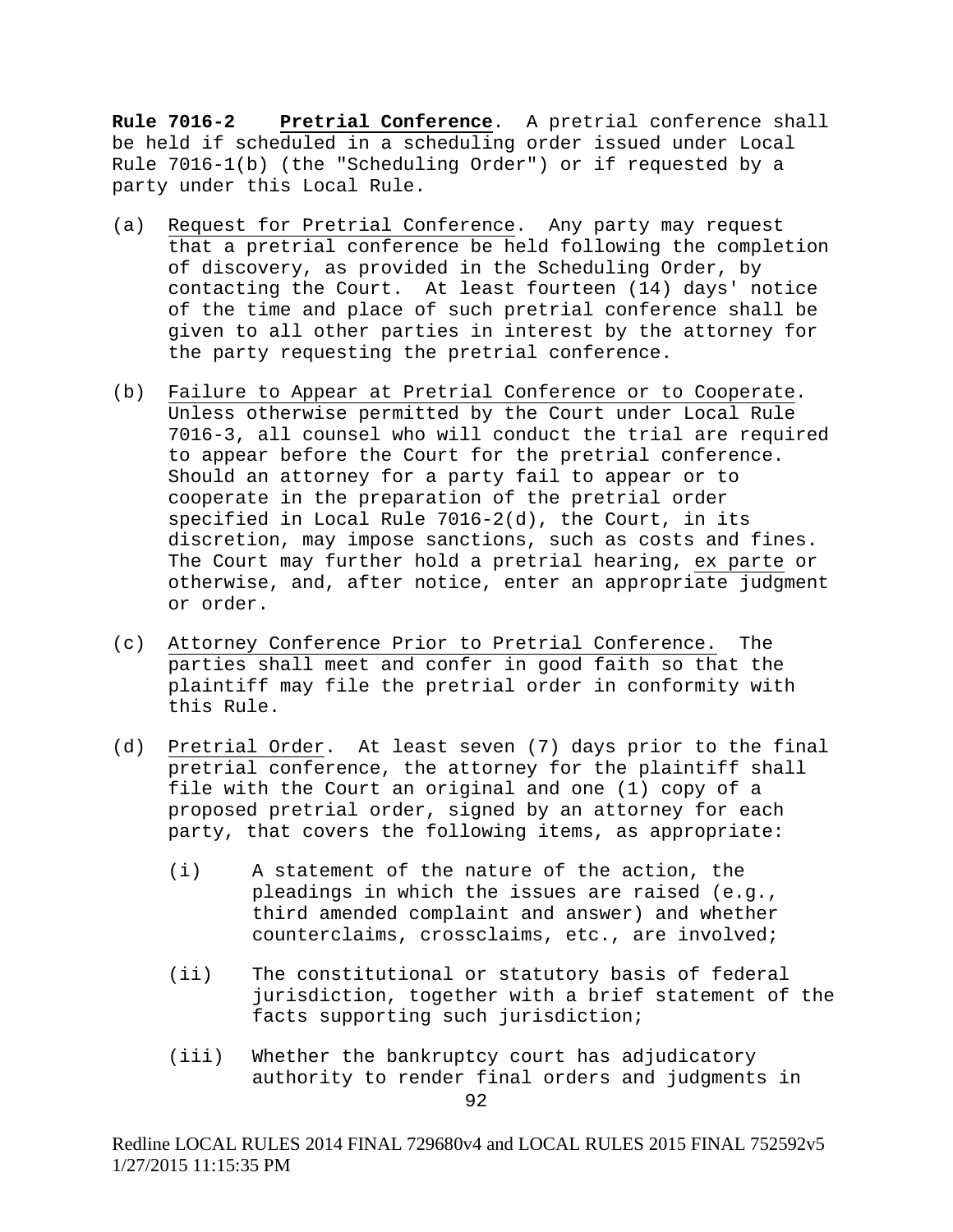the proceeding, either on the basis of the nature of the claims or through consent of the parties;

- (iv) A statement of the facts that are admitted and that require no proof;
- (v) A statement of the issues of fact that any party contends remain to be litigated;
- (vi) A statement of the issues of law that any party contends remain to be litigated, and a citation of authorities relied upon by each party;
- (vii) A list of premarked exhibits, including designations of interrogatories and answers thereto, requests for admissions and responses, and depositions that each party intends to offer at trial, with a specification of those that may be admitted into evidence without objection, those to which there are objections and the Federal Rule of Evidence relied upon by the proponent of the exhibit. Copies of the exhibits, premarked and separated by tabs, shall be furnished to opposing counsel and submitted to the respective Judge's chambers in binders at least seven (7) days before the pretrial conference or trial (if no pretrial is requested). Copies of the exhibits should not be electronically filed with the Court;
- (viii) The names of all witnesses a party intends to call to testify, either in person or by deposition, at the trial and the specialties of experts to be called as witnesses;
- (ix) A brief statement of what the plaintiff intends to prove in support of the plaintiff's claims, including the details of the damages claimed or of other relief sought;
- (x) A brief statement of what the defendant intends to prove as defenses;
- (xi) Statements by counterclaimants or crossclaimants comparable to that required of the plaintiff;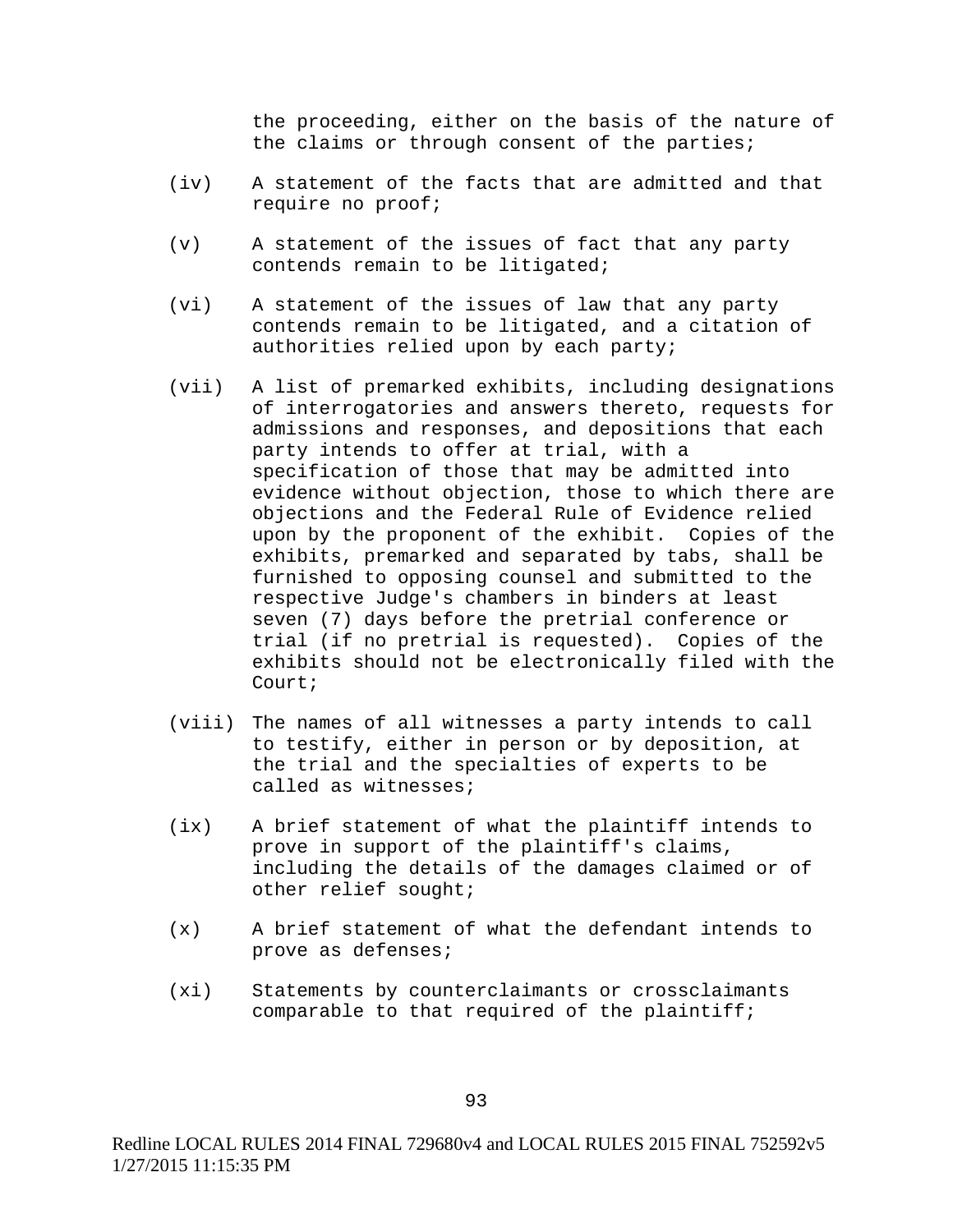- (xii) Any amendments of the pleadings desired by any party with a statement whether it is unopposed or objected to and, if objected to, the grounds thereon;
- (xiii) A certification that the parties have engaged in a good faith effort to explore the resolution of the controversy by settlement;
- (xiv) Any other matters that the parties deem appropriate; and
- (xv) The concluding paragraph of the draft of the pretrial order shall read:

**THIS ORDER SHALL CONTROL THE SUBSEQUENT COURSE OF THE ACTION UNLESS MODIFIED BY THE COURT TO PREVENT MANIFEST INJUSTICE.**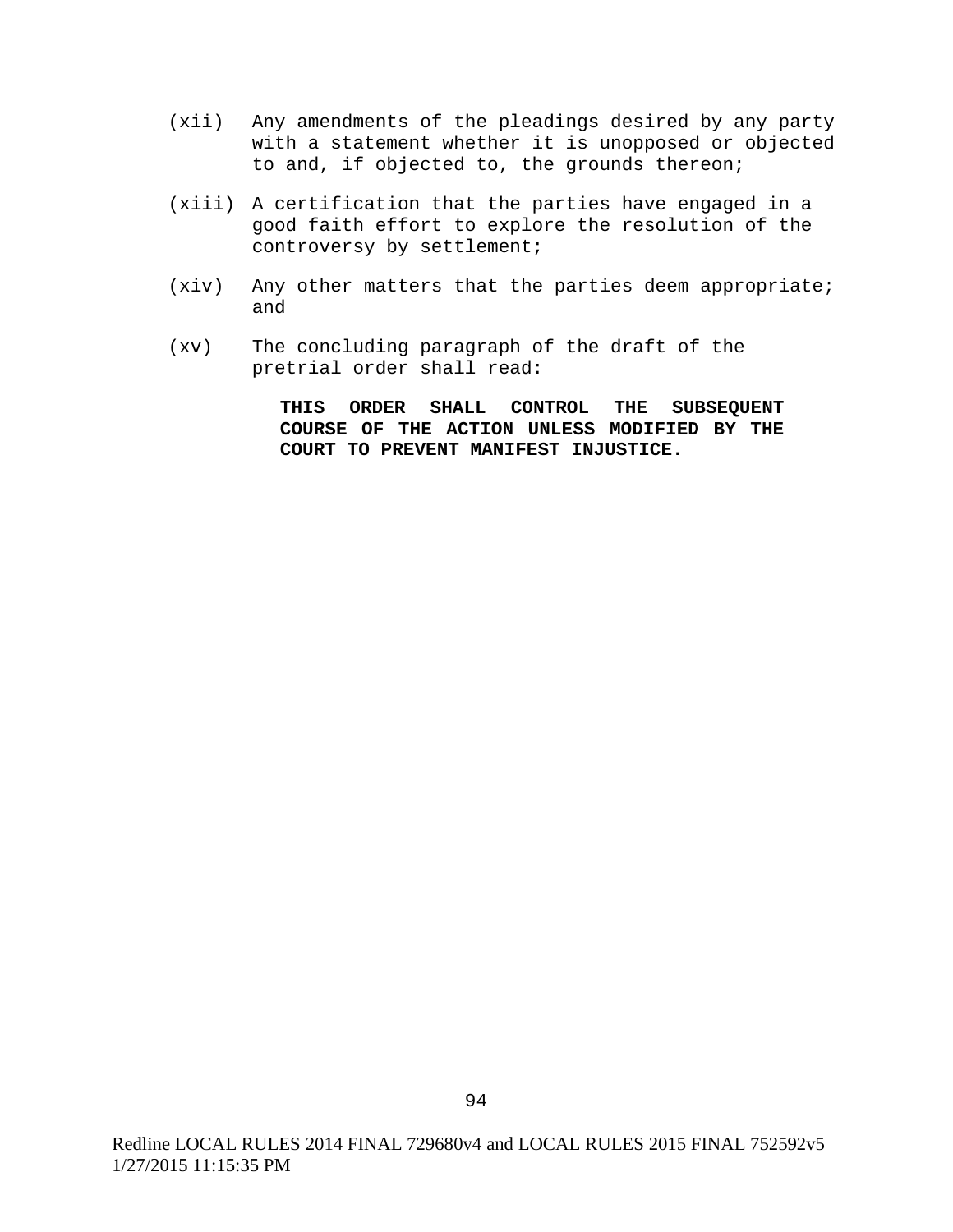**Rule 7016-3 Telephonic Fed. R. Civ. P. 16 Scheduling Conference or Pretrial Conference**. At least twenty-four (24) hours before the time scheduled for a scheduling conference or pretrial conference, any party to the conference may request that the conference be conducted by telephone or that the party be permitted to participate by telephone. Such request may be made by telephone to the Court and shall be communicated contemporaneously to other counsel known to be involved in the hearing or conference. Any party objecting to the request shall promptly advise the Court and other counsel.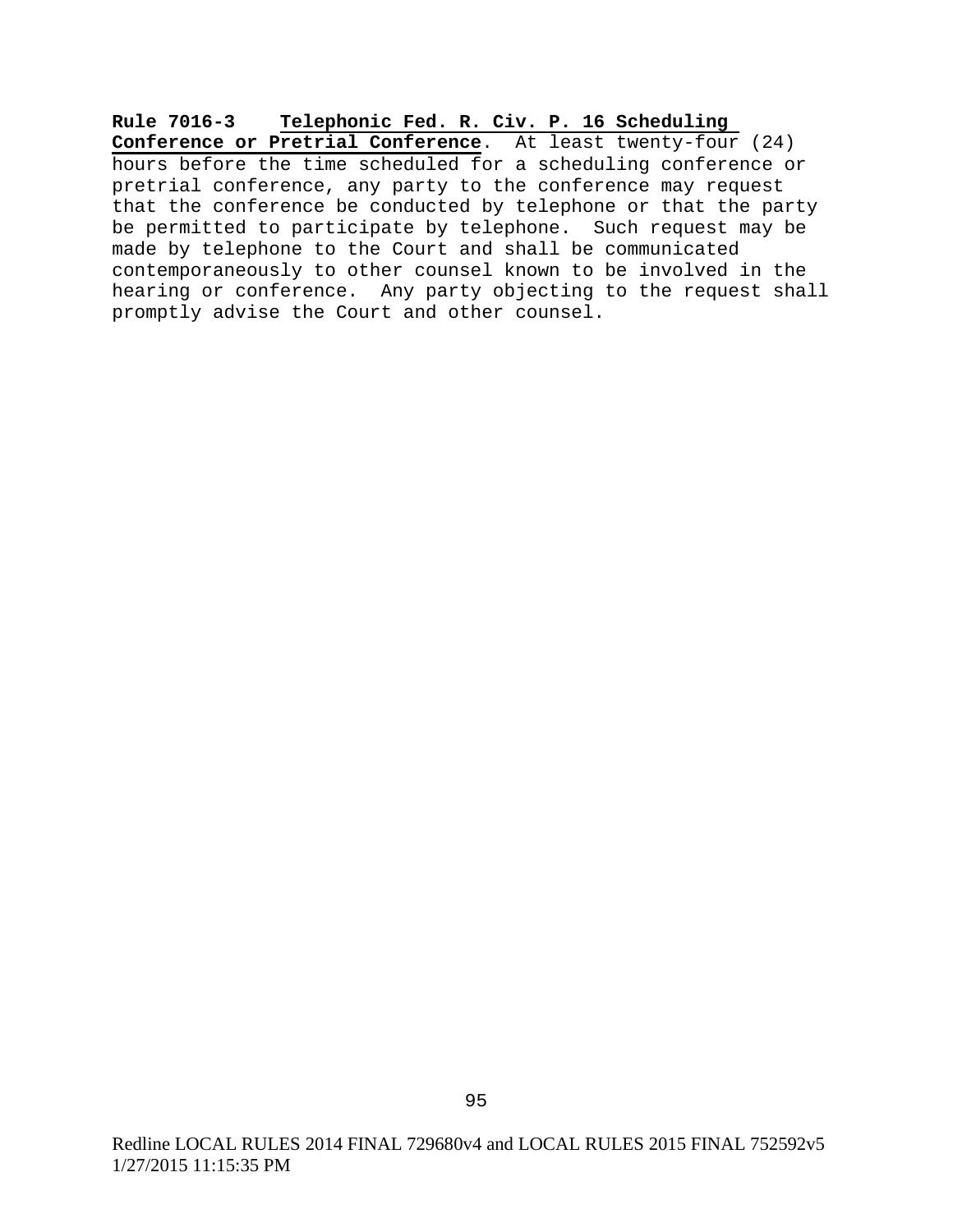### **Rule 7026-1 Discovery**.

- (a) Cooperation and Proportionality. Parties are expected to confer and in good faith attempt to reach agreement cooperatively on how to conduct discovery under Fed. R. Civ. P. 26-36 and these Local Rules. Parties also are expected to use reasonable, good faith and proportional efforts including to preserve, identify and produce relevant information. This may include identifying appropriate limits to discovery, including limits on custodians, identification of relevant subject matter, time periods for discovery and other parameters to limit and guide preservation and discovery issues.
- (ab) Notice. All motion papers under Fed. R. Bankr. P. 7026 -7037 shall be filed and served so as to be received at least seven (7) days before the hearing date on such motion. When service is made for a discovery related motion under this Local Rule, any objection shall be filed and served so as to be received at least one (1) business day before the hearing date.
- $(kc)$  Motions to Include the Discovery at Issue. Any discovery motion filed pursuant to Fed. R. Civ. P. 26 through 37 shall include, in the motion itself or in a memorandum, a verbatim recitation of each interrogatory, request, answer, response, or objection which is the subject of the motion or shall have attached a copy of the actual discovery document which is the subject of the motion.
- (ed) Certification of Counsel. Except for cases or proceedings involving pro se parties or motions brought by nonparties, every motion under this Local Rule shall be accompanied by an averment of Delaware Counsel for the moving party that a reasonable effort has been made to reach agreement with the opposing party on the matters set forth in the motion or the basis for the moving party not making such an effort. Unless otherwise ordered, failure to so aver may result in dismissal of the motion.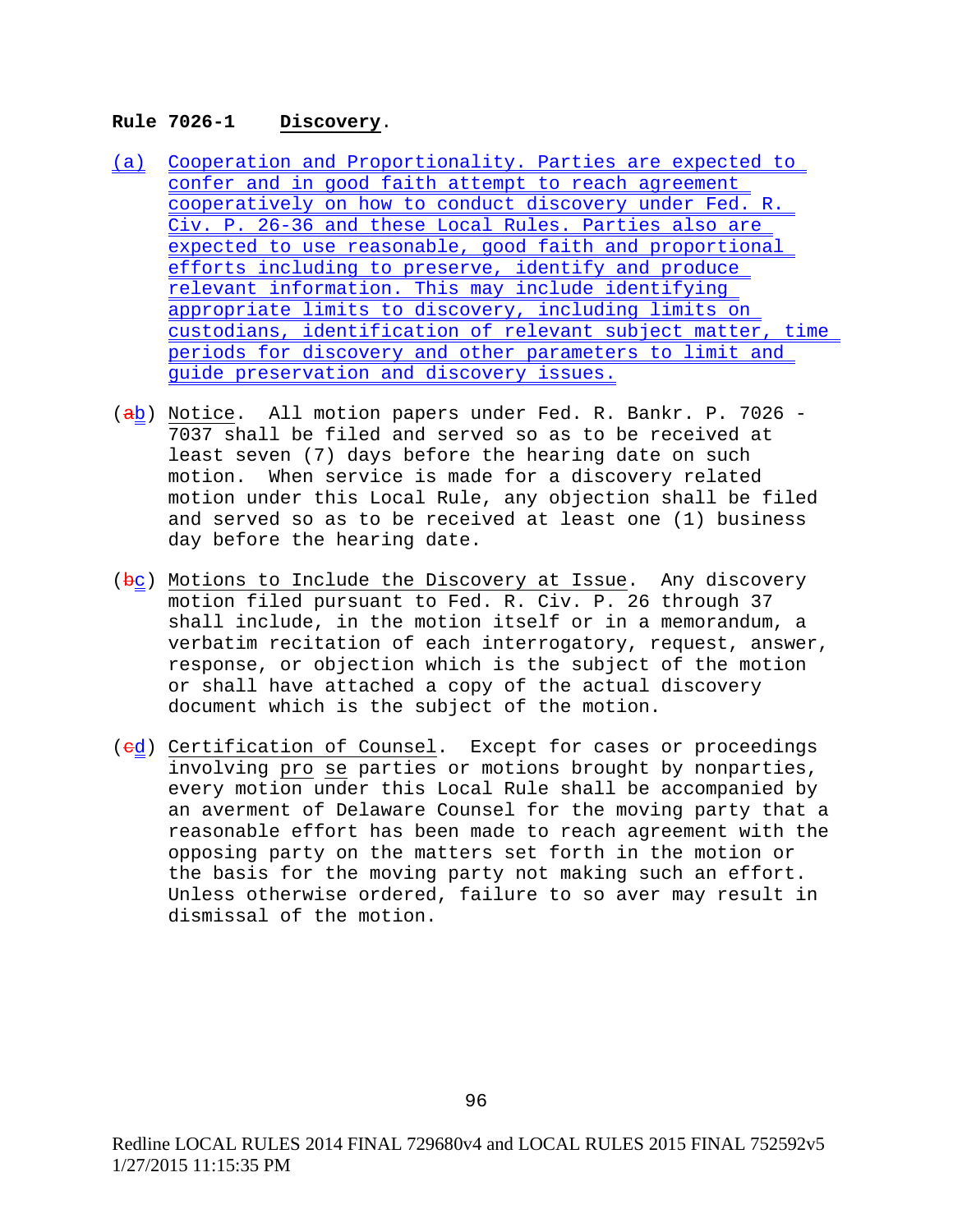#### **Rule 7026-2 Service of Discovery Materials**.

- (a) Service With Filing. In cases involving pro se parties, all requests for discovery under Fed. R. Civ. P. 26, 30, 31, 33 through 36, and answers and responses thereto, shall be served upon other counsel or parties and filed with the Court.
- (b) Service Without Filing. Consistent with Fed. R. Civ. P. 5(a), in cases where all parties are represented by counsel, all requests for discovery under Fed. R. Civ. P. 26, 30, 31, 33 through 36 and 45, and answers and responses thereto, and all required disclosures under Fed. R. Civ. P. 26(a), shall be served upon other counsel or parties but shall not be filed with the Court. In lieu thereof, the party requesting discovery and the party serving responses thereto shall file with the Court a "Notice of Service" containing a certification that a particular form of discovery or response was served on other counsel or opposing parties, and the date and manner of service.
	- (i) Filing the notice of taking of oral depositions required by Fed. R. Civ. P.  $30(b)(1)$  and  $30(b)(6)$ , and filing of proof of service under Fed. R. Civ. P.  $45(b)(34)$  in connection with subpoenas, will satisfy the requirement of filing a "Notice of Service."
	- (ii) The party responsible for service of the discovery request or the response shall retain its respective<br>originals and become the custodian of them. The originals and become the custodian of them. party taking an oral deposition shall be custodian of the original deposition transcript; no copy shall be filed except pursuant to subparagraph (iii). Unless otherwise ordered, in cases involving out-ofstate counsel, Delaware Counsel shall be the custodians.
	- (iii) If depositions, interrogatories, requests for documents, requests for admissions, answers, or responses are to be used at trial or are necessary to a pretrial or post trial motion, the verbatim portions thereof considered pertinent by the parties shall be filed with the Court when relied upon.
	- (iv) When discovery not previously filed with the Court is needed for appeal purposes, the Court, on its own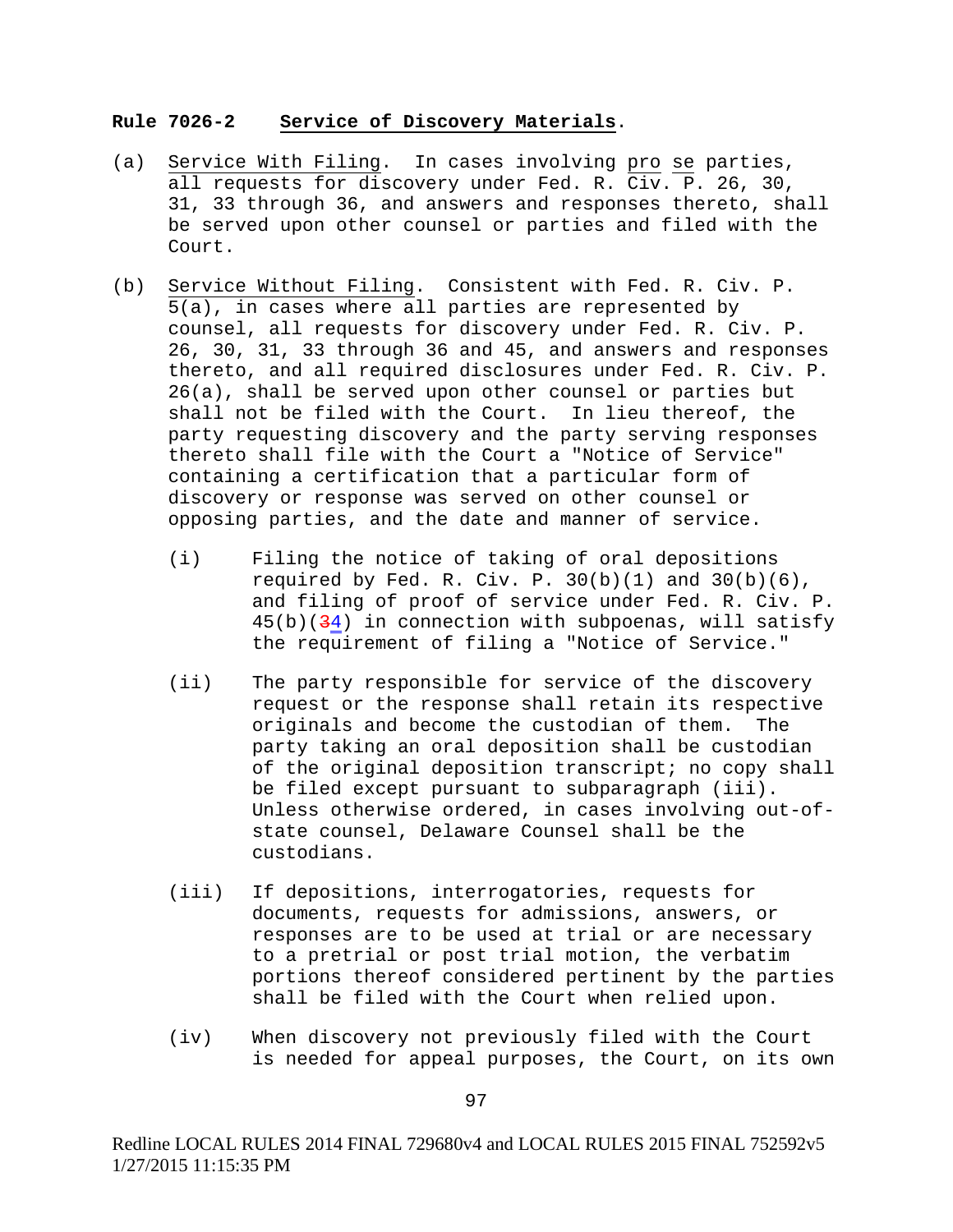motion, on motion by any party, or by stipulation of counsel, shall order the necessary material delivered by the custodian to the Court.

(v) The Court on its own motion, on motion by any party, or on application by a non-party, may order the custodian to file the original of any discovery document.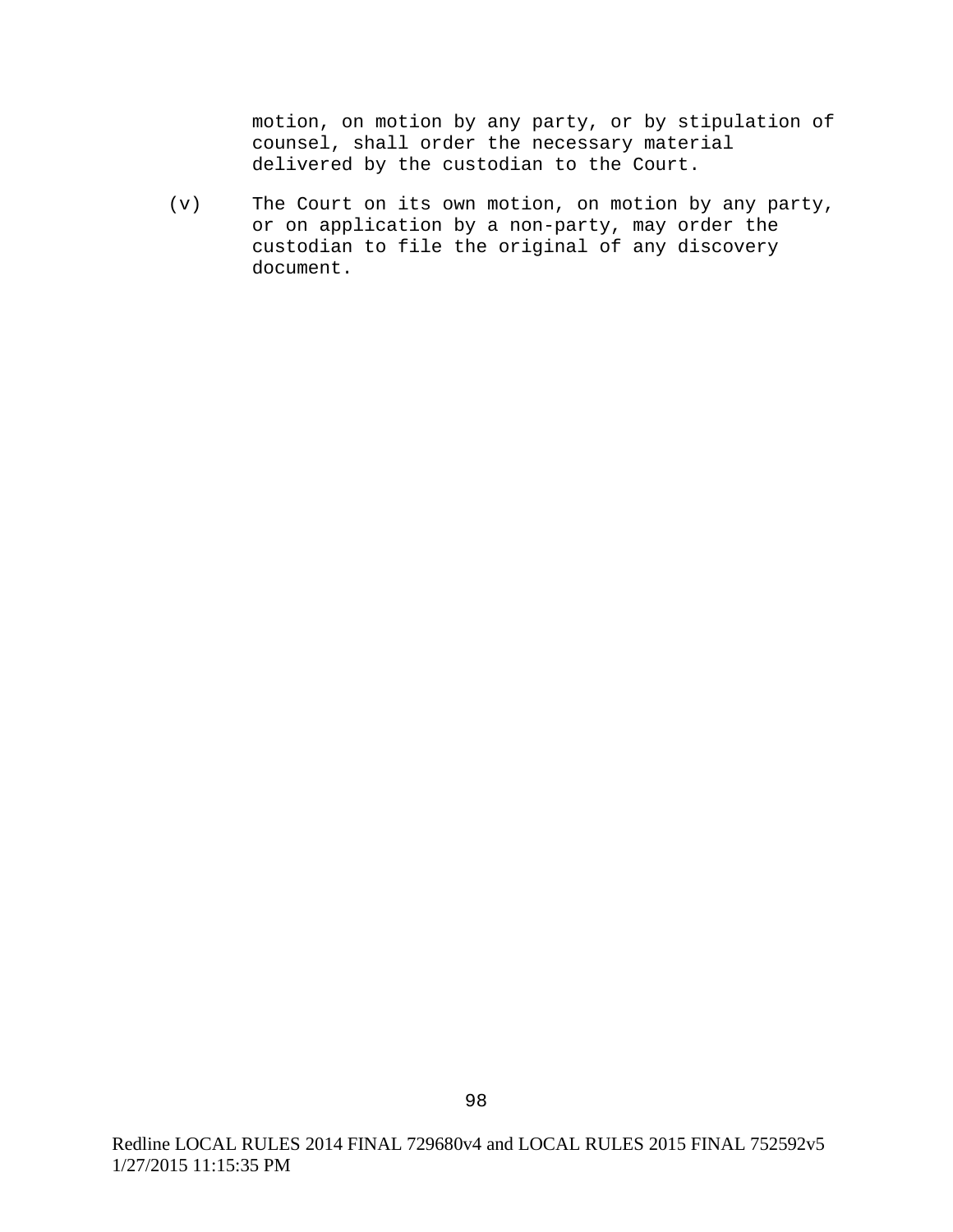## **Rule 7026-3 Discovery of Electronic Documents ("E-Discovery")**.

- (a) Introduction. This rule applies to all matters covered by Fed. R. Civ. P. 26. It is expected that parties to a casecontested matter or adversary proceeding will cooperatively reach agreement on how to conduct ediscovery. In the eventan adversary proceeding, it is expected that such an agreement has not beenwill be reached byon or before the date of the Fed. R. Civ. P. 16 scheduling conference, however. However, the following default standards shall apply until such time, if ever, the parties conduct e-discovery on a consensual basis.
- (b) Discovery Conference. Parties shall discuss the parameters of their anticipated e-discovery consistent with the concerns outlined below. In a contested matter, the discussions will take place prior to or concurrent with the service of written discovery by the parties. In an adversary proceeding, the discussions will take place at the Fed. R. Civ. P. 26(f) conference, as well as at the Fed. R. Civ. P. 16 scheduling conference with the Court $\tau$ consistent with the concerns outlined below. More specifically, prior to the Rule 26(f) conference. Unless otherwise agreed by the parties or ordered by the Court, the parties shall exchange the following information:
	- (i) A list of the most likely custodians of relevant electronic materials, including a brief description of each person's title and responsibilities;
	- (ii) A list of each relevant electronic system that has been in place at all relevant times and a general description of each system, including the nature, scope, character, organization, and formats employed in each system. The parties should also include other pertinent information about their electronic documents and whether those electronic documents are of limited accessibility. Electronic documents of limited accessibility may include those created or used by electronic media no longer in use, maintained in redundant electronic storage media, or for which retrieval involves substantial cost;
	- (iii) The name of the individual responsible for that party's electronic document retention policies ("the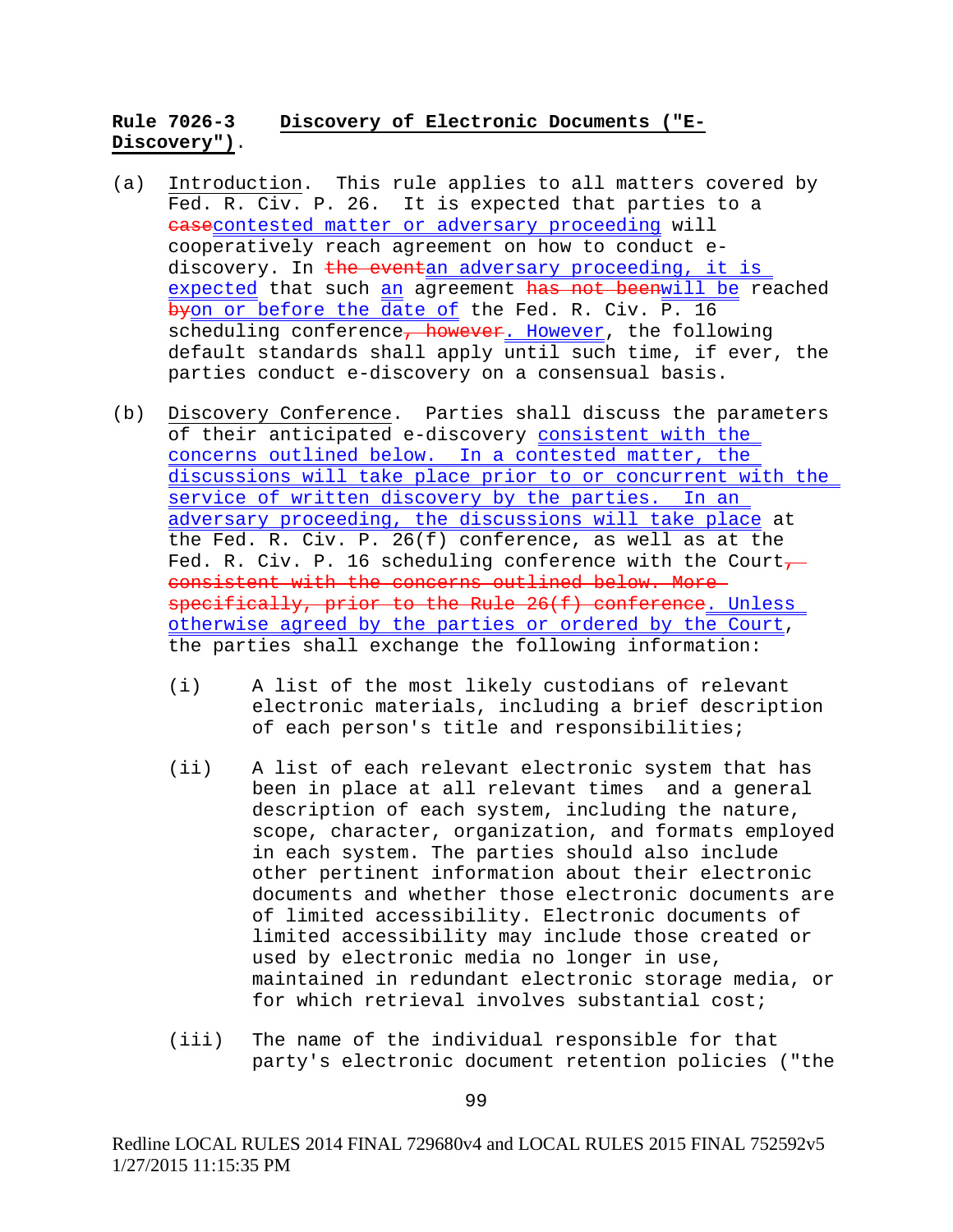retention coordinator"), as well as a general description of the party's electronic document retention policies for the systems identified above;

- (iv) The name of the individual who shall serve as that party's "e-discovery liaison"; and
- (v) Notice of any problems reasonably anticipated to arise in connection with e-discovery.

To the extent that the state of the pleadings does not permit a meaningful discussion of the above including by the time of the Rule 26(f) conference, the parties shall either agree on a date by which this information will be mutually exchanged or submit the issue for resolution by the Court including at theany Rule 16 scheduling conference.

- (c) E-Discovery Liaison. In order to promote communication and cooperation between the parties, each party to a case shall designate a single individual through which all e-discovery requests and responses are made (the "e-discovery liaison"). Regardless of whether the e-discovery liaison is an attorney (in-house or outside counsel), a third party consultant, or an employee of the party, he or she must be:
	- (i) Familiar with the party's electronic systems and capabilities in order to explain these systems and answer relevant questions.
	- (ii) Knowledgeable about the technical aspects of ediscovery, including electronic document storage, organization, and format issues.
	- (iii) Prepared to participate in e-discovery dispute resolutions.

The Court notes that, at all times, the attorneys of record shall be responsible for compliance with e-discovery requests. However, the e-discovery liaisons shall be responsible for organizing each party's e-discovery efforts to insure consistency and thoroughness and, generally, to facilitate the e-discovery process.

(d) Timing of E-Discovery. Discovery of electronic documents shall proceed in a sequenced fashion.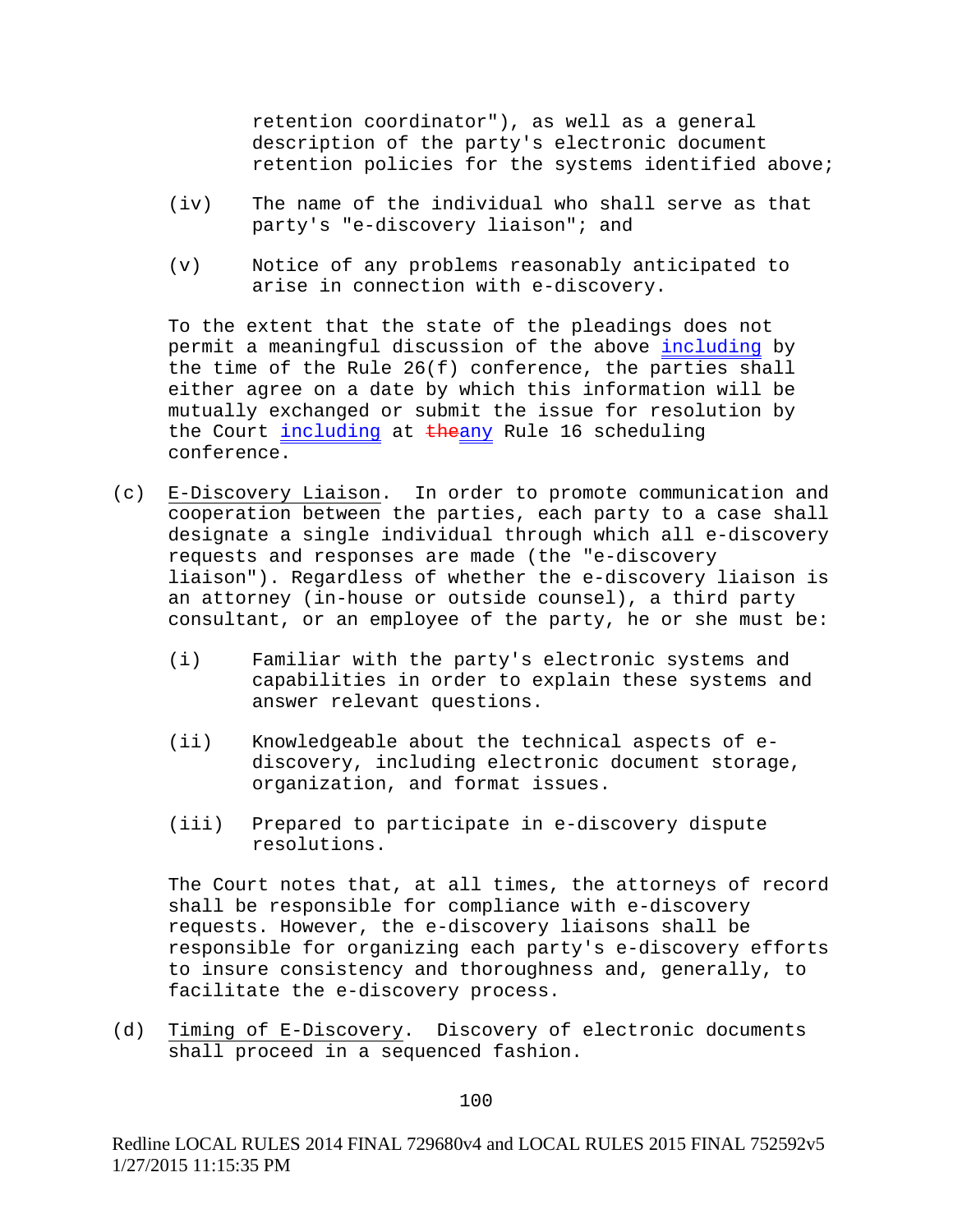- (i) After receiving requests for document production, the parties shall search their documents, other than those identified as limited accessibility electronic documents, and produce responsive electronic documents in accordance with Fed. R. Civ. P.  $26(b)(2)$ .
- (ii) Electronic searches of documents identified as of limited accessibility shall not be conducted until the initial electronic document search has been completed. Requests for information expected to be found in limited accessibility documents must be narrowly focused with some basis in fact supporting the request.
- (iii) On-site inspections of electronic media under Fed. R. Civ. P. 34(b) shall not be permitted absent exceptional circumstances, where good cause and specific need have been demonstrated.
- (e) Search Methodology. If the parties intend to employ an electronic search to locate relevant electronic documents, the parties shall disclose any restrictions as to scope and method which might affect their ability to conduct a complete electronic search of the electronic documents. The parties shall confer and in good faith attempt to reach agreement as to the method of searching, and the words, terms, and phrases to be searched with the assistance of the respective e-discovery liaisons, who are charged with familiarity with the parties' respective systems. The parties also shall confer and in good faith attempt to reach agreement as to the timing and conditions of any additional searches which may become necessary in the normal course of discovery. To minimize the expense, the parties may consider limiting the scope of the electronic search (e.g., time frames, fields, document types).
- (f) Format. If, during the course of the Rule  $26(f)$ conference, the parties cannot agree to the format for document production, electronic documents shall be produced to the requesting party as image files (e.g., PDF or TIFF). When the image file is produced, the producing party must preserve the integrity of the electronic document's contents, i.e., the original formatting of the document, its metadata and, where applicable, its revision history. After initial production in image file format is complete,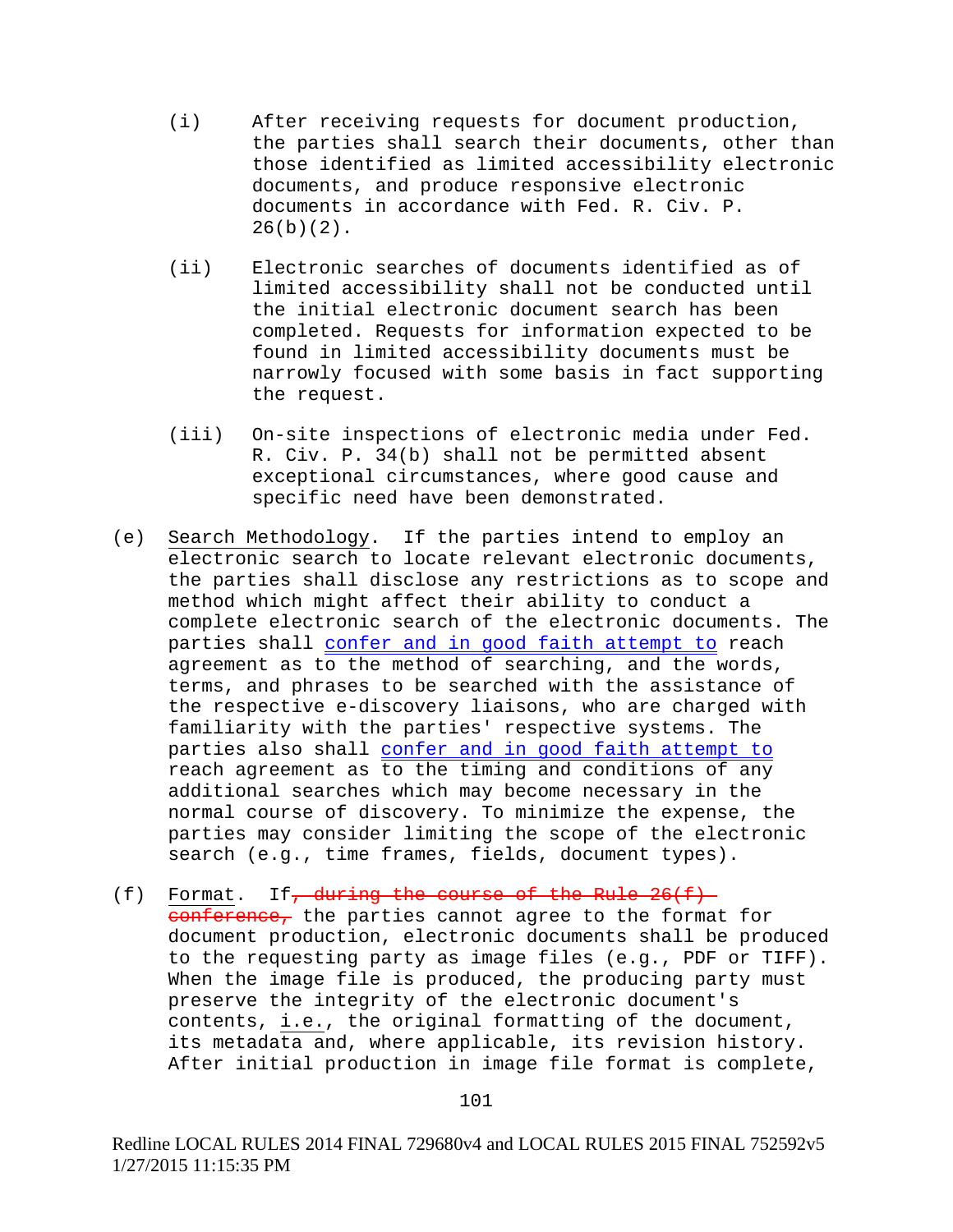a party must demonstrate particularized need for production of electronic documents in their native format.

- (g) Retention. Within the first thirty (30) days of discovery, the parties should work towards an agreement (akin to the standard protective order) that outlines the steps each party shall take to segregate and preserve the integrity of all relevant electronic documents. In order to avoid later accusations of spoliation, a Fed. R. Civ. P. 30(b)(6) deposition of each party's retention coordinator may be appropriate. The retention coordinators shall:
	- (i) Take steps to ensure that email of identified custodians shall not be permanently deleted in the ordinary course of business and that electronic documents maintained by the individual custodians shall not be altered; and
	- (ii) Provide notice as to the criteria used for spam and/or virus filtering of email and attachments; emails and attachments filtered out by such systems shall be deemed non-responsive so long as the criteria underlying the filtering are reasonable.

Within seven (7) days of identifying the relevant document custodians, the retention coordinators shall implement the above procedures and each party's counsel shall file a statement of compliance as such with the Court.

- (h) Privilege. Electronic documents that contain privileged information or attorney work product shall be immediately returned if the documents appear on their face to have been inadvertently produced or if there is notice of the inadvertent production within thirty (30) days of such inadvertent production.
- (i) Costs. Generally, the costs of discovery shall be borne by each party. However, the Court will apportion the costs of electronic discovery upon a showing of good cause.

102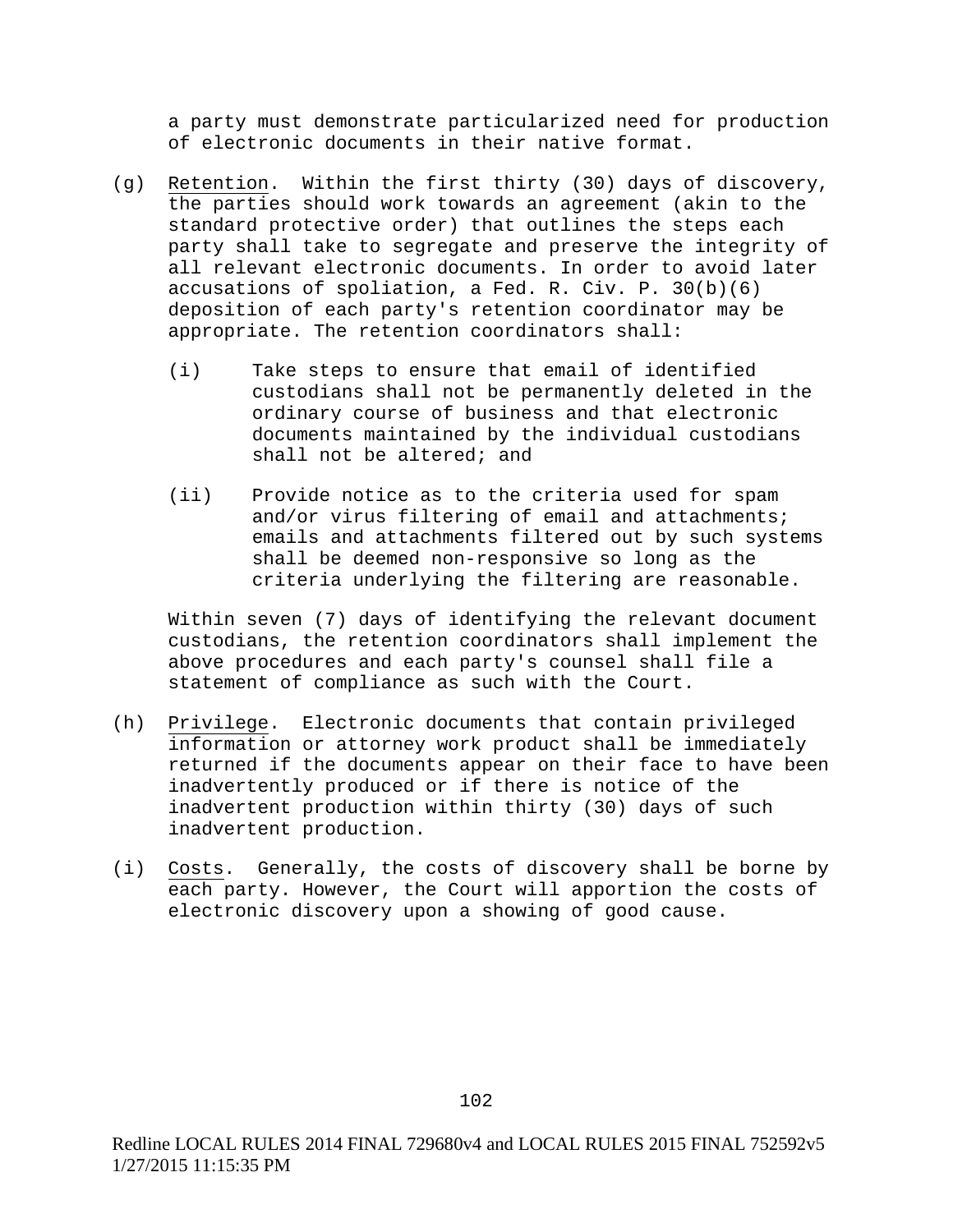#### **Rule 7030-1 Depositions.**

- (a) Attendance at Deposition. A deposition may be attended only by (i) the deponent, (ii) counsel for any party and members and employees of their firms, (iii) a party who is a natural person, (iv) an officer or employee of a party who is not a natural person designated as its representative by its counsel, (v) counsel for the deponent, (vi) any consultant or expert designated by counsel for any party, (vii) the United States Trustee, (viii) counsel for any trustee, (ix) counsel for the debtor, (x) counsel for any official committee and (xi) counsel for any party providing postpetition financing to<br>the debtor under 11 U.S.C. § 363 or 364. If a the debtor under  $11 \text{ U.S.C.}$  § 363 or 364. confidentiality order has been entered, any person who is not authorized under the order to have access to documents or information designated confidential shall be excluded from a deposition upon request by the party who is seeking to maintain confidentiality while a deponent is being examined about any confidential document or information.
- (b) Reasonable Notice of Deposition. Unless otherwise ordered by the Court, "reasonable notice" for the taking of depositions under Fed. R. Civ. P. 30(b)(1) shall not be less than seven (7) days.
- (c) Motions to Quash. Any party seeking to quash a deposition must file a motion with the Court under Fed. R. Civ. P. 26(c) or 30(d). If such motion is filed at least one (1) business day before the scheduled deposition, neither the objecting party, witness, nor any attorney is required to appear at a deposition to which a motion is directed until the motion is resolved.
- (d) Depositions Upon Oral Examination. From the commencement until the conclusion of deposition questioning by an opposing party, including any recesses or continuances thereof of less than five (5) calendar days, counsel for the deponent shall not consult or confer with the deponent regarding the substance of the testimony already given or anticipated to be given, except for the purpose of conferring on whether to assert a privilege against testifying or on how to comply with a court order.

103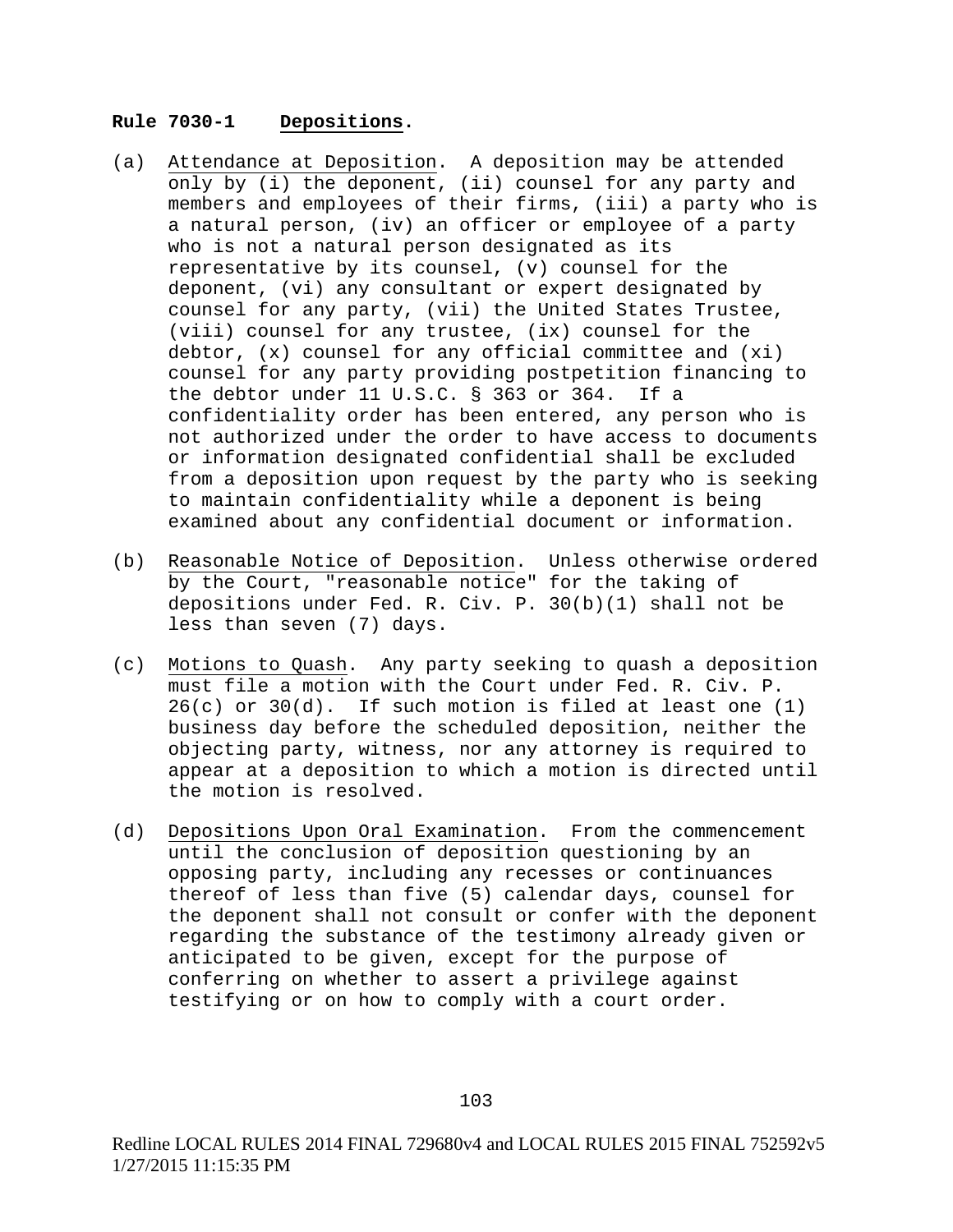**Rule 7055-1 Default**. All applications, motions or requests for default/default judgment under Fed. R. Bankr. P. 7055 shall be served on the party against whom a default is sought and the party's attorney if an entry of appearance has been filed in the adversary or bankruptcy case, in accordance with Local Rule 9013-1. Requests for default/default judgment shall be in compliance with the Clerk's Office Procedures.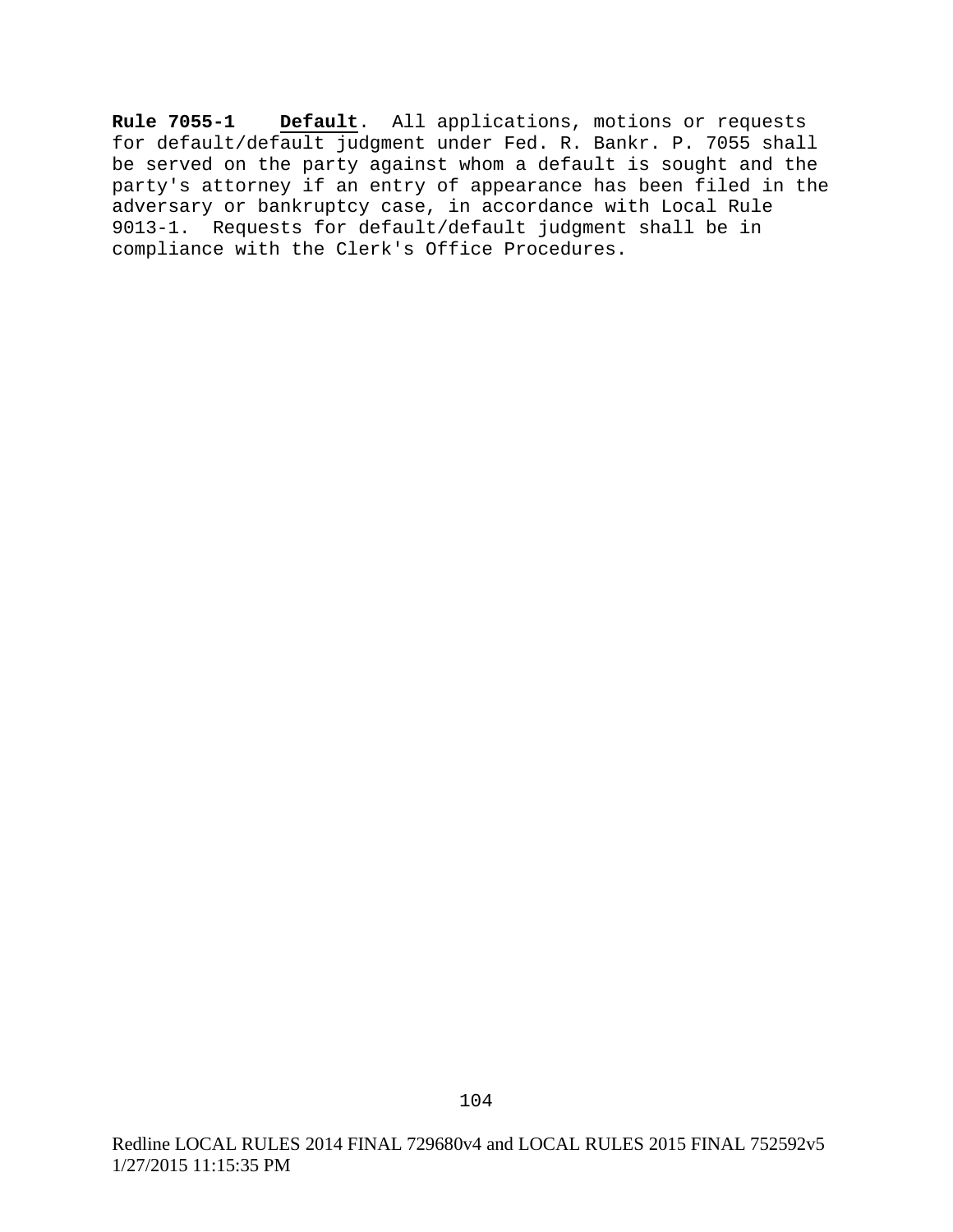### **PART VIII. APPEALS TO DISTRICT COURT OR BANKRUPTCY APPELLATE PANEL**

**Rule 80018003-1 Appeals FromTransmittal of Notice of Appeal to Bankruptcy Court OrdersJudge; Committee Notice and Request for Service**.

**\*\*\* THE DISTRICT COURT RULES APPLY TO ALL FILINGS WITH THE DISTRICT COURT \*\*\***

- (a) Appeals Generally. A notice of appeal shall be in conformity with Official Bankruptcy Form B 17 and shall be accompanied by the prescribed filing fee.
- (ba) Transmittal of Notice of Appeal to Bankruptcy Judge. When appealing from an order entered by a bankruptcy judge, substantially contemporaneous with the filing of a notice of appeal, the appellant shall mail or deliver a copy of the notice of appeal to the bankruptcy judge whose order is the subject of the appeal. For the avoidance of doubt, the failure of an appellant to provide a copy of the notice of appeal to the bankruptcy judge shall not affect the jurisdiction of any appellate court to hear such appeal.
- (c) Opinion in Support of Order. Any bankruptcy judge whose order is the subject of an appeal may, within seven  $(7)$ days of the filing date of the notice of appeal, file a written opinion that supports the order being appealed or that supplements any earlier written opinion or recorded oral bench ruling or opinion.
- (db) Notice to Official Committees. Simultaneously with the filing of any notice of appeal or notice of cross-appeal, with respect to an appeal in which any official committee in the bankruptcy case from which such appeal originated is not a named party to the appeal, the party filing such notice of appeal or notice of cross-appeal shall serve a copy of such notice on counsel to any such official committee and shall file with the notice of appeal or notice of cross-appeal a certificate of service.
- (ec) Committee Request for Notice. Any official committee wishing to be placed on the service list for any appeal for the purpose of receiving notices and copies of papers served shall, within twenty-one (21) days of service of the notice of appeal or the notice of cross-appeal as provided for in Local Rule 80018003-1(ab), file with the Court or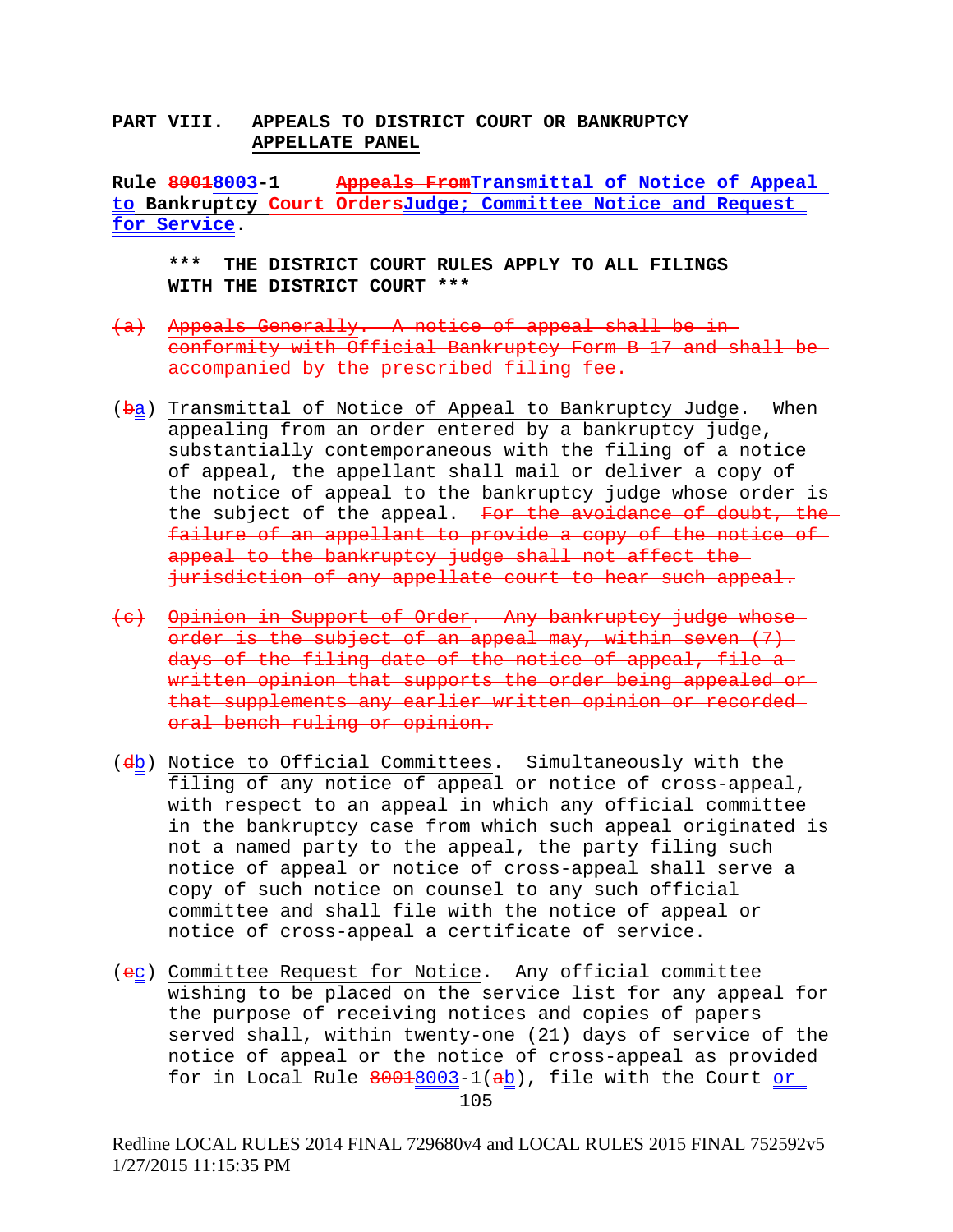District Court (if the appeal has been docketed in the District Court) a request for notice. Such notice shall become part of the record for the appeal to be transmitted to the District Court Clerk by the Clerk.

- (f) Intervention. Nothing contained herein shall affect or in any way determine any official committee's right to intervene in any appeal or cross-appeal or its obligation to seek leave to intervene in any appeal or cross-appeal if such official committee is not a named party to such appeal or cross-appeal.
- (d) For the avoidance of doubt, non-willful noncompliance with this Local Rule 8003-1 does not affect the validity of an appeal and shall not be a basis for the Clerk to refuse to accept for filing any document that otherwise complies with Part VIII of the Bankruptcy Rules.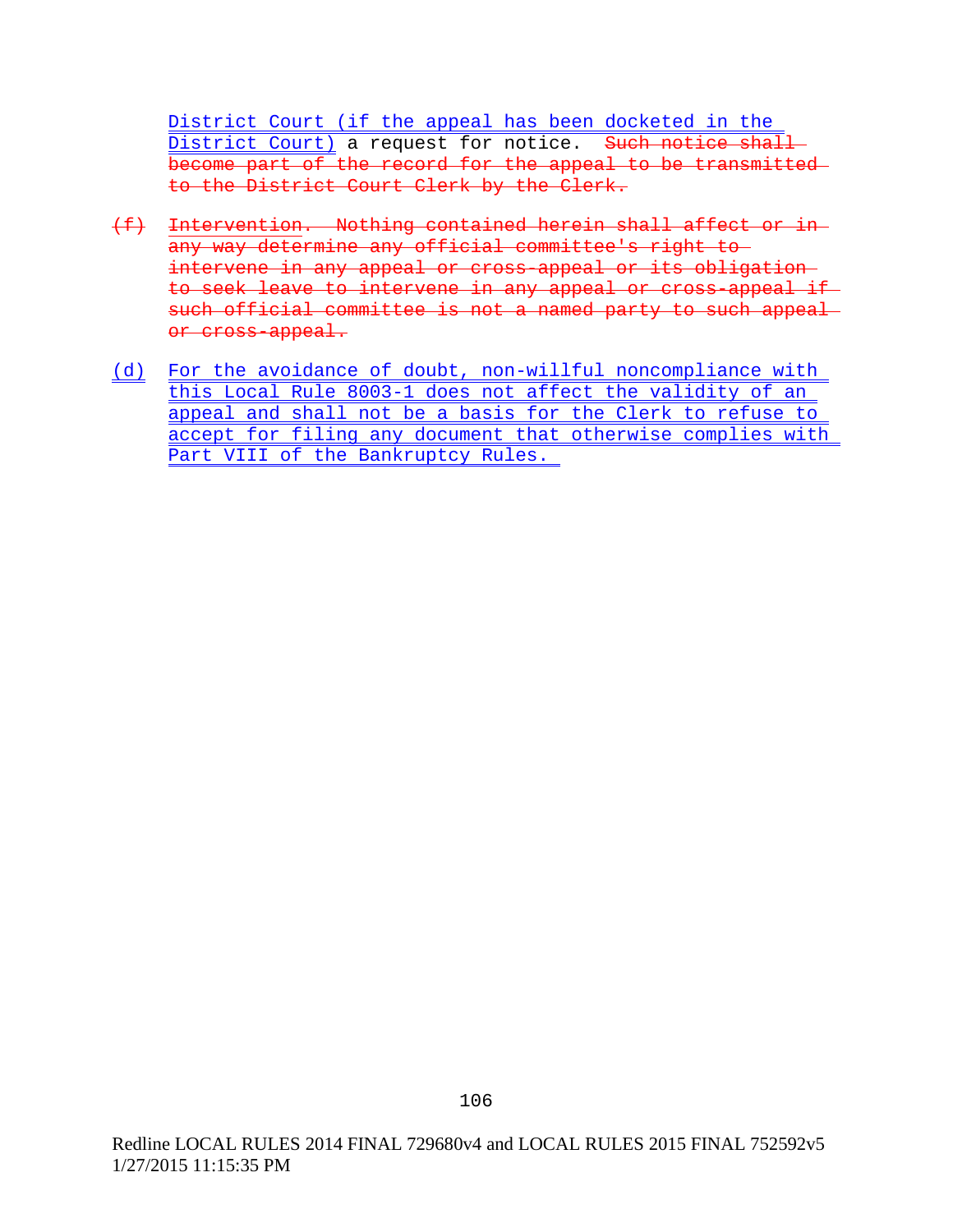**Rule 8003-2 Opinion in Support of Order**. Any bankruptcy judge whose order is the subject of an appeal may, within seven (7) days of the filing date of the notice of appeal, file a written opinion that supports the order being appealed or that supplements any earlier written opinion or recorded oral bench ruling or opinion.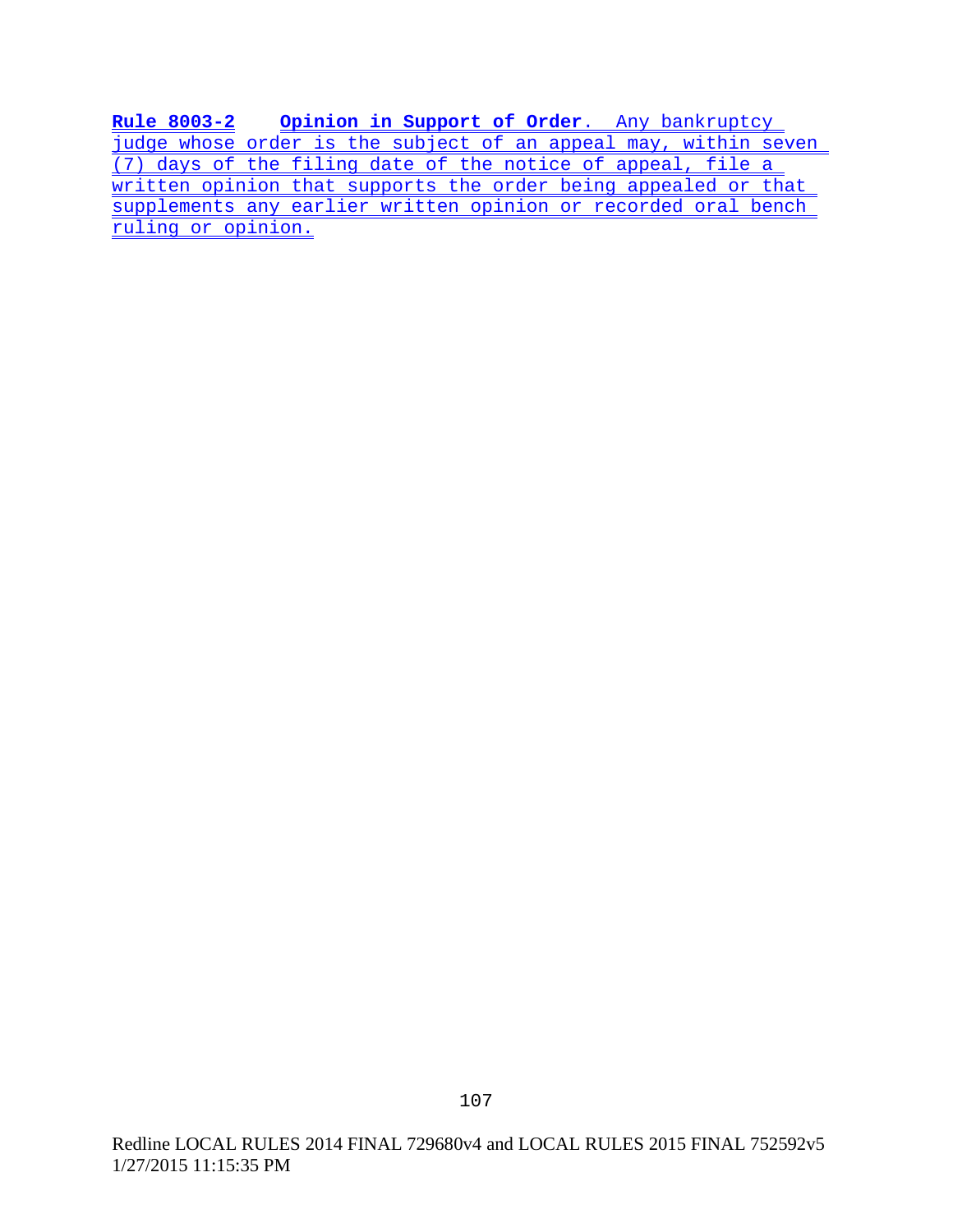**Rule 8004-1 Applicability to Appeals by Leave**. For the avoidance of doubt, Local Rules 8003-1, 8003-2 and 8009-1 apply in connection with appeals by leave pursuant to Bankruptcy Rule 8004.

**Rule 8001-2 Appeals From District Court Orders**. All appeals from a judgment, order or decree of a District Court Judge exercising original jurisdiction under 28 U.S.C. § 1334 over a bankruptcy case, matter or proceeding docketed in the Clerk's Office shall be:

- (a) Filed with the District Court;
- (b) Directed by the Clerk to the Third Circuit Court of Appeals; and
- (c) Treated as an appeal from a final judgment, order or decree of a district court exercising jurisdiction under 28 U.S.C. § 1334 for purposes of Rule 6(a) of the Federal Rules of Appellate Procedure.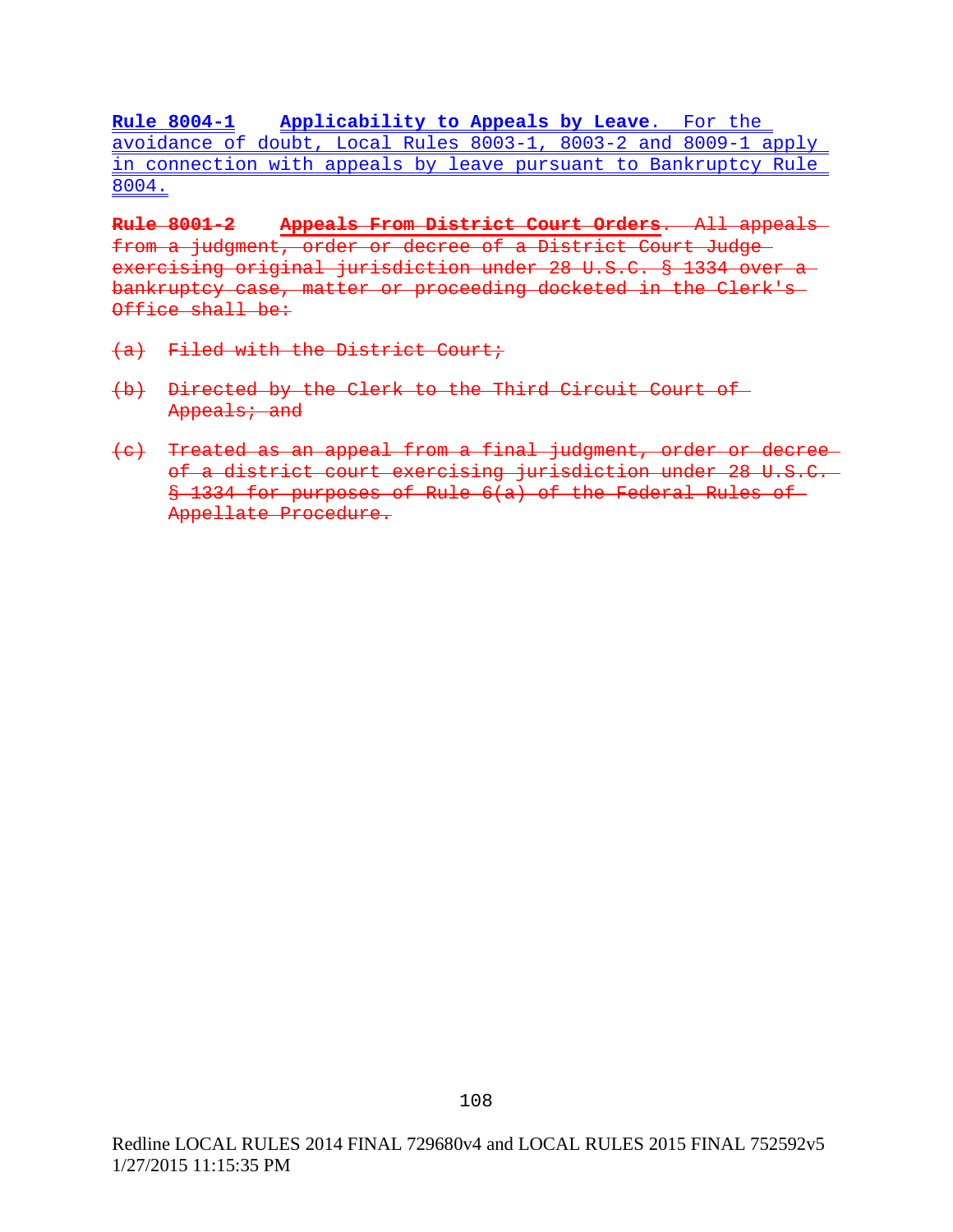### **Rule 80068009-1 Filing of Copies of Record on Appeal**.

- (a) The appellant, and appellee, if applicable, shall: File and serve a designation of the items to be included in the record on appeal/cross-appeal, along with a statement of the issues to be presented, in accordance with Fed. R. Bankr. P. 8006; and
- $(ba)$  At the time of filing the designation identified in LocalBankruptcy Rule 8006-18009(a)(4), the parties shall file an index identifying by docket number, if available, the following items:
	- (i) Those documents identified in the designation submitted under LocalBankruptcy Rule 8006- $\frac{18009}{a}(4);$
	- (ii) Any documents that may be expressly requested by the Clerk or the Court; and
	- (iii) A copy of the relevant transcript; if unavailable, evidence that the transcript has been ordered.
- $(eb)$  In the event that a document identified in the designations does not have a docket number (e.g., exhibits submitted during a hearing, etc.) such documents shall be filed electronically with the Clerk of Court or the District Court (if the appeal has been docketed in the District Court) at the time the index is filed and shall be referenced in the index by hearing date and exhibit number.
- (d) When all documents referenced on the index have been filed, the Bankruptcy Court Clerk shall electronically transmit the record on appeal to the District Court Clerk's Office.
- (c) The appellant's designation of items to be included in the record on appeal shall include any written opinion issued by the bankruptcy judge in support of the order being appealed pursuant to Local Rule 8003-2.

No paper copies of the record on appeal shall be filed with the District Court absent a case-specific order.

109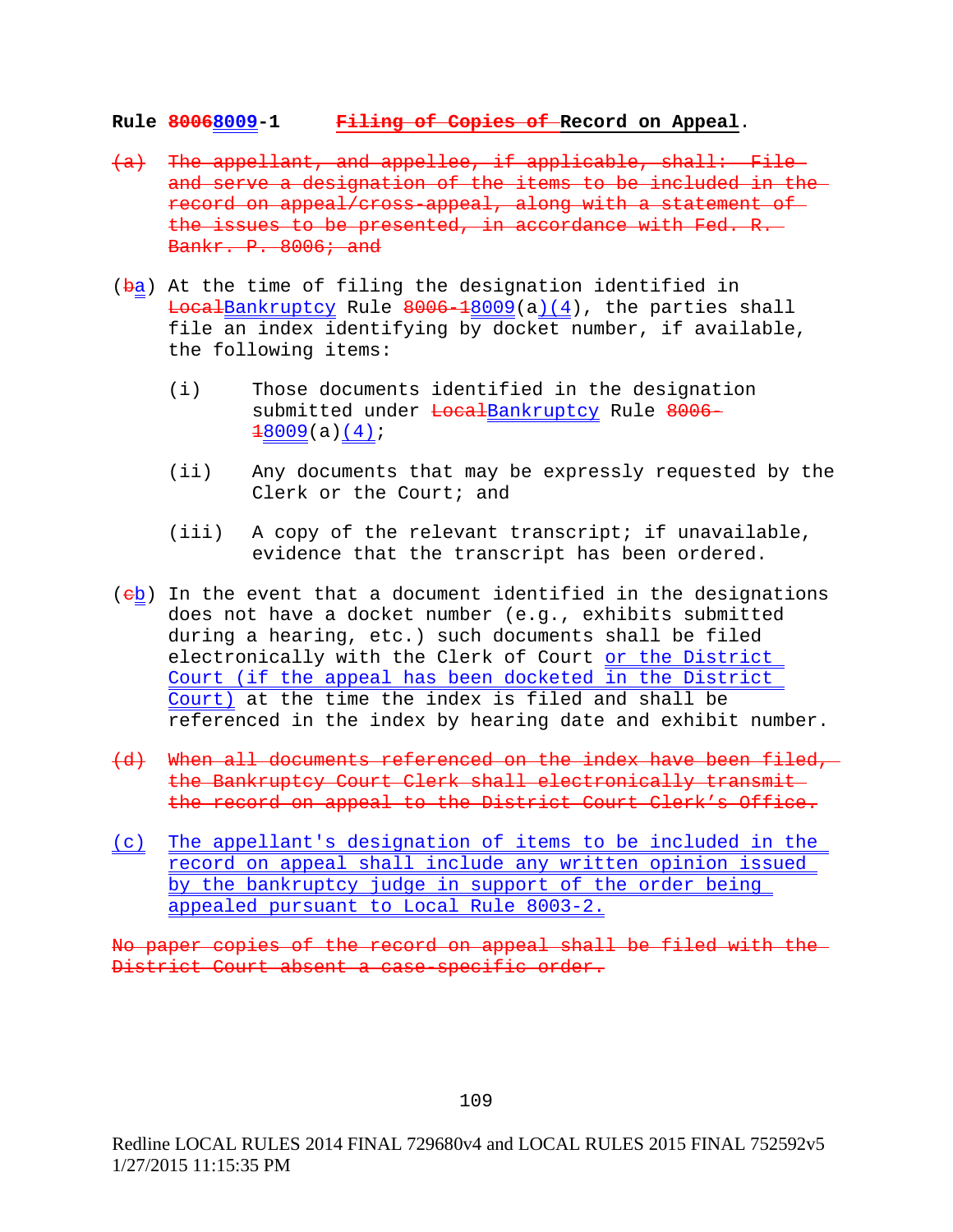### **PART IX. GENERAL PROVISIONS**

### **Rule 9004-1 Caption**.

- (a) Documents submitted for filing shall contain in the caption the name of the debtor, the case number, the initials of the Judge to whom the case has been assigned, the docket number assigned to the case and, if applicable, the adversary proceeding number. All documents filed with the Clerk that relate to a document previously filed and docketed shall contain in its title the title of the related document and its docket number, if available.
- (b) The hearing date and time and the objection date and time of a motion shall be set forth in bold print (i) in the caption of the notice and motion and all related pleadings, below the case or adversary number and (ii) in the text of the notice.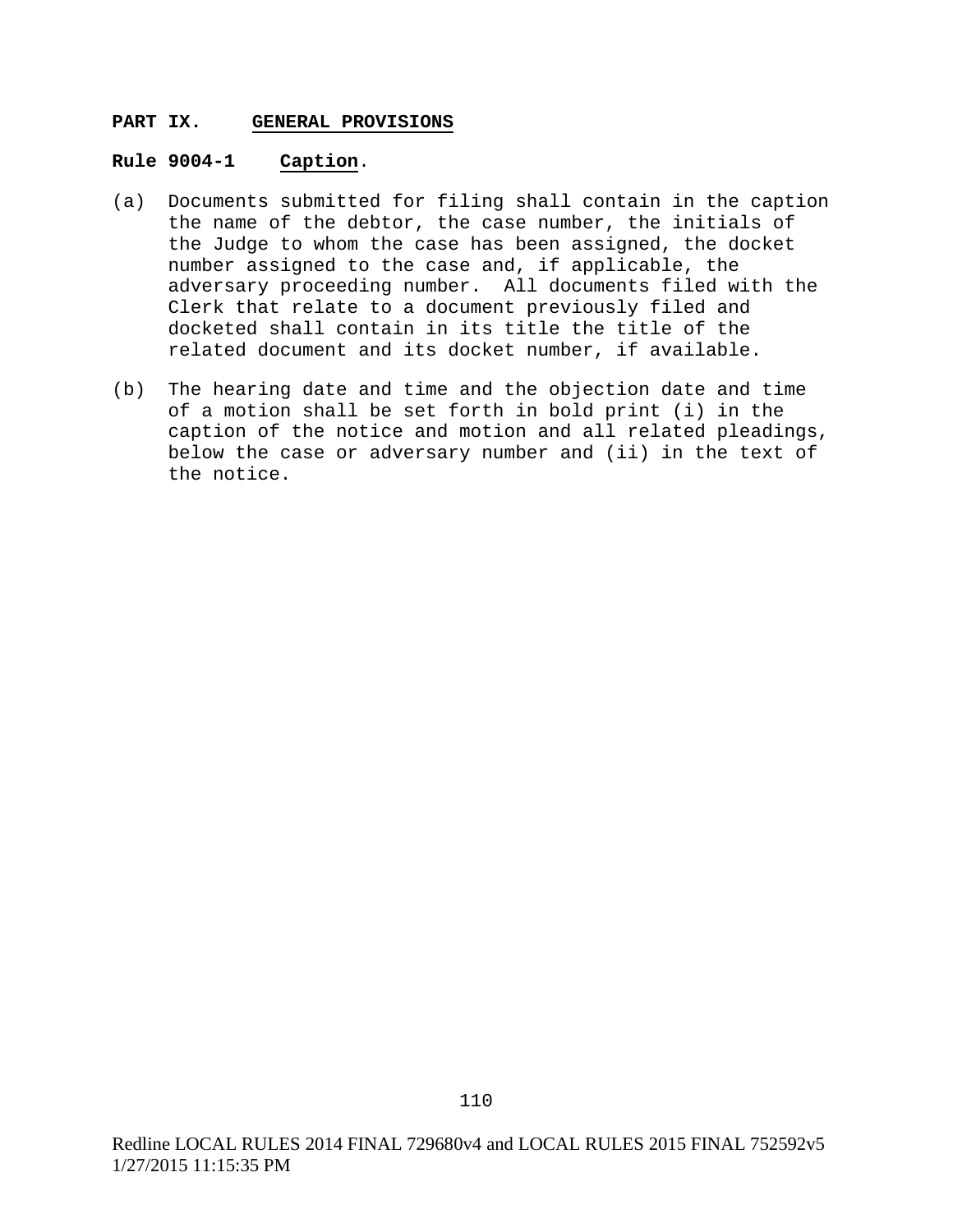# **Rule 9006-1 Time for Service and Filing of Motions and Objections**.

- (a) Generally. Fed. R. Bankr. P. 9006 applies to all cases and proceedings in which the pleadings are filed with the Clerk.
- (b) Discovery-Related Motions. All motion papers under Fed. R. Bankr. P. 7026-7037 shall be filed and served in accordance with Local Rule 7026-1.
- (c) All Other Motions.
	- (i) Service of Motion Papers. Unless the Fed. R. Bankr. P. or these Local Rules state otherwise, all motion papers shall be filed and served in accordance with Local Rule 2002-1(b) at least eighteen (18) days (twenty-one (21) days if service is by first class mail; nineteen (19) days if service is by overnight delivery) prior to the hearing date.
	- (ii) Objection Deadlines. Where a motion is filed and served in accordance with Local Rule  $9006-1(c)(i)$ , the deadline for objection(s) shall be no later than seven (7) days before the hearing date. To the extent a motion is filed and served in accordance with Local Rule 2002-1(b) at least twenty-one (21) days prior to the hearing date, however, the movant may establish any objection deadline that is no earlier than fourteen (14) days after the date of service and no later than seven (7) days before the hearing date. Any objection deadline may be extended by agreement of the movant; provided, however, that no objection deadline may extend<br>beyond the deadline for filing the agenda. In all beyond the deadline for filing the agenda. instances, any objection must be filed and served so as to be received on or before the applicable objection deadline. The foregoing rule applies to responses to Omnibus Objection to Claims. Del. Bankr. L.R. 3007-1.
- (d) Reply Papers. Reply papers by the movant, or any party that has joined the movant, may be filed and, if filed, shall be served so as to be received by  $4:00 \text{ p.m.}$ prevailing Eastern Time the day prior to the deadline for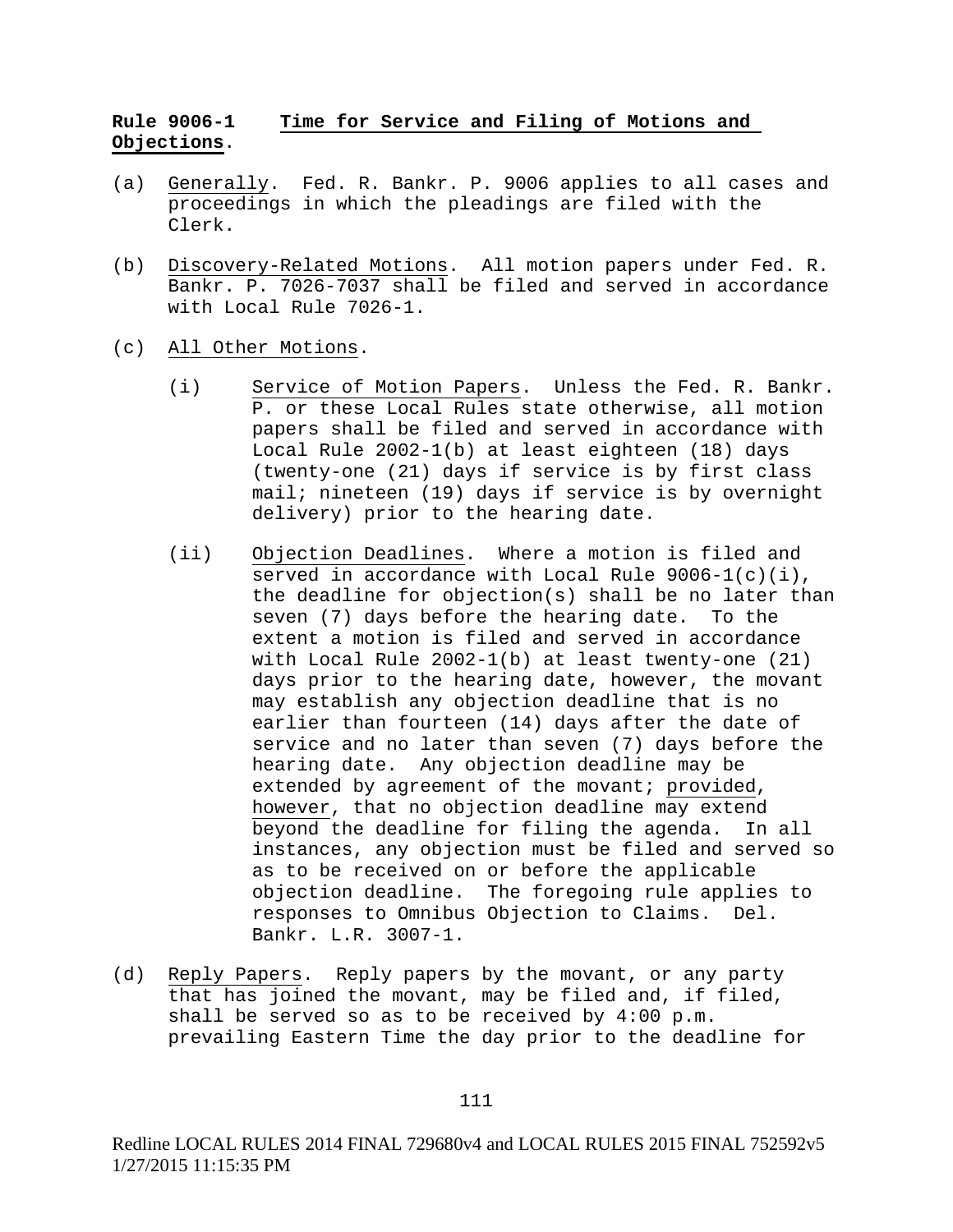filing the agenda. The foregoing rule applies to replies to Omnibus Objection to Claims. Del. Bankr. L.R. 3007-1.

(e) Shortened Notice. No motion will be scheduled on less notice than required by these Local Rules or the Fed. R. Bankr. P. except by order of the Court, on written motion (served on all interested parties) specifying the exigencies justifying shortened notice. The Court will rule on such motion promptly without need for a hearing.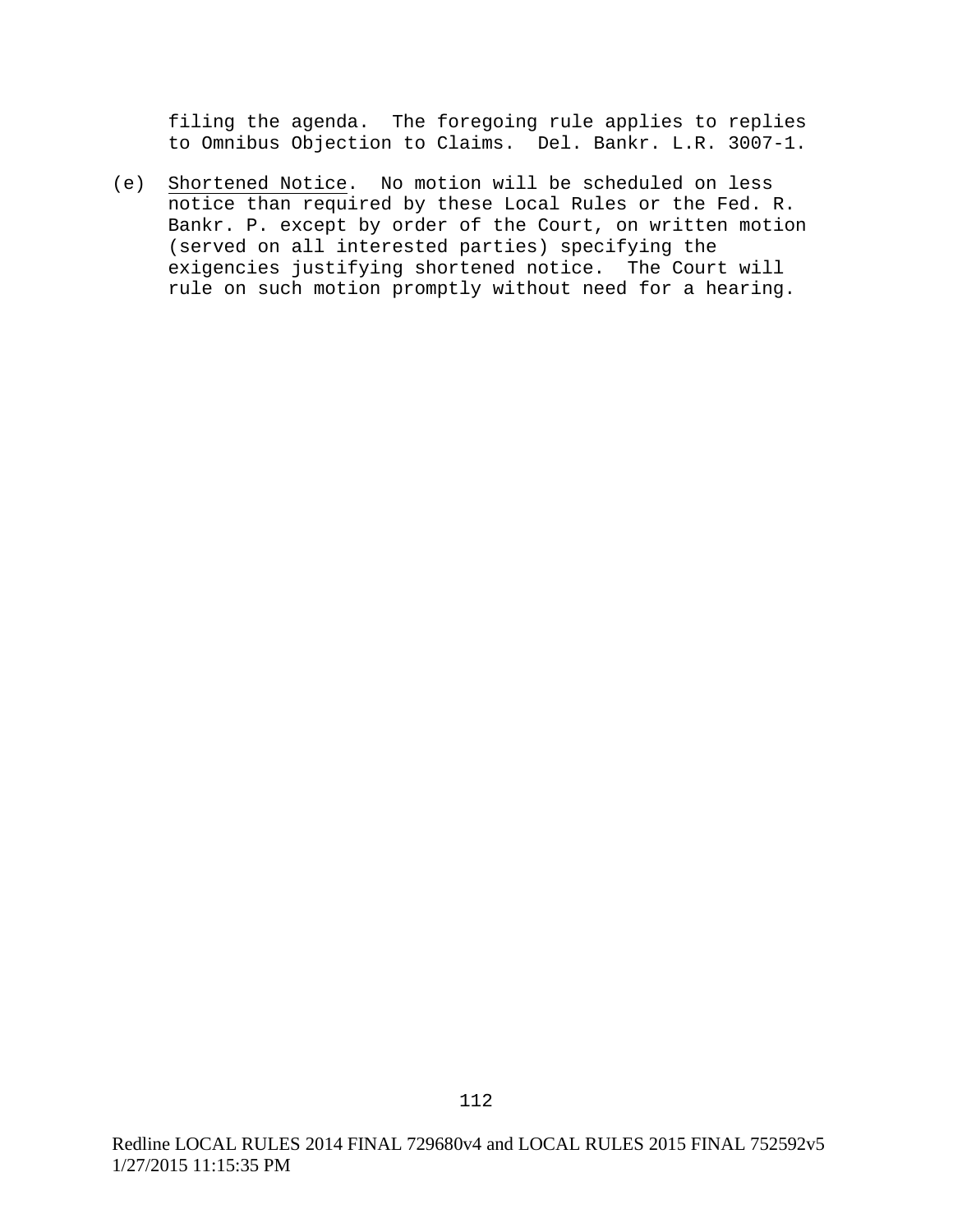**Rule 9006-2 Bridge Orders Not Required in Certain Circumstances**. Unless otherwise provided in the Code or in the Fed. R. Bankr. P., if a motion to extend the time to take any action is filed before the expiration of the period prescribed by the Code, the Fed. R. Bankr. P., these Local Rules or Court order, the time shall automatically be extended until the Court acts on the motion, without the necessity for the entry of a bridge order.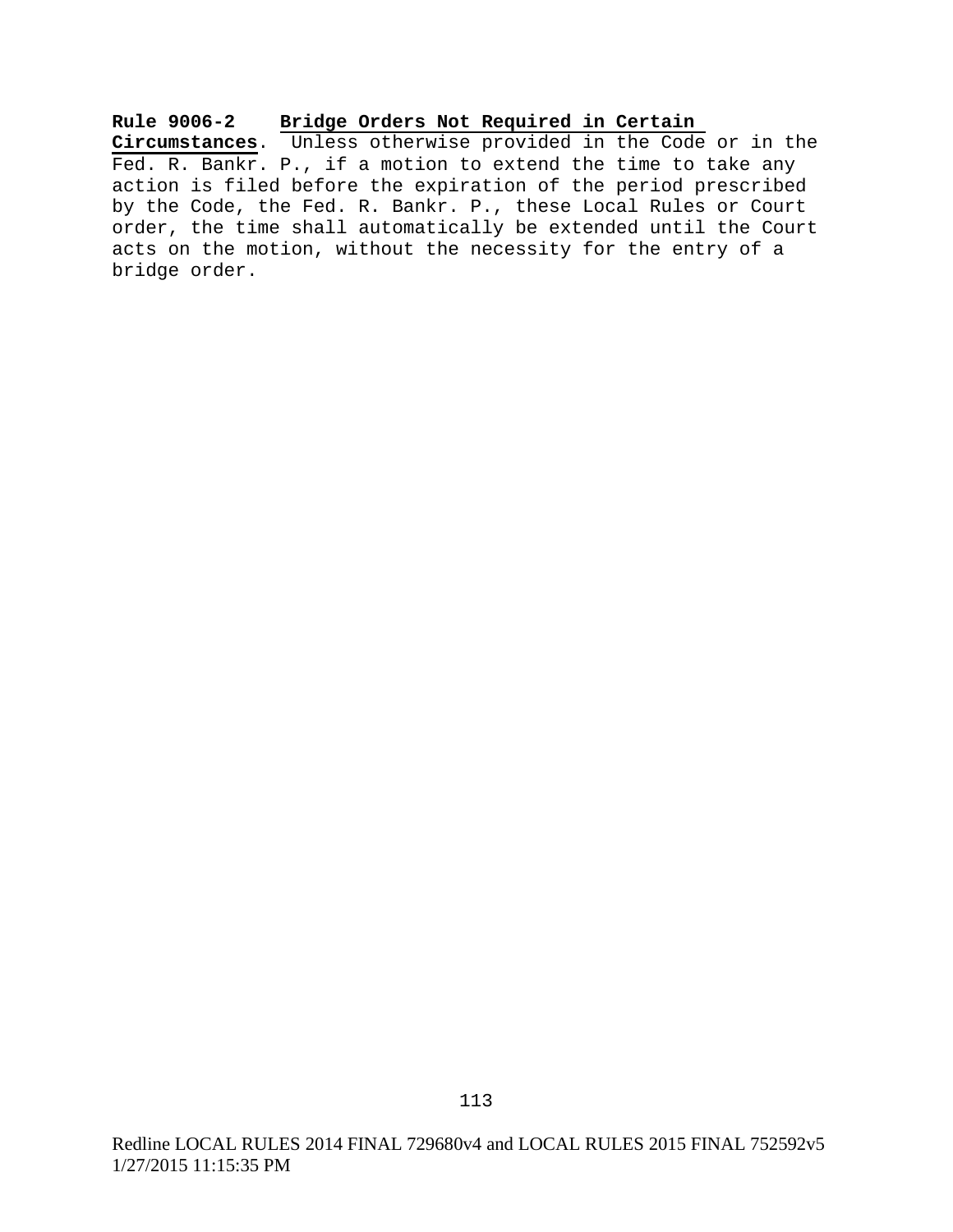#### **Rule 9010-1 Bar Admission**.

- (a) The Bar of this Court. The Bar of this Court shall consist of those persons heretofore admitted to practice in the District Court and those who may hereafter be admitted in accordance with these Rules.
- (b) Admission Pro Hac Vice. Attorneys admitted, practicing, and in good standing in another jurisdiction, who are not admitted to practice by the Supreme Court of the State of Delaware and the District Court, may be admitted pro hac vice in the discretion of the Court, such admission to be at the pleasure of the Court. Unless otherwise ordered by the Court, or authorized by the Constitution of the United States or acts of Congress, an applicant is not eligible for permission to practice pro hac vice if the applicant:
	- (i) Resides in Delaware; or
	- (ii) Is regularly employed in Delaware; or
	- (iii) Is regularly engaged in business, professional, or other similar activities in Delaware.

Any Judge of the Court may revoke, upon hearing after notice and for good cause, a pro hac vice admission in a case or proceeding before a judge. The form for admission pro hac vice, which may be amended by the Court, is Local Form 105 and is located on the Court's website.

- (c) Association with Delaware Counsel Required. Unless otherwise ordered, an attorney not admitted to practice by the District Court and the Supreme Court of the State of Delaware may not be admitted pro hac vice unless associated with an attorney who is a member of the Bar of the District Court and who maintains an office in the District of Delaware for the regular transaction of business ("Delaware counsel"). Consistent with CM/ECF Procedures, Delaware counsel shall be the registered users of CM/ECF and shall be required to file all papers. Unless otherwise ordered, Delaware counsel shall attend proceedings before the Court.
- (d) Time to Obtain Delaware Counsel. A party not appearing pro se shall obtain representation by a member of the Bar of the District Court or have its counsel associate with a member of the Bar of the District Court in accordance with (paragraph (c) above) within thirty (30) days after: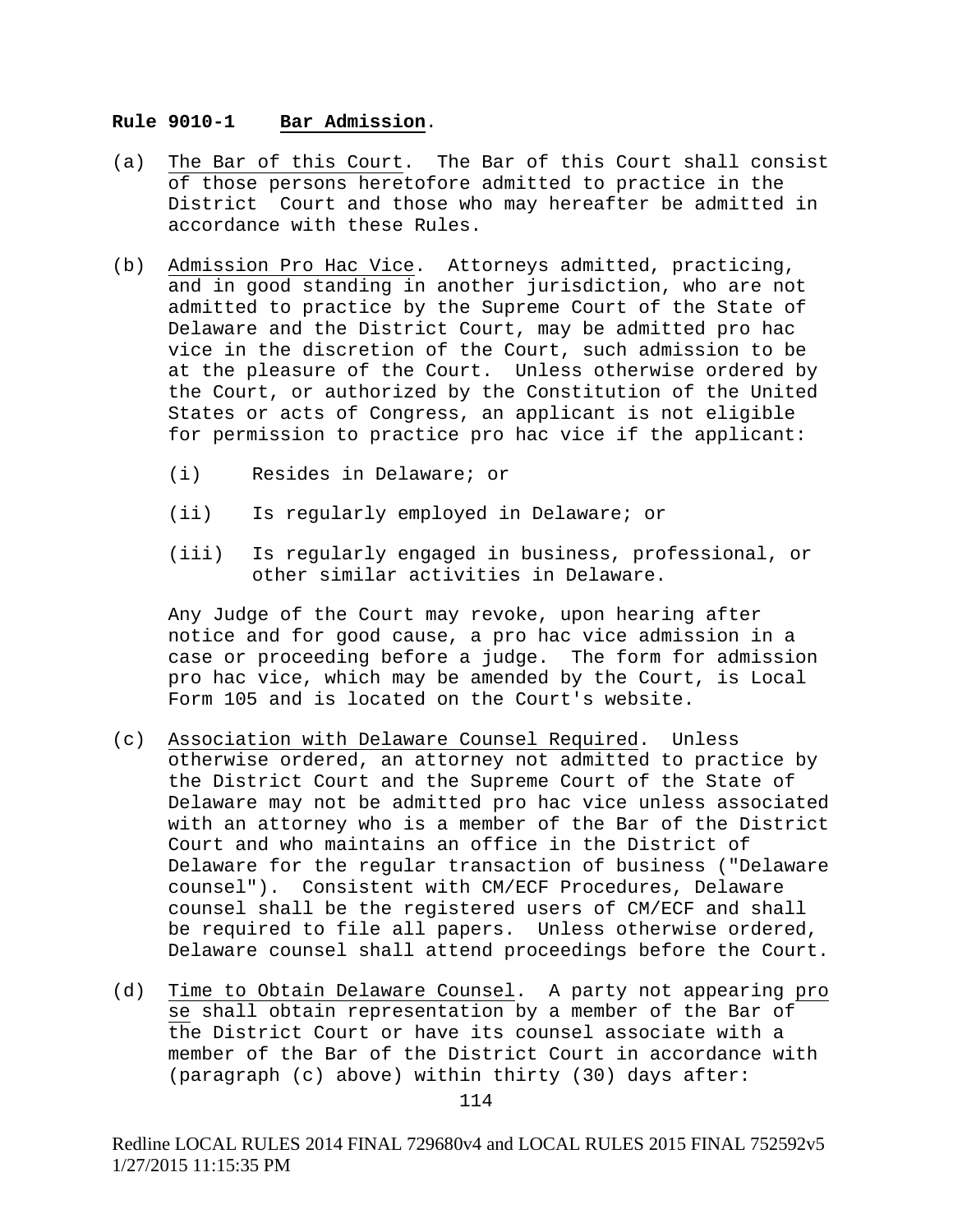- (i) The filing of the first paper filed on its behalf; or
- (ii) The filing of a case transferred or removed to this Court.

Failure to timely obtain such representation shall subject the defaulting party to appropriate sanctions.

### (e) Motion for Pro Hac Vice and Association with Delaware Counsel not Required.

- (i) Government Attorneys. An attorney not admitted in the District Court but admitted in another United States District Court may appear representing the United States of America (or any officer or agency thereof) or any state or local government (or officer or agency thereof) so long as a certification is filed, signed by that attorney, stating (a) the courts in which the attorney is admitted, (b) that the attorney is in good standing in all jurisdictions in which he or she has been admitted and (c) that the attorney will be bound by these Local Rules and that the attorney submits to the jurisdiction of this Court for disciplinary purposes.
- (ii) Delaware Attorney with Out of State Office. Attorneys who are admitted to the Bar of the District Court and in good standing, but who do not maintain an office in the District of Delaware, may appear on behalf of parties upon approval by the Court.
- (iii) Claim Litigation. Parties (pro se or through out of state counsel) may file or prosecute a proof of claim or a response to their claim. The Court may, however, direct the claimant to consult with Delaware counsel if the claim litigation will involve extensive discovery or trial time.
- (f) Standards for Professional Conduct. Subject to such modifications as may be required or permitted by federal statute, court rule or decision, all attorneys admitted or authorized to practice before this Court, including attorneys admitted on motion or otherwise, shall also be governed by the Model Rules of Professional Conduct of the

Redline LOCAL RULES 2014 FINAL 729680v4 and LOCAL RULES 2015 FINAL 752592v5 1/27/2015 11:15:35 PM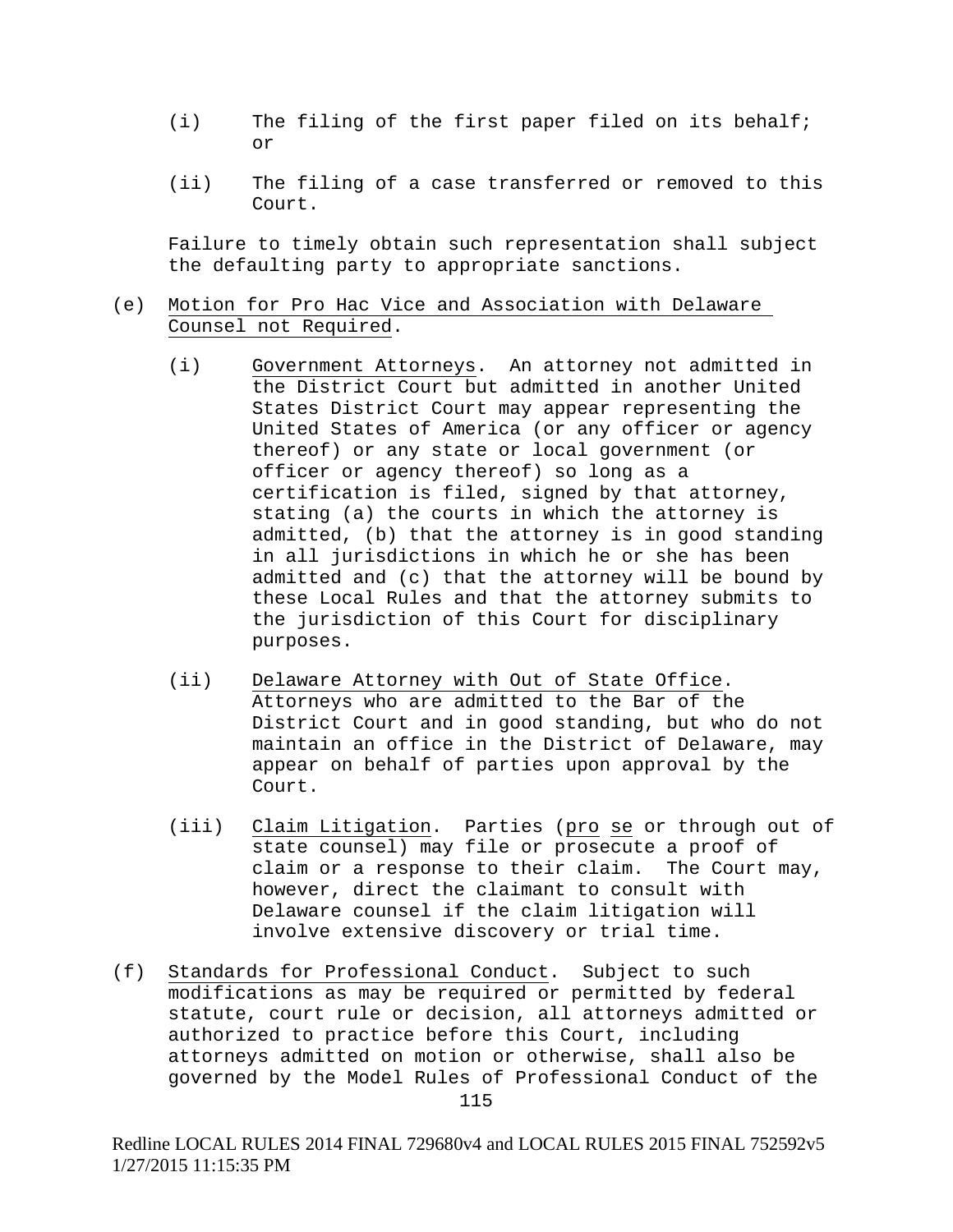American Bar Association, as may be amended from time to time.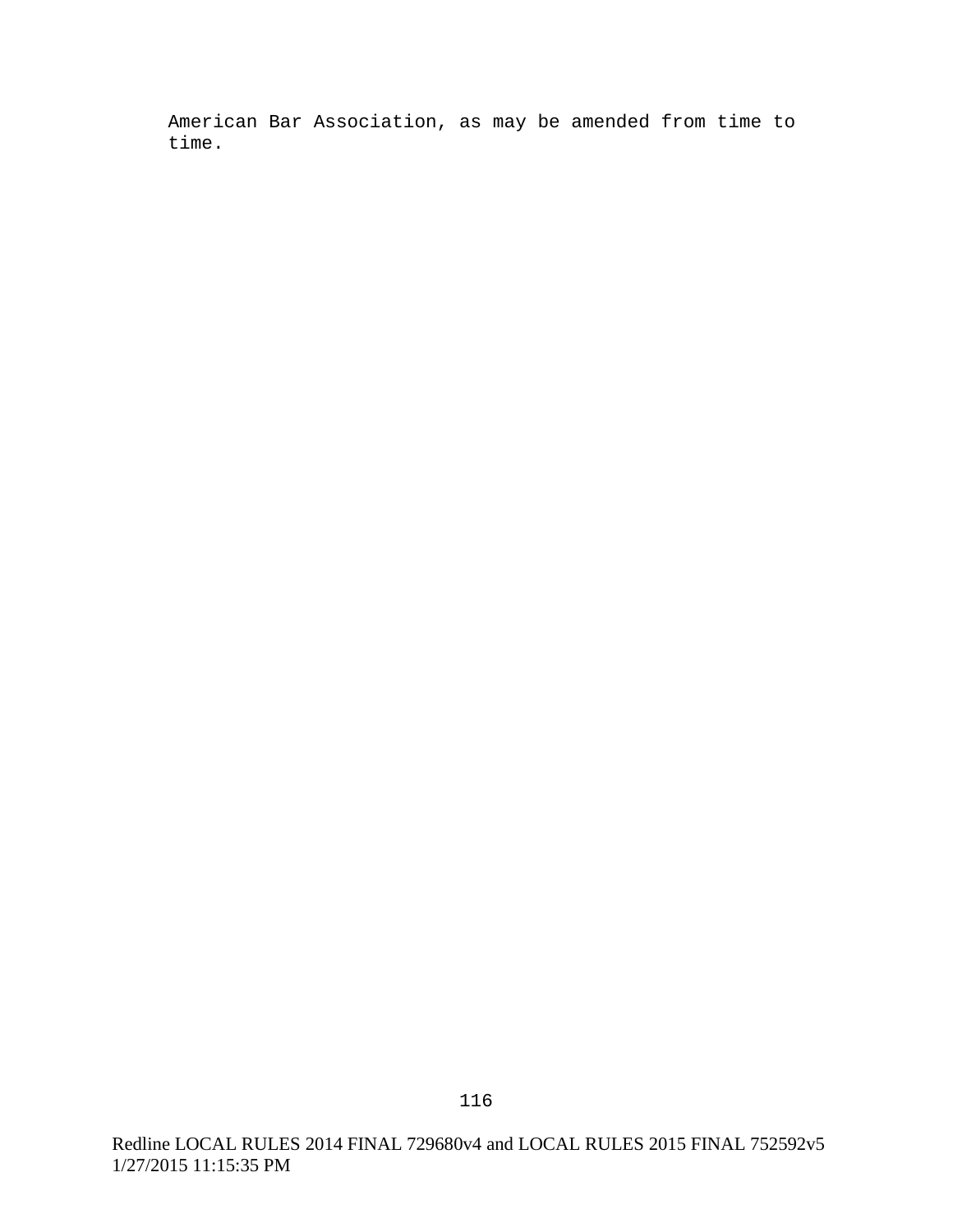#### **Rule 9010-2 Substitution; Withdrawal**.

- (a) Substitution. If a party in an adversary proceeding or a debtor in any case wishes to substitute attorneys, a substitution of counsel document signed by the original attorney and the substituted attorney shall be filed. If a trustee, debtor or official committee wishes to substitute attorneys or any other professional whose employment was subject to approval by the Court, a motion for retention of the new professional must also be filed.
- (b) Withdrawal. An attorney may withdraw an appearance for a party without the Court's permission (i) when such withdrawal will leave a member of the Bar of the District Court appearing as attorney of record for the party, or (ii) when the party (a) has no controversy pending before the Court and (b) the attorney certifies that the party consents to withdrawal of counsel. Otherwise, no appearance shall be withdrawn except by order on a motion duly noticed to each party and served on the party client, at least fourteen (14) days before the motion is presented, by registered or certified mail addressed to the client's last known address.
- (c) Service. Substitutions and motions for withdrawal under this Local Rule shall be served (i) in an adversary proceeding, on all parties to the proceeding and (ii) in a bankruptcy case, on all parties entitled to notice under Fed. R. Bankr. P. 2002.
- (d) Effect of Failure to Comply. Until paragraph (a) or (b), as applicable, and paragraph (c) of Local Rule 9010-2 are complied with and an order, if necessary, is entered, the original attorney remains the client's attorney of record.

Redline LOCAL RULES 2014 FINAL 729680v4 and LOCAL RULES 2015 FINAL 752592v5 1/27/2015 11:15:35 PM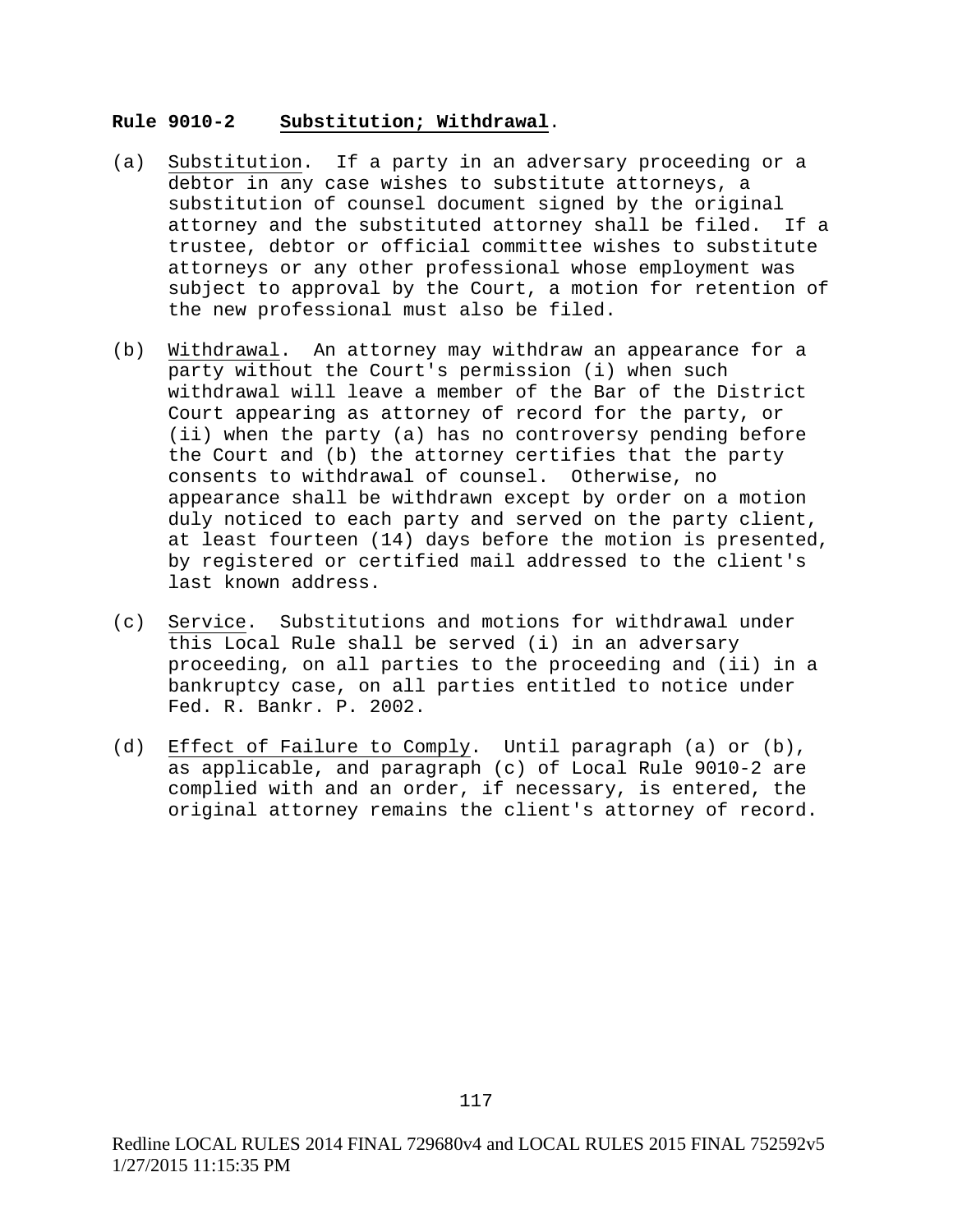## **Rule 9010-3 Appearance by Supervised Law Student**.

- (a) An eligible law student may, upon compliance with these Local Rules, and under supervision of an attorney, appear on behalf of any person, including the United States Attorney or the United States Trustee, who has consented in writing.
- (b) The attorney who supervises a student shall:
	- (i) be a member of the bar of the District Court or an attorney in the United States Attorney's Office or the Office of the United States Trustee;
	- (ii) remain the attorney of record and will act to ensure that the student's actions are consistent with the rules of professional responsibility;
	- (iii) review the student's work and assist the student to the extent necessary;
	- (iv) appear with the student in all proceedings before the Court;
	- (v) indicate in writing his consent to supervise the student.
- (c) To appear, the student shall:
	- (i) be duly enrolled in a law school approved by the American Bar Association;
	- (ii) have completed legal studies amounting to at least two-thirds of the credits needed for graduation or the equivalent;
	- (iii) be certified by either the law school dean or authorized designee as qualified to provide the legal representation permitted by this rule. This certification may be withdrawn by the certifier at any time by mailing a notice to the Clerk, without notice or hearing and without showing of cause;
	- (iv) be introduced to the Court by an attorney satisfying the conditions set forth in the paragraph (b) above;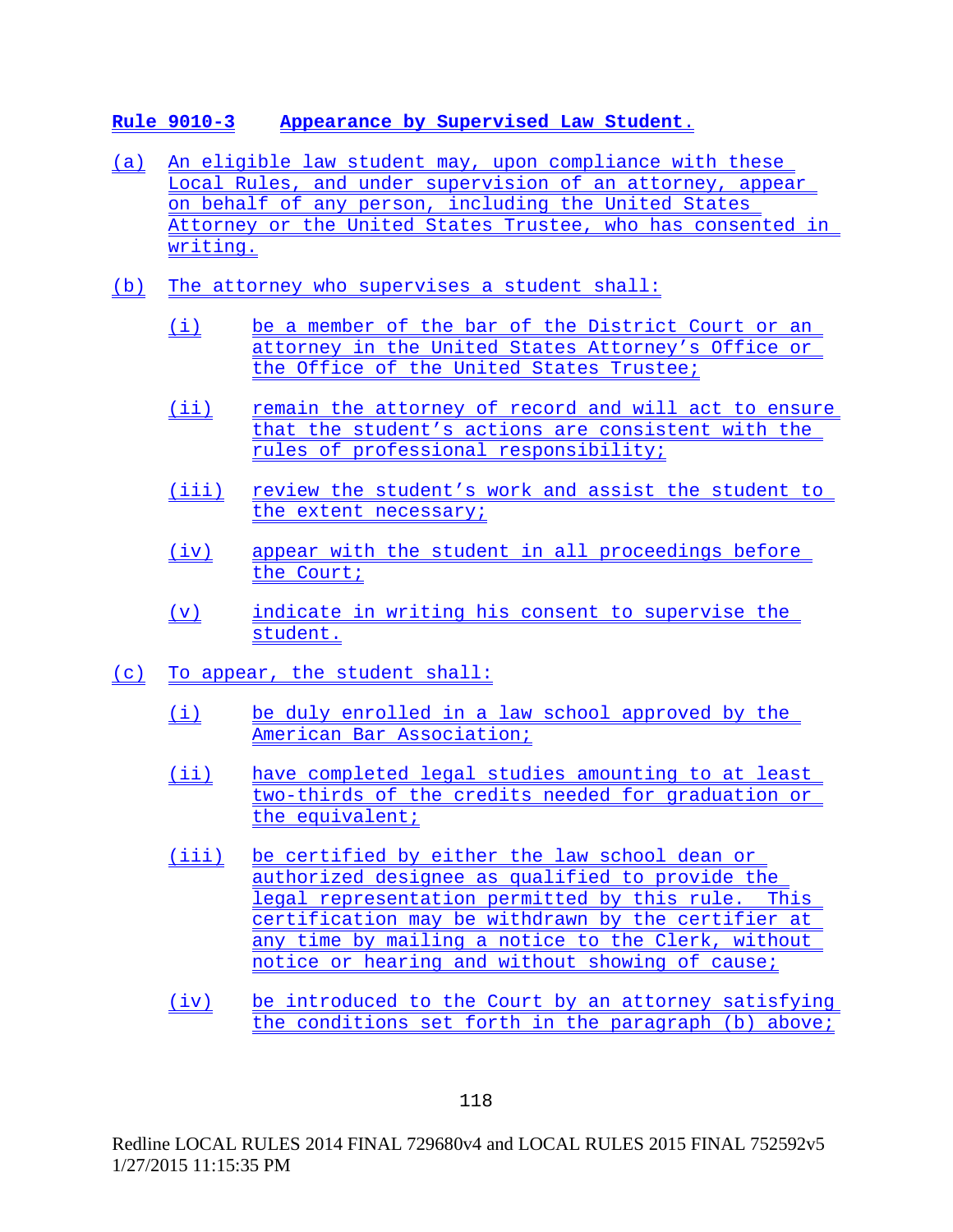- (v) neither ask for nor receive any compensation or remuneration of any kind from the client. This is not intended to affect the ability or right of an attorney, legal aid bureau, law school clinical program, State, or the United States from seeking attorney fees, which may include compensation for student services, and paying compensation to the eligible law student;
- (vi) certify in writing that he is familiar and will comply with the Delaware Rules of Professional Responsibility;
- (vii) certify in writing that he is familiar with these Local Rules and the federal procedural and evidentiary rules relevant to the action in which he is appearing.
- (d) The law student may:
	- (i) appear as counsel in Court or at other proceedings, always accompanied by the supervising attorney, when written consent of the client (or attorney with the United States Attorney or the Office of the United States Trustee when the client is the United States), the supervising attorney, and the assigned judge have been filed with the Clerk of the Court;
	- (ii) prepare and sign motions, petitions, answers, briefs and other documents in connection with any matter in which he has met the conditions of (c). above. Each such document shall also be signed by the supervising attorney.
- (e) The judge's consent for the student to appear may be withdrawn without notice or hearing and without showing of cause. The withdrawal of consent by a judge shall not be considered a reflection on the character or ability of the student.
- (f) Local Form 122 shall be completed and provided to the Court at each hearing at which the student shall appear, by attaching the Local Form to the hearing sign-in sheet.
- (g) Participation by students under this Local Rule shall not be deemed a violation in connection with the rules for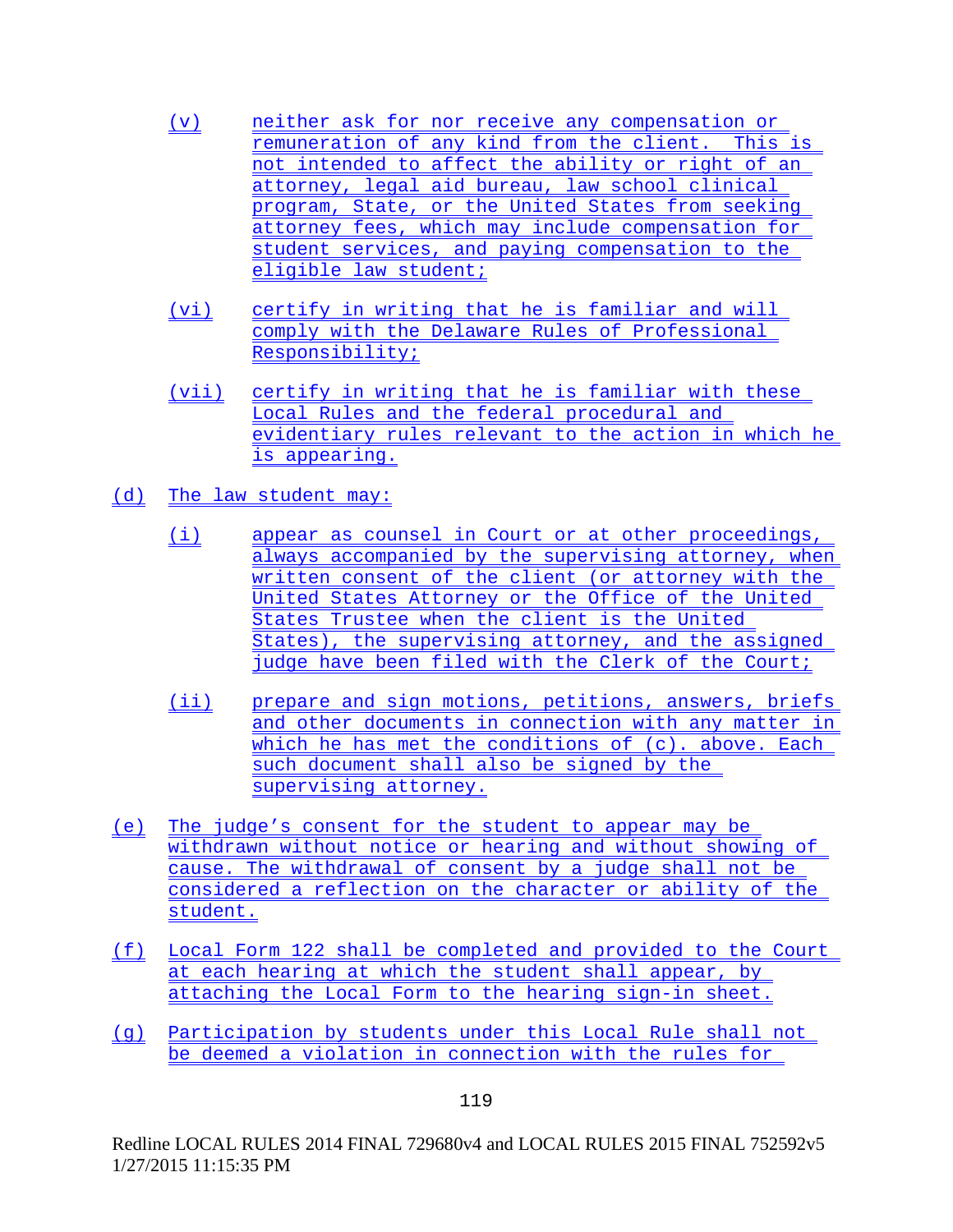admission to the bar of any jurisdiction concerning practice of law before admission to the bar.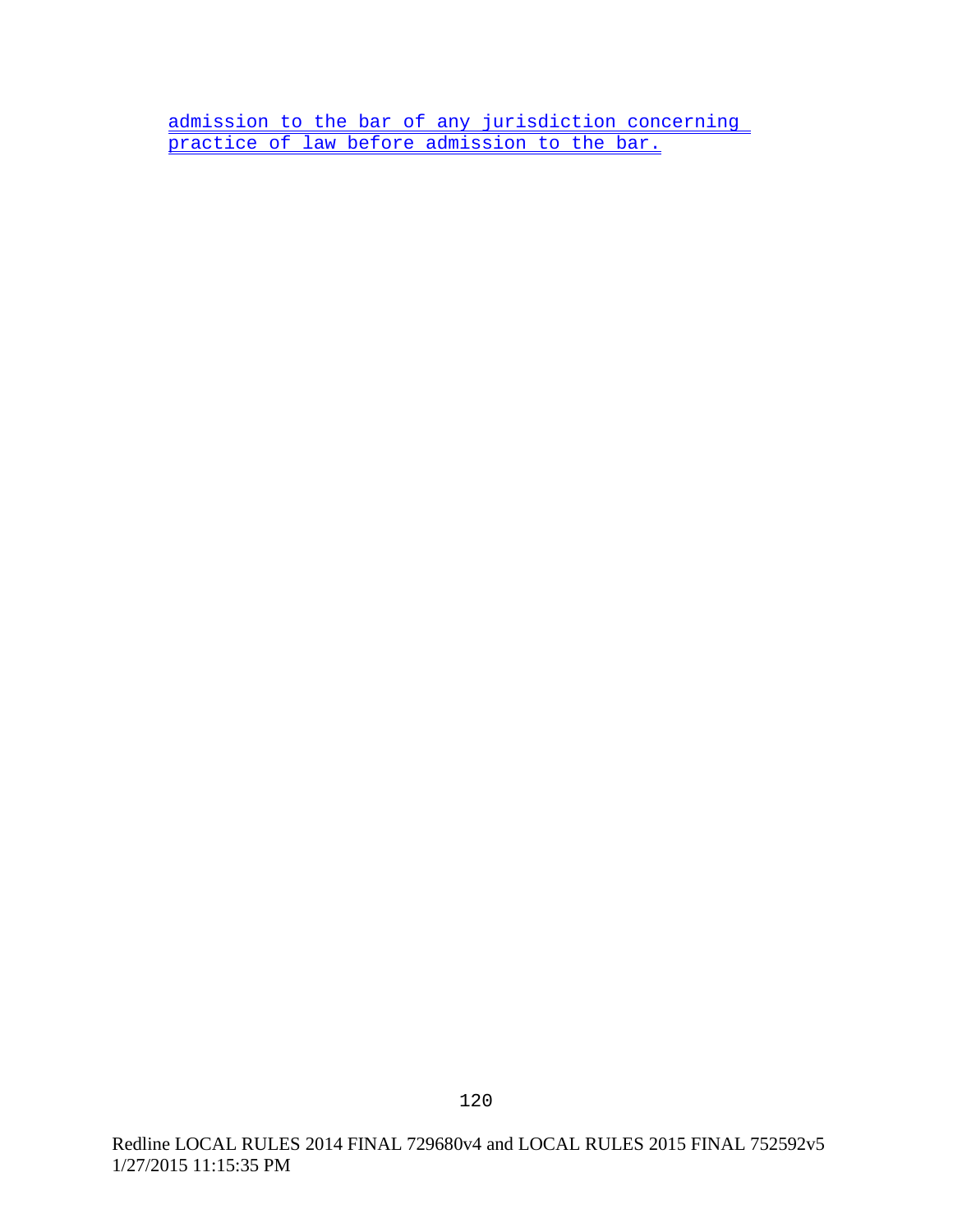#### **Rule 9011-4 Signatures**.

- (a) Any motion, pleading or other document requiring a signature must, following the signature, include the address and telephone number of the attorney or pro se filer.
- (b) Any motion, pleading or other document requiring a signature that is electronically filed by a registered CM/ECF user must be filed as either (a) a document containing the signature of the person(s) signing said document or (b) a document displaying the name of the person(s) signing said document, preceded by an "/s/" ("electronic signature") and typed in the space where the signature would otherwise appear (e.g., "/s/ Jane Doe"). The electronic signature of the person on the document electronically filed shall constitute the signature of that person for purposes of Fed. R. Bankr. P. 9011, and the use of a person's password to file a document electronically shall not constitute the signature of, or a representation to the court by, the person whose password is used for such electronic filing for purposes of Fed. R. Bankr. P. 9011. In the absence of a signature on a document electronically filed, the CM/ECF password used to file the document shall constitute a signature for purposes of Fed. R. Bankr. P. 9011.
- (c) The filing of a proof of claim electronically with the clerk shall constitute the filing claimant's approved signature by law. Electronic claimants are not required to be registered CM/ECF users. Electronically filed proofs of claim are deemed signed upon electronic submission with the Clerk.

Redline LOCAL RULES 2014 FINAL 729680v4 and LOCAL RULES 2015 FINAL 752592v5 1/27/2015 11:15:35 PM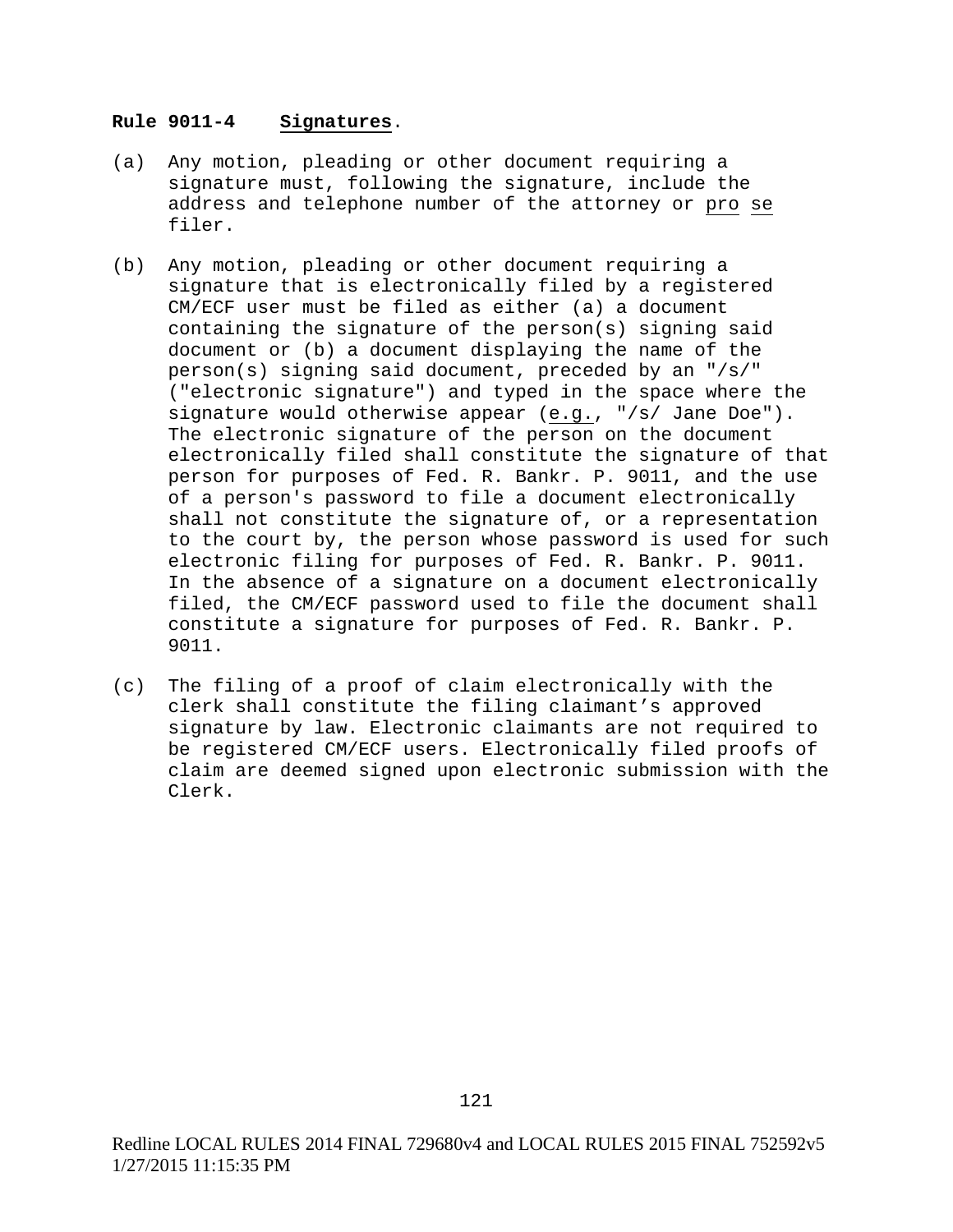#### **Rule 9013-1 Motions**.

- (a) Application. This Local Rule applies to motions filed in bankruptcy cases. Motions filed in adversary proceedings shall be governed by Local Rule 7007-1.
- (b) Requests for Relief. No request for relief (not otherwise governed by Fed. R. Bankr. P. 7001) may be made to the Court, except by written motion, by oral motion in open court or by certification of Delaware Counsel. Letters from counsel or parties will not be considered.
- (c) Cases with Omnibus Hearing Dates. In any case where omnibus hearing dates have been scheduled pursuant to Local Rule 2002-1(a), all motions and applications and related papers shall be heard only on such dates, unless otherwise ordered by the Court. In a case where there are no omnibus hearings scheduled, a hearing date may be obtained by contacting the Court.
- (d) Evidentiary Hearing. All hearings on a contested matter will be an evidentiary hearing at which witnesses will be required to testify in person in Court with respect to any factual issue in dispute unless these Rules, the parties or the Court provides otherwise.
- (e) Contents of Notice. Unless otherwise ordered by the Court, the motion shall, in substantial conformity with Local Form 106, provide:
	- (i) The title of the motion in bold print;
	- (ii) The date and time of the hearing on the motion;
	- (iii) The date and time by which objections shall be due;
	- (iv) The name, address and email or fax number of the parties on whom any objection shall be served; and
	- (v) A statement that the motion may be granted and an order entered without a hearing unless a timely objection is made.
- (f) Form of Motion. All motions shall have attached thereto a notice conforming to Local Rule 9013-1(e), a proposed form of order specifying the exact relief requested, and a certificate of service showing the date, means of service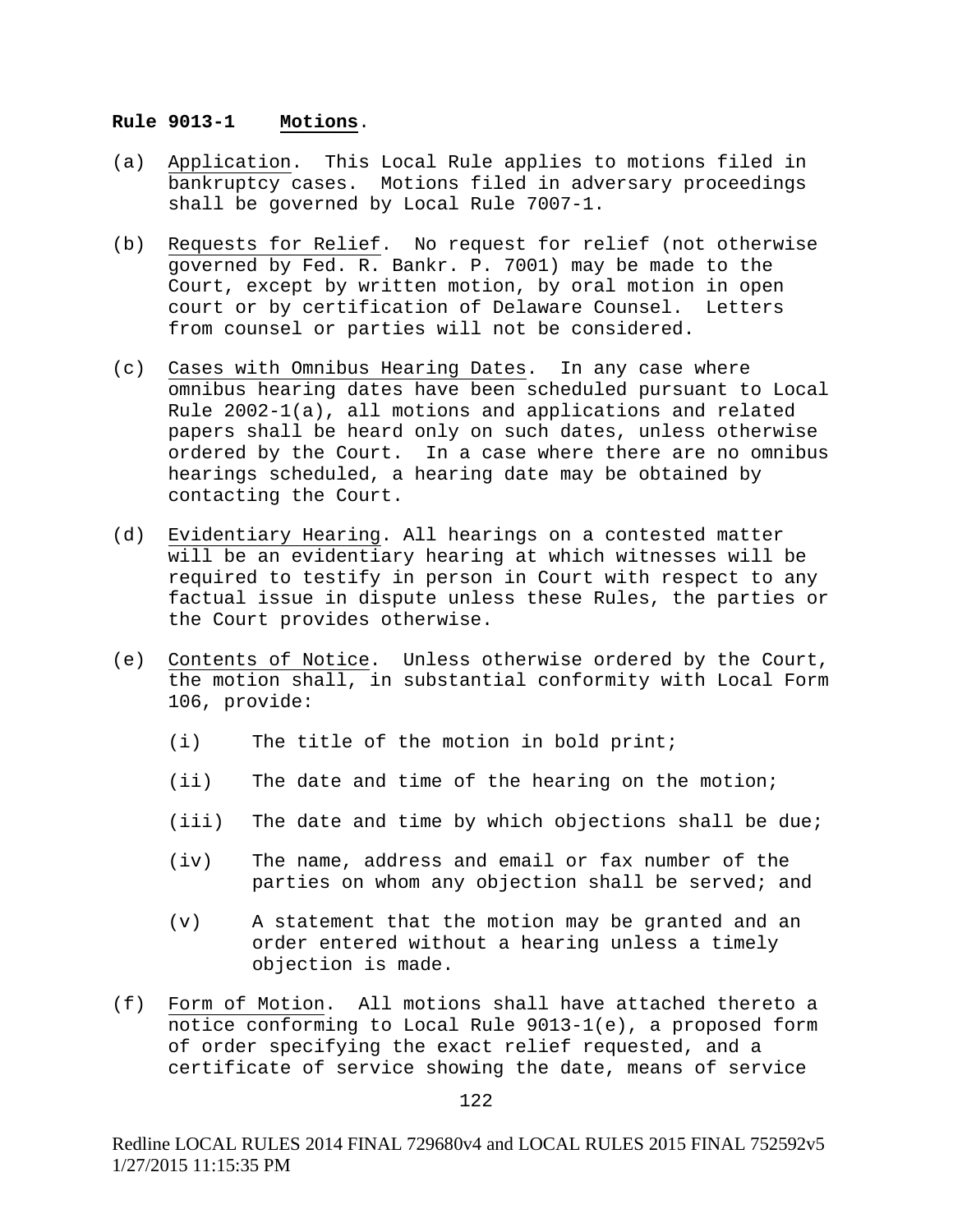and parties served. All motions shall be titled in the form "Motion of [Movant's Name] for [Relief Requested]." All motions filed pursuant to this Rule shall contain a statement that the movant does or does not consent to the entry of final orders or judgments by the Court if it is determined that the Court, absent consent of the parties, cannot enter final orders or judgments consistent with Article III of the United States Constitution. If no such statement is included, the movant shall have waived the right to contest the authority of the Court to enter final orders or judgments.

- (g) Service of Motion and Notice. All motions shall be served in accordance with Local Rule 2002-1(b).
- (h) Objections. Except for motions presented on an expedited basis, any objection to a motion shall be made in writing. The title of the objection shall conform to Local Rule 9004-1 and shall include the objector's name, the motion to which the objection relates and the docket number of the motion. The hearing date and time and the docket number of the related motion shall be set forth in bold print in the caption below the case number. All objections or other responses to a motion filed pursuant to this Rule shall contain a statement that the filing party does or does not consent to the entry of final orders or judgments by the Court if it is determined that the Court, absent consent of the parties, cannot enter final orders or judgments consistent with Article III of the United States Constitution. If no such statement is included, the filing party shall have waived the right to contest the authority of the Court to enter final orders or judgments.
- (i) Telephonic Appearance at Hearing. In extenuating circumstances where counsel cannot appear at the first hearing on a motion, a request can be made to the respective Judge's chambers for an appearance by telephone no later than 12:00 p.m. prevailing Eastern Time twentyfour (24) hours prior to the scheduled hearing date. Upon the approval of such request by the Court, counsel shall follow the telephonic appearance procedures located on the Court's website. This Local Rule shall not apply to evidentiary hearings.
- (j) Certificate of No Objection. Forty-eight (48) hours after the objection date has passed, counting time in accordance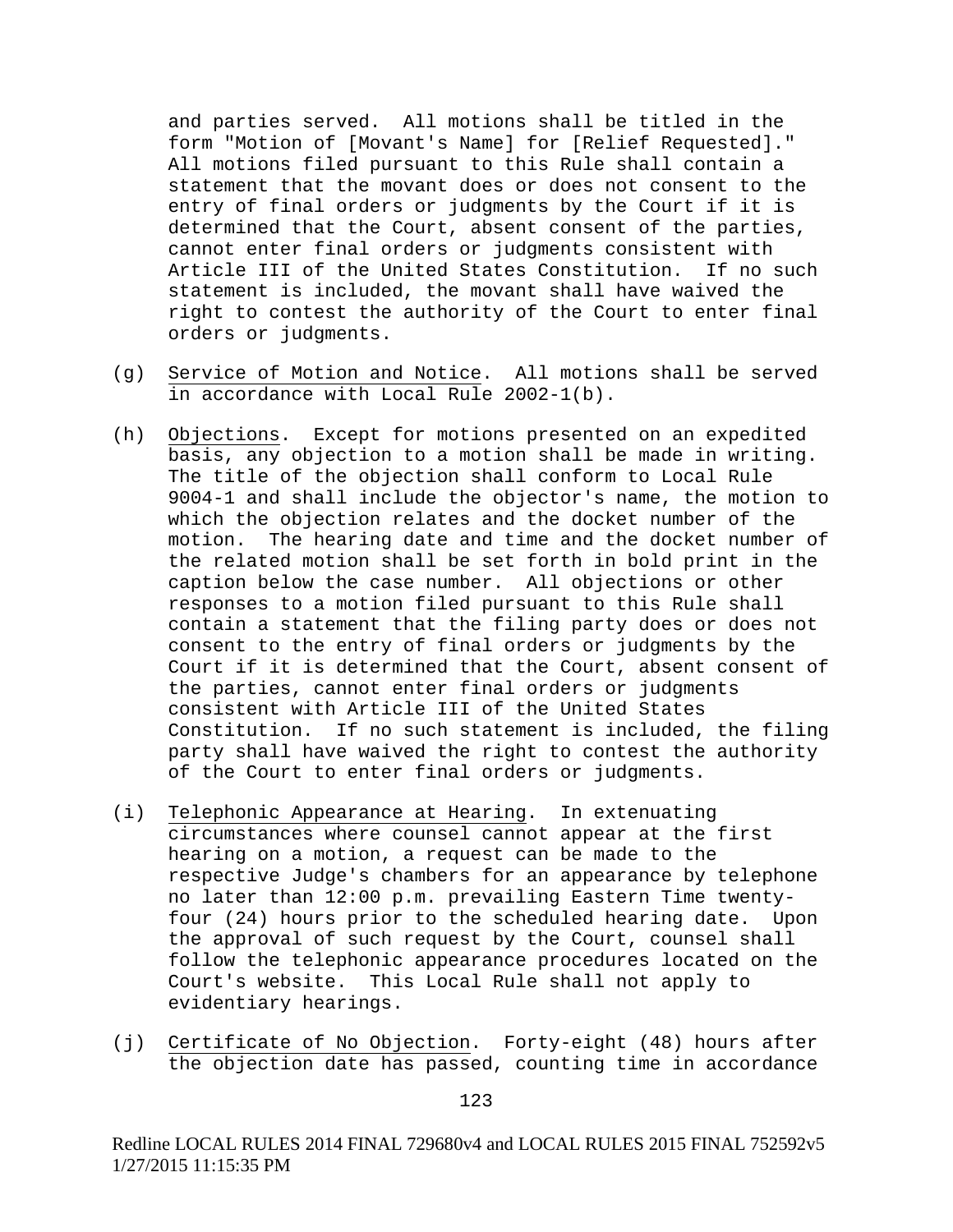with Fed. R. Bankr. P. 9006(a)(2), with no objection having been filed or served, Delaware Counsel for the movant may file a certificate of no objection (the "Certificate of No Objection" or "CNO"), substantially in the form of Local Form 107, stating that no objection has been filed or served on the movant. By filing the CNO, Delaware Counsel for the movant represents to the Court that the movant is unaware of any objection to the motion or application and that counsel has reviewed the Court's docket and no objection appears thereon. In cases in which a Notice of Agenda is required under Local Rule 9029-3, debtor's Delaware Counsel shall submit a binder that shall contain the Notice of Agenda and any uncontested matter where a<br>Certificate of No Objection has been timely filed. In all Certificate of No Objection has been timely filed. other cases, pleadings shall be submitted in accordance with each respective Judge's chambers procedures. Such chambers procedures, if any, are available on the Court's website. Upon receipt of the Certificate of No Objection, the Court may enter the order accompanying the motion or application without further pleading or hearing and, once the order is entered, the hearing scheduled on the motion or application shall be canceled without further notice.

- (k) Amendment of Order. Any request for amendment of an order entered by the Court shall be made only as follows:
	- (i) If the amendment is non-material, by certification of Delaware Counsel that the amendment is not material and that all parties in interest have consented to the amendment;
	- (ii) By motion under this Local Rule; or
	- (iii) By the filing of a stipulation to amend, signed by all interested parties. Any request for amendment shall have attached the proposed amended order and a blacklined copy reflecting the changes.
- (l) Service of Order or Judgment. Service of an order or judgment shall be made in accordance with Local Rule 9022- 1.
- (m) Motions Filed with the Petition in Chapter 11 Cases.
	- (i) Definition. Any motion or application in which the debtor requests a hearing or the entry of an order with less than seven (7) days' notice and prior to

124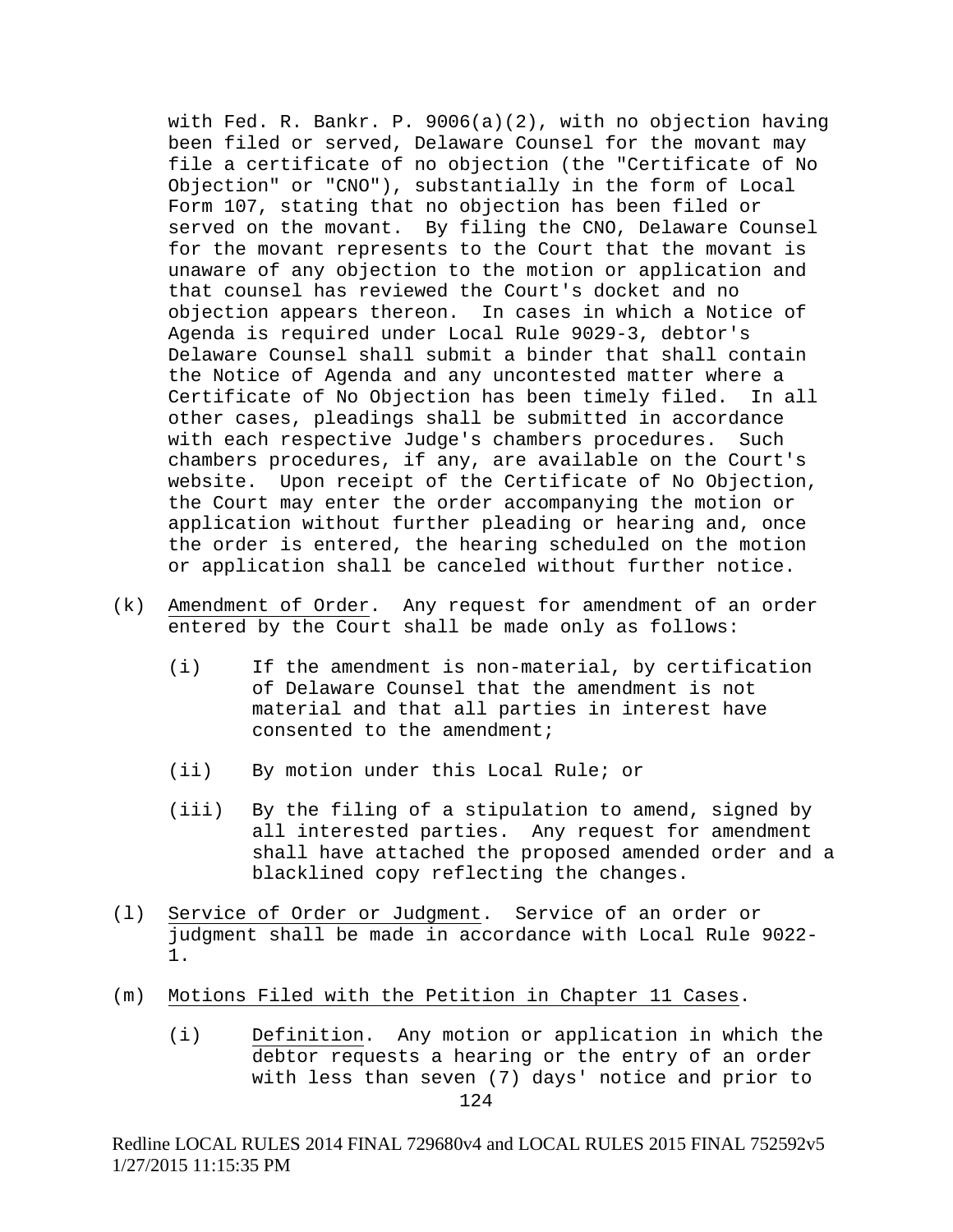the earlier of the creditors' committee formation meeting or the 11 U.S.C. § 341 meeting of creditors shall be governed by this Local Rule.

- (ii) Scope of Relief Requested. Requests for relief under this Local Rule shall be confined to matters of a genuinely emergent nature required to preserve the assets of the estate and to maintain ongoing business operations and such other matters as the Court may determine appropriate.
- (iii) Notice to the United States Trustee, Clerk and Certain Other Parties. Once a petition is filed, counsel for the debtor shall have a binder containing an agenda and all applications and motions sought to be heard on an emergent basis delivered to the Clerk's Office. Once the case is assigned to a Judge, the Court will contact counsel for the debtor and the United States Trustee to schedule a hearing on those applications and motions. The debtor shall serve (a) all motions and applications that the debtor asks be heard under this Local Rule (in substantially final form) upon the United States Trustee and (b) the agenda upon the United States Trustee, the creditors included on the list filed under Fed. R. Bankr. P. 1007(d) and any party directly affected by the relief sought in such applications and motions, at least twenty-four (24) hours in advance of a hearing on such applications and motions, unless otherwise ordered by the Court, and shall file a certificate of service to that effect within forty-eight (48) hours.
- (iv) Notice of Entry of Orders. Within forty-eight (48) hours of the entry of an order entered under this Local Rule ("First Day Order"), the debtor shall serve copies of all motions and applications filed with the Court as to which a First Day Order has been entered, as well as all First Day Orders, on those parties referred to in Local Rule 9013- 1(m)(iii), and such other entities as the Court may direct.
- (v) Reconsideration of Orders. Any party in interest may file a motion to reconsider any First Day Order,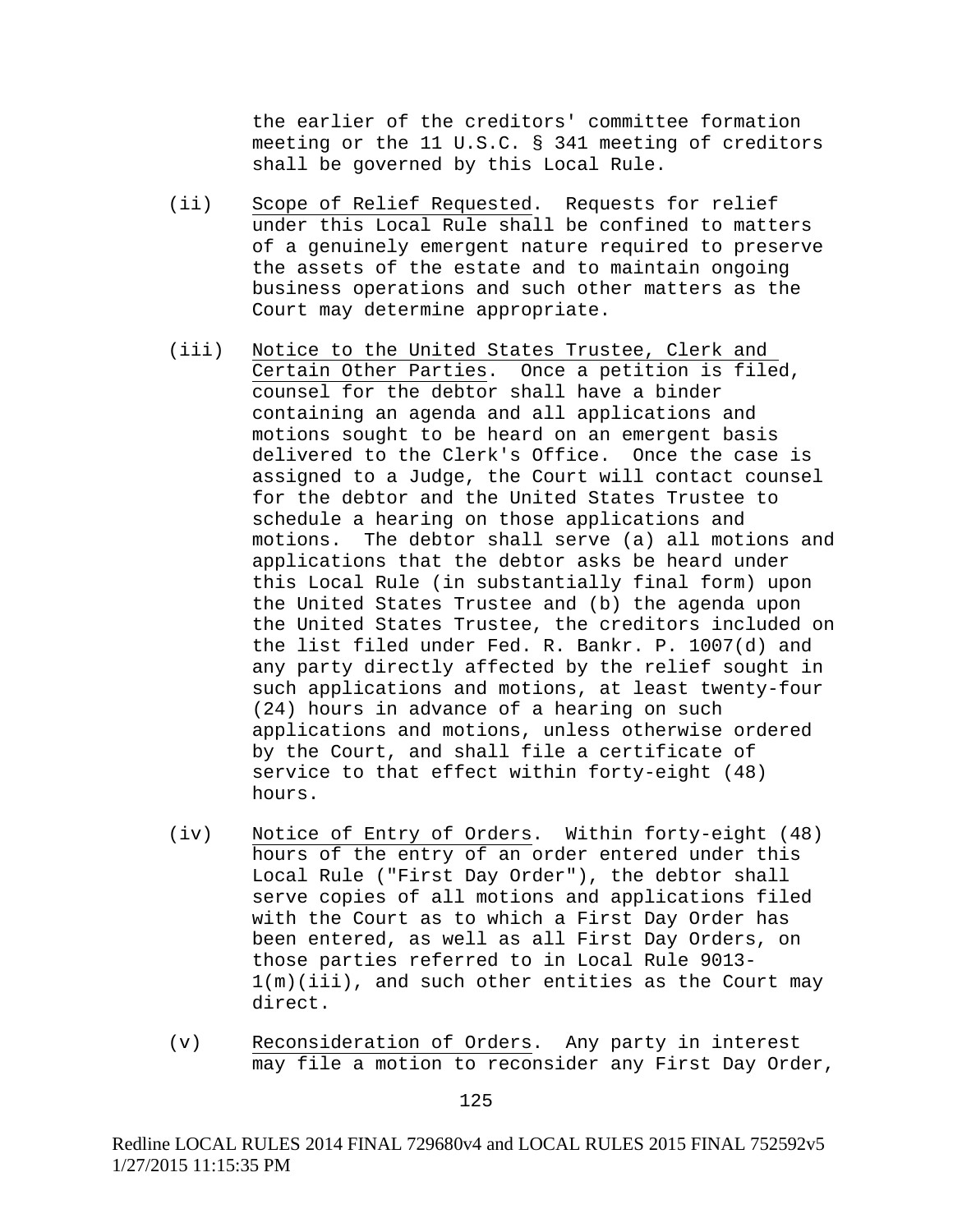other than any order entered under 11 U.S.C. §§ 363 and 364 with respect to the use of cash collateral and/or approval of postpetition financing, within thirty (30) days of the entry of such order, unless otherwise ordered by the Court. Any such motion for reconsideration shall be given expedited consideration by the Court. The burden of proof with respect to the appropriateness of the order subject to the motion for reconsideration shall remain with the debtor notwithstanding the entry of such order.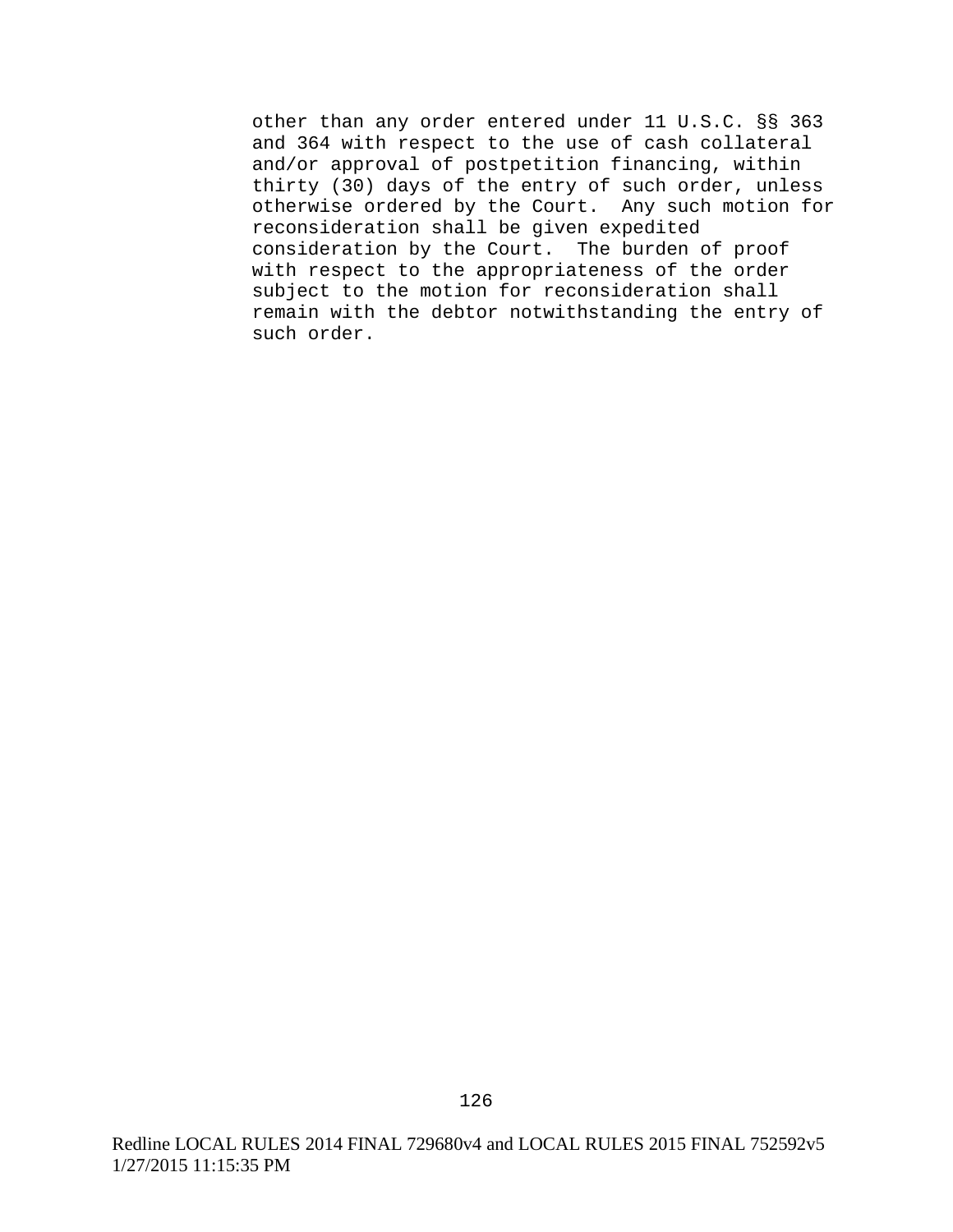**Rule 9013-3 Service Copies**. Unless otherwise ordered by the Court, only one (1) copy of pleadings, motions and other papers need be served upon another party.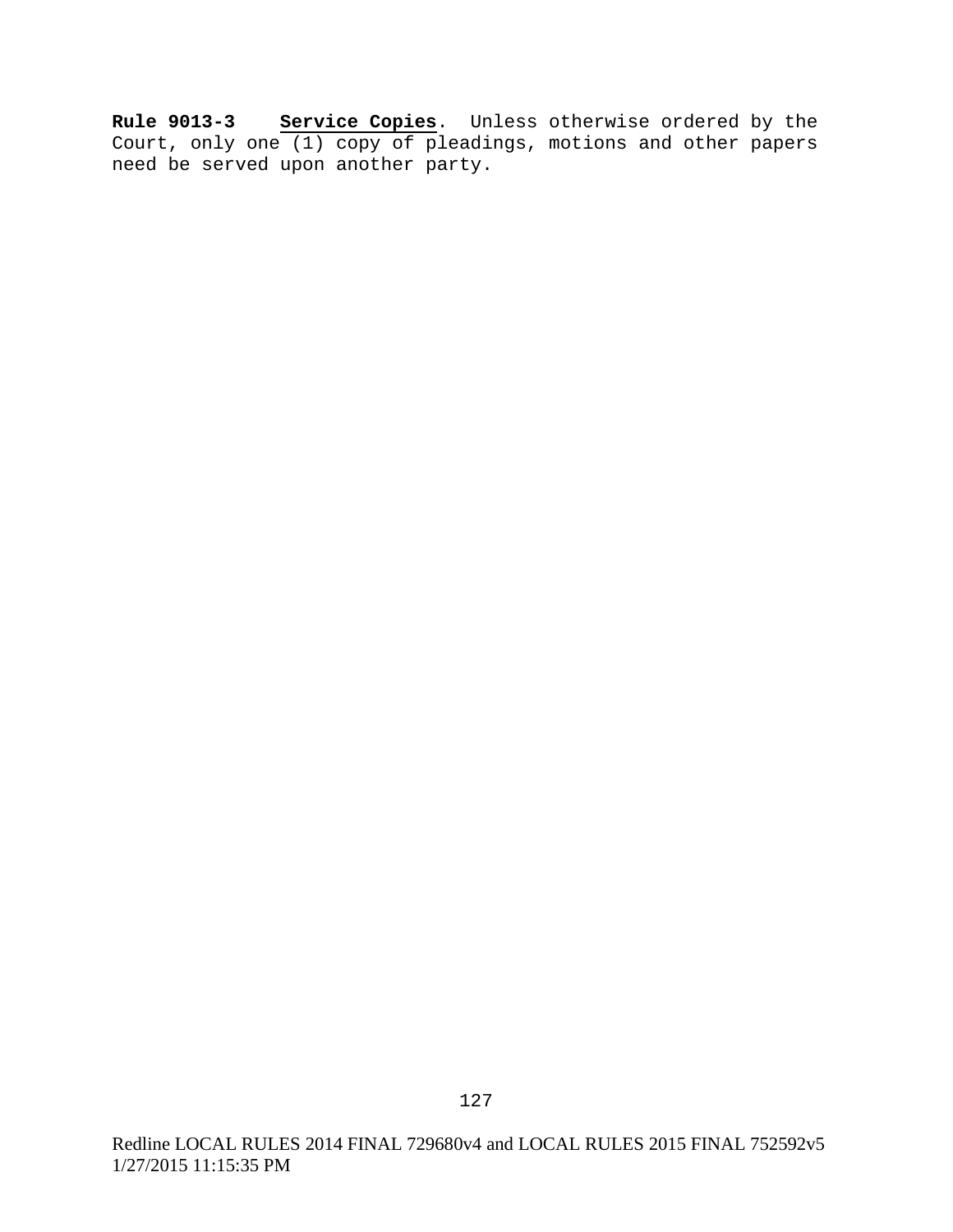# **Rule 9018-1 Lodged Exhibits; Documents under Seal; Confidentiality**.

- (a) Lodged Exhibits. All models, diagrams, documents or other exhibits lodged with the Clerk that are admitted into evidence at trial shall be retained by the Clerk (unless required to be forwarded to an appellate court for purposes of an appeal) until expiration of the time for appeal without any appeal having been taken, entry of a stipulation waiving or abandoning the right to appeal, final disposition of any appeal or order of the Court, whichever occurs first.
- (b) Documents under Seal. Any party who seeks to file documents under seal must file a motion to that effect. Unless otherwise ordered by the Court, only a copy, and not an original, shall be submitted to the Court. TheThe proposed sealed documents proposed toshall be filed under seal must be clearly identified as "FILED COPY" and placed in a prominently marked envelope with a cover sheet attached containing the caption, related docket number of the motion to file under seal, title of the document to be filed under seal and the legend "DOCUMENTS TO BE KEPT UNDER SEAL" in bold print. This envelope must be delivered directly to the respective Judge's chambers with the Agenda to the hearing on the applicable motion to file under seal. The Court shall keep the documents segregated and underseal until the motion is decided. Ifseparately from the motion, as restricted documents, in accordance with CM/ECF procedures. In the event the Court grants the motion to file under seal, counsel for the movant shall electronically docket the cover sheet. The Clerk shallkeep the documents segregated and under seal until the case or adversary proceeding is closed at which time the sealed documents shall be destroyed, unless otherwise ordered by the Court. If, in those instances where a portion but not all of a document are ordered to be sealed, file a publicly viewable version of the filing(s) with the sealed portion(s) redacted in accordance with CM/ECF procedures. In the event the Court denies the motion to file under seal, the Clerk shall return the segregated, proposed sealed documents to counsel for the moving party without any disclosure to third parties and such documents shall not become part of the record in the case unless they are otherwise separately filed of record in accordance with the applicable rules.take such action as the Court may direct.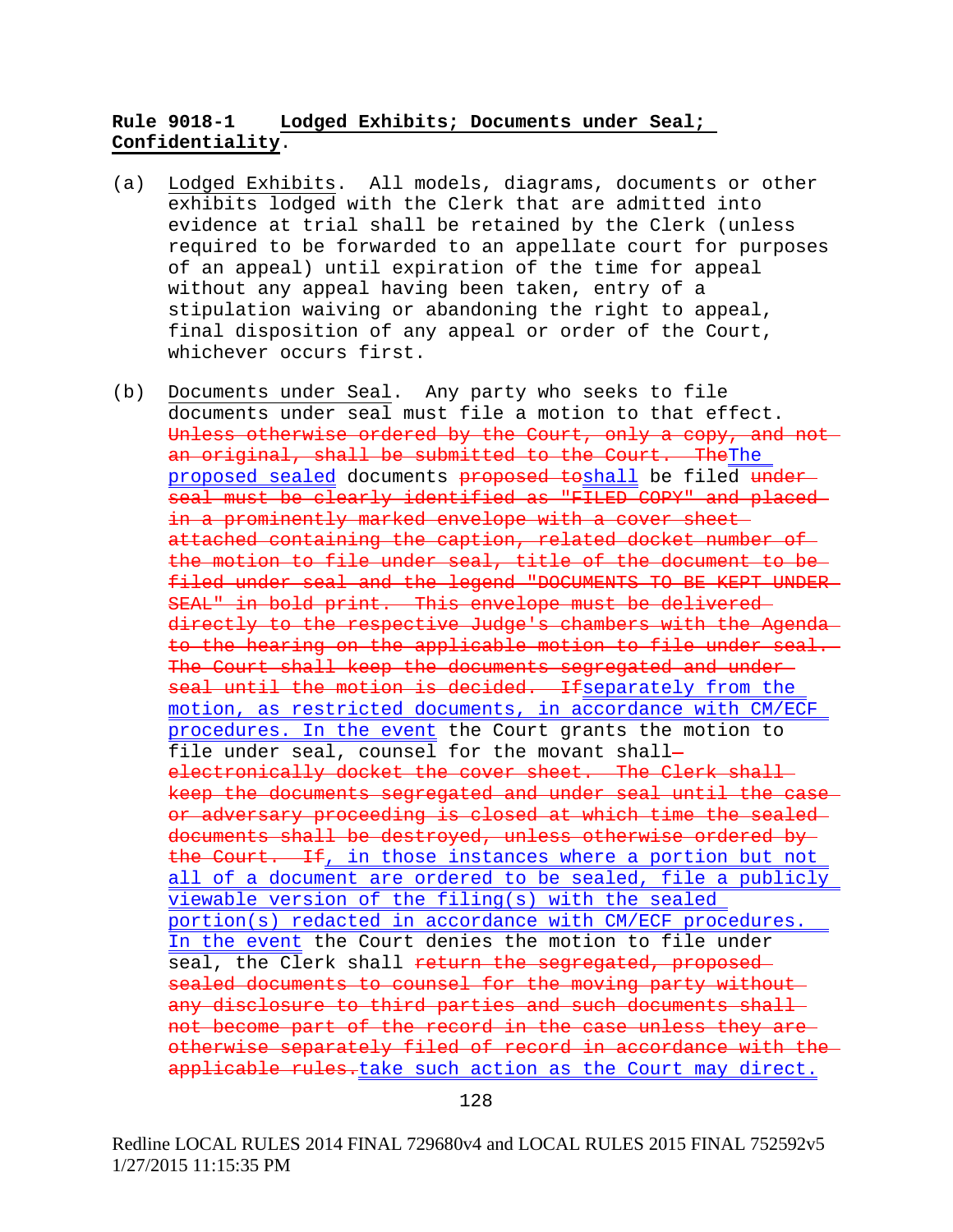- (c) Order Authorizing Future Filing of Documents under Seal. If an order has been signed granting the filing of future documents under seal, the related docket number of the applicable order must also be included on the cover sheet. Any document filed under seal under a previously entered order of the Court shall be delivered to the Clerk's Office. Counsel shall electronically docket the cover sheet. The Clerk shall keep the documents segregated and under seal until the case or adversary proceeding is closed at which time the sealed documents shall be destroyed, unless otherwise ordered by the Court.filed as a restricted document and electronically docketed in accordance with CM/ECF procedures.
- (d) Confidentiality. If any information or documents are designated confidential by the producing party at the time of production and the parties have not stipulated to a confidentiality agreement, until such an agreement has been agreed to by the parties or ordered by the Court, disclosure shall be limited to members and employees of the law firm representing the receiving party and such other persons as to which the parties agree. Such persons are under an obligation to keep such information and documents confidential and to use them only for purposes of the contested matter or the proceeding with respect to which they have been produced. Additionally, parties may stipulate to the application of this rule in connection with informal discovery conducted outside a contested matter or adversary proceeding (*e.g.*, a statutory committee's investigation of the validity, perfection or amount of a secured creditor's prepetition lien), in which case the documents and information produced shall be used only for the purpose defined by the parties' stipulation.
- (e) Use of Sealed Documents. If a party intends to use a document which has been previously placed under seal at a hearing or in connection with briefing, a copy of the sealed document (in an envelope and prominently marked "CHAMBERS COPY") shall be provided to the Court in the binder delivered to Chambers. After the hearing is concluded or the motion is decided, the Court will, at its discretion, destroy or return the Chambers copy of the sealed document to the sender.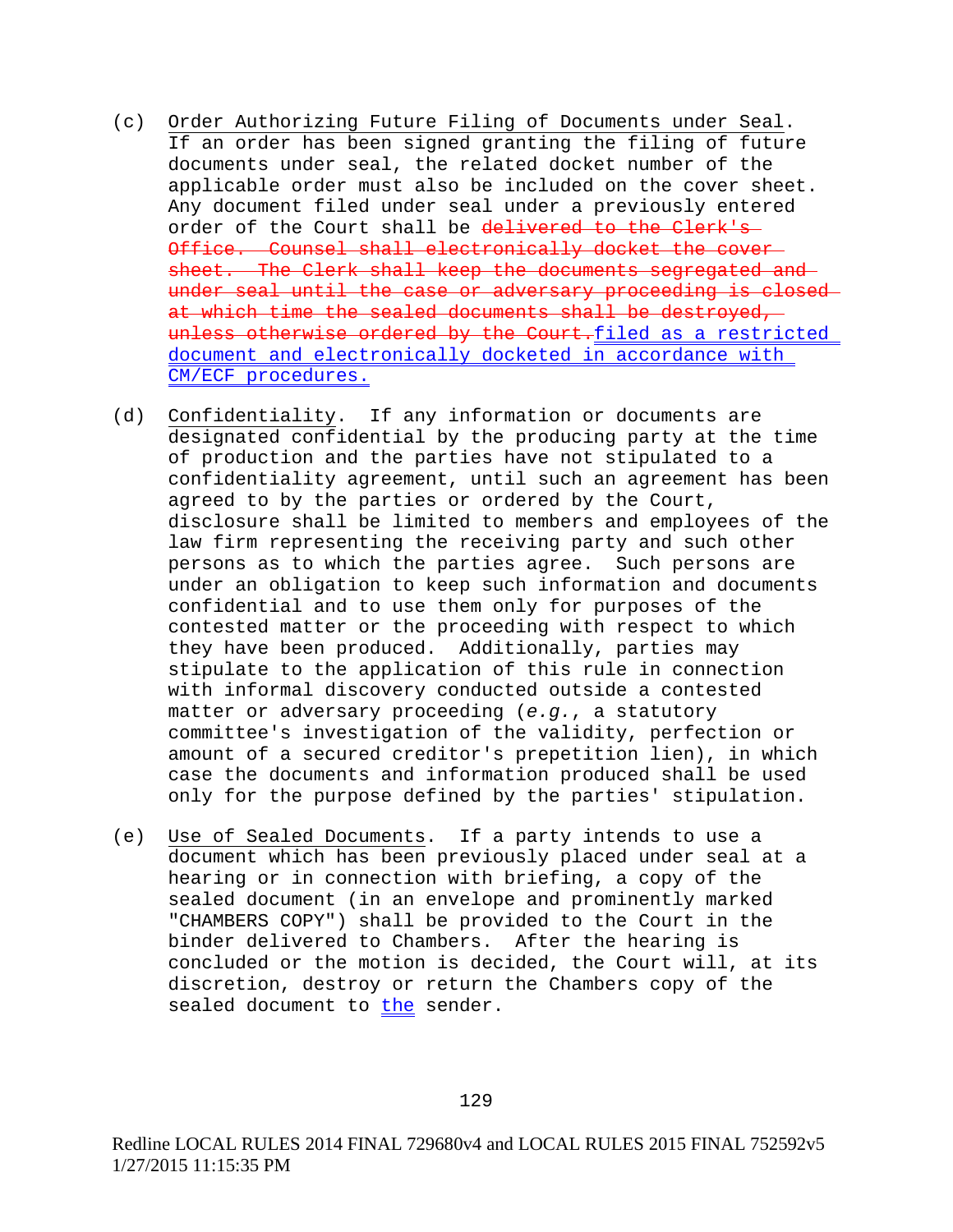**Rule 9019-1 Certificate of Counsel**. Filed objection(s) or informal objection(s) to a Motion, Omnibus Objection to Claims or other pleading filed with the Court may be resolved by submitting a revised or agreed form of order filed with a Certificate of Counsel ("CoC") consistent with all of the<br>following requirements stated in  $(a) - (c)$  below. The CoC following requirements stated in  $(a) - (c)$  below. procedure may also be utilized under such other circumstances as the Court directs.

- (a) The CoC must be signed by Delaware Counsel (as defined in Local Rule 9010-1), and attach a proposed revised or agreed form of order as an exhibit. The CoC must state whether the revised or agreed form of order has been reviewed and approved by all the parties affected by the order. A CoC shall be served on all affected parties.
- (b) If there is an applicable objection deadline, the CoC may not be filed until forty-eight (48) hours after that deadline.
- (c) In cases in which a Notice of Agenda is required under Local Rule 9029-3 and where the revised or agreed form of order has been finalized in advance of the deadline for the filing of the Notice of Agenda, the Delaware counsel responsible for the filing of the Notice of Agenda shall include the CoC pleadings in the CNO binder that is otherwise required under these Local Rules. In all other cases, the CoC pleadings shall be submitted in accordance with each respective Judge's chambers procedures. Such chambers procedures, if any, are available on the Court's website.

Upon receipt of the CoC, the Court may enter the order attached to the CoC without further pleading or hearing or schedule the CoC for hearing.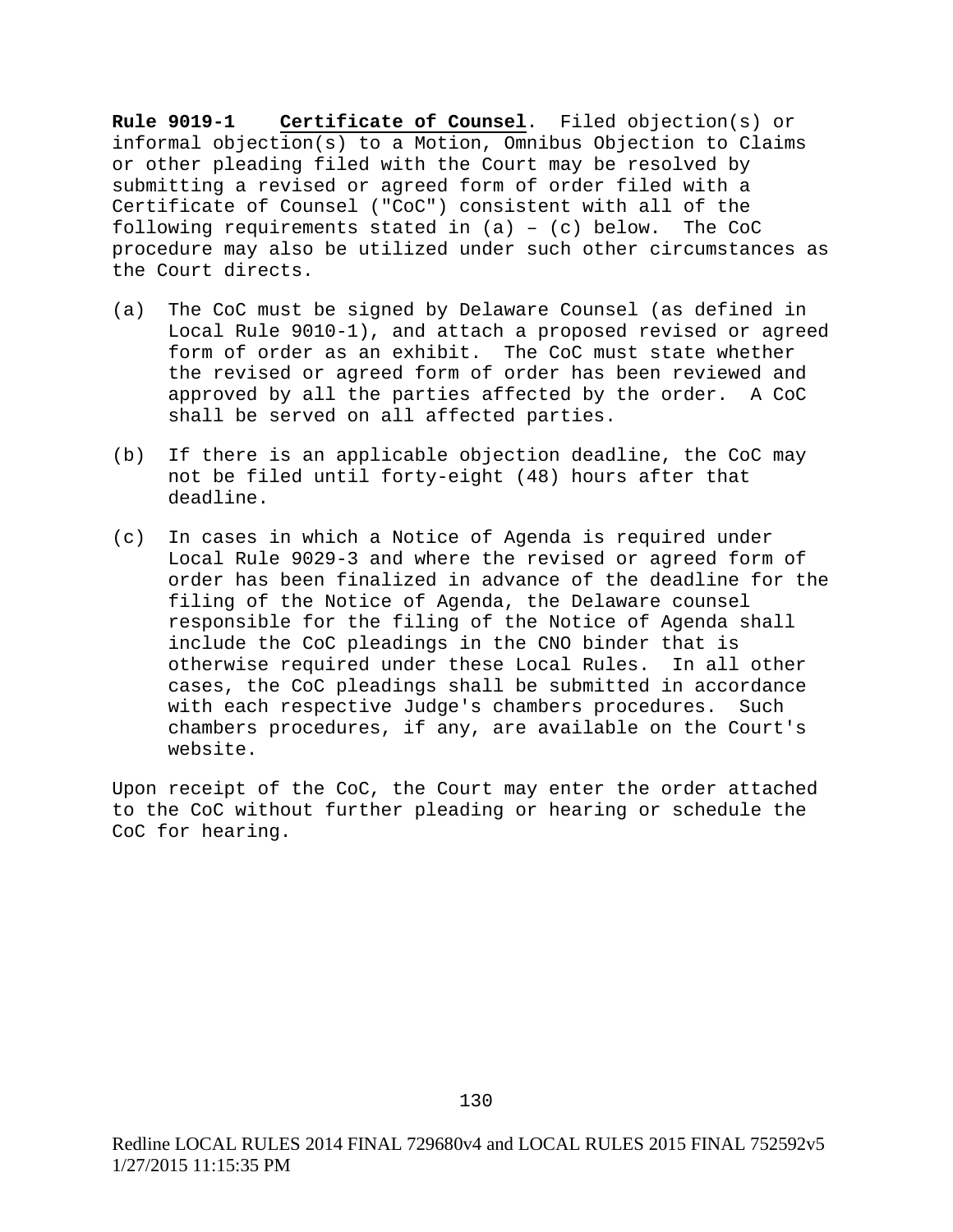# **Rule 9019-2 Mediator and Arbitrator Qualifications and Compensation**.

- (a) Register of Mediators and Arbitrators/ADR Program Administrator. The Clerk shall establish and maintain a register of persons (the "Register of Mediators") qualified under this Local Rule and designated by the Court to serve as mediators or arbitrators in the Mediation or Voluntary Arbitration Program. The Chief Bankruptcy Judge shall appoint a Judge of this Court, the Clerk or a person qualified under this Local Rule who is a member in good standing of the Bar of the State of Delaware to serve as the Alternative Dispute Resolution ("ADR") Program Administrator. Aided by a staff member of the Court, the ADR Program Administrator shall receive applications for designation to the Register, maintain the Register, track and compile reports on the ADR Program and otherwise administer the program.
- (b) Application and Certification.
	- (i) Application and Qualifications. Each applicant shall submit to the ADR Program Administrator a statement of professional qualifications, experience, training and other information demonstrating, in the applicant's opinion, why the applicant should be designated to the Register. The applicant shall submit the statement substantially in compliance with Local Form 110A. The statement also shall set forth whether the applicant has been removed from any professional organization, or has resigned from any professional organization while an investigation into allegations of professional misconduct was pending and the circumstances of such removal or resignation. This statement shall constitute an application for designation to the ADR Program. Each applicant shall certify that the applicant has completed appropriate mediation or arbitration training or has sufficient experience in the mediation or arbitration process. Each applicant hereunder shall agree to accept at least one pro bono appointment per year. If after serving in a pro bono capacity insufficient matters exist to allow for compensation, credit for pro bono service shall be carried into subsequent years in order to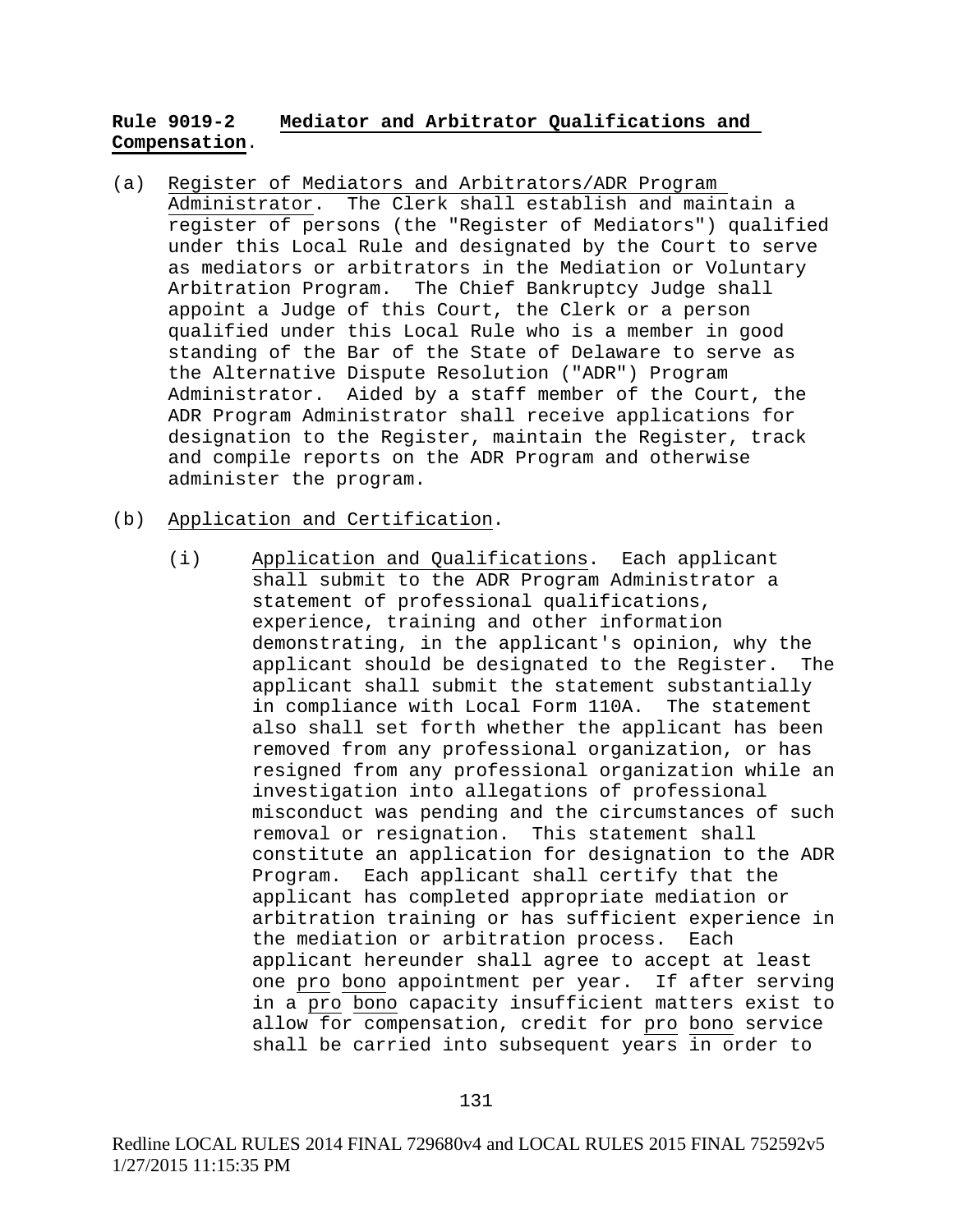qualify the mediator to receive compensation for providing service as a mediator or arbitrator.

- (ii) Court Certification. The Court in its sole and absolute determination on any feasible basis shall grant or deny any application submitted under this Local Rule. If the Court grants the application, the applicant's name shall be added to the Register, subject to removal under these Local Rules.
- (iii) Reaffirmation of Qualifications. Each applicant accepted for designation to the Register shall reaffirm annually the continued existence and accuracy of the qualifications, statements and representations made in the application.
- (c) Oath. Before serving as a mediator or arbitrator, each person designated as a mediator or arbitrator shall take the following oath or affirmation:

"I, \_\_\_\_\_\_\_\_\_\_\_\_\_\_\_\_\_, do solemnly swear (or affirm) that I will faithfully and impartially discharge and perform all the duties incumbent upon me in the Mediation or Voluntary Arbitration Program of the United States Bankruptcy Court for the District of Delaware without respect to persons and will do so equally and with respect."

- (d) Removal from Register. A person shall be removed from the Register either at the person's request or by Court order entered on the sole and absolute determination of the Court. If removed by Court order, the person shall be eligible to file an application for reinstatement after one year.
- (e) Appointment.
	- (i) Selection. Upon assignment of a matter to mediation or arbitration in accordance with these Local Rules and unless special circumstances exist as determined by the Court, the parties shall select a mediator or arbitrator. If the parties fail to make such selection within the time frame as set by the Court, then the Court shall appoint a mediator or arbitrator. A mediator shall be selected from the Register of Mediators, unless the parties stipulate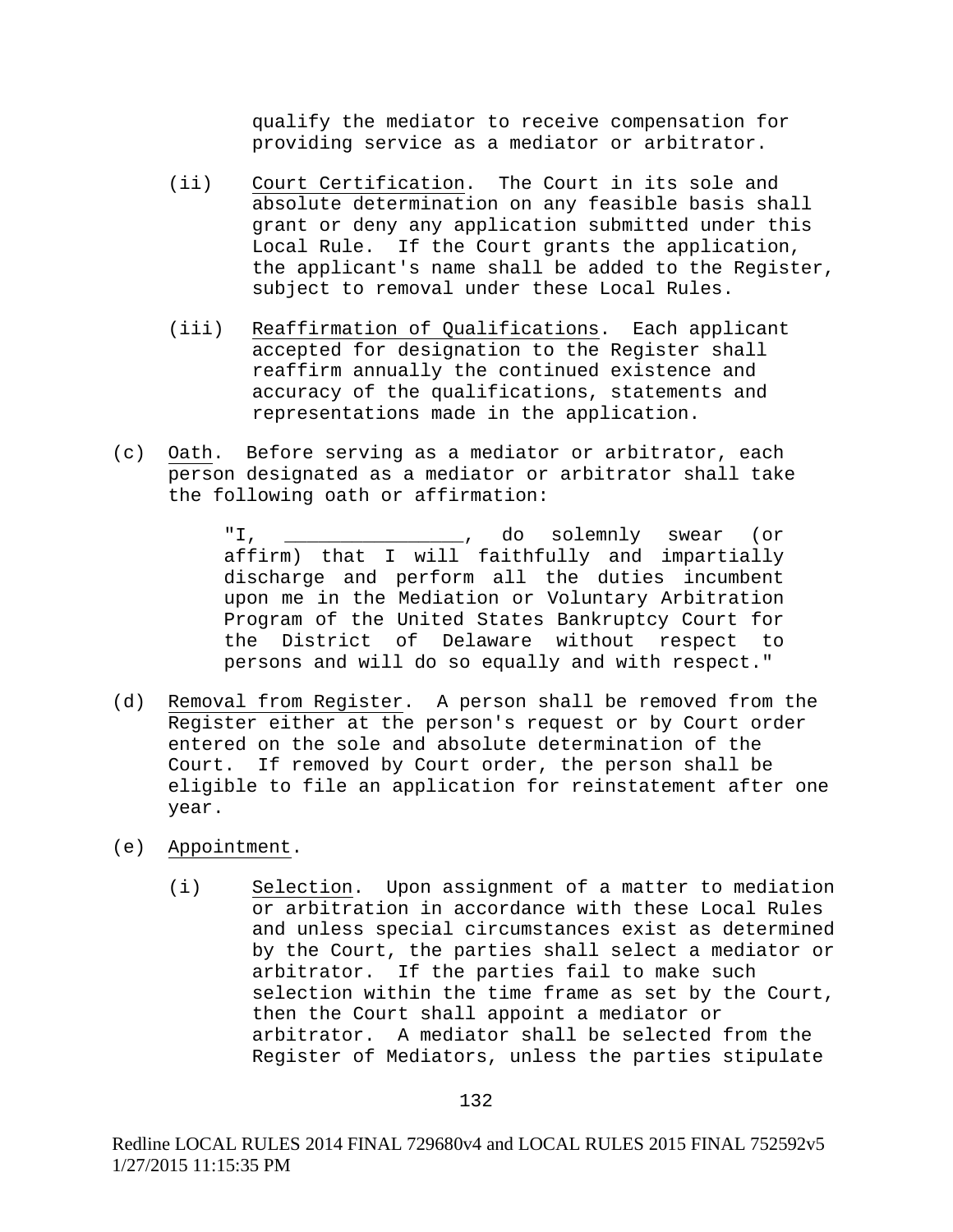and agree to a mediator not on the Register of Mediators.

- (ii) Inability to Serve. If the mediator or arbitrator is unable to or elects not to serve, he or she shall file and serve on all parties, and on the ADR Program Administrator, within seven (7) days after receipt of notice of appointment, a notice of inability to accept the appointment. In such event, the parties shall select an alternate mediator or arbitrator.
- (iii) Disqualification.
	- (A) Disqualifying Events. Any person selected as a mediator or arbitrator may be disqualified for bias or prejudice in the same manner that a Judge may be disqualified under 28 U.S.C. § 44. Any person selected as a mediator or arbitrator shall be disqualified in any matter where 28 U.S.C. § 455 would require disqualification if that person were a Judge.
	- (B) Disclosure. Promptly after receiving notice of appointment, the mediator or arbitrator shall make an inquiry sufficient to determine whether there is a basis for disqualification under this Local Rule. The inquiry shall include, but shall not be limited to, a search for conflicts of interest in the manner prescribed by the applicable rules of professional conduct for attorneys and by the applicable rules pertaining to the profession of the mediator or arbitrator. Within seven (7) days after receiving notice of appointment, the mediator or arbitrator shall file with the Court and serve on the parties either (1) a statement that there is no basis for disqualification and that the mediator or arbitrator has no actual or potential conflict of interest or (2) a notice of withdrawal.
	- (C) Objection Based on Conflict of Interest. A party to the mediation or arbitration who believes that the assigned mediator or arbitrator has a conflict of interest promptly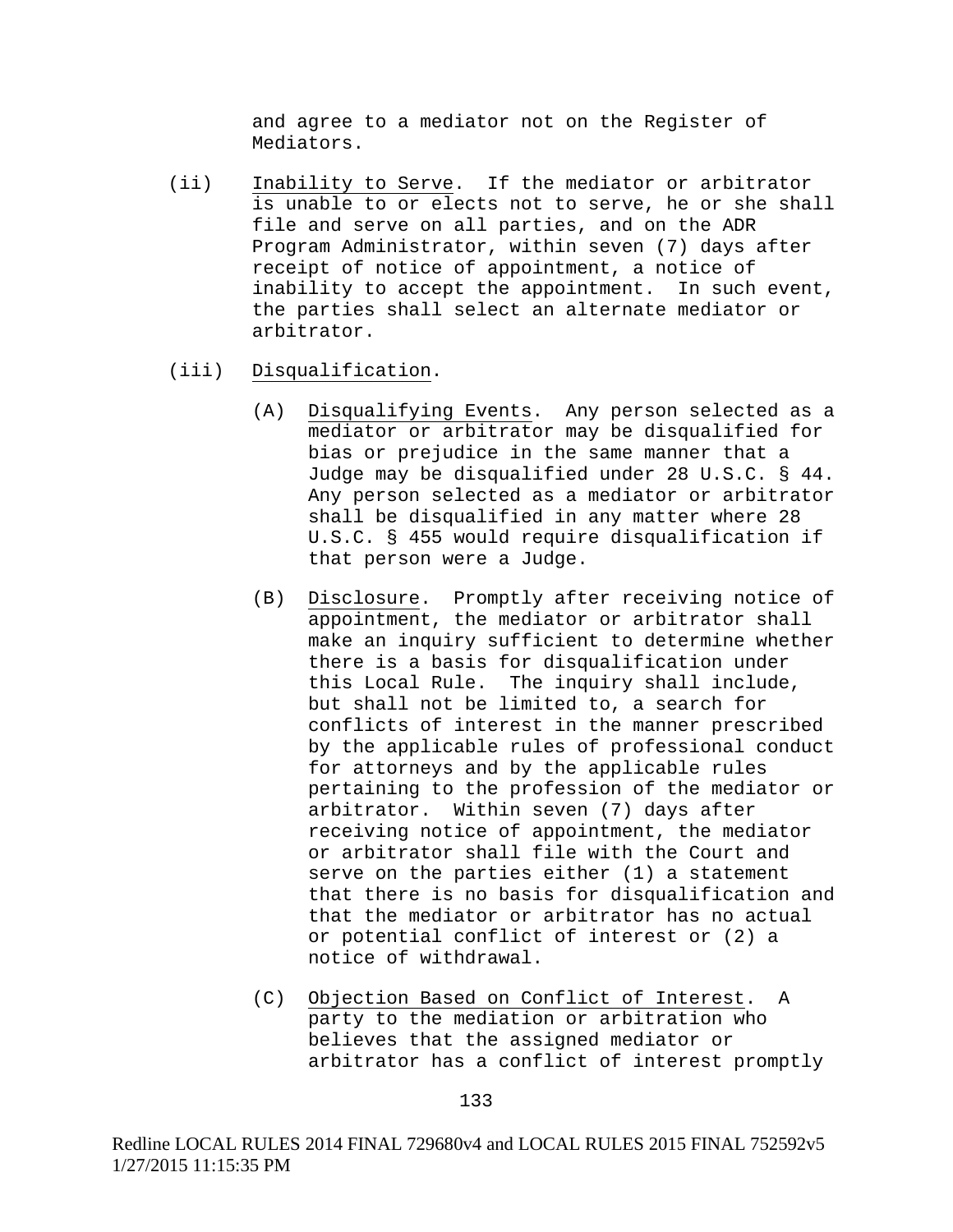shall bring the issue to the attention of the mediator or arbitrator, as applicable, and to the other parties. If the mediator or arbitrator does not withdraw, and the movant is dissatisfied with this decision, the issue shall be brought to the attention of the ADR Program Administrator by the mediator, arbitrator or any of the parties. If the movant is dissatisfied with the decision of the ADR Program Administrator, the issue shall be brought to the Court's attention by the ADR Program Administrator or any party. The Court shall take such action as it deems necessary or appropriate to resolve the alleged conflict of interest.

- (iv) Liability. Aside from proof of actual fraud or unethical conduct, there shall be no liability on the part of, and no cause of action shall arise against, any person who is appointed as a mediator or arbitrator under these Local Rules on account of any act or omission in the course and scope of such person's duties as a mediator or arbitrator.
- (f) Compensation. A person will be eligible to be a paid mediator [or] arbitrator if that person has been trained and certified by any nationally-recognized certification programadmitted to the Register of Mediators maintained by the Court or otherwise has been appointed by the Court. Once eligible to serve as a mediator or arbitrator for compensation, which shall be at reasonable rates and subject to judicial review, the mediator or arbitrator may require compensation or reimbursement of expenses as agreed by the parties. If the mediator or arbitrator consents to serve without compensation and at the conclusion of the first full day of the mediation conference or arbitration proceeding it is determined by the mediator or arbitrator and the parties that additional time will be both necessary and productive in order to complete the mediation or arbitration, then:
	- (i) If the mediator or arbitrator consents to continue to serve without compensation, the parties may agree to continue the mediation conference or arbitration.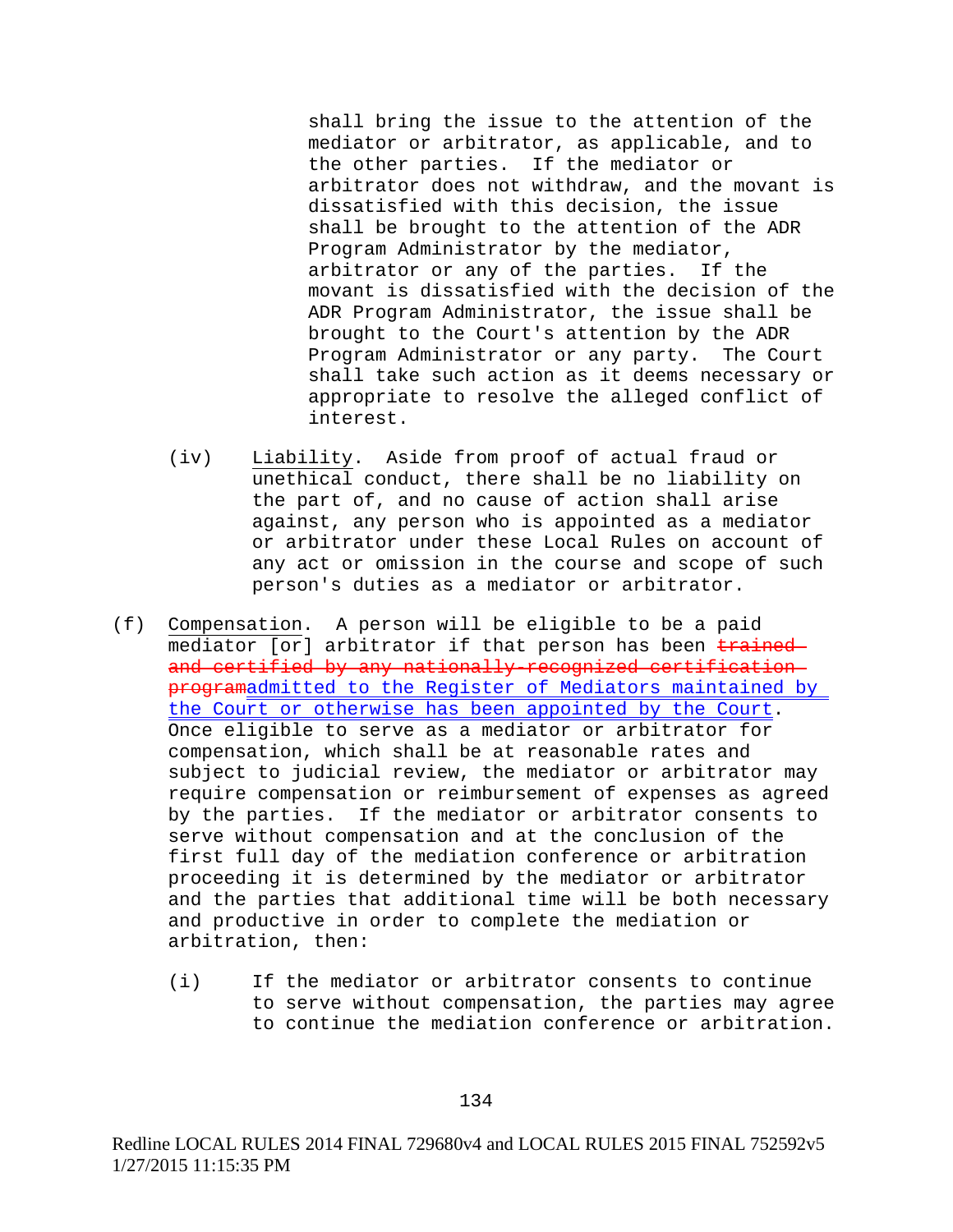- (ii) If the mediator or arbitrator does not consent to continue to serve without compensation, the fees and expenses shall be on such terms as are satisfactory to the mediator or arbitrator and the parties, subject to Court approval. Where the parties have agreed to pay such fees and expenses, the parties shall share equally all such fees and expenses unless the parties agree to some other allocation. The Court may determine a different allocation.
- (iii) Subject to Court approval, if the estate is to be charged with such expense, the mediator or arbitrator may be reimbursed for actual transportation expenses necessarily incurred in the performance of duties.
- (g) Party Unable to Afford. If the Court determines that a party to a matter assigned to mediation or arbitration cannot afford to pay the fees and costs of the mediator or arbitrator, the Court may appoint a mediator or arbitrator to serve pro bono as to that party.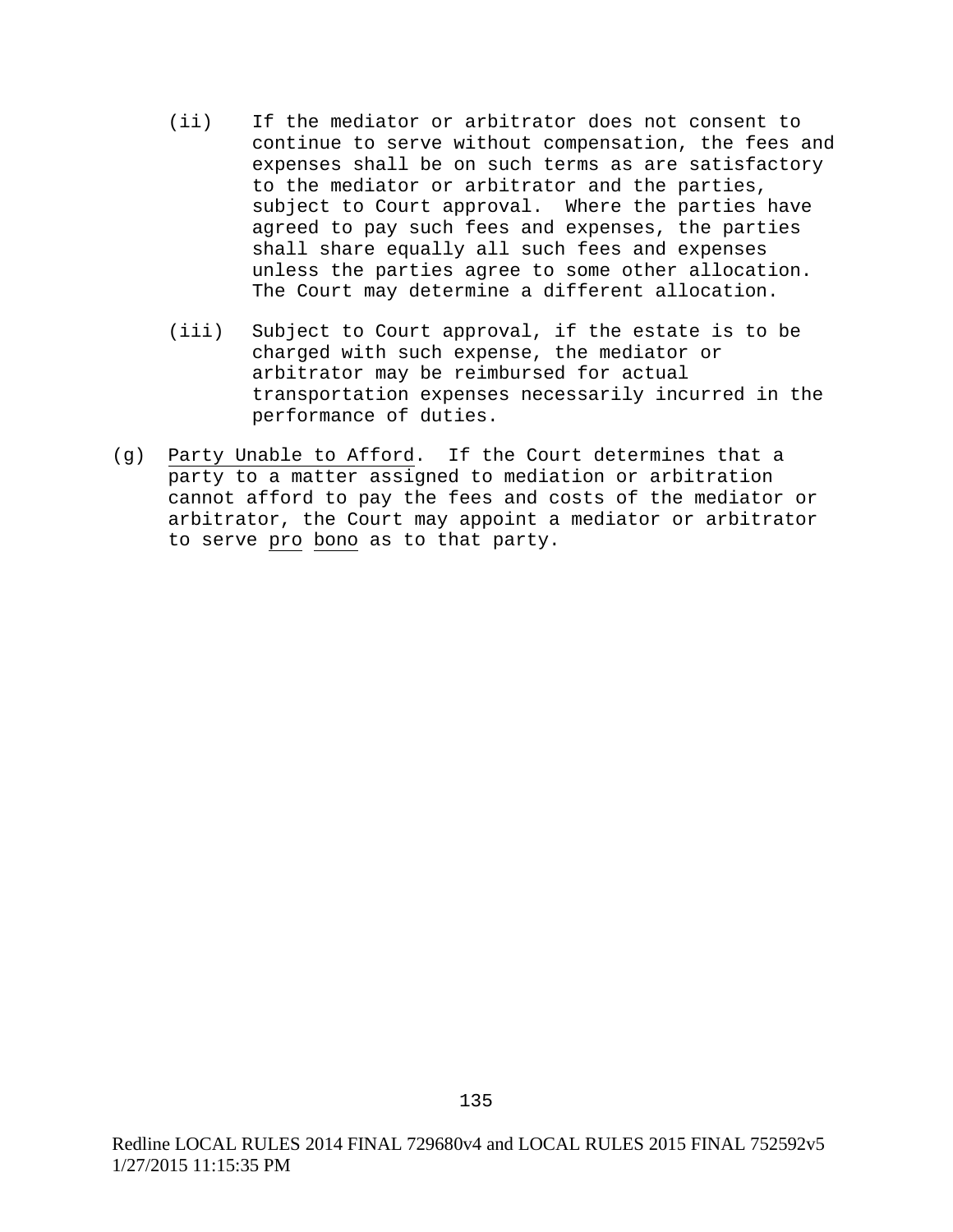# **Rule 9019-3 Assignment of Disputes to Mediation or Voluntary Arbitration**.

- (a) Stipulation of Parties. Notwithstanding any provision of law to the contrary, the Court may refer a dispute pending before it to mediation and, upon consent of the parties, to arbitration. During a mediation, the parties may stipulate to allow the mediator, if qualified as an arbitrator, to hear and arbitrate the dispute.
- (b) Safeguards in Consent to Voluntary Arbitration. Matters may proceed to voluntary arbitration by consent where
	- (i) Consent to arbitration is freely and knowingly obtained; and
	- (ii) No party is prejudiced for refusing to participate in arbitration.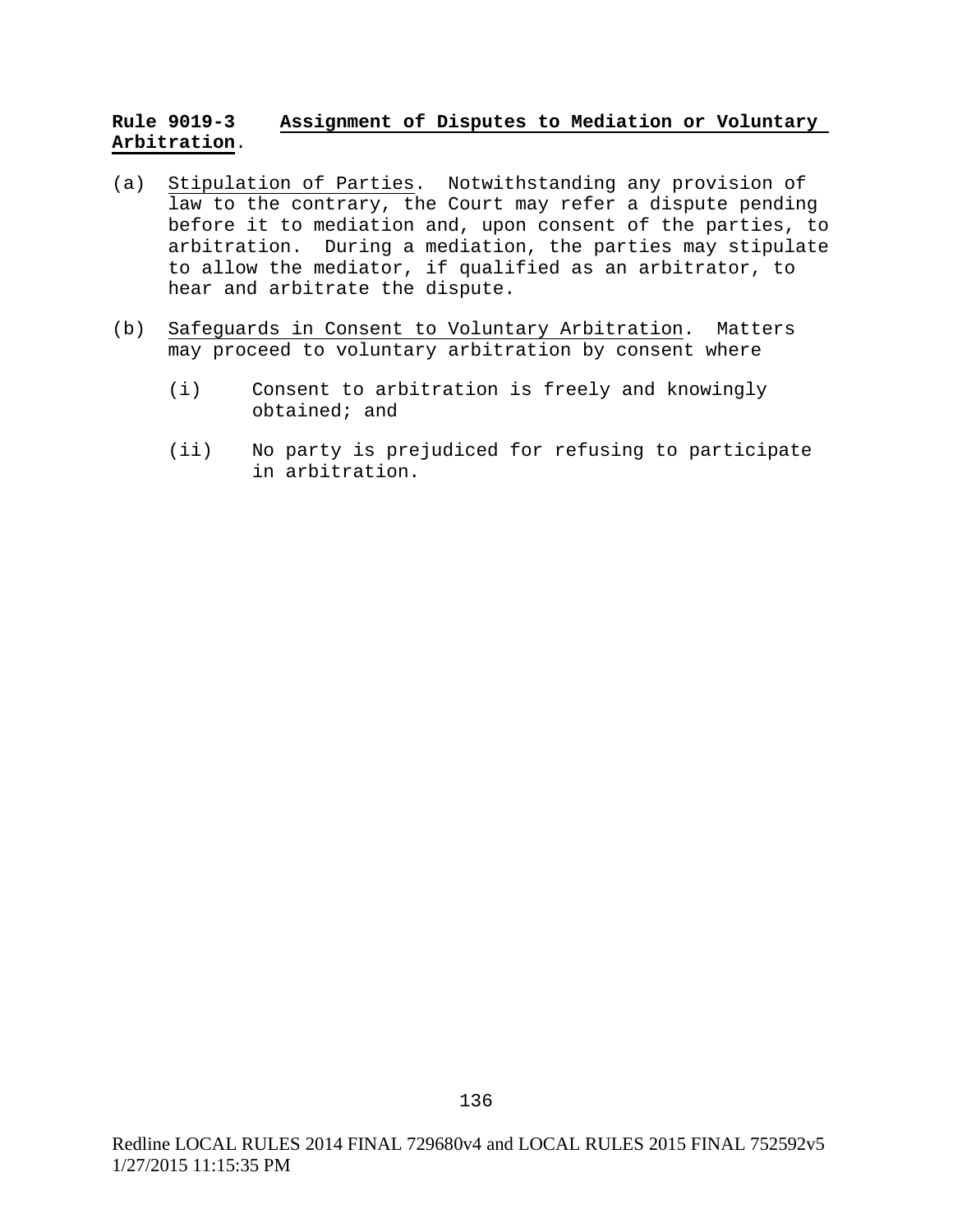### **Rule 9019-4 Arbitration**.

- (a) Referral to Arbitration under Fed. R. Bankr. P. 9019(c). The Court may allow the referral of a matter to final and binding arbitration under Fed. R. Bankr. P. 9019(c).
- (b) Referral to Arbitration under 28 U.S.C. § 654. The Court may allow the referral of an adversary proceeding to arbitration under 28 U.S.C. § 654.
- (c) Arbitrator Qualifications and Appointment. In addition to fulfilling the qualifications of a mediator found in Local Rule  $9019-2(b)$ , a person qualifying as an arbitrator hereunder must be certified as an arbitrator through a qualifying program that includes a bankruptcy component. An arbitrator shall be appointed (and may be disqualified)<br>in the same manner as in Local Rule 9019-2(e). The in the same manner as in Local Rule  $9019-2(e)$ . arbitrator shall be liable only to the extent provided in Local Rule  $9019-2(e)(iv)$ .
- (d) Powers of Arbitrator.
	- (i) An arbitrator to whom an action is referred shall have the power, upon consent of the parties, to
		- (A) Conduct arbitration hearings;
		- (B) Administer oaths and affirmations; and
		- (C) Make awards.
	- (ii) The Fed. R. Civ. P. and the Fed. R. Bankr. P. apply to subpoenas for the attendance of witnesses and the production of documents at a voluntary arbitration hearing.
- (e) Arbitration Award and Judgment.
	- (i) Filing and Effect of Arbitration Award. An arbitration award made by an arbitrator, along with proof of service of such award on the other party by the prevailing party, shall be filed with the Clerk promptly after the arbitration hearing is concluded. The Clerk shall place under seal the contents of any arbitration award made hereunder and the contents shall not be known to any Judge who might be assigned to the matter until the Court has entered a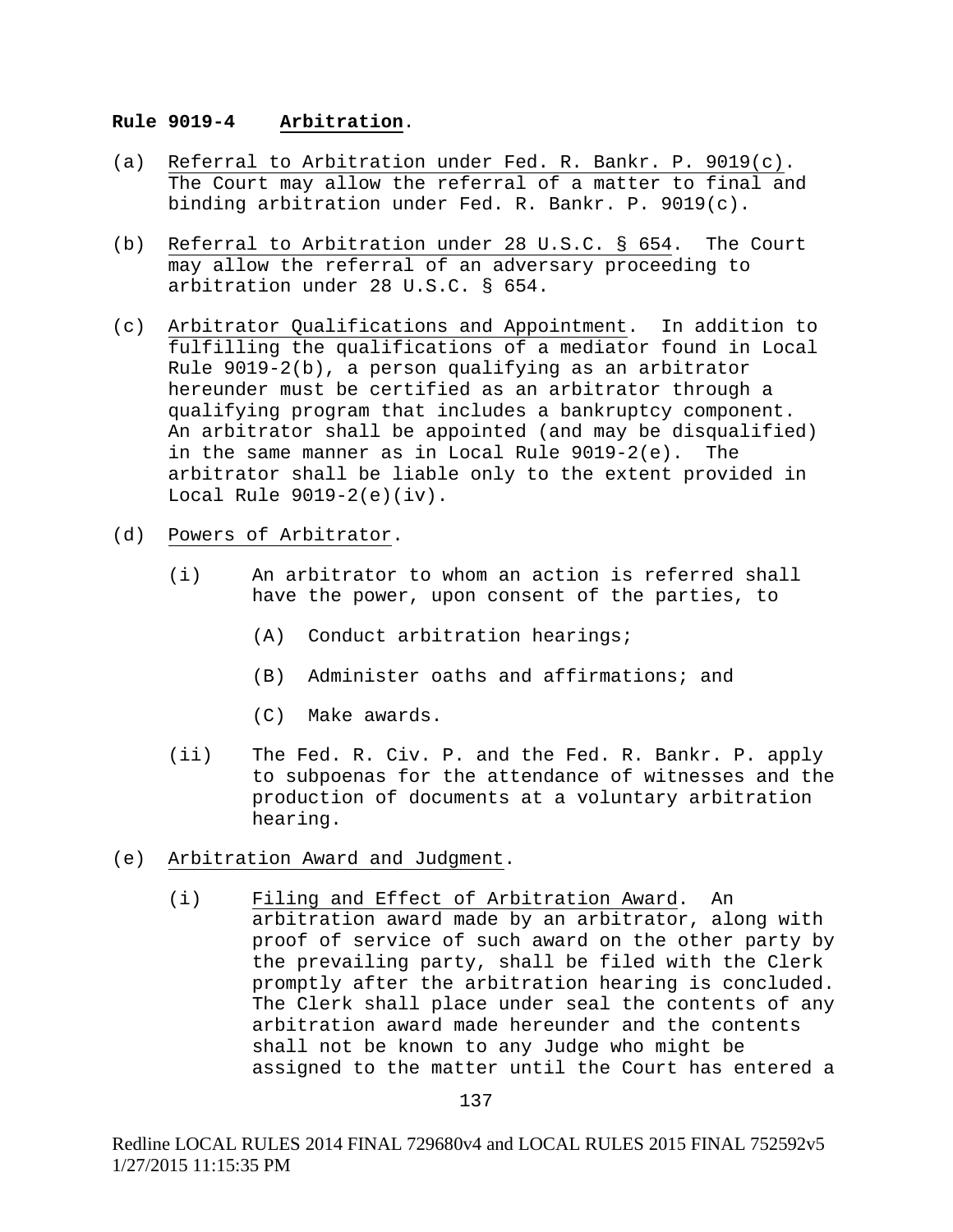final judgment in the action or the action has otherwise terminated.

(ii) Entering Judgment of Arbitration Award. Arbitration awards shall be entered as the judgment of the Court after the time has expired for requesting a determination de novo, with no such request having been filed. The judgment so entered shall be subject to the same provisions of law and shall have the same force and effect as a judgment of the Court, except that the judgment shall not be subject to review in any other court by appeal or otherwise.

## (f) Determination De Novo of Arbitration Awards.

- (i) Time for Filing Demand. Within thirty (30) days after the filing of an arbitration award under Local Rule 9019-4(e) with the Clerk, any party may file a written demand for a determination de novo with the Court.
- (ii) Action Restored to Court Docket. Upon a demand for determination de novo, the action shall be restored to the docket of the Court and treated for all purposes as if it had not been referred to arbitration.
- (iii) Exclusion of Evidence of Arbitration. The Court shall not admit at the determination de novo any evidence that there has been an arbitration proceeding, the nature or amount of any award or any other matter concerning the conduct of the arbitration proceeding, unless
	- (A) The evidence would otherwise be admissible in the Court under the Federal Rules of Evidence; or
	- (B) The parties have otherwise stipulated.
- (g) This Local Rule shall not apply to arbitration under 9 U.S.C. § 3, if applicable.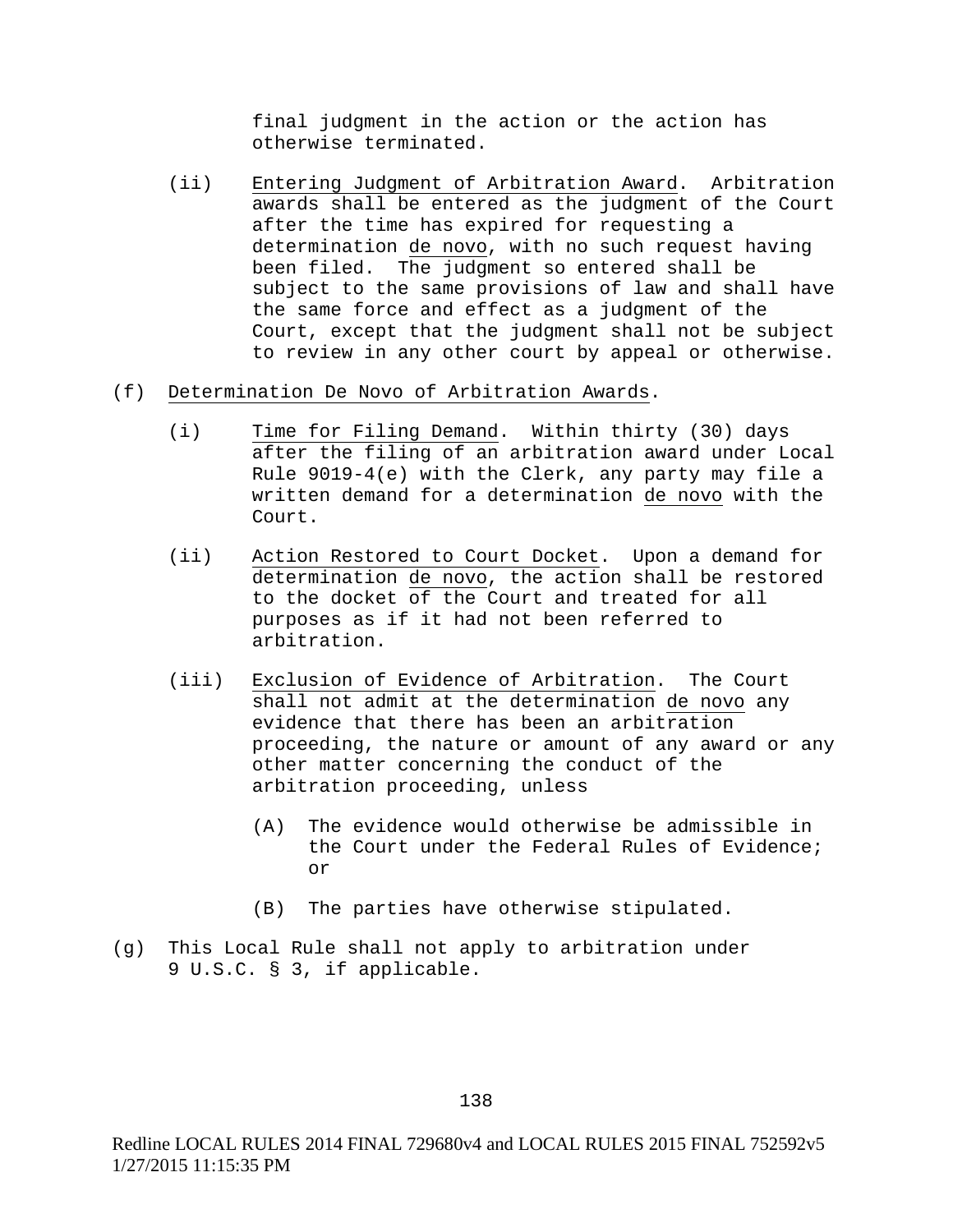### **Rule 9019-5 Mediation**.

- (a) Types of Matters Subject to Mediation. The Court may assign to mediation any dispute arising in an adversary proceeding, contested matter or otherwise in a bankruptcy case. Except as may be otherwise ordered by the Court, all adversary proceedings filed in a chapter 11 case and, in all other cases, all adversaries that include a claim for relief to avoid a preferential transfer (11 U.S.C. § 547 and, if applicable, § 550) shall be referred to mandatory mediation. Unless otherwise ordered by the Court, in any adversary proceeding that includes a claim for relief to avoid a preferential transfer (11 U.S.C. § 547 and, if applicable, § 550), the bankruptcy estate (or if there is no bankruptcy estate the plaintiff in the adversary proceeding) shall pay the fees and costs of the mediator. Parties to an adversary proceeding or contested matter may also stipulate to mediation, subject to Court approval.
- (b) Effects of Mediation on Pending Matters. The assignment of a matter to mediation does not relieve the parties to that matter from complying with any other Court orders or applicable provisions of the Code, the Fed. R. Bankr. P. or these Local Rules. Unless otherwise ordered by the Court, the assignment to mediation does not delay or stay discovery, pretrial hearing dates or trial schedules.
- (c) The Mediation Process.
	- (i) Time and Place of Mediation Conference. After consulting with all counsel and pro se parties, the mediator shall schedule a time and place for the mediation conference that is acceptable to the parties and the mediator. Failing agreement of the parties on the date and location for the mediation conference, the mediator shall establish the time and place of the mediation conference on no less than twenty one (21) days' written notice to all counsel and pro se parties.
	- (ii) Submission Materials. Unless otherwise instructed by the mediator, not less than seven (7) calendar days before the mediation conference, each party shall submit directly to the mediator and serve on all counsel and pro se parties such materials (the "Submission") as the mediator directs. The mediator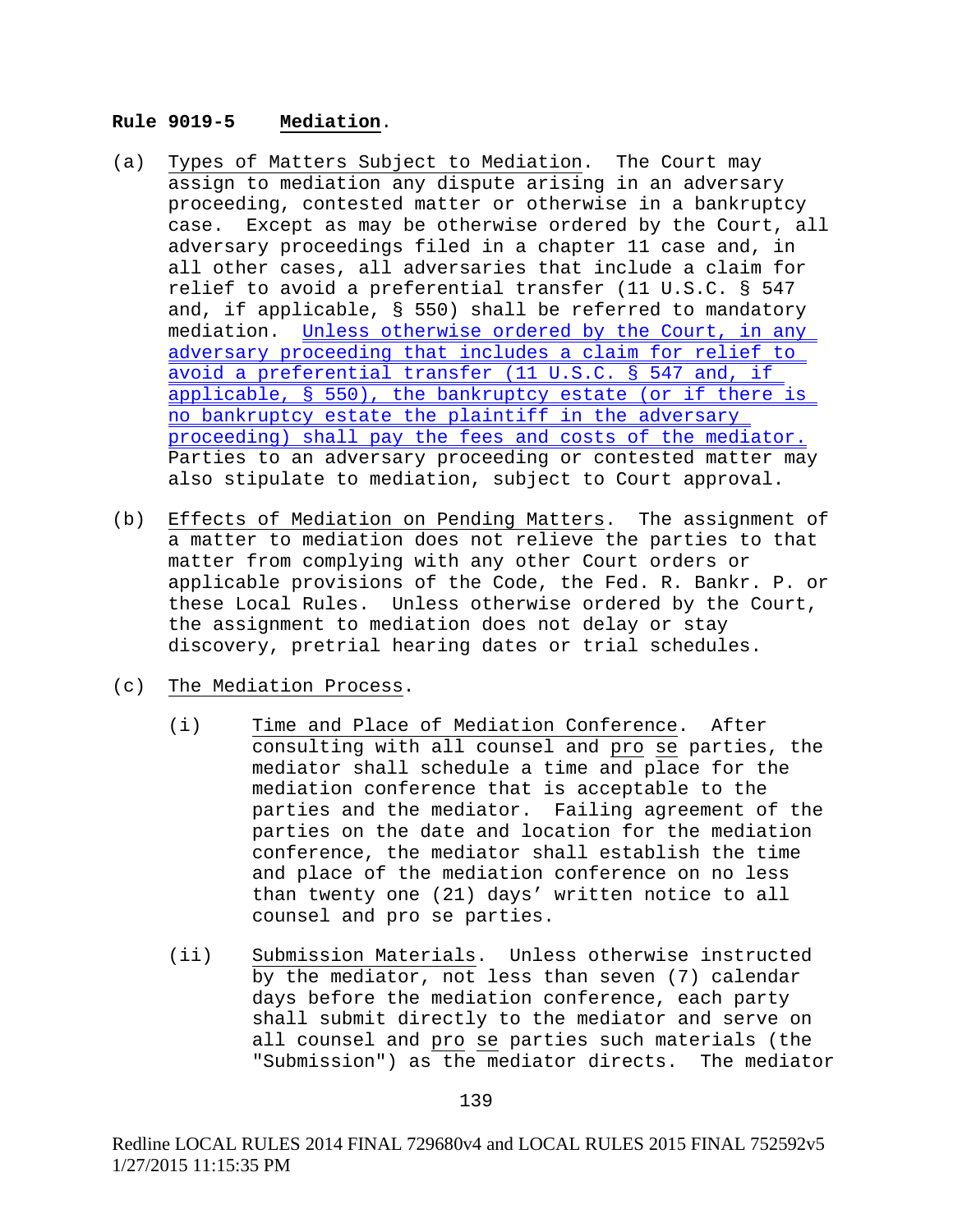shall so direct not less than fourteen (14) days before the mediation conference. Prior to the mediation conference, the mediator may talk with the participants to determine what materials would be helpful. The Submission shall not be filed with the Court and the Court shall not have access to the Submission.

### (iii) Attendance at Mediation Conference.

- (A) Persons Required to Attend. Except as provided by subsection (j)(xiii)(B) herein, or unless excused by the Mediator upon a showing of hardship, the following persons must attend the mediation conference personally:
	- (1) Each party that is a natural person;
	- (2) If the party is not a natural person, including a governmental entity, a representative who is not the party's attorney of record and who has full authority to negotiate and settle the matter on behalf of the party;
	- (3) If the party is a governmental entity that requires settlement approval by an elected official or legislative body, a representative who has authority to recommend a settlement to the elected official or legislative body;
	- (4) The attorney who has primary responsibility for each party's case; and
	- (5) Other interested parties, such as insurers or indemnitors or one or more of their representatives, whose presence is necessary for a full resolution of the matter assigned to mediation.
- (B) Failure to Attend. Willful failure to attend any mediation conference, and any other material violation of this Local Rule, shall be reported to the Court by the mediator and may result in the imposition of sanctions by the Court. Any such report of the mediator shall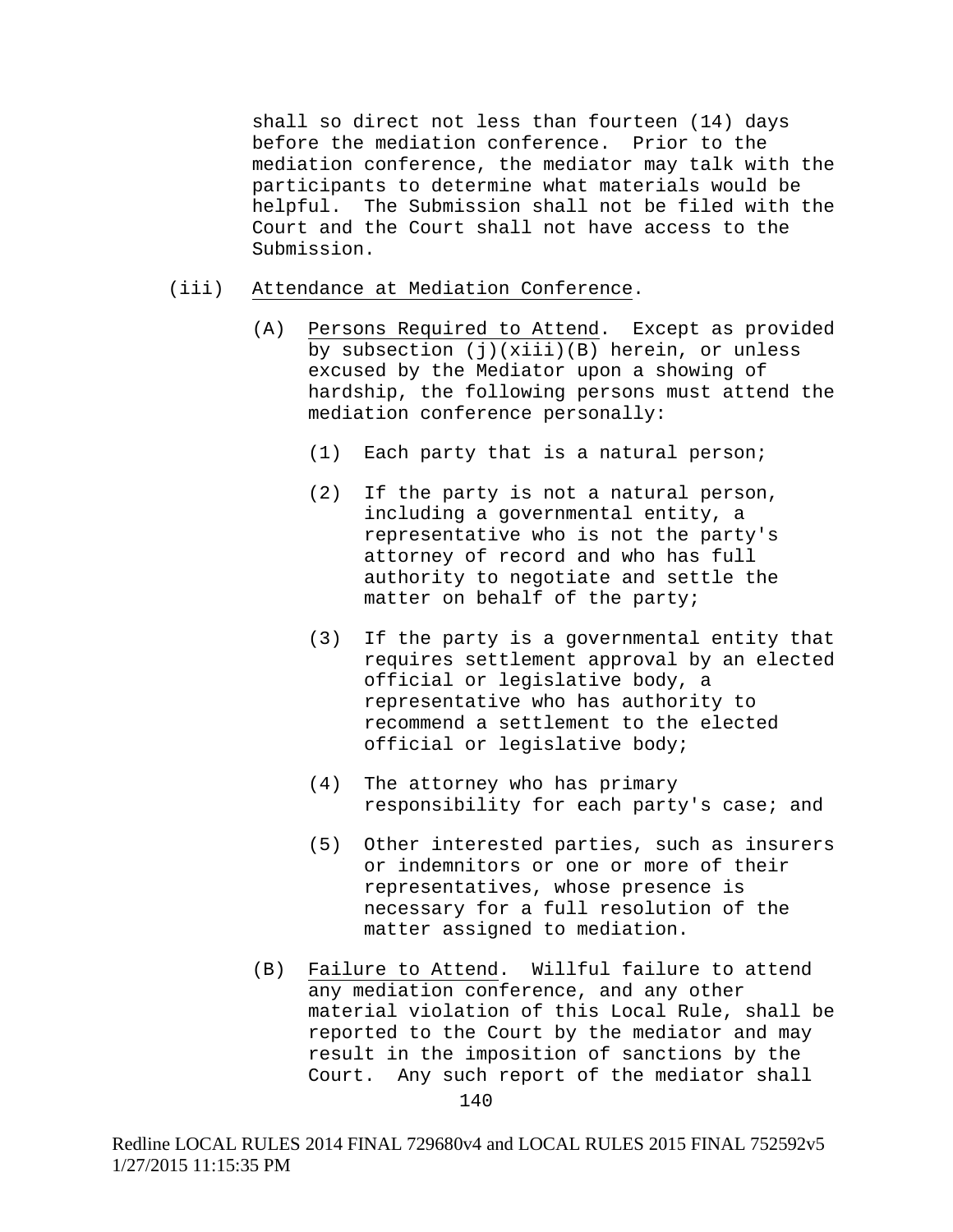comply with the confidentiality requirement of Local Rule 9019-5(d).

- (iv) Mediation Conference Procedures. The mediator may establish procedures for the mediation conference.
- (v) Settlement Prior to Mediation Conference. In the event the parties reach a settlement in principle after the matter has been assigned to mediation but prior to the mediation conference, the plaintiff shall advise the mediator in writing within one (1) business day of the settlement in principle.

# (d) Confidentiality of Mediation Proceedings.

(i) Protection of Information Disclosed at Mediation. The mediator and the participants in mediation are prohibited from divulging, outside of the mediation, any oral or written information disclosed by the parties or by witnesses in the course of the mediation. No person may rely on or introduce as evidence in any arbitral, judicial or other proceeding, evidence pertaining to any aspect of the mediation effort, including but not limited to: (A) views expressed or suggestions made by a party with respect to a possible settlement of the dispute; (B) the fact that another party had or had not indicated willingness to accept a proposal for settlement made by the mediator; (C) proposals made or views expressed by the mediator; (D) statements or admissions made by a party in the course of the mediation; and (E) documents prepared for the purpose of, in the course of, or pursuant to the mediation. In addition, without limiting the foregoing, Rule 408 of the Federal Rules of Evidence, any applicable federal or state statute, rule, common law or judicial precedent relating to the privileged nature of settlement discussions, mediations or other alternative dispute resolution procedures shall apply. Information otherwise discoverable or admissible in evidence does not become exempt from discovery, or inadmissible in evidence, merely by being used by a party in the mediation.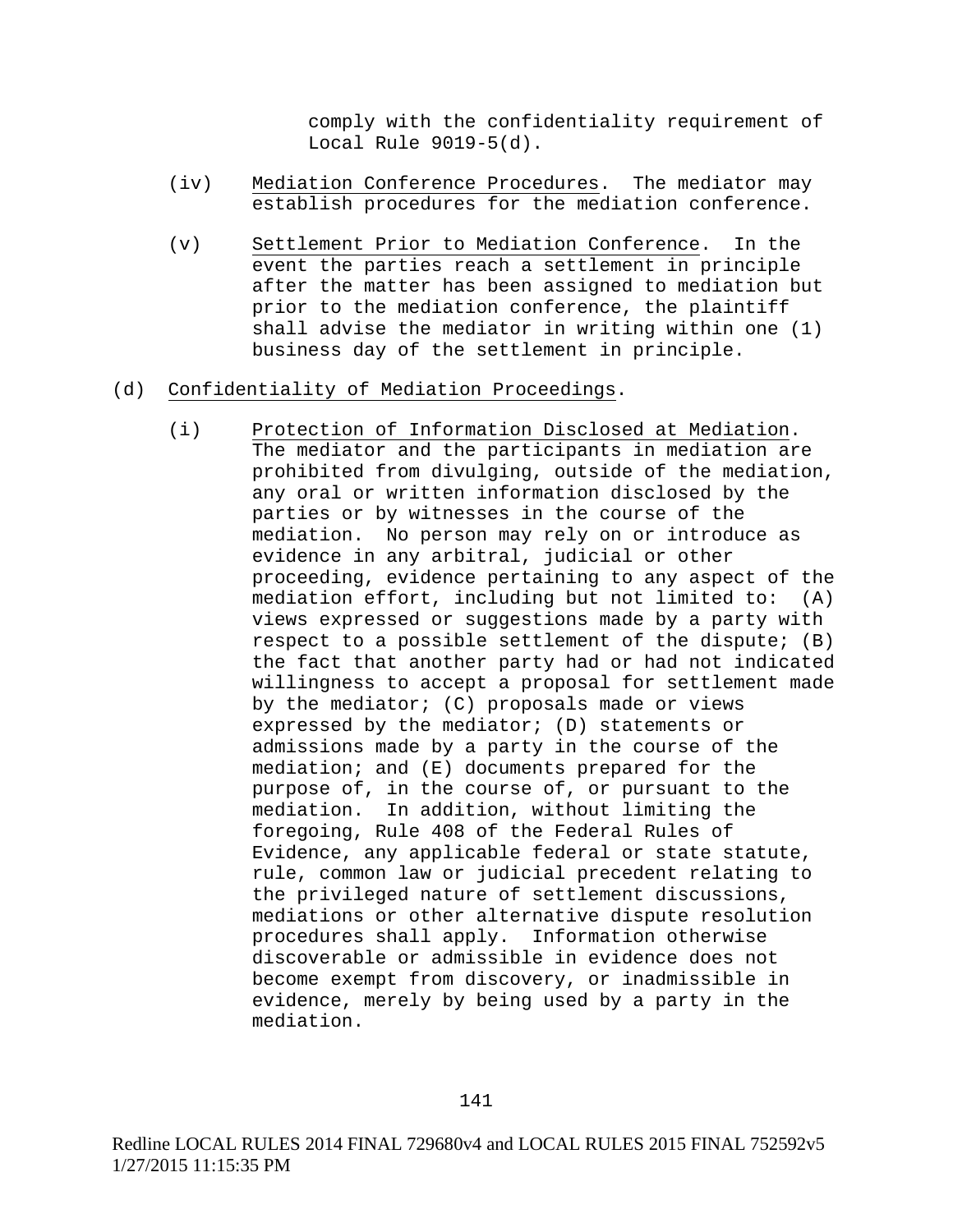- (ii) Discovery from Mediator. The mediator shall not be compelled to disclose to the Court or to any person outside the mediation conference any of the records, reports, summaries, notes, communications or other documents received or made by the mediator while serving in such capacity. The mediator shall not testify or be compelled to testify in regard to the mediation in connection with any arbitral, judicial or other proceeding. The mediator shall not be a necessary party in any proceedings relating to the mediation. Nothing contained in this paragraph shall prevent the mediator from reporting the status, but not the substance, of the mediation effort to the Court in writing, from filing a final report as required herein, or from otherwise complying with the obligations set forth in this Local Rule.
- (iii) Protection of Proprietary Information. The parties, the mediator and all mediation participants shall protect proprietary information.
- (iv) Preservation of Privileges. The disclosure by a party of privileged information to the mediator does not waive or otherwise adversely affect the privileged nature of the information.
- (e) Recommendations by Mediator. The mediator is not required to prepare written comments or recommendations to the parties. Mediators may present a written settlement recommendation memorandum to attorneys or pro se litigants, but not to the Court.
- (f) Post-Mediation Procedures.
	- (i) Filings by the Parties. If a settlement is reached at a mediation, the plaintiff shall file a Notice of Settlement or, where required, a motion and proposed order seeking Court approval of the settlement within thirty (30) days after such settlement is reached. Within sixty (60) days after the filing or the Notice of Settlement or the entry of an order approving the settlement, the parties shall file a Stipulation of Dismissal dismissing the action on such terms as the parties may agree. If the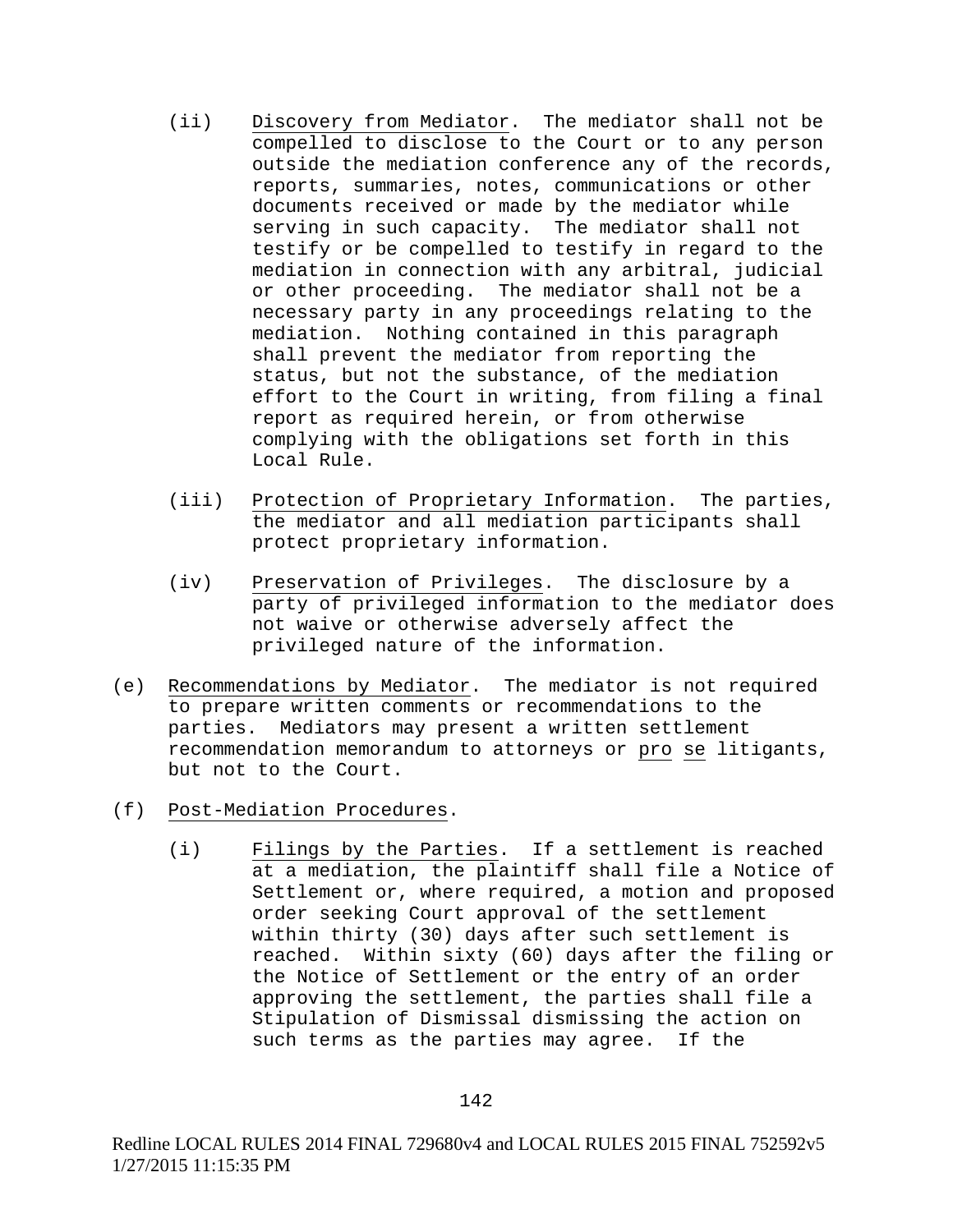plaintiff fails to timely file the Stipulation of Dismissal, the Clerk's office will close the case.

- (ii) Mediator's Certificate of Completion. No later than fourteen (14) days after the conclusion of the mediation conference or receipt of notice from the parties that the matter has settled prior to the mediation conference, unless the Court orders otherwise, the mediator shall file with the Court a certificate in the form provided by the Court ("Certificate of Completion") showing compliance or noncompliance with the mediation conference requirements of this Local Rule and whether or not a settlement has been reached. Regardless of the outcome of the mediation conference, the mediator shall not provide the Court with any details of the substance of the conference.
- (g) Withdrawal from Mediation. Any matter assigned to mediation under this Local Rule may be withdrawn from mediation by the Court at any time.
- (h) Termination of Mediation. Upon the filing of a mediator's Certificate of Completion under Local Rule 9019-5(f)(ii) or the entry of an order withdrawing a matter from mediation under Local Rule 9019-5(g), the mediation will be deemed terminated and the mediator excused and relieved from further responsibilities in the matter without further order of the Court. If the mediation conference does not result in a resolution of all of the disputes in the assigned matter, the matter shall proceed to trial or hearing under the Court's scheduling orders.
- (i) [Reserved]
- (j) Alternative Procedures for Certain Preference Proceedings.
	- (i) Applicability. This subsection (j) shall apply to any adversary proceeding that includes a claim to avoid and/or recover an alleged preferential transfer(s) from one or more defendants where the amount in controversy from any one defendant is equal to or less than \$75,000. Hereinafter in this subsection (j), a defendant from whom a plaintiff seeks to avoid and/or recover an alleged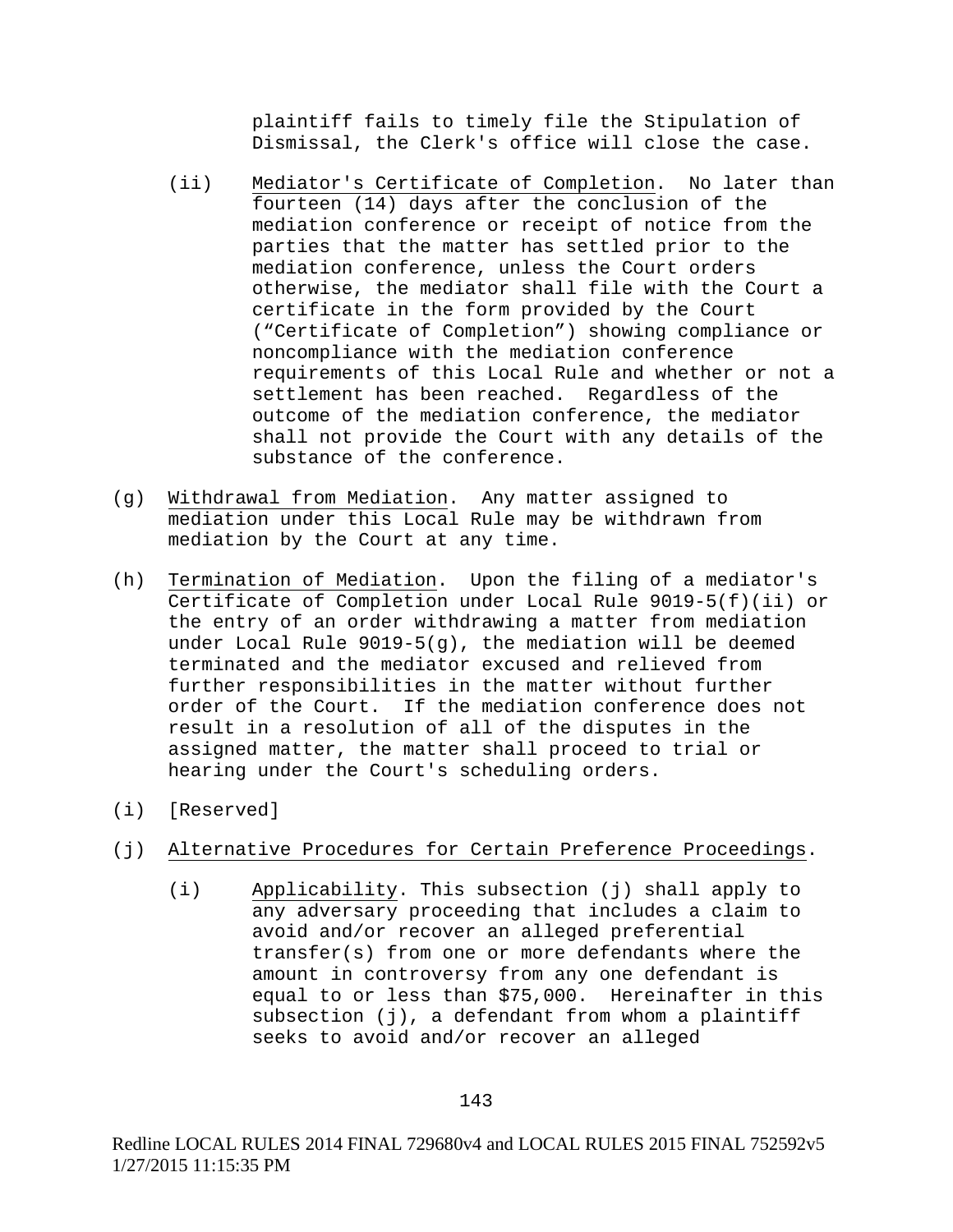preferential transfer in an amount equal to or less than \$75,000 shall be referred to as "Defendant."

- (ii) Service of this Rule with Summons. The plaintiff in any adversary proceeding that includes a claim to avoid and/or recover an alleged preferential transfer(s) from one or more defendants where the amount in controversy from any one defendant is equal to or less than \$75,000 shall serve with the Summons a copy of this Del. Bankr. L.R. 9019-5(j) and the Certificate (as defined hereunder).
- (iii) Defendant's Election. On or within thirty (30) days after the date that the Defendant's response is due under the Summons, the Defendant may opt-in to the procedures provided under this subsection (j) by filing with the Court on the docket of the adversary proceeding and serving on the Plaintiff, a certificate in the form of Local Form 118 ("Certificate"). The time period provided hereunder to file the Certificate is not extended by the parties' agreement to extend the Defendant's response deadline under the Summons.
- (iv) Mediation of All Claims. Unless otherwise specifically agreed by the parties, the Defendant's election to proceed to mediation under subsection (j)(iii) operates as a referral with regard to that Defendant of each claim in which such Defendant is identified as a defendant in the underlying adversary proceeding.
- (v) Appointment of Mediator. On or within ten (10) days after the date that the Certificate is filed, Plaintiff shall file either: (i) a stipulation (and proposed order) regarding the appointment of a mediator from the Register of Mediators approved by the Court; or (ii) a request for the Court to appoint a mediator from the Register of Mediators approved by the Court. If a stipulation or request to appoint is not filed as required hereunder, then the Clerk of Court may appoint in such proceeding a mediator from the Register of Mediators approved by the Court.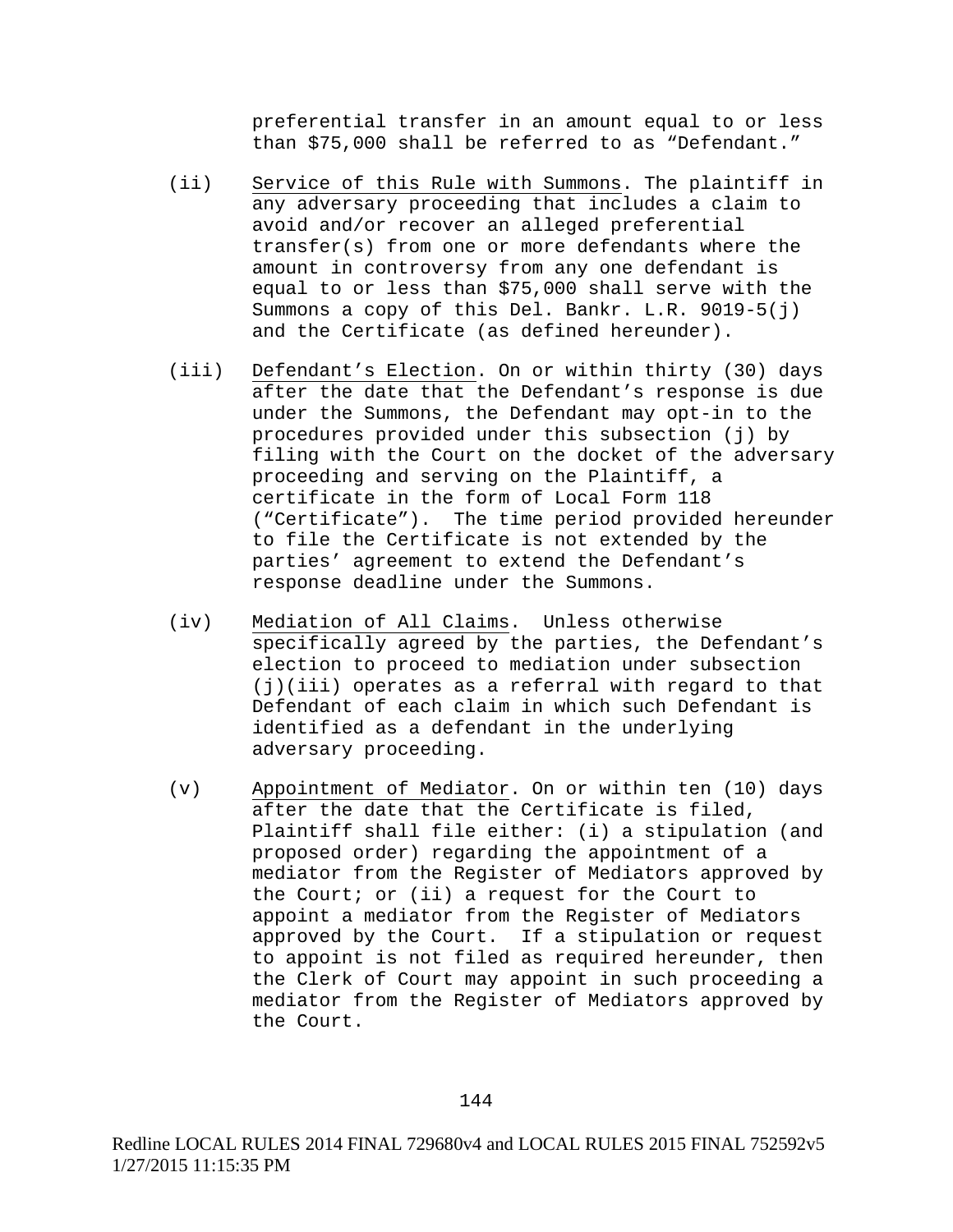- (vi) Election by Agreement of the Parties. In any adversary proceeding that includes a claim to avoid and/or recover an alleged preferential transfer(s) from one or more defendants where the amount in controversy from any one defendant is greater than \$75,000, the plaintiff and defendant may agree to opt-in to the procedures provided under this subsection (j) by filing a certificate in the form of Local Form 119 ("Jt. Certificate") on the docket of the adversary proceeding within the time provided under subsection (j)(iii) hereof that includes the parties' agreement to the appointment of a mediator from the Register of Mediators; provided, however, that in a proceeding that includes more than one defendant, only the defendant who agrees to opt-in to the procedures provided under this subsection is subject to the provisions thereof and the referral to mediation thereunder. The use of the term "Defendant" in subsections  $(j)(xi)(B)$ ,  $(j)(xii)(A)$ and  $(j)(xii)(B)$  hereinafter shall include any defendant who agrees with plaintiff to mediation under this subsection  $(i)(vi)$ .
- (vii) Participation. Each of the parties to mediation conducted under this subsection (j) shall participate in mediation in an effort to consensually resolve their disputes prior to further litigation.
- (viii) Confidentiality of Mediation Proceedings. The provisions of Del. Bankr. L.R. 9019-5(d) shall apply to any mediation conducted pursuant to this subsection (j).
- (ix) Mediator Costs. The plaintiff shall bear the costs of the mediator in any mediation conducted pursuant to this subsection (j).
- (x) Effects of Mediation on Pending Matters. Except as expressly set forth in subsection  $(j)(xi)$  hereof, the provisions of Del. Bankr. L.R. 9019-5(b) shall apply to any mediation conducted pursuant to this subsection (j).
- (xi) Scheduling Order.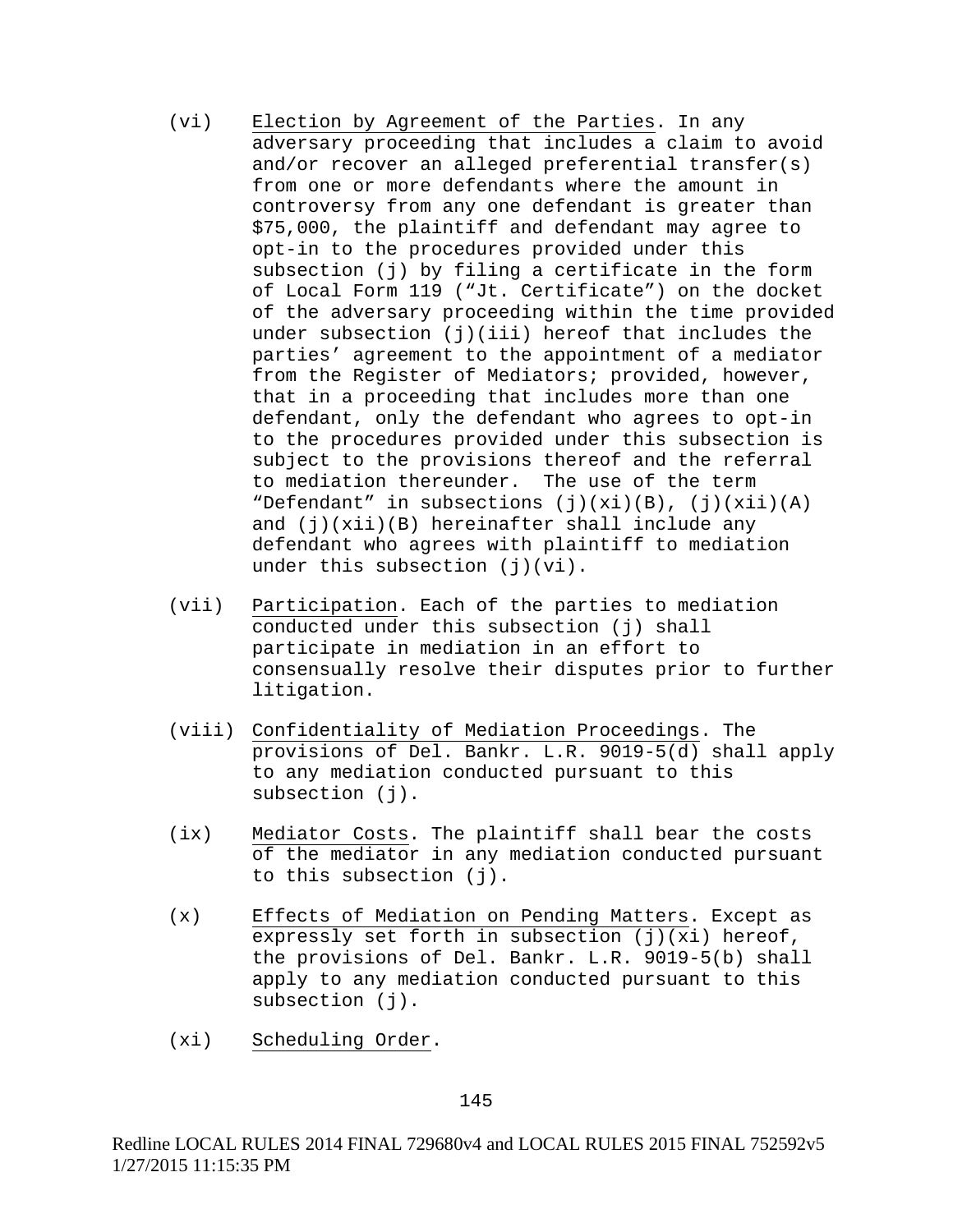- (A) Effect of Scheduling Order. Any scheduling order entered by the Court at the initial status conference or otherwise shall apply to the parties and claims which are subject to mediation under this subsection; provided, however, that: (1) the referral to mediation under this subsection (j) shall operate as a stay as against the parties to the mediation of any requirement under Fed. R. Bankr. Proc. 7026 to serve initial disclosures; (2) the referral to mediation under this subsection (j) shall operate as a stay as against the parties to the mediation of such parties' right and/or obligation (if any) to propound, object or respond to written discovery requests or other discovery demands to or from the parties to the mediation; and (3) as further provided in subsection (j)(xi)(B) hereof and subject to subsection  $(j)(xi)(C)$  hereof, after the conclusion of mediation the timeframes set forth in the scheduling order entered by the Court shall be adjusted so that such timeframes are calculated from the date of completion of mediation (as evidenced by the date of entry on the adversary docket of the Certificate of Completion) rather than any other point of time employed by the Court in calculating such relevant timeframe. The stay provided for under this subsection shall automatically terminate upon the filing of the Certificate of Completion.
- (B) Agreement to and Filing of Scheduling Order after Conclusion of Mediation. If the mediation does not result in the resolution of the litigation between the parties to the mediation, then within two (2) business days after the entry of the Certificate of Completion on the adversary docket: (1) the parties to the mediation shall confer regarding the adjustment of the timeframes set forth in the scheduling order entered by the Court so that such timeframes are calculated from the date of completion of mediation, and agree to a related form of scheduling order or stipulation and proposed order; and (2) the plaintiff or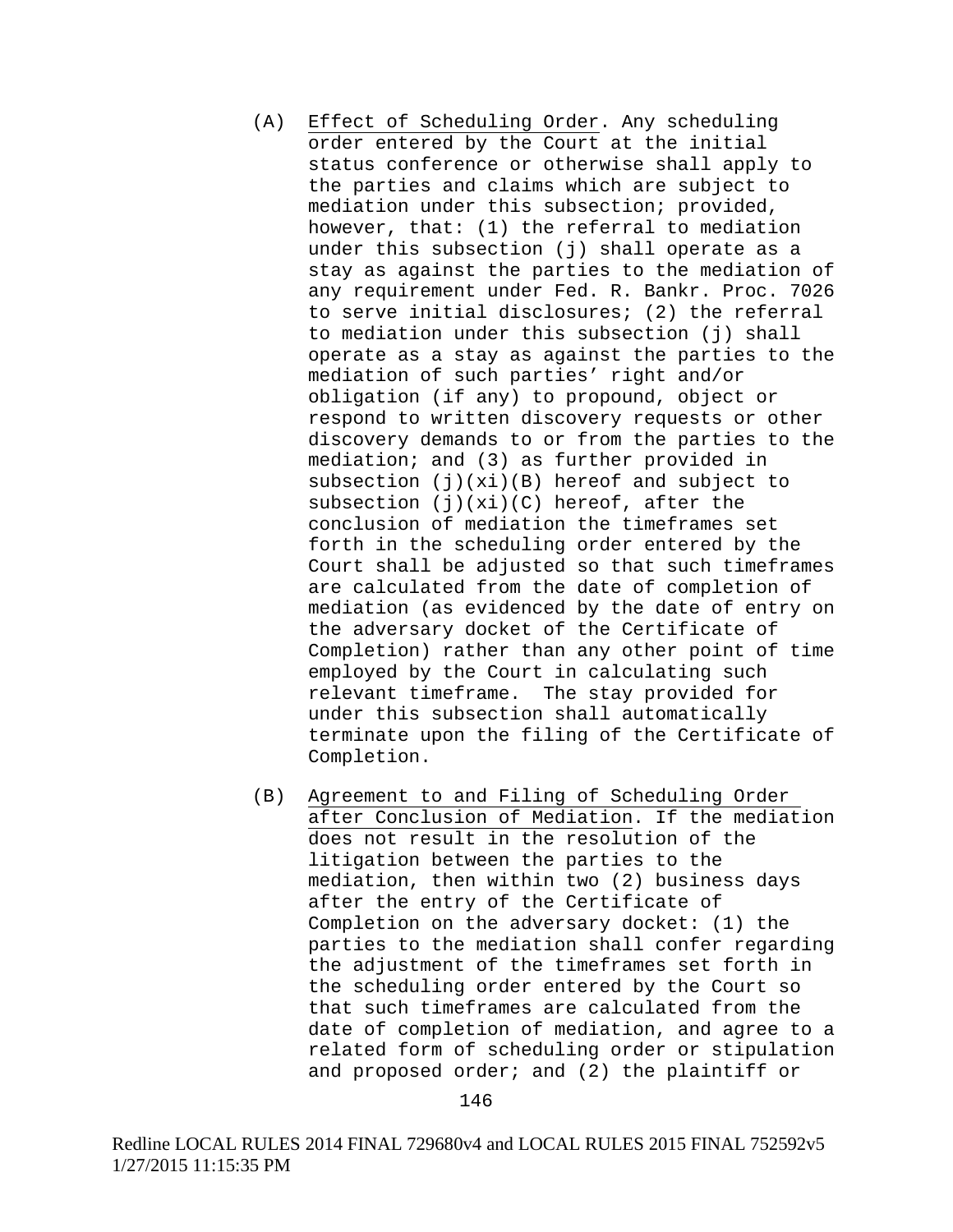the Defendant shall file such proposed scheduling order or stipulation and proposed order on the docket of the adversary proceeding under certification of counsel and serve a copy of such filing on the mediator. If the parties do not agree to the form of scheduling order or stipulation as required hereunder and the timely filing thereof, then the mediator shall file a notice that identifies the deadlines set forth in the scheduling order entered by the Court as adjusted to be calculated from the date the mediation concluded. With the consent of the parties, the mediator may incorporate the notice of such deadlines into the Certificate of Completion and, if so incorporated, the parties are relieved of their obligation to otherwise prepare and file a separate form of scheduling order. Absent further Order of the Court, the deadlines identified by the mediator and filed with the Court shall apply to and govern further proceedings in the underlying adversary proceeding as between the parties to the mediation.

- (C) Plaintiff's Election. Notwithstanding any other provision of this subsection (xi), the Plaintiff may elect to have the deadlines in proceedings in which mediation under this subsection are completed within a given fourteen (14) day period each calculated from the date of completion of mediation (or expected date of completion of mediation) of the last mediation within such 14 day period.
- (D) Absence of Scheduling Order. The terms of this subsection (xi) apply only if the Court enters a form of scheduling order in the underlying adversary proceeding prior to the conclusion of mediation.
- (xii) Mediation Submission Materials.
	- (A) Timing. Within twenty-one (21) days after the date that the Certificate is filed, the Defendant shall serve its position statement on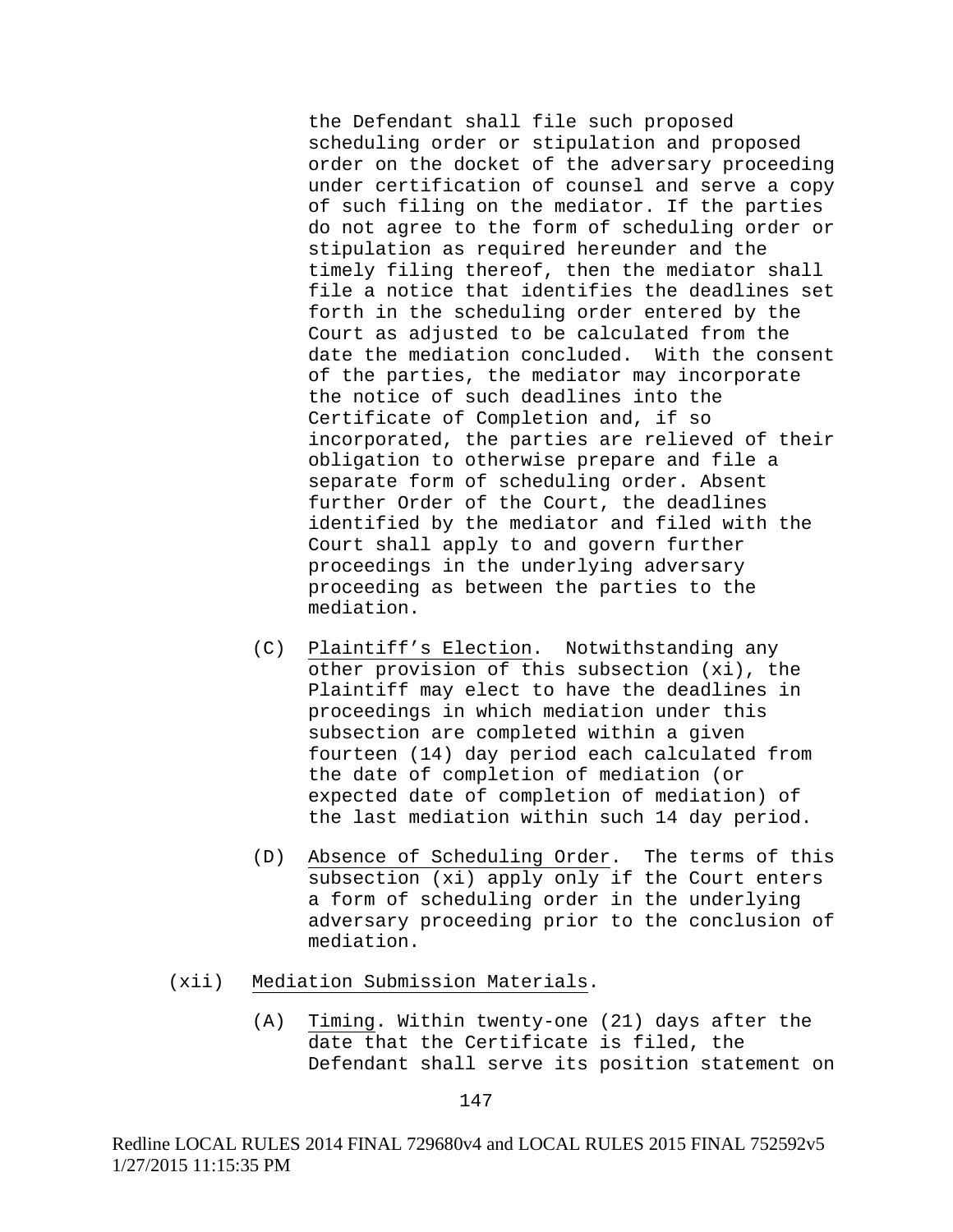the plaintiff and the mediator. The plaintiff shall serve its position statement on the Defendant and the mediator within twenty-one (21) days after the date that the Defendant's position statement is served. Absent leave of the mediator, no further statements shall be served by either party. The parties' respective position statements shall not be filed in the underlying adversary proceeding.

- (B) Contents. The parties' position statements shall address the merits of plaintiff's claim to avoid and/or recover the alleged preferential transfer(s) and Defendant's defenses thereto, and may address any other procedural or substantive issues the parties believe to be relevant to the mediation. Each position statement should identify and/or discuss evidence then known to such party that supports that party's assertions, and mere argument alone is not sufficient for a party to meet its burden under this subsection (j)(xii)(B). For purposes of example only, if the Defendant argues that the transfers at issue are protected from avoidance or recovery under 11 U.S.C. §  $547(c)(4)$ , then the Defendant should identify in its position statement the nature and calculation of the alleged new value at issue and evidence, if any, to support its assertion that such value qualifies as new value. In return, plaintiff should identify and discuss the factual and/or legal basis (if any) on which it relies to oppose Defendant's stated defense(s). Notwithstanding the provisions of subsections (xii)(A) or (B), the mediator may require a separate settlementrelated statement that is not served on any party to the mediation. As noted further below, the provisions of Del. Bankr. L.R. 9019- 5(c)(iii)(B) apply to any mediation conducted pursuant to this subsection.
- (C) Length. Absent consent of the mediator, the length of any position statement shall not exceed ten (10) pages, exclusive of exhibits and/or supporting evidence.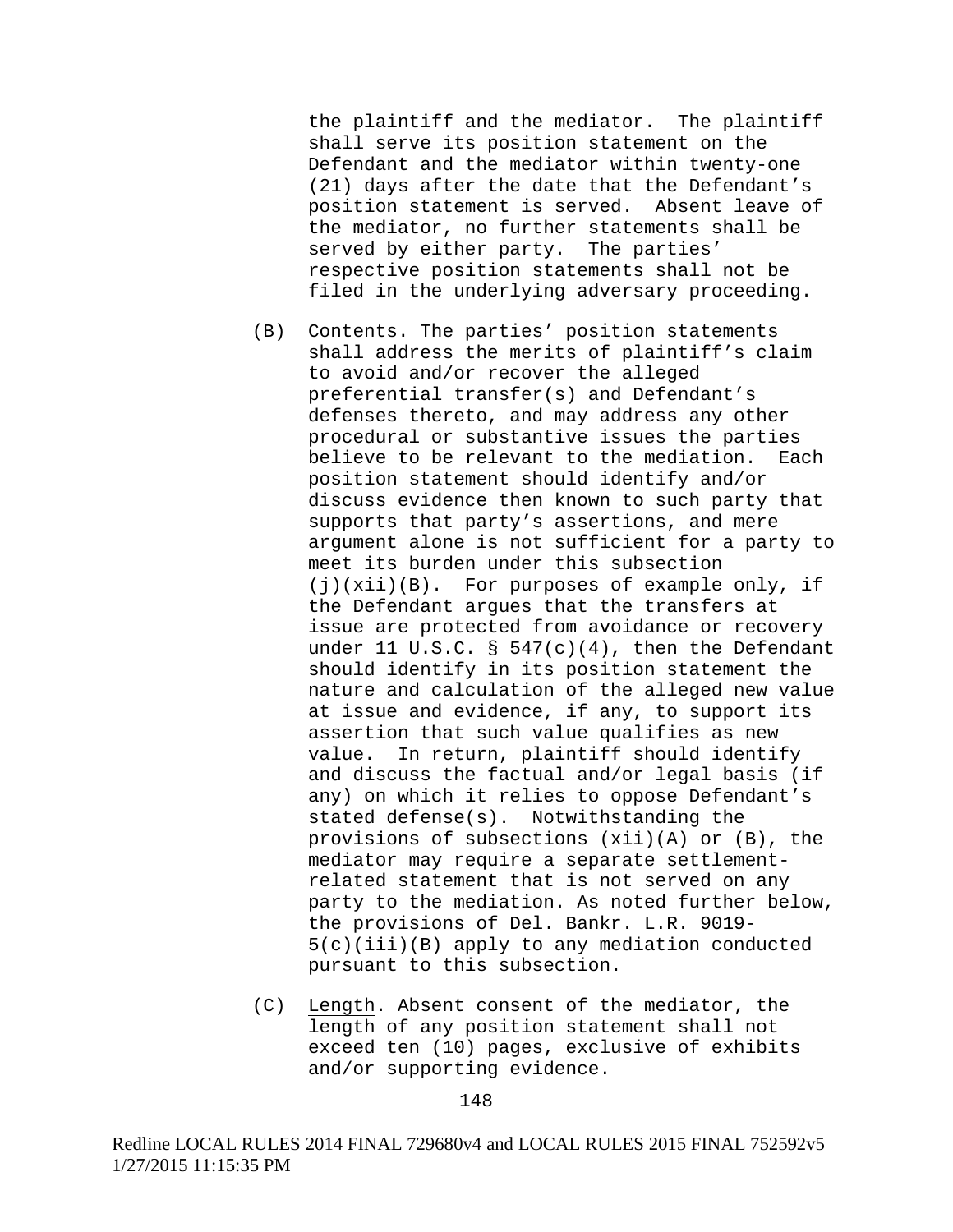#### (xiii) The Mediation Conference.

- (A) Timing. Mediation shall be initiated so as to be concluded within forty-five (45) days after service of plaintiff's mediation statement.
- (B) Persons Required to Attend. A representative of each party who has full authority to negotiate and settle the matter on behalf of the party must attend the mediation in person. Such representative may be the party's attorney of record in the adversary proceeding. Other representatives of the party or the party (if the party is not the representative appearing in person at the mediation) may appear by telephone, videoconference or other similar means. If the party is not appearing at the mediation in person, the party shall appear at the mediation by telephone, videoconference or other similar means as directed by the mediator.
- (C) Mediation Conference Procedures. The mediator may establish other procedures for the mediation conference.
- (xiv) Other Mediation. Unless otherwise ordered by the Court or agreed by the parties, the parties' participation in, and the conclusion of, mediation pursuant to this subsection (j) excuses such parties from any requirement to mediate otherwise included in the scheduling order entered by the Court in the underlying adversary proceeding prior to the conclusion of mediation. To the extent that the Court requires, or the parties agree to, additional mediation, the plaintiff shall not bear the presumption of cost for the mediator with regard to any such additional mediation.
- (xv) Other Terms. The provisions of Del. Bankr. L.R. 9019-5(c)(iii)(B), 9019-5(e), 9019-5(f), 9019-5(g) and 9019-5(h) shall apply to any mediation conducted under this subsection (j).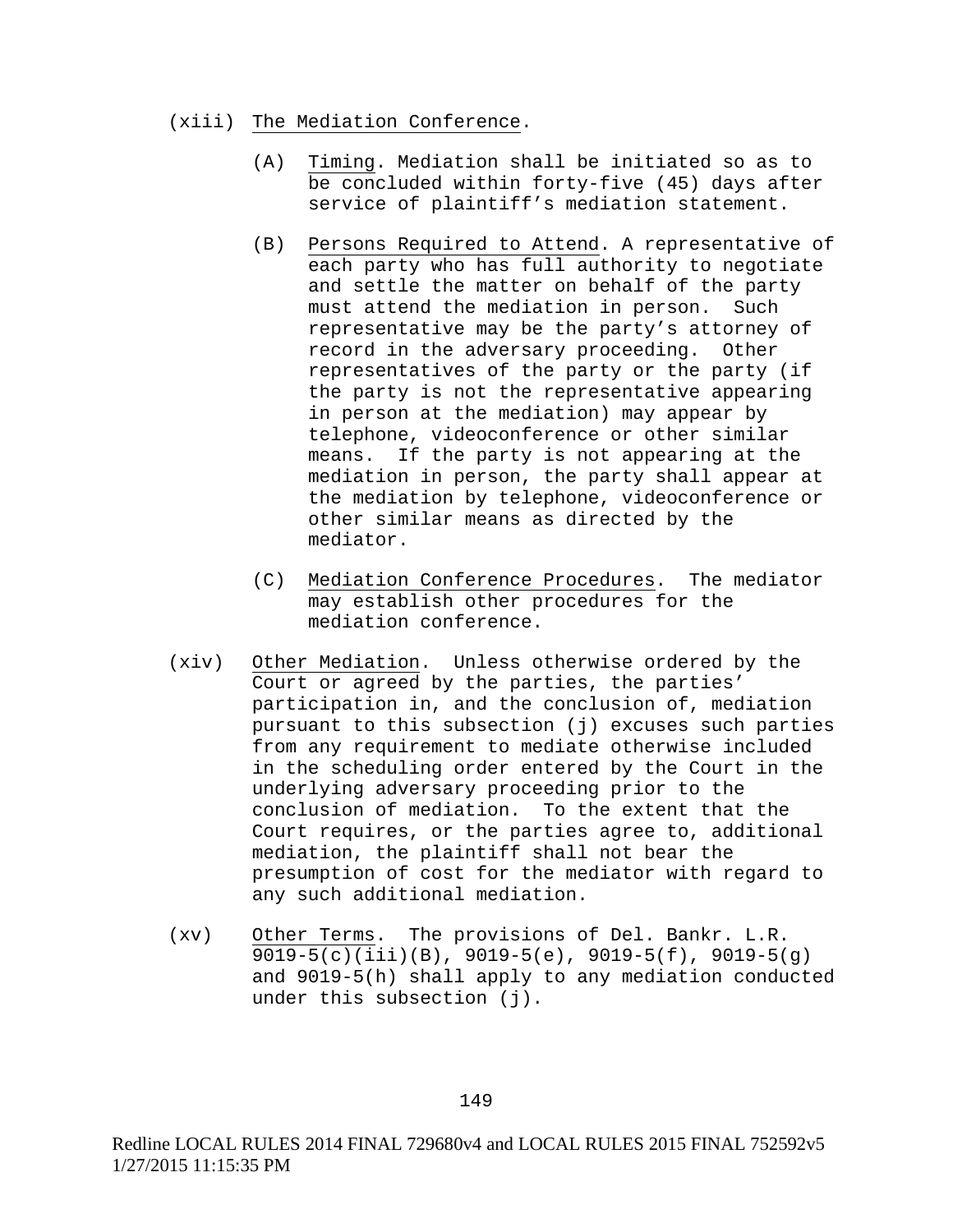**Rule 9019-6 Other Alternative Dispute Resolution Procedures**. The parties may employ any other method of alternative dispute resolution.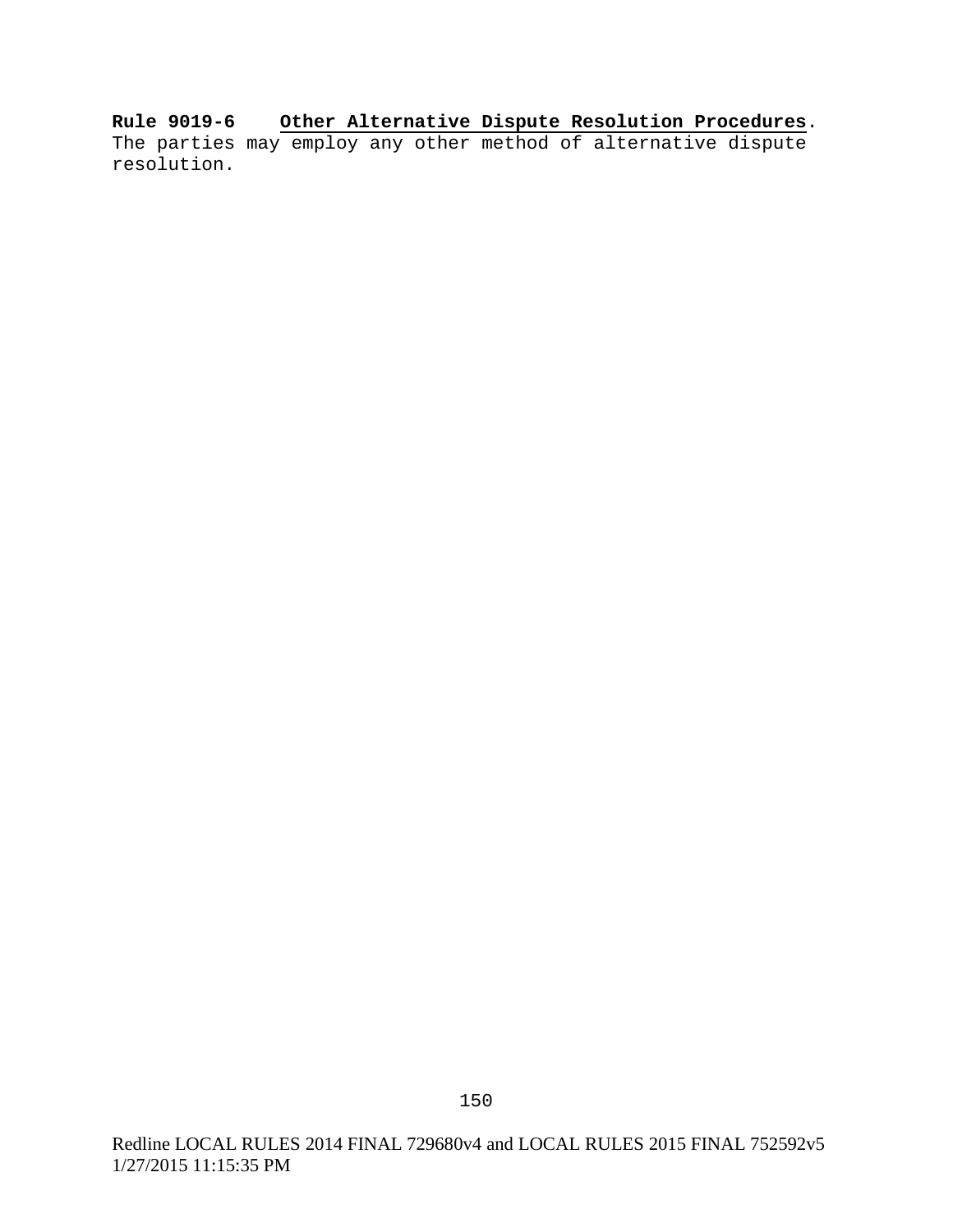**Rule 9019-7 Notice of Court Annexed Alternative Dispute Resolution Program**. The plaintiff, at the time of service of the complaint and summons, shall give notice of dispute resolution alternatives substantially in compliance with Local Form 110B.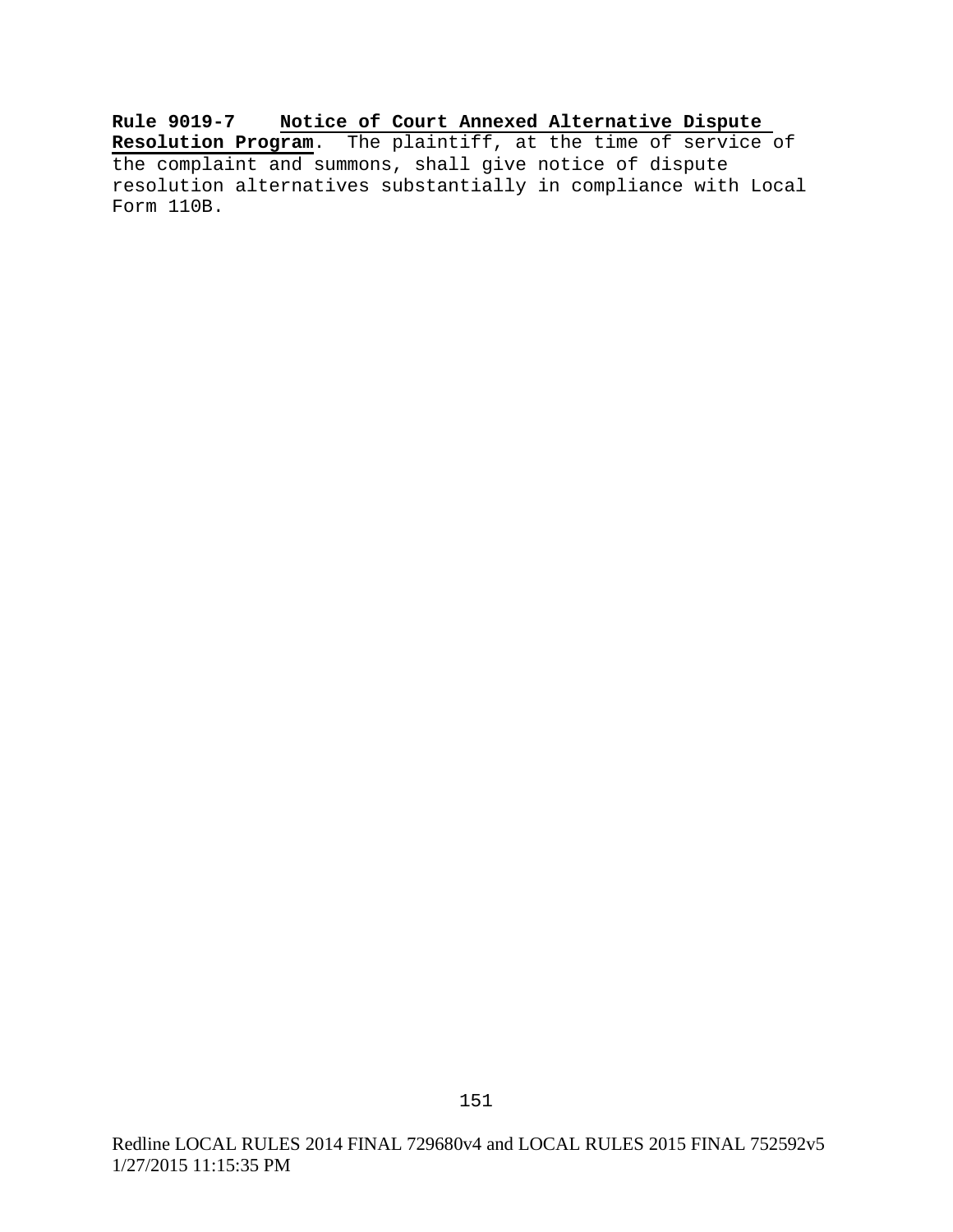**Rule 9022-1 Service of Judgment or Order**. Immediately upon the entry of a judgment or order, the Clerk shall serve a notice of the entry of the judgment or order on Delaware Counsel for the movant, via electronic means, as consented to by the movant. Registered CM/ECF users are deemed to have consented to service of the notice of the entry of orders or judgments via electronic means. If counsel for the movant is not a registered CM/ECF user, the Clerk shall serve a copy of the judgment or order on Delaware Counsel for the movant via first class mail. Counsel for the movant shall serve a copy of the judgment or order on all parties that contested the relief requested in the order and on other parties as the Court may direct and file a certificate of service to that effect within forty-eight (48) hours. For any pro se movant or sua sponte order, the Clerk's Office shall serve a copy of the judgment or order via first class mail on all parties affected thereby and file a certificate of service to that effect, unless otherwise directed by the Court.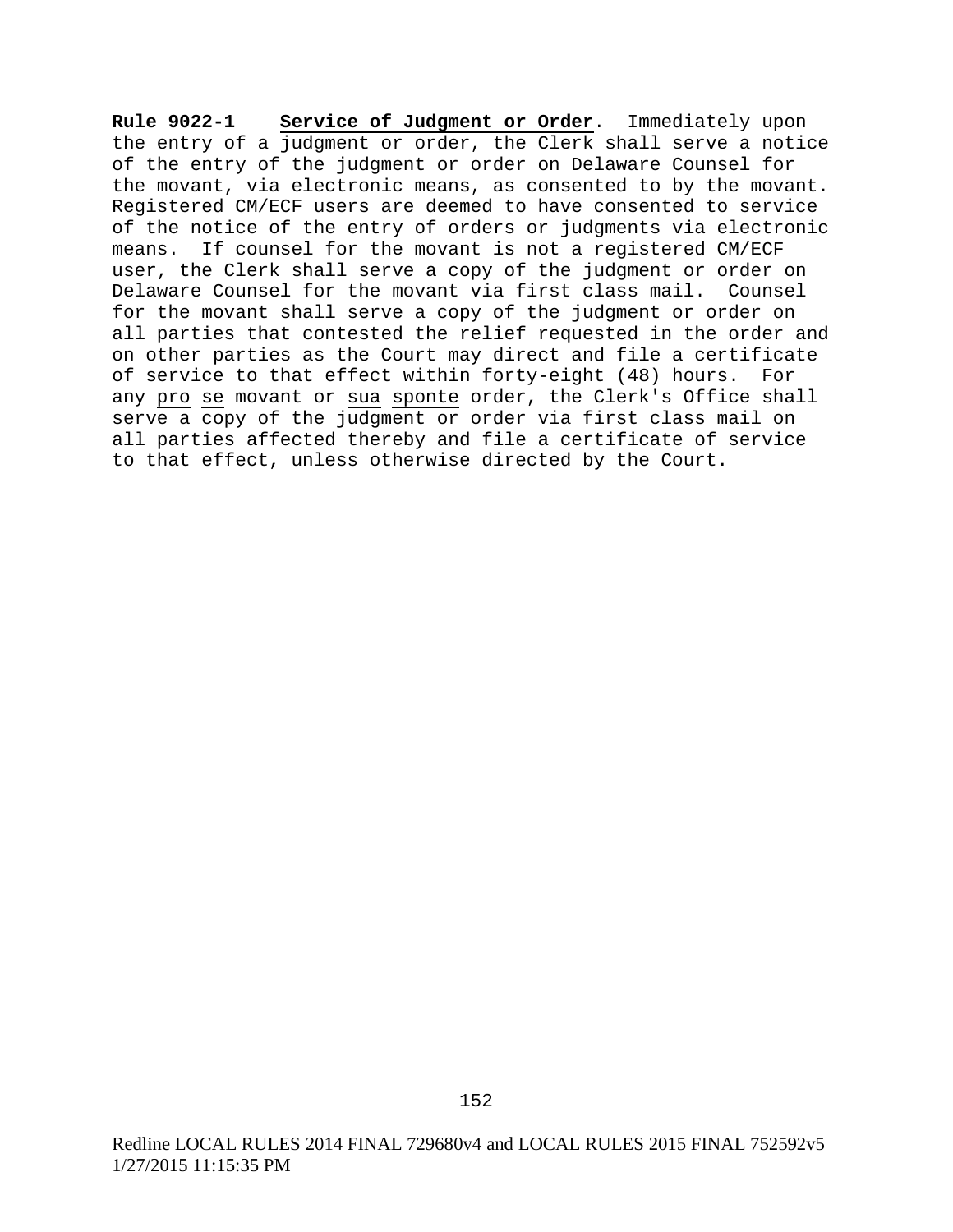**Rule 9027-1 Statement in Notice of Removal Regarding Consent to Entry of Order or Judgment in Core Proceeding**. If a notice of removal is filed pursuant to Rule  $9027(a)(1)$  of the Federal Rules of Bankruptcy Procedure, it shall contain a statement that the party removing the proceeding does or does not consent to the entry of final orders or judgments by the Court if it is determined that the Court, absent consent of the parties, cannot enter final orders or judgments consistent with Article III of the United States Constitution. If no such statement is included, the filing party shall have waived the right to contest the authority of the Court to enter final orders or judgments.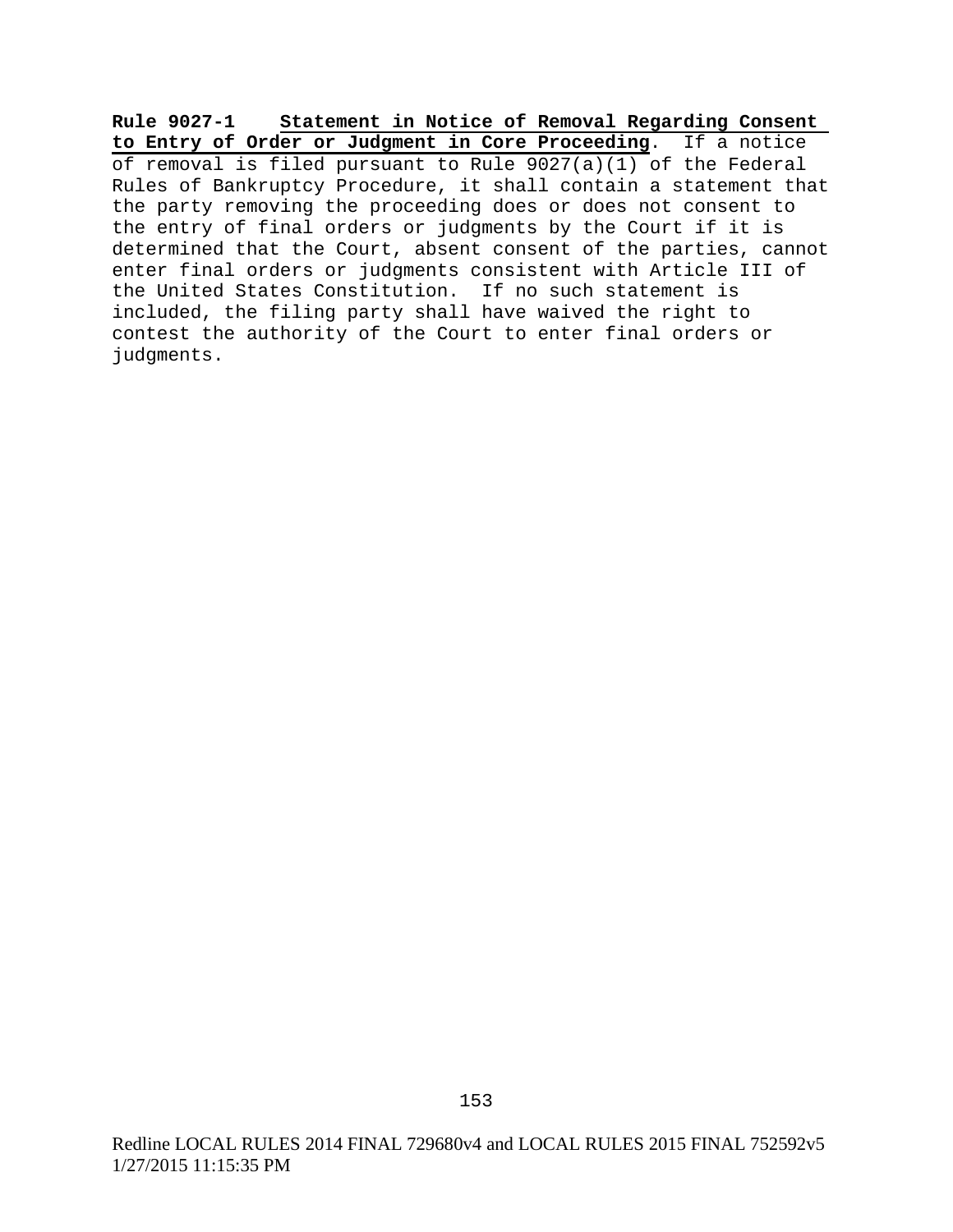## **Rule 9029-1 Statement in Response to Notice of Removal Regarding Consent to Entry of Order or Judgment in Core**

**Proceeding**. Any statement filed pursuant to Rule 9027(e)(3) of the Federal Rules of Bankruptcy Procedure by a party to a removed claim or cause of action shall contain a statement that the party does or does not consent to the entry of final orders or judgments by the Court if it is determined that the Court, absent consent of the parties, cannot enter final orders or judgments consistent with Article III of the United States Constitution. If no such statement is included, the filing party shall have waived the right to contest the authority of the Court to enter final orders or judgments.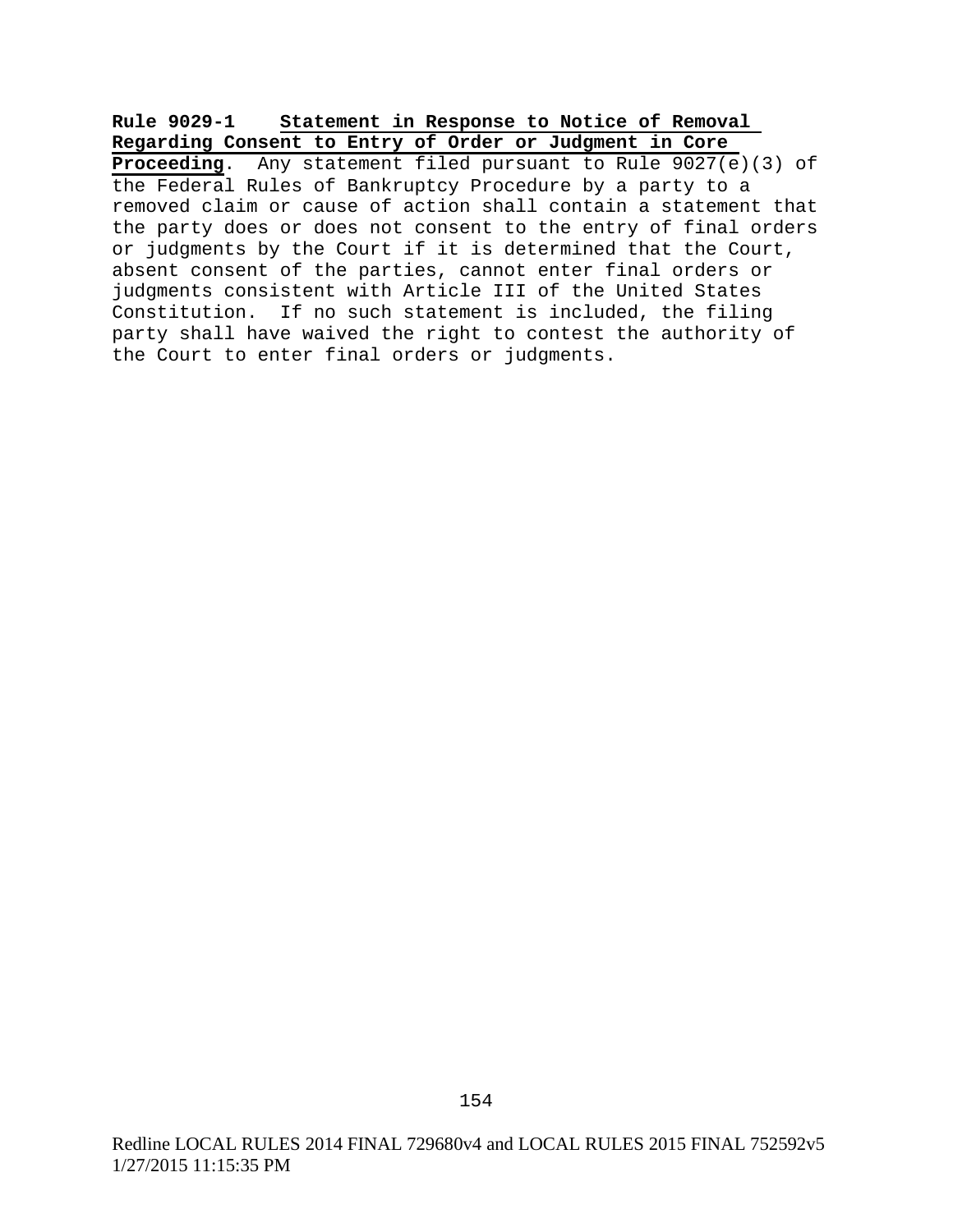**Rule 9029-3 Hearing Agenda Required**. In all chapter 7 asset cases and chapter 11 cases, debtor's counsel (or counsel to the trustee if one is appointed) shall file an agenda for each scheduled hearing in the case, in substantial conformity to Local Form 111 and meeting the requirements set forth in this Local Rule.

- (a) General Requirements of Agenda.
	- (i) Delaware Counsel shall file the agenda in the bankruptcy case and adversary proceeding, if applicable, with the Bankruptcy Court on or before 12:00 p.m. prevailing Eastern Time two (2) business days before the date of the hearing. Failure to file the agenda timely may subject counsel to a fine.
	- (ii) Resolved or continued matters shall be listed before unresolved matters. Contested matters (and documents within each matter) shall be listed in the order of docketing with corresponding docket numbers. All amended agendas shall list matters as listed in the original agenda, with added matters being listed last and all changes being made in bold print.
	- (iii) Copies of the proposed agenda shall be served upon Delaware Counsel who have entered an appearance in the case, as well as all other counsel with a direct interest in any matter on the agenda, substantially contemporaneous with the Court filing.
- (b) Motions.
	- (i) General Information. For each motion, the agenda shall provide the title, docket number and date filed. Supporting papers shall be similarly listed.
	- (ii) Objection Information. For each motion, the agenda shall provide the objection deadline and any objections filed, and provide the docket number and the date filed, if available.
	- (iii) Status Information. For each motion, the agenda shall provide whether the matter is going forward, whether a continuance is requested (and any opposition to the continuance, if known), whether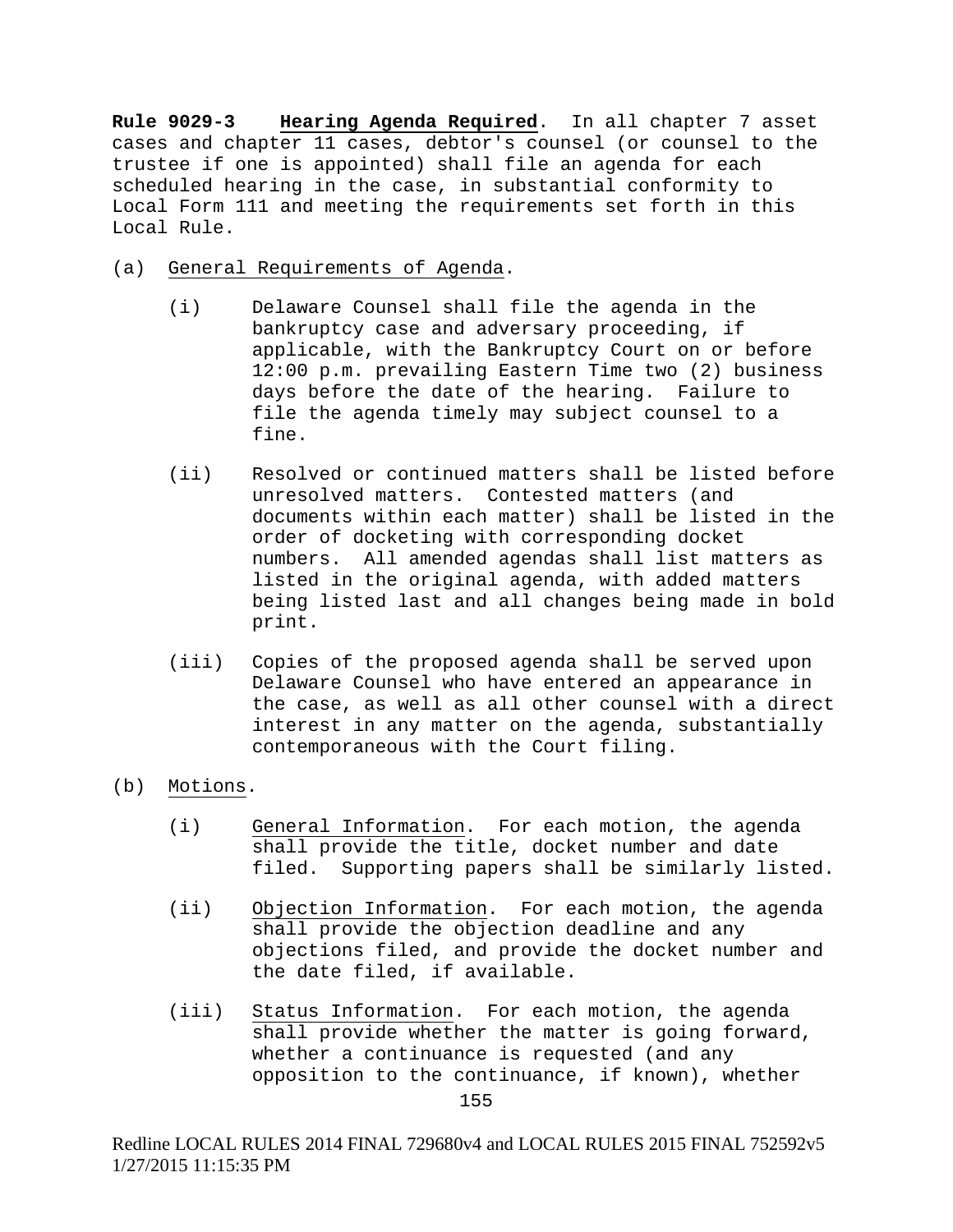any or all of the objections have been resolved and any other pertinent status information.

- (c) Adversary Proceedings. When an adversary proceeding is scheduled, the agenda shall indicate the adversary proceeding number in addition to the information required by Local Rule 9029-3(b).
- (d) Hearing Binders. The agenda shall be submitted to the respective Judge's chambers in a hearing binder containing copies of all documents relevant to matters scheduled to be considered by the Court at such hearing. Hearing binders shall contain only the substantive documents necessary for the hearing (i.e., motions and responses) and shall not contain documents related to continued or resolved matters. Certificates of service shall not be included in the hearing binder unless adequacy of service is an issue to be considered by the Court.
- (e) Amended Agenda. Where an amended agenda is necessary, the amended agenda shall (in bold print) note any material changes in the status of any agenda matter.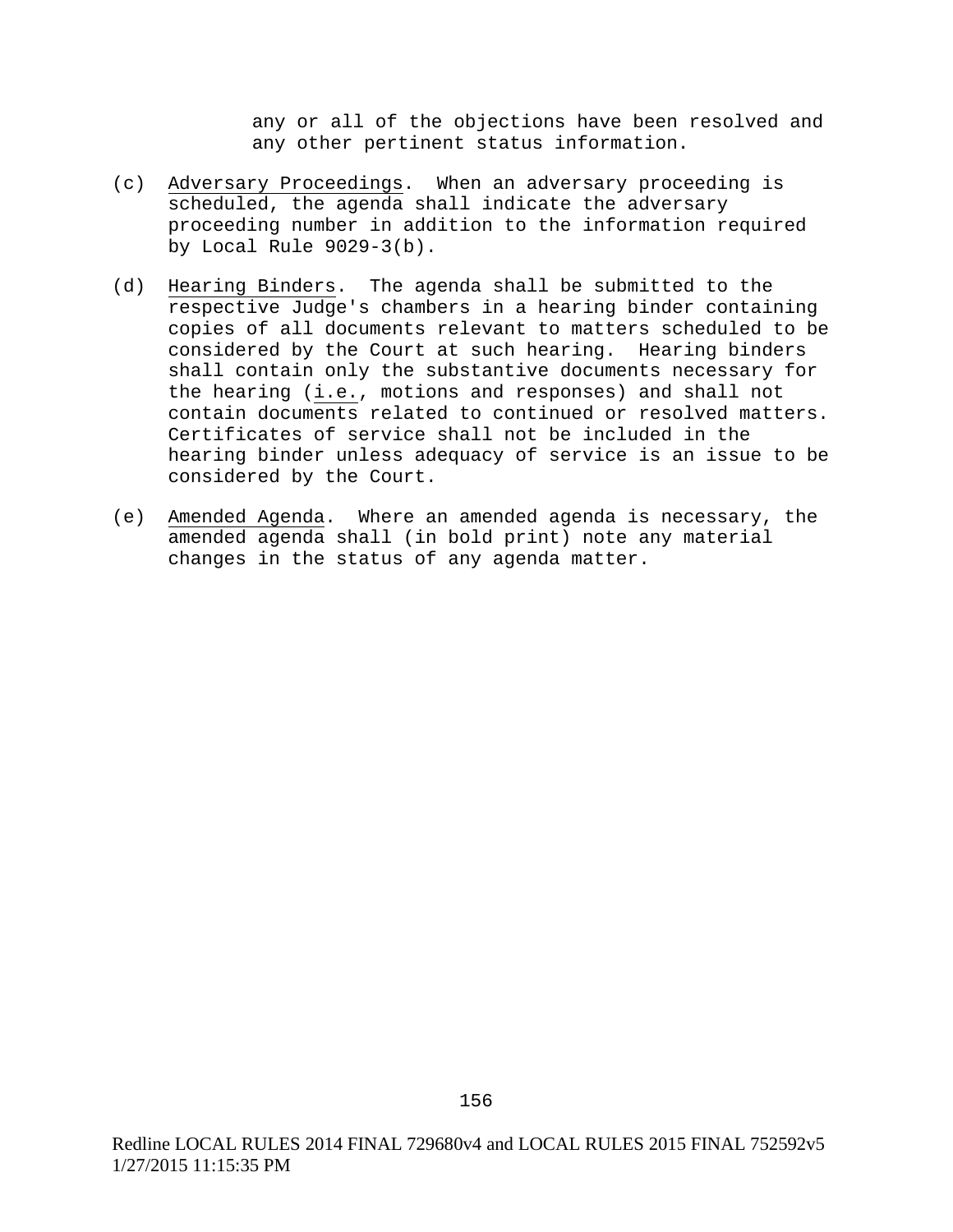# **Rule 9036-1 Electronic Transmission of Court Notices; Use of Technology in the Courtroom**.

- (a) Court Notices. To eliminate redundant paper notices, all registered electronic filing participants will receive notices required to be sent by the Clerk via electronic transmission only. No notices from the Clerk's Office will be sent in paper format, with the exception of the Notice of Meeting of Creditors, which will be sent in both paper and electronic format. The electronic transmission of notices by the Clerk will be deemed complete upon transmission. The Court has established "opt-out" procedures to ensure that any registered electronic filing participant may receive paper notices in addition to electronic notices by requesting such notices in writing to the Clerk's Office.
- (b) Use of Technology in the Courtroom. Parties intending to use any technology in the Courtroom must give the Court three (3) business days' notice. Notice should be sent via email to debml Courtroom Technology@deb.uscourts.gov. Appropriate chambers should also be notified.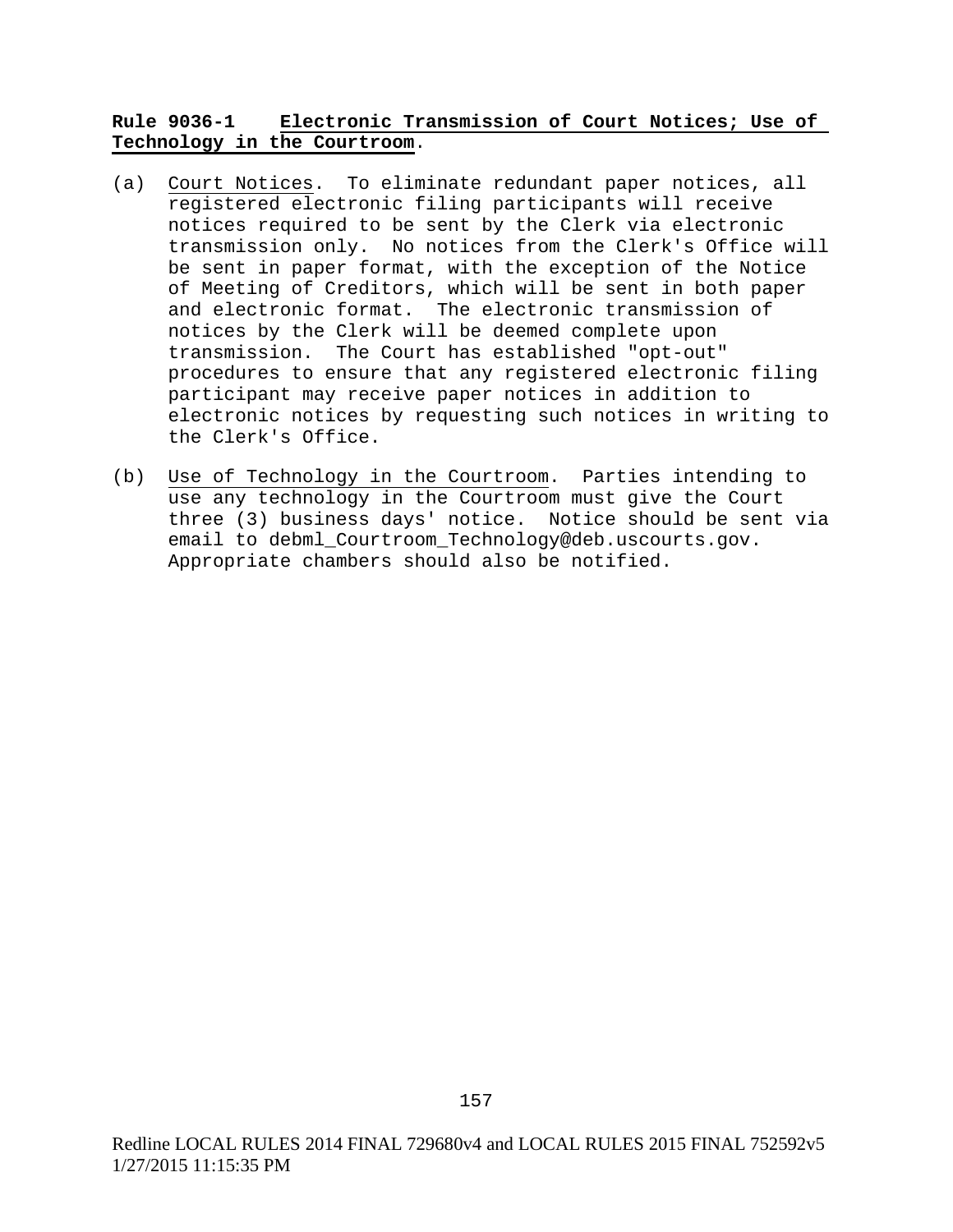## **Rule 9037-1 Redaction of Personal Data Identifiers**.

- (a) Responsibility for Redaction. The responsibility for redacting personal data identifiers (as defined in Fed. R. Bankr. P. 9037) rests solely with counsel, parties in interest and non-parties. The Clerk, or claims agent if one has been appointed, will not review each document for compliance with this Rule. In the event the Clerk, or claims agent if one has been appointed, inadvertently discovers that personal identifier data or information concerning a minor individual has been included in a pleading, the Clerk, or claims agent if one has been appointed, is authorized, in its sole discretion, to redact all such information from the text of the docketed filing and make an entry indicating the correction. restrict public access (except as to the filer, the case trustee, the United States Trustee and the claims agent) to the document in issue and inform the filer of the requirement to file a motion to redact.
- (b) Method of Redaction. The filer of the document containing personal data identifiers shall, in accordance with CM/ECF procedures, file a motion to redact that identifies the proposed document for redaction by docket number or if applicable, by claim number. The filer shall submit, with the motion to redact, an exhibit containing the document to be substituted for the original filing.
- (c) Clerk's Action upon Filing. Upon filing of the motion to redact, the Clerk's Office will restrict the original image containing the personal data identifiers from public view (except as to the filer, the case trustee, the United States Trustee and the claims agent) on the docket.
- (d) Notice. The filer shall include a certificate of service at the time the motion to redact is filed, showing service to the following recipients: the debtor, anyone whose personal information has been disclosed, the case trustee (if any) and the United States Trustee.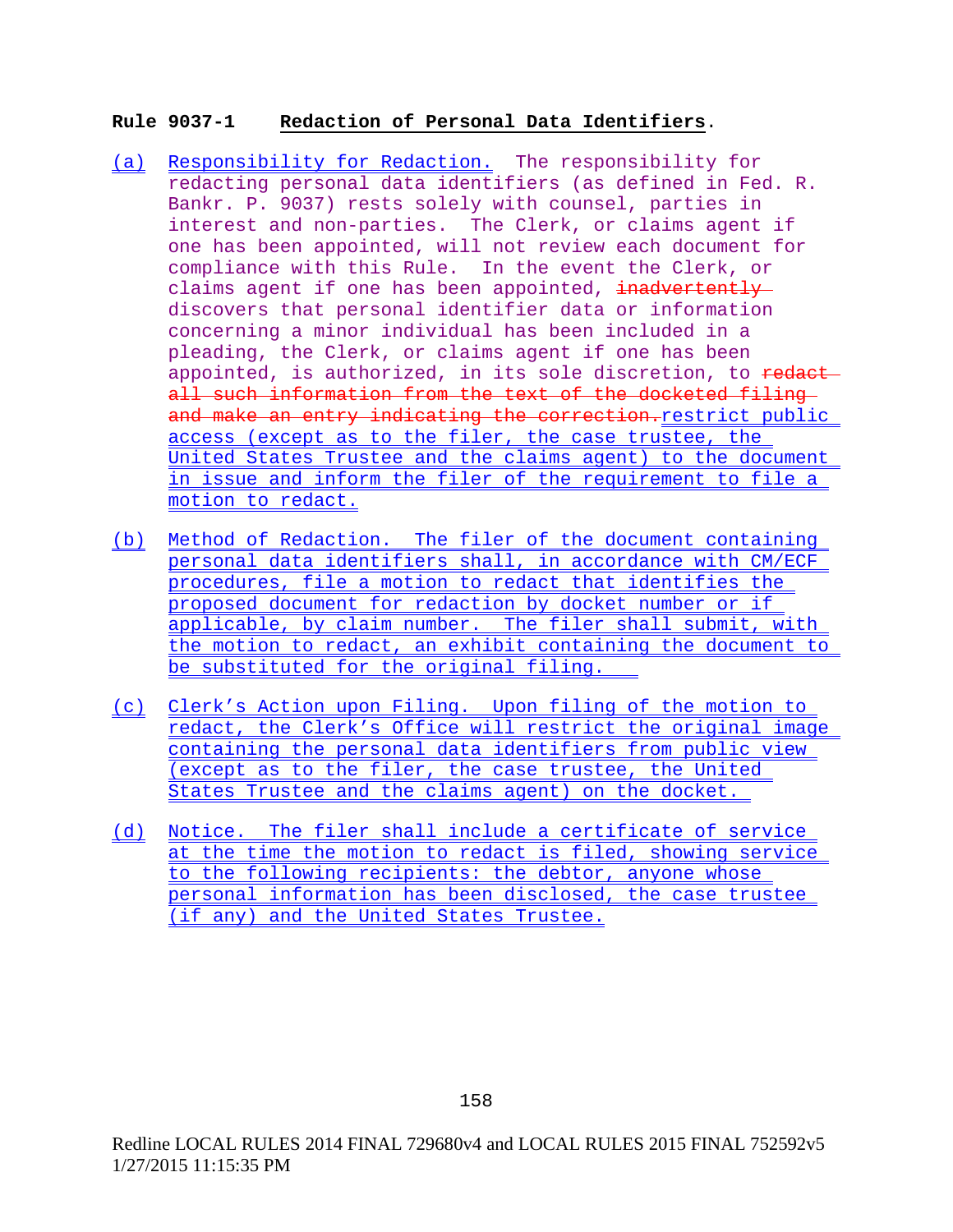## **PART X. CHRONOLOGY TABLE**

| <b>DATE</b>      | <b>COMMENT</b>                    |
|------------------|-----------------------------------|
| February 1, 2007 | Effective date of Local Rules     |
| December 3, 2007 | Revised Local Rule 3007-1         |
|                  | Revised Local Rule 3011-1         |
|                  | Added Local Rule 3011-2           |
|                  | Revised Local Rule $3023-1(c)(1)$ |
|                  | Added Local Rule 6004-1           |
|                  | Revised Local Rule 7007-4         |
|                  | Revised Local Rule 7030-1         |
|                  | Revised Local Rule 9011-4         |
|                  | Revised Local Rule 9013-1         |
|                  | Revised Local Rule 9018-1         |
|                  | Revised Local Rule 9019-7         |
|                  | Revised Local Rule 9029-3         |
|                  | Revised Local Rule 9036-1         |
| December 6, 2007 | Revised Local Rule 1009-2         |
|                  | Revised Local Rule 2002-1         |
|                  | Revised Local Rule 2014-1         |
|                  | Revised Local Rule 3007-1         |
|                  | Revised Local Rule 6004-1         |
|                  | Revised Local Rule 7016-1         |
|                  | Revised Local Rule 7016-2         |
|                  | Revised Local Rule 7026-1         |
|                  | Added Local Rule 7026-2           |
|                  | Added Local Rule 7026-3           |
|                  | Revised Local Rule 7030-1         |
|                  | Revised Local Rule 9006-1         |
|                  | Revised Local Rule 9010-1         |
|                  | Revised Local Rule 9013-1         |
| January 29, 2008 | Revised Local Rule 3007-1(f)      |
| December 5, 2008 | Revised Local Rule 1007-2(a)      |
|                  | Added Local Rule 1007-2(b)        |
|                  | Revised Local Rule 2002-1(f)      |
|                  | Revised Local Rule 3011-1         |
|                  | Revised Local Rule 3023-1(b)      |
|                  | Revised Local Rule 3023-1(c)      |
|                  | Added Local Rule 3023-1(g)        |
|                  | Added Local Rule 4001-4           |
|                  | Revised Local Rule 7007-2(a)      |
|                  | Revised Local Rule 9010-2(b)      |
|                  | Revised Local Form 103            |
|                  | Added Local Form 103A             |

<sup>159</sup> -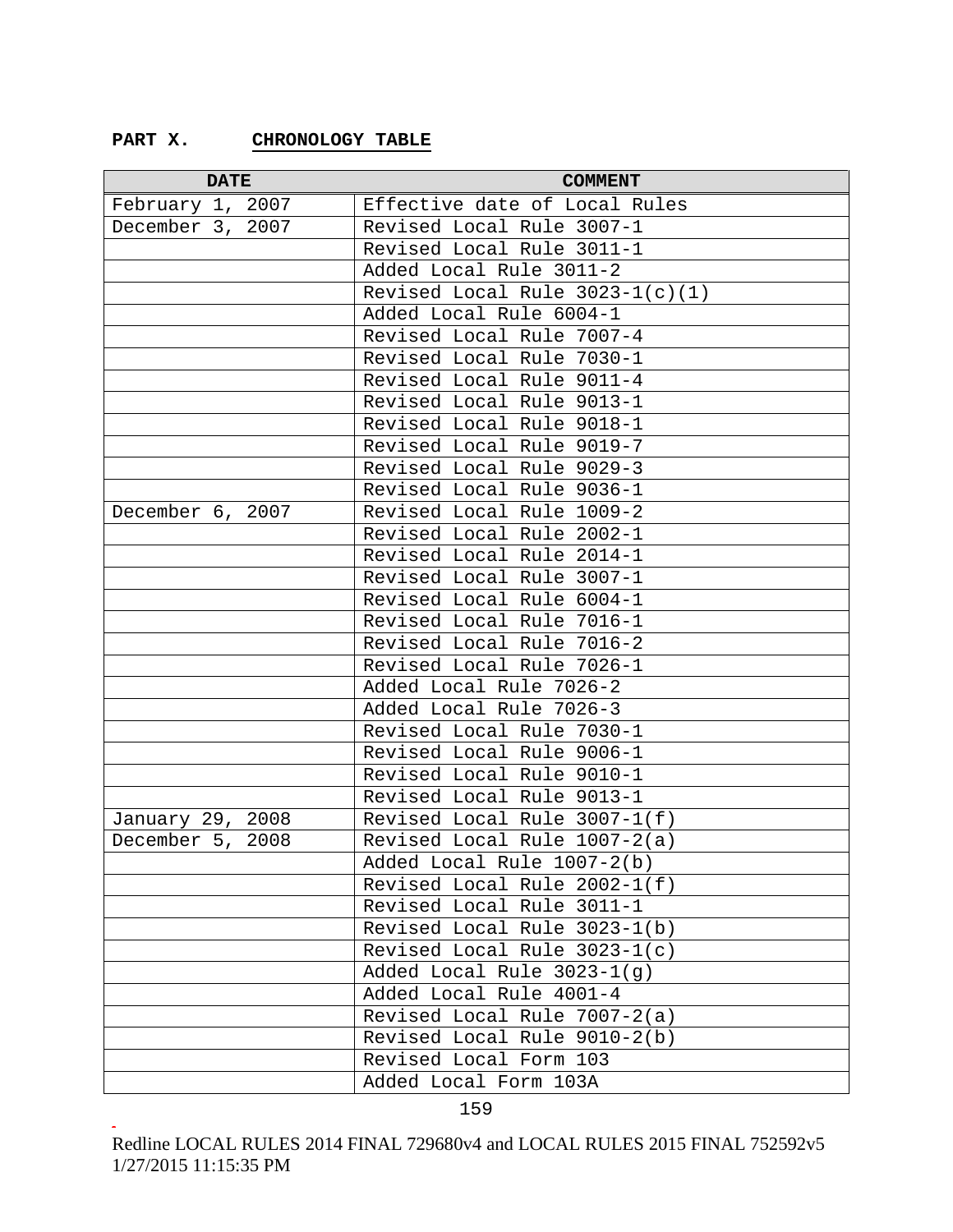| <b>DATE</b>       | <b>COMMENT</b>                       |
|-------------------|--------------------------------------|
|                   | Revised Local Form 104               |
| October 22, 2009  | Revised Local Rule 1002-1(c)         |
|                   | Revised Local Rule 1007-2            |
|                   | Revised Local Rule 1009-1            |
|                   | Revised Local Rule 1009-2            |
|                   | Revised Local Rule 1014-1            |
|                   | Revised Local Rule $2002-1(b)(i)(A)$ |
|                   | Revised Local Rule $2002-1(e)$       |
|                   | Revised Local Rule 2002-1(f)         |
|                   | Revised Local Rule 2004-1            |
|                   | Revised Local Rule 3007-1            |
|                   | Revised Local Rule $3023-1(b)(i)$    |
|                   | Revised Local Rule $3023-1(c)(i)$    |
|                   | Revised Local Rule 4001-1            |
|                   | Revised Local Rule $4001-2(c)$       |
|                   | Revised Local Rule $5009-1(c)$       |
|                   | Revised Local Rule 5009-2            |
|                   | Revised Local Rule 7007-1(a)(iii)    |
|                   | Revised Local Rule 7007-3            |
|                   | Revised Local Rule 7007-4            |
|                   | Revised Local Rule 7016-1(a)         |
|                   | Revised Local Rule 7016-2            |
|                   | Revised Local Rule 7016-3            |
|                   | Revised Local Rule 7026-1(a)         |
|                   | Revised Local Rule 7030-1(b)         |
|                   | Revised Local Rule 8001-1            |
|                   | Revised Local Rule $9006-1(c)$       |
|                   | Revised Local Rule 9010-2(b)         |
|                   | Revised Local Rule 9013-1            |
|                   | Revised Local Rule 9018-1            |
|                   | Revised Local Rule 9019-2            |
|                   | Revised Local Rule 9019-5            |
|                   | Revised Local Rule $9029-3(a)(i)$    |
|                   | Revised Local Rule 9036-1(b)         |
| December 11, 2009 | Revised Local Rule $2002-1(b)(2)(D)$ |
|                   | Revised Local Rule 2002-1(f)         |
|                   | Revised Local Rule 3007-1            |
|                   | Revised Local Rule 3011-1            |
|                   | Revised Local Rule 4001-1            |
|                   | Revised Local Rule 5005-4            |
|                   | Revised Local Rule $9010-1(e)$ (iii) |
|                   | Revised Local Rule 9018-1            |
|                   | Added Local Rule 9019-1              |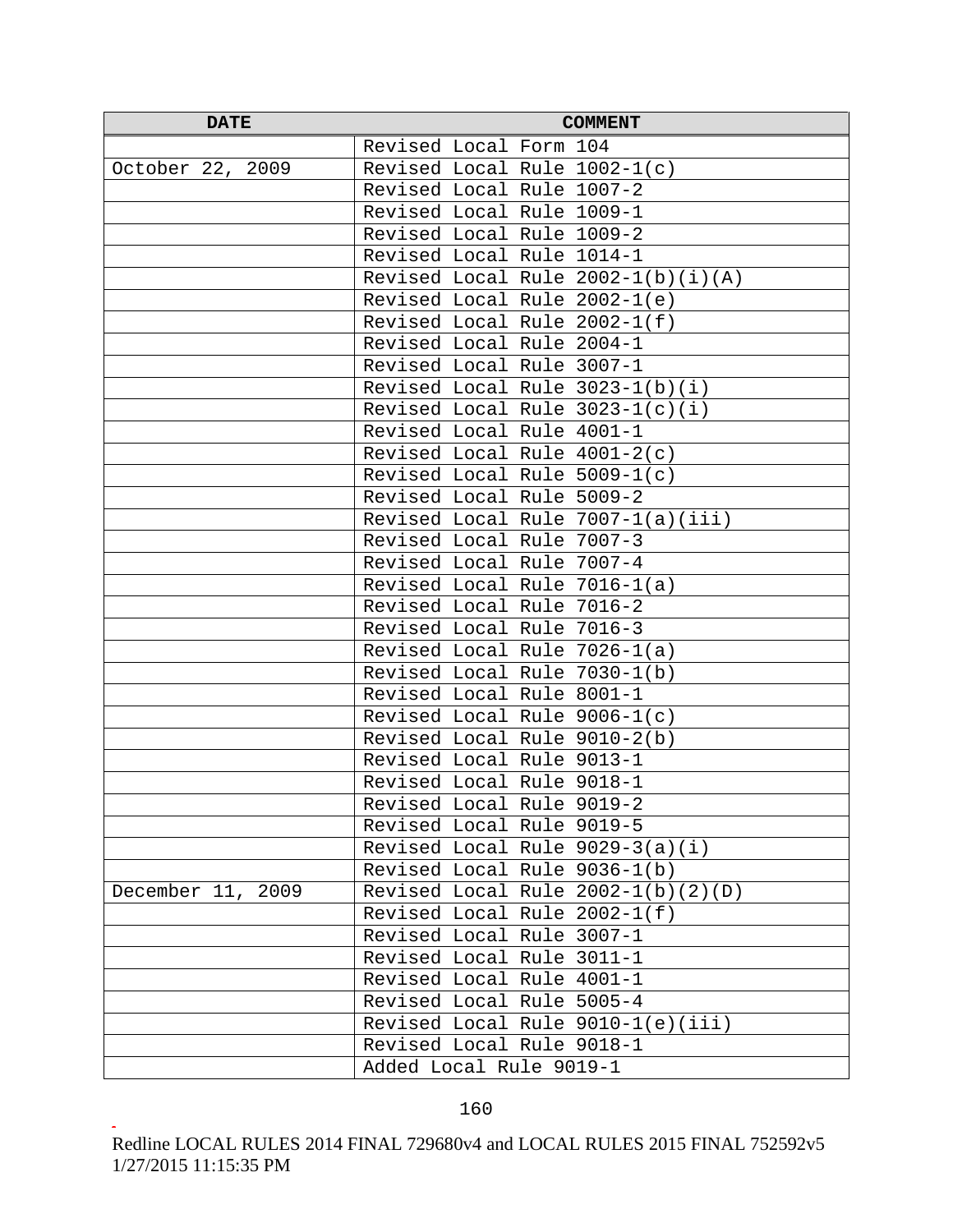| <b>DATE</b>       | <b>COMMENT</b>                            |
|-------------------|-------------------------------------------|
|                   | Revised Local Rule 9019-2                 |
|                   | Revised Local Rule 9036-1(b)              |
|                   | Added Local Form 114                      |
|                   | Added Local Rule 9037-1                   |
| December 22, 2010 | Revised Local Rule $2002-1(f)(ix)$        |
|                   | Added subsection (g) to Local Rule 2002-1 |
|                   | Added Local Rule 3002-1                   |
|                   | Added subsection (j) to Local Rule 2016-2 |
|                   | Revised Local Rule 3007-1                 |
|                   | Revised Local Rule 9006-1                 |
|                   | Revised Local Rule 7007-2                 |
|                   | Added Local Rule 3015-1                   |
|                   | Revised Local Rule 9010-1                 |
|                   | Added Local Form 115                      |
|                   | Added Local Form 116                      |
|                   | Added Local Form 117                      |
| December 14, 2011 | Added Local Rule 1003-1                   |
|                   | Revised Local Rule 1007-1                 |
|                   | Revised Local Rule 1009-1                 |
|                   | Added Local Rule 1017-2                   |
|                   | Added Local Rule 1017-3                   |
|                   | Revised Local Rule 2002-1                 |
|                   | Revised Local Rule 3007-1                 |
|                   | Revised Local Rule 3011-1                 |
|                   | Revised Local Rule 3023-1                 |
|                   | Revised Local Rule 5005-4                 |
|                   | Revised Local Rule 7004-1                 |
|                   | Revised Local Rule 9006-1                 |
|                   | Added Local Rule 9010-1(f)                |
|                   | Revised Local Rule 9018-1                 |
|                   | Revised Local Rule 9037-1                 |
| December 18, 2012 | Revised Local Rule $2002-1(e)$            |
|                   | Revised Local Rule $2002-1(f)$            |
|                   | Revised Local Rule 2014-1                 |
|                   | Revised Local Rule 2016-2                 |
|                   | Revised Local Rule 3001-1                 |
|                   | Revised Local Rule 3002-1                 |
|                   | Revised Local Rule 3003-1                 |
|                   | Revised Local Rule 3017-1                 |
|                   | Added Local Rule 3022-1, deleted 5009-2   |
|                   | Revised Local Rule 4001-2                 |
|                   | Revised Local Rule 4004-1                 |
|                   | Revised Local Rule 4007-1                 |

Redline LOCAL RULES 2014 FINAL 729680v4 and LOCAL RULES 2015 FINAL 752592v5 1/27/2015 11:15:35 PM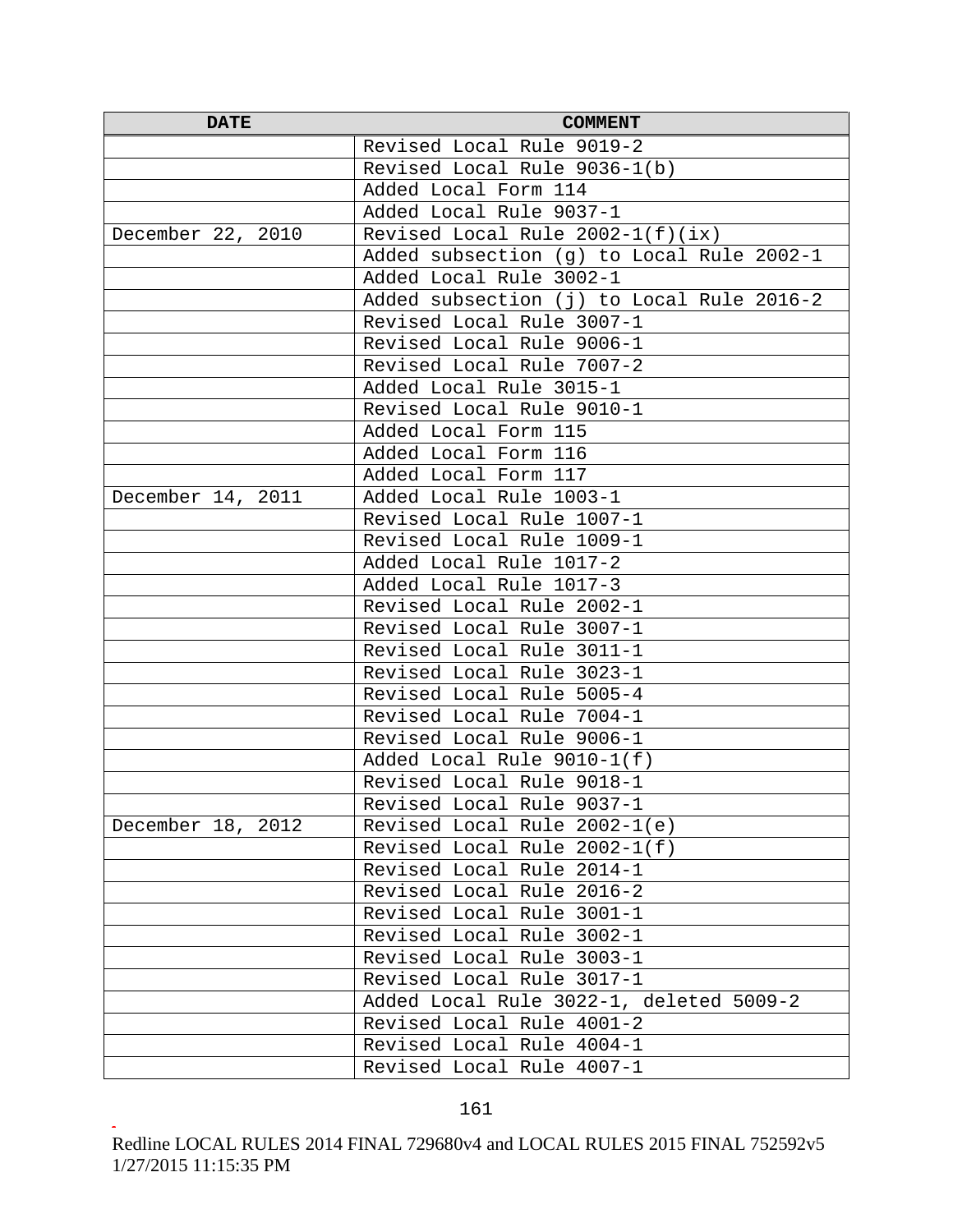| <b>DATE</b>       | <b>COMMENT</b>                                                            |
|-------------------|---------------------------------------------------------------------------|
|                   | Revised Local Rule 5005-2                                                 |
|                   | Revised Local Rule 5005-4                                                 |
|                   | Revised Local Rule 5011-1                                                 |
|                   | Revised Local Rule 6004-1                                                 |
|                   | Revised Local Rule 7007-4                                                 |
|                   | Added Local Rule 7008-1                                                   |
|                   | Added Local Rule 7012-1                                                   |
|                   | Added Local Rule 7012-2                                                   |
|                   | Revised Local Rule 7016-2(d)                                              |
|                   | Revised Local Rule $9006-1(c)$                                            |
|                   | Revised Local Rule 9010-1(e)                                              |
|                   | Revised Local Rule 9011-4                                                 |
|                   | Revised Local Rule $9013-1$ (f), (h) and (j)                              |
|                   | Revised Local Rule 9018-1                                                 |
|                   | Revised Local Rule 9019-2                                                 |
|                   | Revised Local Rule 9019-5                                                 |
|                   | Added Local Rule 9027-1                                                   |
|                   | Added Local Rule 9029-1                                                   |
|                   | Revised Local Form 103                                                    |
|                   | Added Local Forms 118 and 119                                             |
| January 17, 2013  | Revised Local Rule 8006                                                   |
| January 8, 2014   | Added Local Rules 3007-2, 5009-2                                          |
|                   | Added Local Forms 120 and 121                                             |
|                   | Revised Local Rules 1003-1, 2002-1, 2004-                                 |
|                   | 1, $3022-1$ , $3023-1$ , $5011-1$ , $6004-1$ , $7004-2$ ,                 |
|                   | $7007-1, 7016-2, 7026-1, 7026-2, 7030-1,$                                 |
|                   | $8001-1$ , $9013-1$ , $9018-1$ , $9022-1$ , $9029-3$                      |
| December 17, 2014 | Added Local Rules 8003-1, 8003-2, 8004-1,                                 |
|                   | $8009 - 1, 9010 - 3$                                                      |
|                   | Added Local Forms 104A and 122                                            |
|                   | Revised Local Rules 3022-1, 7016-1, 7026-                                 |
|                   | 1, 7026-3, 8001-1 (revised in part and                                    |
|                   | deleted in part and renumbered), 8001-2                                   |
|                   | (deleted), 8006-1 (revised in part and                                    |
|                   | deleted in part and renumbered), 9018-1<br>$9019 - 2, 9019 - 5, 9037 - 1$ |
|                   | Revised Local Form 105                                                    |
|                   |                                                                           |
| January 9, 2015   | Added Local Forms 123 and 124                                             |

 $162$ Redline LOCAL RULES 2014 FINAL 729680v4 and LOCAL RULES 2015 FINAL 752592v5 1/27/2015 11:15:35 PM